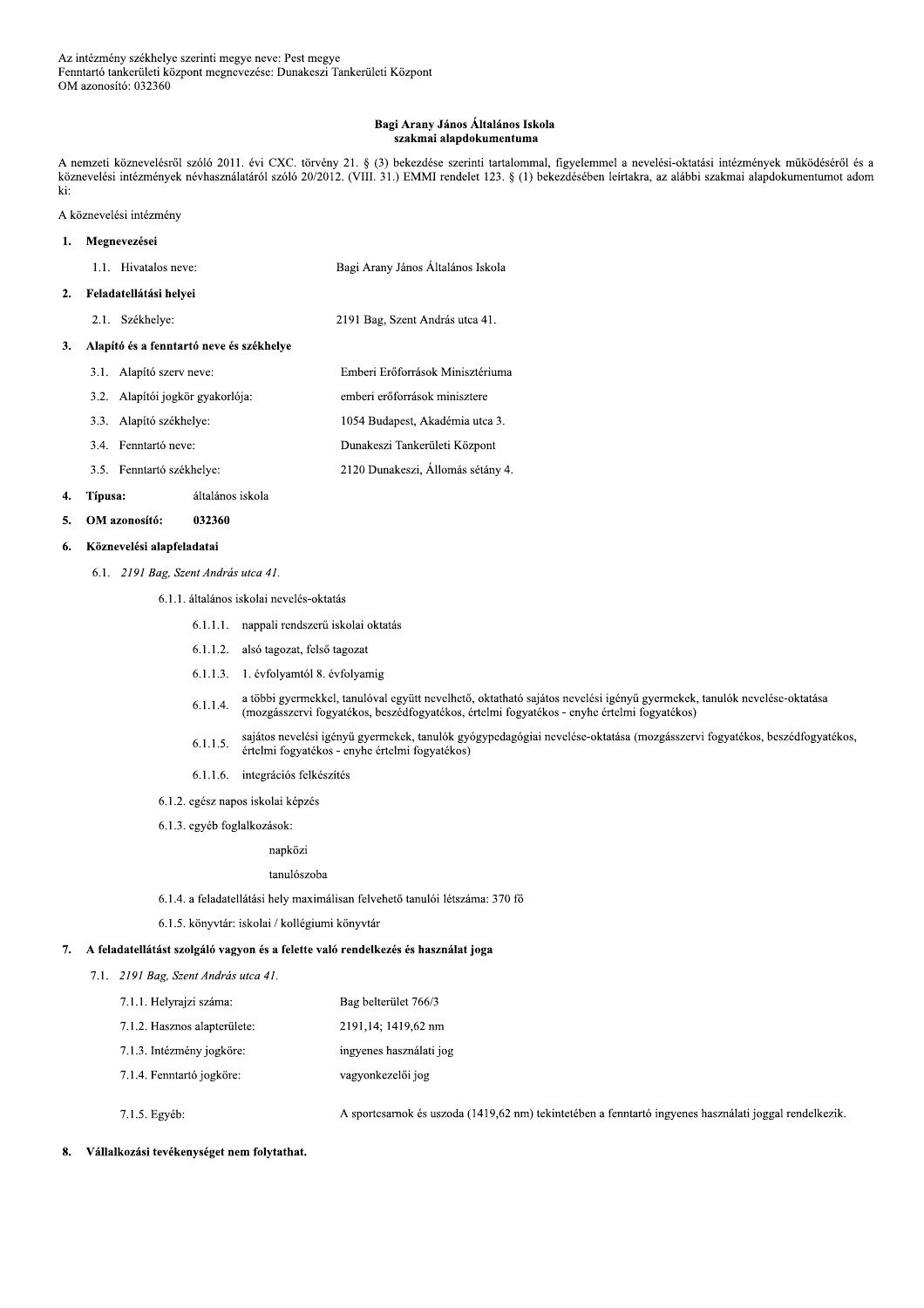### Bajza Lenke Általános Iskola szakmai alapdokumentuma

A nemzeti köznevelésről szóló 2011. évi CXC. törvény 21. § (3) bekezdése szerinti tartalommal, figyelemmel a nevelési-oktatási intézmények működéséről és a köznevelési intézmények névhasználatáról szóló 20/2012. (VIII. 31.) EMMI rendelet 123. § (1) bekezdésében leírtakra, az alábbi szakmai alapdokumentumot adom ki:

A köznevelési intézmény

### 1. Megnevezései

- 1.1. Hivatalos neve: Bajza Lenke Általános Iskola
- 2. Feladatellátási helyei
	- 2.1. Székhelye: 2116 Zsámbok, Bajza Lenke tér 17.

# 3. Alapító és a fenntartó neve és székhelye

- 3.1. Alapító szerv neve: Emberi Erőforrások Minisztériuma 3.2. Alapítói jogkör gyakorlója: emberi erőforrások minisztere 3.3. Alapító székhelye: 1054 Budapest, Akadémia utca 3. Dunakeszi Tankerületi Központ 3.4. Fenntartó neve:
- 2120 Dunakeszi, Állomás sétány 4. 3.5. Fenntartó székhelye:

#### 4. Típusa: általános iskola

OM azonosító: 032388  $5.$ 

#### Köznevelési alapfeladatai 6.

- 6.1. 2116 Zsámbok, Bajza Lenke tér 17.
	- 6.1.1. általános iskolai nevelés-oktatás
		- 6.1.1.1. nappali rendszerű iskolai oktatás
		- 6.1.1.2. alsó tagozat, felső tagozat
		- 6.1.1.3. 1. évfolyamtól 8. évfolyamig
		- a többi gyermekkel, tanulóval együtt nevelhető, oktatható sajátos nevelési igényű gyermekek, tanulók nevelése-oktatása  $6.1.1.4.$ (beszédfogyatékos, egyéb pszichés fejlődési zavarral küzdők)
	- 6.1.2. egész napos iskolai képzés
	- 6.1.3. egyéb foglalkozások:
		- napközi

tanulószoba

- 6.1.4. a feladatellátási hely maximálisan felvehető tanulói létszáma: 250 fő
- 6.1.5. könyvtár: iskolai / kollégiumi könyvtár

# 7. A feladatellátást szolgáló vagyon és a felette való rendelkezés és használat joga

7.1. 2116 Zsámbok, Bajza Lenke tér 17.

| 7.1.1. Helyrajzi száma:      | 727                     |
|------------------------------|-------------------------|
| 7.1.2. Hasznos alapterülete: | 968 nm                  |
| 7.1.3. Intézmény jogköre:    | ingyenes használati jog |
| 7.1.4. Fenntartó jogköre:    | vagyonkezelői jog       |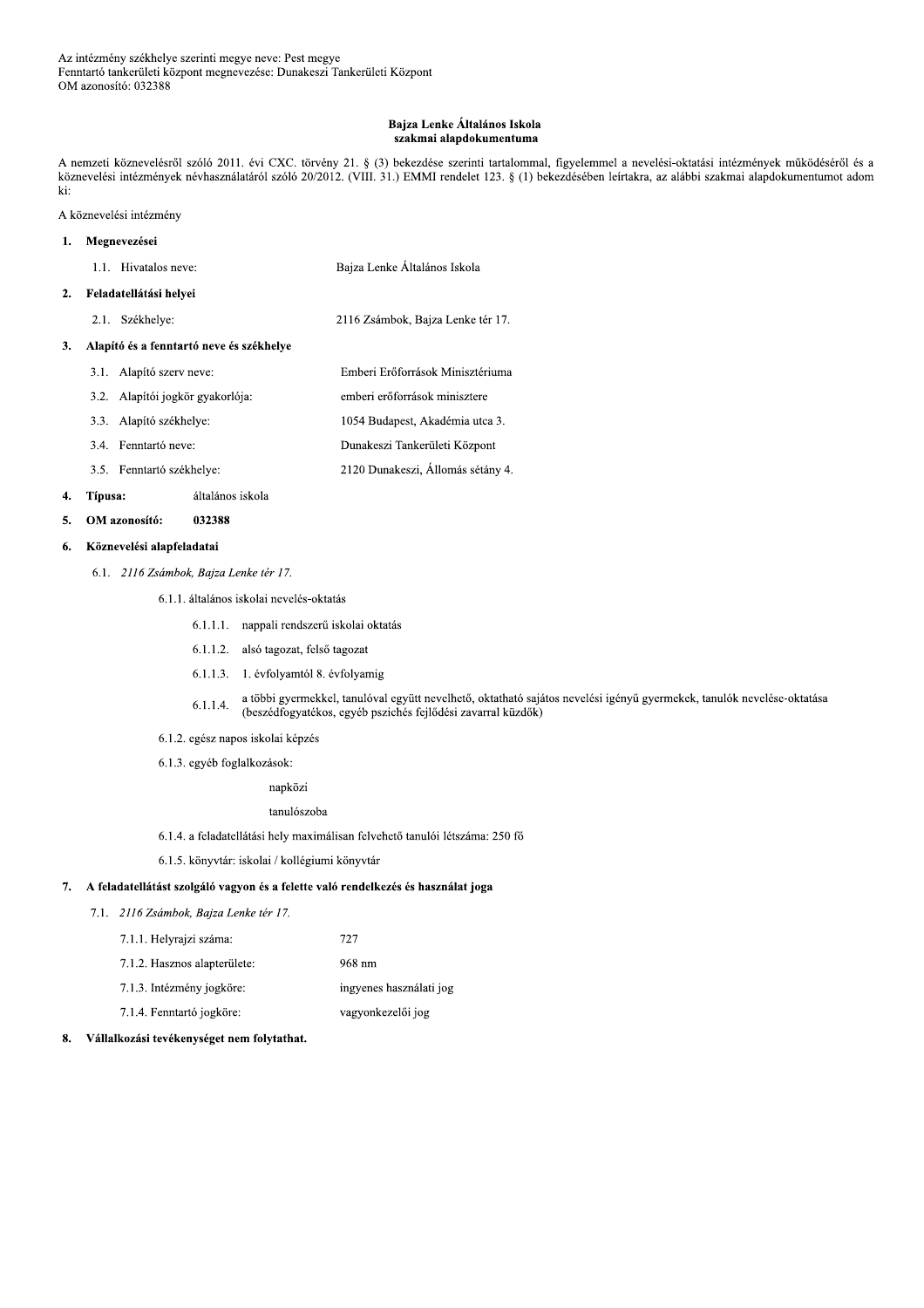### Csengey Gusztáv Általános Iskola szakmai alapdokumentuma

A nemzeti köznevelésről szóló 2011. évi CXC. törvény 21. § (3) bekezdése szerinti tartalommal, figyelemmel a nevelési-oktatási intézmények működéséről és a köznevelési intézmények névhasználatáról szóló 20/2012. (VIII. 31.) EMMI rendelet 123. § (1) bekezdésében leírtakra, az alábbi szakmai alapdokumentumot adom ki:

2170 Aszód, Rákóczi Ferenc utca 6.

A köznevelési intézmény

### Megnevezései  $\mathbf{1}$ . 1.1. Hivatalos neve: Csengey Gusztáv Általános Iskola Feladatellátási helyei  $2.$ 2.1. Székhelye: 2170 Aszód, Csengey utca 30.

2.1.1. telephelye:

# 3. Alapító és a fenntartó neve és székhelye

3.1. Alapító szerv neve: Emberi Erőforrások Minisztériuma 3.2. Alapítói jogkör gyakorlója: emberi erőforrások minisztere 3.3. Alapító székhelye: 1054 Budapest, Akadémia utca 3. 3.4. Fenntartó neve: Dunakeszi Tankerületi Központ 2120 Dunakeszi, Állomás sétány 4. 3.5. Fenntartó székhelye:

#### 4. Típusa: általános iskola

#### 5. OM azonosító: 032358

#### Köznevelési alapfeladatai 6.

6.1. 2170 Aszód, Csengey utca 30.

# 6.1.1. általános iskolai nevelés-oktatás

- 6.1.1.1. nappali rendszerű iskolai oktatás
- 6.1.1.2. alsó tagozat, felső tagozat
- 6.1.1.3. 1. évfolyamtól 8. évfolyamig
- a többi gyermekkel, tanulóval együtt nevelhető, oktatható sajátos nevelési igényű gyermekek, tanulók nevelése-oktatása 6.1.1.4. (beszédfogyatékos)
- 6.1.1.5. sajátos nevelési igényű gyermekek, tanulók gyógypedagógiai nevelése-oktatása (értelmi fogyatékos enyhe értelmi fogyatékos)
- 6.1.2. egyéb foglalkozások:

napközi

6.1.3. a feladatellátási hely maximálisan felvehető tanulói létszáma: 374 fő

## 6.2. 2170 Aszód, Rákóczi Ferenc utca 6.

- 6.2.1. általános iskolai nevelés-oktatás
	- 6.2.1.1. nappali rendszerű iskolai oktatás
	- 6.2.1.2. alsó tagozat, felső tagozat
	- 6.2.1.3. 1. évfolyamtól 8. évfolyamig
	- a többi gyermekkel, tanulóval együtt nevelhető, oktatható sajátos nevelési igényű gyermekek, tanulók nevelése-oktatása  $6.2.1.4.$ (beszédfogyatékos)
- 6.2.2. egyéb foglalkozások:

# napközi

6.2.3. a feladatellátási hely maximálisan felvehető tanulói létszáma: 210 fő

6.2.4. könyvtár: iskolai / kollégiumi könyvtár

# 7. A feladatellátást szolgáló vagyon és a felette való rendelkezés és használat joga

7.1. 2170 Aszód, Csengey utca 30.

| 7.1.1. Helvraizi száma:      | Aszód 114/1             |
|------------------------------|-------------------------|
| 7.1.2. Hasznos alapterülete: | 4153,20 nm              |
| 7.1.3. Intézmény jogköre:    | ingyenes használati jog |

7.1.4. Fenntartó jogköre: vagyonkezelői jog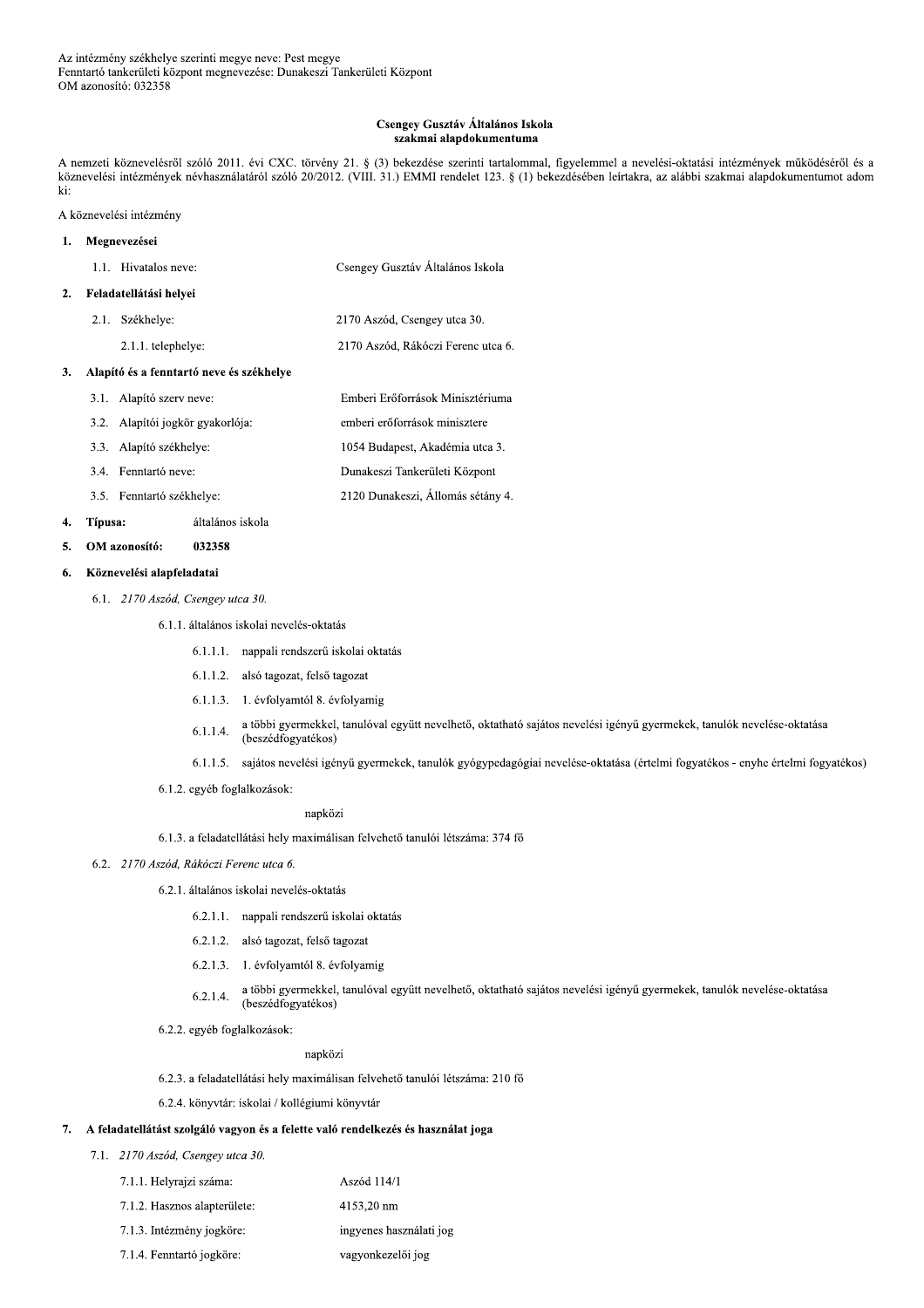# 7.2. 2170 Aszód, Rákóczi Ferenc utca 6.

| 7.2.1. Helyrajzi száma.      | Aszód 1221              |
|------------------------------|-------------------------|
| 7.2.2. Hasznos alapterülete: | 1041,20 nm              |
| 7.2.3. Intézmény jogköre:    | ingyenes használati jog |
| 7.2.4. Fenntartó jogköre:    | vagyonkezelői jog       |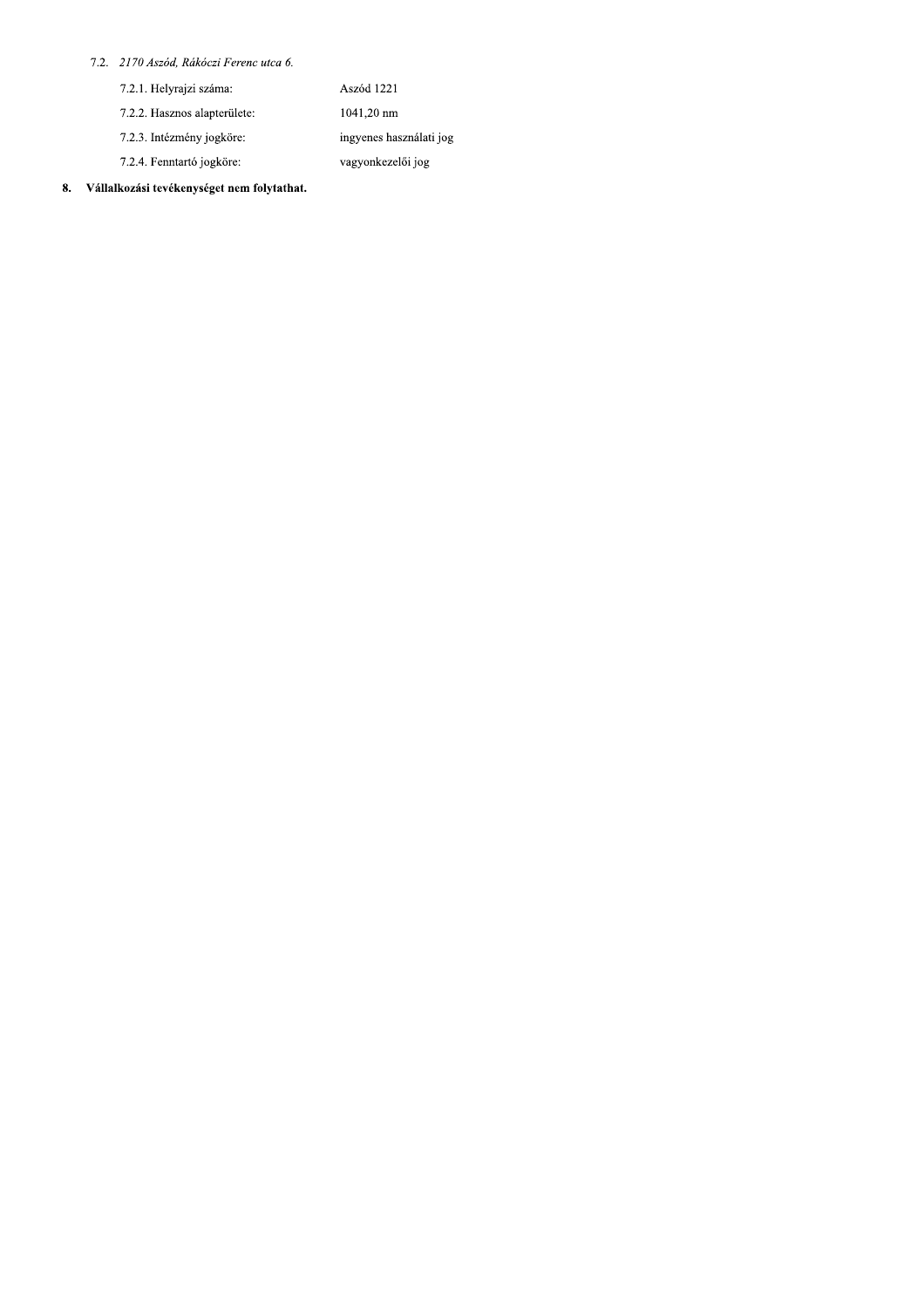### Csömöri Krammer Teréz Zenei Alapfokú Művészeti Iskola szakmai alapdokumentuma

A nemzeti köznevelésről szóló 2011. évi CXC. törvény 21. § (3) bekezdése szerinti tartalommal, figyelemmel a nevelési-oktatási intézmények működéséről és a köznevelési intézmények névhasználatáról szóló 20/2012. (VIII. 31.) EMMI rendelet 123. § (1) bekezdésében leírtakra, az alábbi szakmai alapdokumentumot adom ki:

A köznevelési intézmény

### Megnevezései  $\mathbf{1}$ . 1.1. Hivatalos neve: Csömöri Krammer Teréz Zenei Alapfokú Művészeti Iskola Feladatellátási helyei  $2.$ 2.1. Székhelye: 2141 Csömör, Szabadság út 3. 2.1.1. telephelye: 2141 Csömör, Major út 7-9. 3. Alapító és a fenntartó neve és székhelye 3.1. Alapító szerv neve: Emberi Erőforrások Minisztériuma 3.2. Alapítói jogkör gyakorlója: emberi erőforrások minisztere 3.3. Alapító székhelye: 1054 Budapest, Akadémia utca 3. 3.4. Fenntartó neve: Dunakeszi Tankerületi Központ 3.5. Fenntartó székhelye: 2120 Dunakeszi, Állomás sétány 4.

#### $\overline{4}$ . Típusa: alapfokú művészeti iskola

#### 5. OM azonosító: 040275

#### Köznevelési alapfeladatai 6.

6.1. 2141 Csömör, Szabadság út 3.

6.1.1. alapfokú művészetoktatás

zeneművészeti ág (kifutó tanszakok: furulya tanszak, fuvola tanszak, gitár tanszak, harsona tanszak, hegedű tanszak, kamarazene tanszak, klarinét tanszak, kürt tanszak, magánének tanszak, orgona tanszak, szaxofon tanszak, szolfézs (klasszikus zene) tanszak,  $6.1.1.1.$ trombita tanszak, tuba tanszak, ütő tanszak, zenetörténet-zeneirodalom tanszak, zongora tanszak) (új tanszakok: akkordikus tanszak, billentyűs tanszak, fafúvós tanszak, kamarazene tanszak, pengetős tanszak, rézfúvós tanszak, vokális tanszak, vonós- és tekerő tanszak, vonós tanszak, zeneismeret tanszak)

- 6.1.1.2. 12 évfolyam (előképző 1-2. évfolyam, alapfok 1-6. évfolyam, továbbképző 7-10. évfolyam)
- 6.1.2. a feladatellátási hely maximálisan felvehető tanulói létszáma: 230 fő
- 6.1.3. könyvtár: iskolai / kollégiumi könyvtár
- 6.2. 2141 Csömör, Major út 7-9.
	- 6.2.1. alapfokú művészetoktatás

zeneművészeti ág (kifutó tanszakok: furulya tanszak, fuvola tanszak, gitár tanszak, harsona tanszak, hegedű tanszak, kamarazene tanszak, klarinét tanszak, kürt tanszak, magánének tanszak, szaxofon tanszak, szolfézs (klasszikus zene) tanszak, trombita  $6.2.1.1.$ tanszak, tuba tanszak, ütő tanszak, zenetörténet-zeneirodalom tanszak) (új tanszakok; akkordikus tanszak, fafúvós tanszak, kamarazene tanszak, rézfúvós tanszak, vokális tanszak, vonós tanszak, zeneismeret tanszak)

- 6.2.1.2. 12 évfolyam (előképző 1-2. évfolyam, alapfok 1-6. évfolyam, továbbképző 7-10. évfolyam)
- 6.2.2. a feladatellátási hely maximálisan felvehető tanulói létszáma: 100 fő
- 6.2.3. könyvtár: iskolai / kollégiumi könyvtár

## 7. A feladatellátást szolgáló vagyon és a felette való rendelkezés és használat joga

7.1. 2141 Csömör, Szabadság út 3.

| 7.1.1. Helyrajzi száma:         | 1659                    |
|---------------------------------|-------------------------|
| 7.1.2. Hasznos alapterülete:    | 530 nm                  |
| 7.1.3. Intézmény jogköre:       | ingyenes használati jog |
| 7.1.4. Fenntartó jogköre:       | vagyonkezelői jog       |
| 7.2. 2141 Csömör, Major út 7-9. |                         |
| 7.2.1. Helyrajzi száma:         | 897/2                   |

7.2.2. Hasznos alapterülete: 2940 nm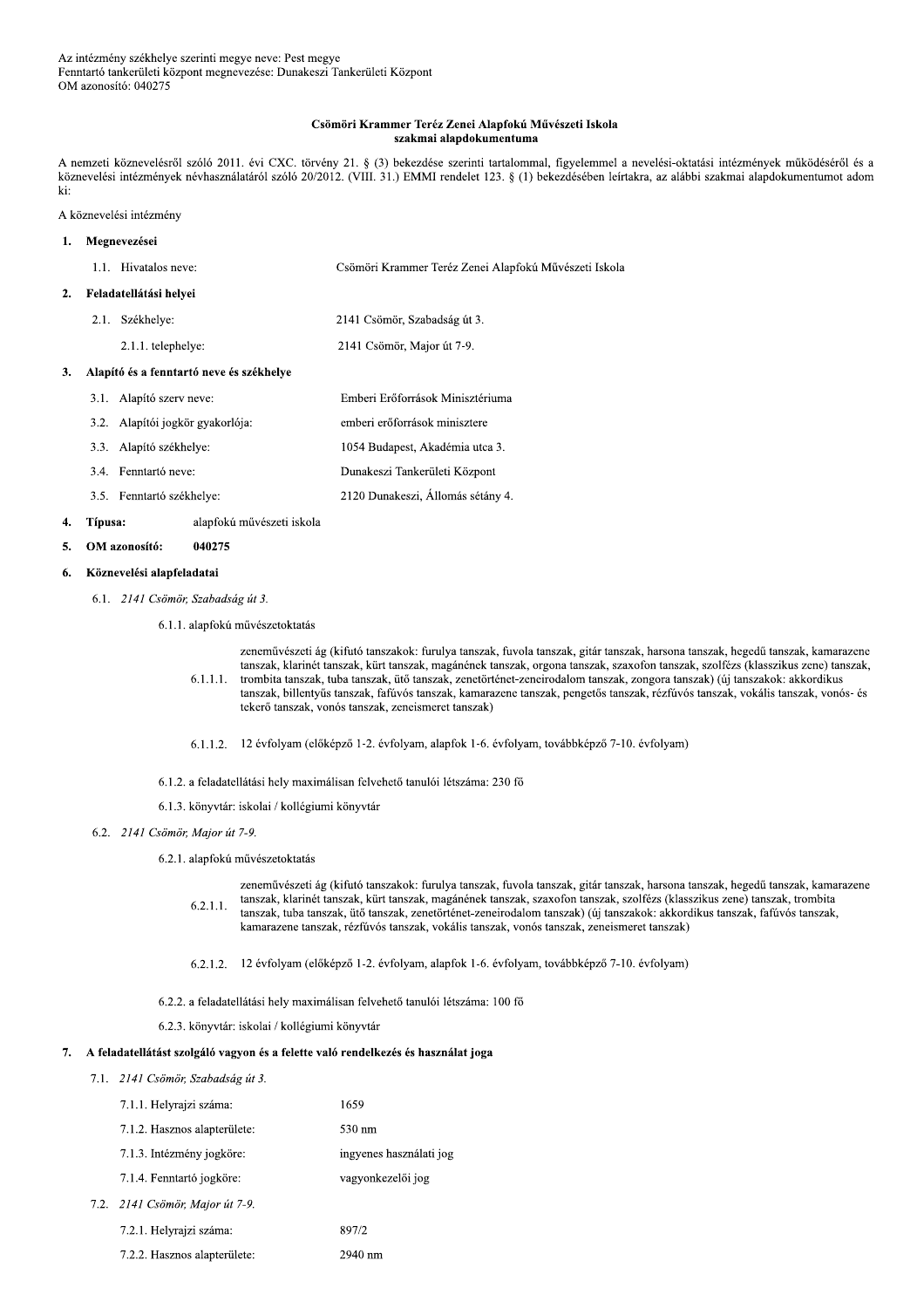7.2.3. Intézmény jogköre:

ingyenes használati jog

vagyonkezelői jog

7.2.4. Fenntartó jogköre: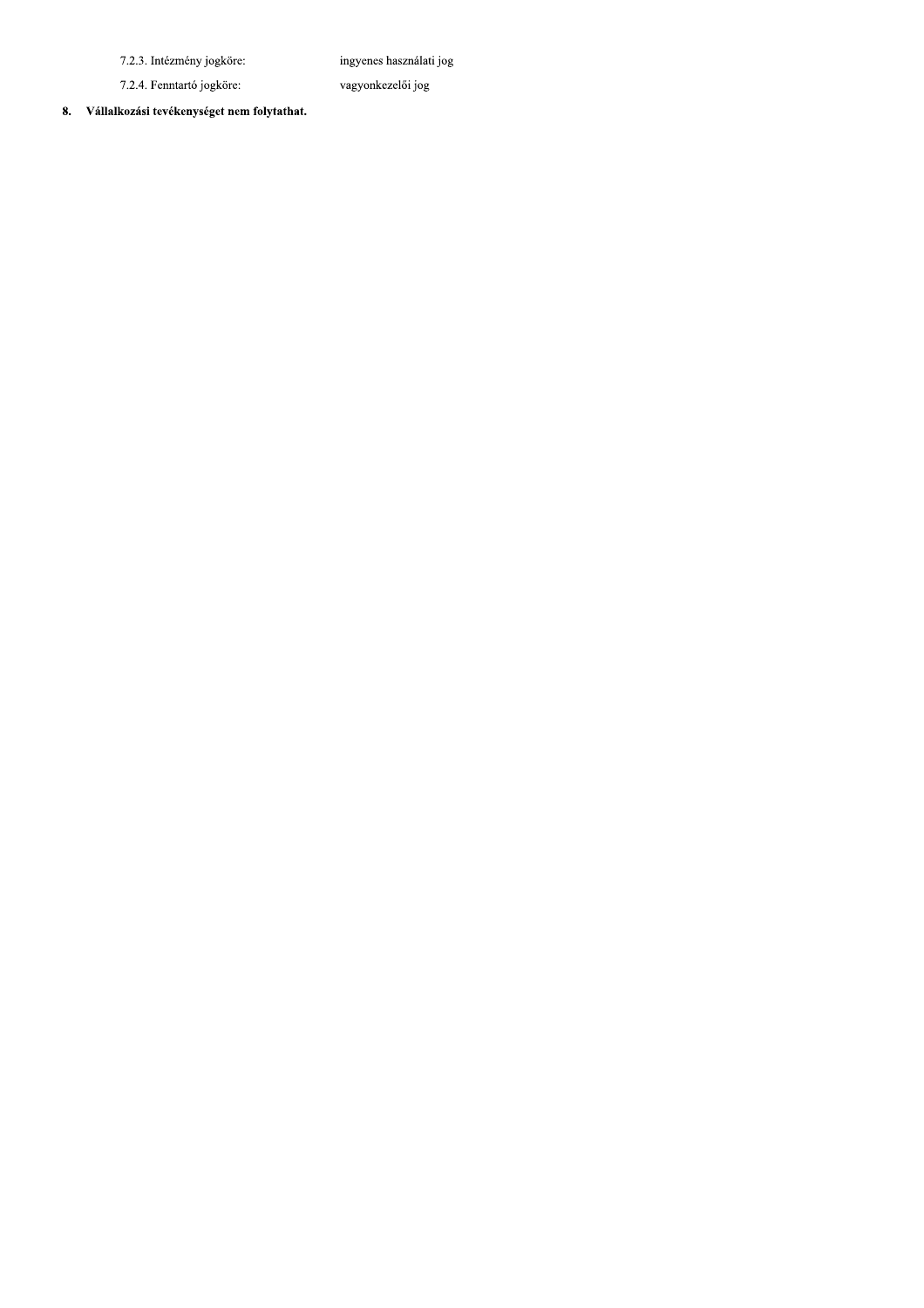### Csömöri Mátyás Király Általános Iskola szakmai alapdokumentuma

A nemzeti köznevelésről szóló 2011. évi CXC. törvény 21. § (3) bekezdése szerinti tartalommal, figyelemmel a nevelési-oktatási intézmények működéséről és a köznevelési intézmények névhasználatáról szóló 20/2012. (VIII. 31.) EMMI rendelet 123. § (1) bekezdésében leírtakra, az alábbi szakmai alapdokumentumot adom ki:

A köznevelési intézmény

| 1. | Megnevezései |                                          |                                        |
|----|--------------|------------------------------------------|----------------------------------------|
|    |              | 1.1. Hivatalos neve:                     | Csömöri Mátyás Király Általános Iskola |
|    |              | 1.2. Idegen nyelvű neve:                 | Mátyás Király Grundschule              |
| 2. |              | Feladatellátási helyei                   |                                        |
|    | 2.1.         | Székhelye:                               | 2141 Csömör, Major út 7-9.             |
|    |              | 2.1.1. telephelye:                       | 2141 Csömör, Szabadság út 3.           |
| 3. |              | Alapító és a fenntartó neve és székhelye |                                        |
|    | 3.1.         | Alapító szerv neve:                      | Emberi Erőforrások Minisztériuma       |
|    |              | 3.2. Alapítói jogkör gyakorlója:         | emberi erőforrások minisztere          |
|    |              | 3.3. Alapító székhelye:                  | 1054 Budapest, Akadémia utca 3.        |
|    |              | 3.4. Fenntartó neve:                     | Dunakeszi Tankerületi Központ          |

3.5. Fenntartó székhelye:

#### 4. Típusa: általános iskola

032361  $\overline{5}$ . OM azonosító:

#### Köznevelési alapfeladatai 6.

- 6.1. 2141 Csömör, Major út 7-9.
	- 6.1.1. általános iskolai nevelés-oktatás
		- 6.1.1.1. nappali rendszerű iskolai oktatás
		- 6.1.1.2. alsó tagozat, felső tagozat
		- 6.1.1.3. 1. évfolyamtól 8. évfolyamig
		- a többi gyermekkel, tanulóval együtt nevelhető, oktatható sajátos nevelési igényű gyermekek, tanulók nevelése-oktatása  $6.1.1.4.$ (beszédfogyatékos)
		- 6.1.1.5. nemzetiségi nevelés-oktatás (nyelvoktató nemzetiségi nevelés-oktatás (német, szlovák))

2120 Dunakeszi, Állomás sétány 4.

- 6.1.2. egész napos iskolai képzés
- 6.1.3. egyéb foglalkozások:

napközi

### tanulószoba

- 6.1.4. a feladatellátási hely maximálisan felvehető tanulói létszáma: 650 fő
- 6.1.5. könyvtár: iskolai / kollégiumi könyvtár

## 6.2. 2141 Csömör, Szabadság út 3.

- 6.2.1. általános iskolai nevelés-oktatás
	- 6.2.1.1. nappali rendszerű iskolai oktatás
	- 6.2.1.2. alsó tagozat
	- 6.2.1.3. 1. évfolyamtól 4. évfolyamig
	- a többi gyermekkel, tanulóval együtt nevelhető, oktatható sajátos nevelési igényű gyermekek, tanulók nevelése-oktatása  $6.2.1.4.$ (beszédfogyatékos)
	- 6.2.1.5. nemzetiségi nevelés-oktatás (nyelvoktató nemzetiségi nevelés-oktatás (német))
- 6.2.2. egész napos iskolai képzés
- 6.2.3. egyéb foglalkozások:

napközi

- 6.2.4. a feladatellátási hely maximálisan felvehető tanulói létszáma: 100 fő
- 6.2.5. könyvtár: iskolai / kollégiumi könyvtár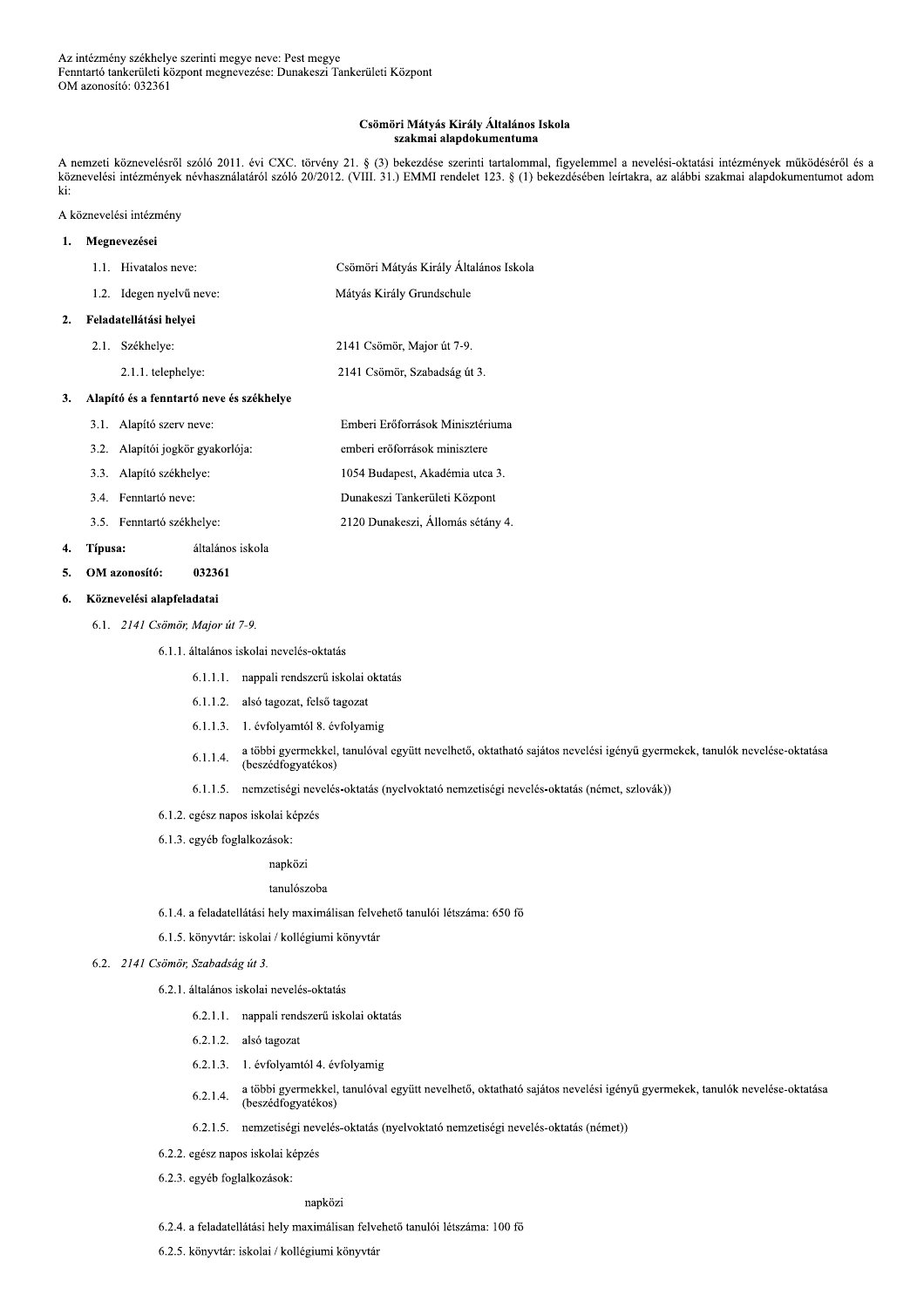# 7. – A feladatellatast szolgalo vagyon és a felette való rendelkezés és használa

- 
- 29 A feladatellátást szolgáló vagyon és a felette való rendelkezés és használat joga<br>
2.1. 2. *2.141 Csömör, Major út 7-9.*<br>
2. 7.1.1. Helyrajzi száma:<br>
2. 897/2; 892<br>
2. 7.1.2. Hasznos alapterülete:<br>
2. 2656,4; 233,8; 237 7.1.5. Egyéb: A fenntartó visszterhes bérleti joggal rendelkezik a sportcsarnok (2377 nm) tekintetében. 7.2. 2141 Csömör, Szabadság út 3. 7.2.1. Helyrajzi száma: 1659 7.2.2. Hasznos alapterülete: 528 nm 7.2.3. Intézmény jogköre: ingyenes használati jog 7.2.4. Fenntartó jogköre: vagyonkezelői jog
- 8. Vallalkozası tevekenyseget nem folytathat.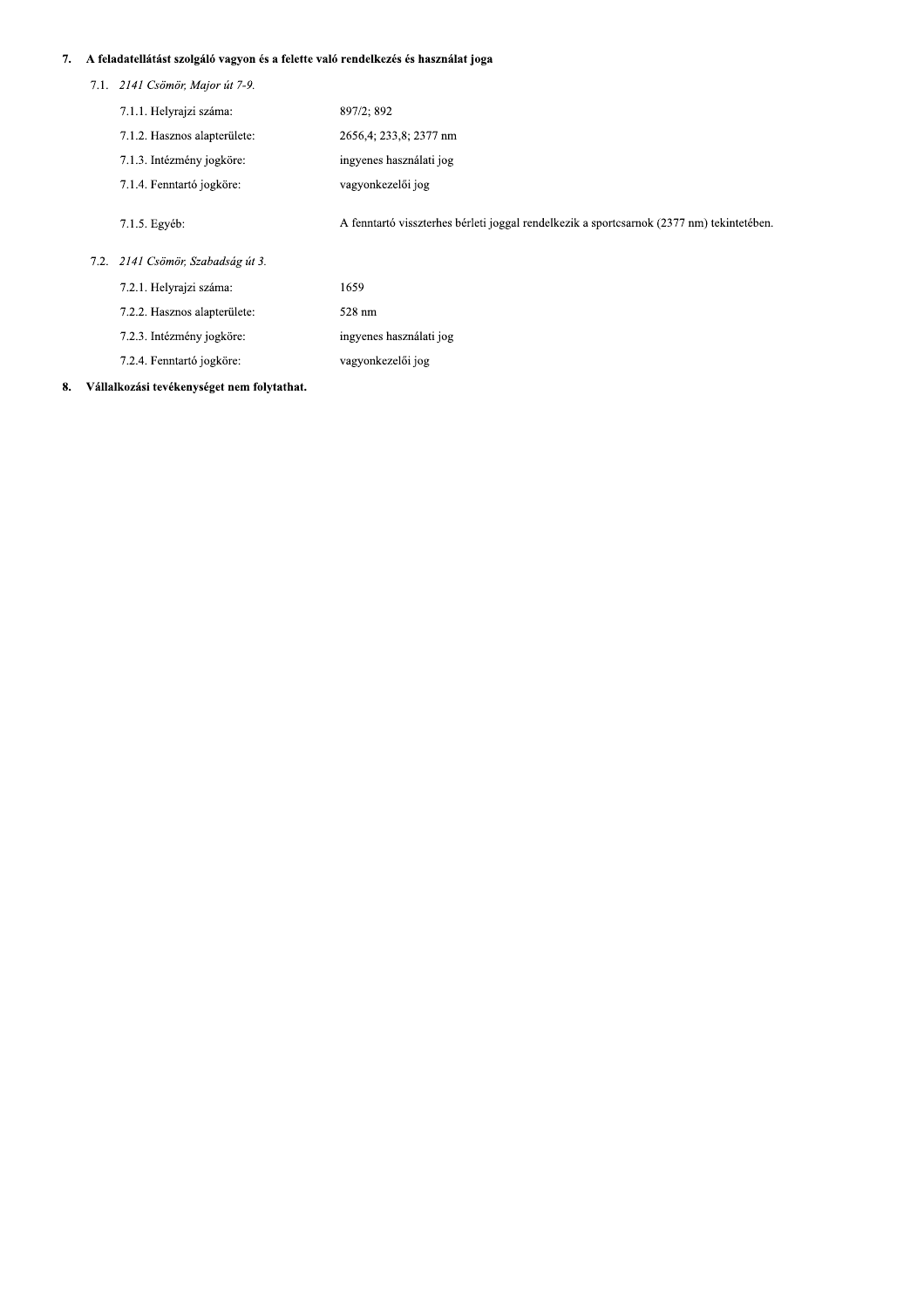### Dányi Alapfokú Művészeti Iskola szakmai alapdokumentuma

A nemzeti köznevelésről szóló 2011. évi CXC. törvény 21. § (3) bekezdése szerinti tartalommal, figyelemmel a nevelési-oktatási intézmények működéséről és a köznevelési intézmények névhasználatáról szóló 20/2012. (VIII. 31.) EMMI rendelet 123. § (1) bekezdésében leírtakra, az alábbi szakmai alapdokumentumot adom ki:

A köznevelési intézmény

### Megnevezései  $\mathbf{1}$ . 1.1. Hivatalos neve: Dányi Alapfokú Művészeti Iskola

### Feladatellátási helyei  $2.$ 2.1. Székhelye: 2118 Dány, Szent Imre tér 1. 2.1.1. telephelye: 2116 Zsámbok, Bajza Lenke tér 17.

#### Alapító és a fenntartó neve és székhelye  $3.$

| 3.1. Alapító szerv neve:         | Emberi Erőforrások Minisztériuma  |
|----------------------------------|-----------------------------------|
| 3.2. Alapítói jogkör gyakorlója: | emberi erőforrások minisztere     |
| 3.3. Alapító székhelye:          | 1054 Budapest, Akadémia utca 3.   |
| 3.4. Fenntartó neve:             | Dunakeszi Tankerületi Központ     |
| 3.5. Fenntartó székhelye:        | 2120 Dunakeszi, Állomás sétány 4. |

#### $\overline{4}$ . Típusa: alapfokú művészeti iskola

#### OM azonosító: 040037  $\mathbf{5}$ .

#### Köznevelési alapfeladatai 6.

6.1. 2118 Dány, Szent Imre tér 1.

6.1.1. alapfokú művészetoktatás

- zeneművészeti ág (kifutó tanszakok: furulya tanszak, fuvola tanszak, gitár tanszak, harsona tanszak, klarinét tanszak, kürt  $6.1.1.1.$ tanszak, szaxofon tanszak, trombita tanszak, zongora tanszak) (új tanszakok: akkordikus tanszak, billentyűs tanszak, fafúvós tanszak, rézfúvós tanszak)
- 6.1.1.2. 12 évfolyam (előképző 1-2. évfolyam, alapfok 1-6. évfolyam, továbbképző 7-10. évfolyam)
- 6.1.2. a feladatellátási hely maximálisan felvehető tanulói létszáma: 130 fő
- 6.1.3. könyvtár: könyvtári feladatokat a nyilvános könyvtár látja el

# 6.2. 2116 Zsámbok, Bajza Lenke tér 17.

- 6.2.1. alapfokú művészetoktatás
	- zeneművészeti ág (kifutó tanszakok: furulya tanszak, fuvola tanszak, gitár tanszak, klarinét tanszak, szaxofon tanszak) (új  $6.2.1.1.$ tanszakok: billentyűs tanszak, fafúvós tanszak, rézfúvós tanszak)

6.2.1.2. 12 évfolyam (előképző 1-2. évfolyam, alapfok 1-6. évfolyam, továbbképző 7-10. évfolyam)

6.2.2. a feladatellátási hely maximálisan felvehető tanulói létszáma: 40 fő

6.2.3. könyvtár: könyvtári feladatokat a nyilvános könyvtár látja el

## 7. A feladatellátást szolgáló vagyon és a felette való rendelkezés és használat joga

7.1. 2118 Dány, Szent Imre tér 1.

 $7.2.$ 

| 7.1.1. Helyrajzi száma:           | 309                     |
|-----------------------------------|-------------------------|
| 7.1.2. Hasznos alapterülete:      | 1457,50 nm              |
| 7.1.3. Intézmény jogköre:         | ingyenes használati jog |
| 7.1.4. Fenntartó jogköre:         | vagyonkezelői jog       |
| 2116 Zsámbok, Bajza Lenke tér 17. |                         |
| 7.2.1. Helyrajzi száma:           | 727                     |
| 7.2.2. Hasznos alapterülete:      | 968 nm                  |

7.2.3. Intézmény jogköre: ingyenes használati jog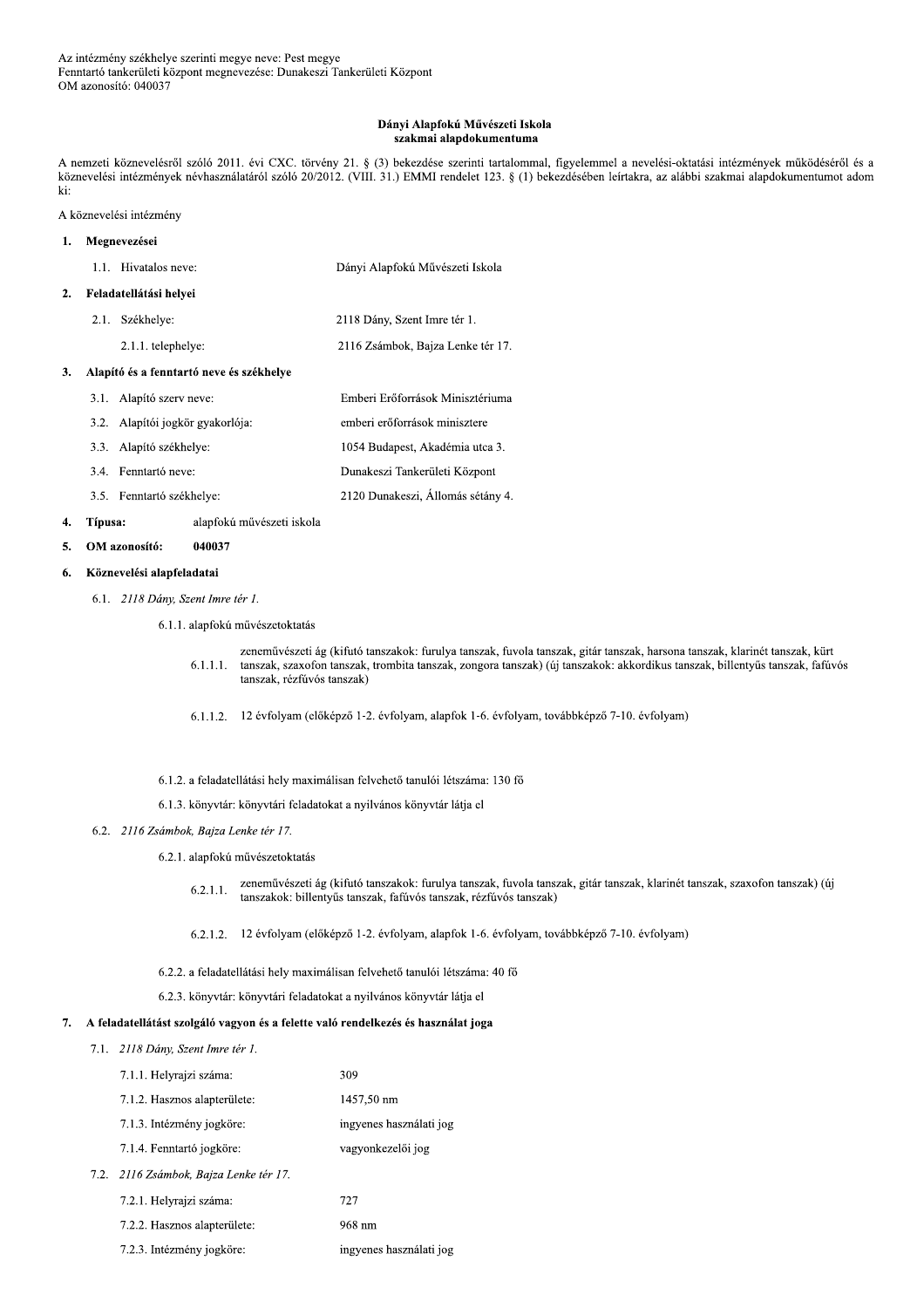7.2.4. Fenntartó jogköre:

vagyonkezelői jog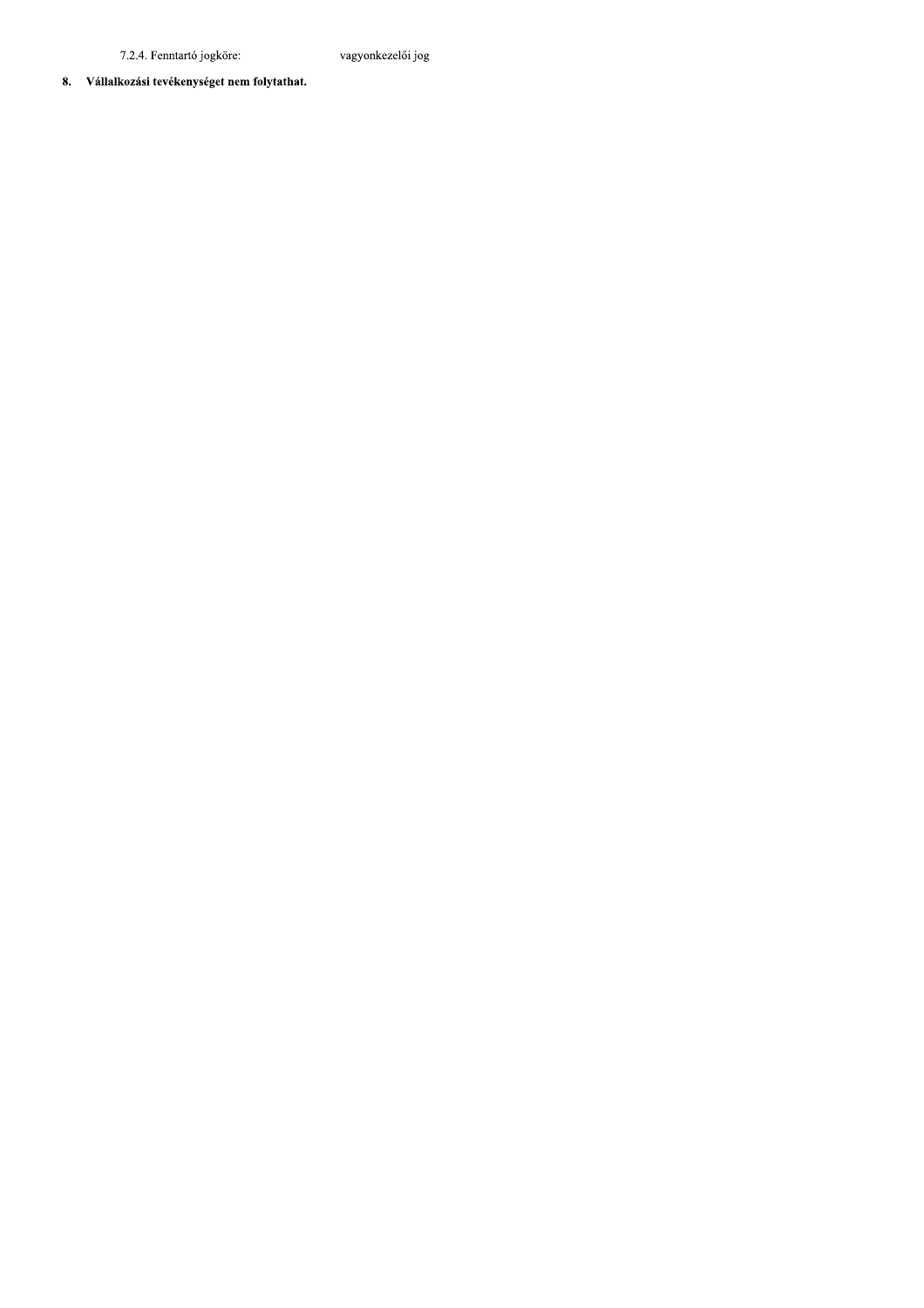### Dányi Széchenyi István Általános Iskola szakmai alapdokumentuma

A nemzeti köznevelésről szóló 2011. évi CXC. törvény 21. § (3) bekezdése szerinti tartalommal, figyelemmel a nevelési-oktatási intézmények működéséről és a köznevelési intézmények névhasználatáról szóló 20/2012. (VIII. 31.) EMMI rendelet 123. § (1) bekezdésében leírtakra, az alábbi szakmai alapdokumentumot adom ki:

1054 Budapest, Akadémia utca 3.

2120 Dunakeszi, Állomás sétány 4.

### A köznevelési intézmény

#### Megnevezései  $\mathbf{1}$ . 1.1. Hivatalos neve: Dányi Széchenyi István Általános Iskola

| 2.1. | Székhelye:            | 2118 Dány, Szent Imre tér 1.                                                                                                       |
|------|-----------------------|------------------------------------------------------------------------------------------------------------------------------------|
|      | $2.1.1$ . telephelye: | 2118 Dány, Pesti út 3.                                                                                                             |
|      |                       |                                                                                                                                    |
|      |                       | Emberi Erőforrások Minisztériuma                                                                                                   |
|      |                       | emberi erőforrások minisztere                                                                                                      |
|      |                       | Feladatellátási helyei<br>Alapító és a fenntartó neve és székhelve<br>3.1. Alapító szerv neve:<br>3.2. Alapítói jogkör gyakorlója: |

- 3.3. Alapító székhelye:
- 3.4. Fenntartó neve: Dunakeszi Tankerületi Központ
- 3.5. Fenntartó székhelye:

#### $\overline{4}$ . Típusa: általános iskola

#### 5. OM azonosító: 032362

#### Köznevelési alapfeladatai 6.

6.1. 2118 Dány, Szent Imre tér 1.

## 6.1.1. általános iskolai nevelés-oktatás

- 6.1.1.1. nappali rendszerű iskolai oktatás
- 6.1.1.2. alsó tagozat, felső tagozat
- 6.1.1.3. 1. évfolyamtól 8. évfolyamig
- 6.1.1.4. felnőttoktatás esti
- a többi gyermekkel, tanulóval együtt nevelhető, oktatható sajátos nevelési igényű gyermekek, tanulók nevelése-oktatása (egyéb  $6.1.1.5.$ pszichés fejlődési zavarral küzdők, értelmi fogyatékos - enyhe értelmi fogyatékos)
- sajátos nevelési igényű gyermekek, tanulók gyógypedagógiai nevelése-oktatása (értelmi fogyatékos enyhe értelmi fogyatékos,  $6.1.1.6.$ értelmi fogyatékos - középsúlyos értelmi fogyatékos)
- 6.1.2. egyéb foglalkozások:

## napközi

6.1.3. a feladatellátási hely maximálisan felvehető tanulói létszáma: 300 fő

- 6.2. 2118 Dány, Pesti út 3.
	- 6.2.1. általános iskolai nevelés-oktatás
		- 6.2.1.1. nappali rendszerű iskolai oktatás
		- 6.2.1.2. alsó tagozat
		- 6.2.1.3. 1. évfolyamtól 4. évfolyamig
		- a többi gyermekkel, tanulóval együtt nevelhető, oktatható sajátos nevelési igényű gyermekek, tanulók nevelése-oktatása (egyéb  $6.2.1.4.$ pszichés fejlődési zavarral küzdők, értelmi fogyatékos - enyhe értelmi fogyatékos)
	- 6.2.2. egyéb foglalkozások:

## napközi

6.2.3. a feladatellátási hely maximálisan felvehető tanulói létszáma: 120 fő

309

6.2.4. könyvtár: iskolai / kollégiumi könyvtár

#### 7. A feladatellátást szolgáló vagyon és a felette való rendelkezés és használat joga

- 7.1. 2118 Dány, Szent Imre tér 1.
	- 7.1.1. Helyrajzi száma:
	- 7.1.2. Hasznos alapterülete: 1811,49 nm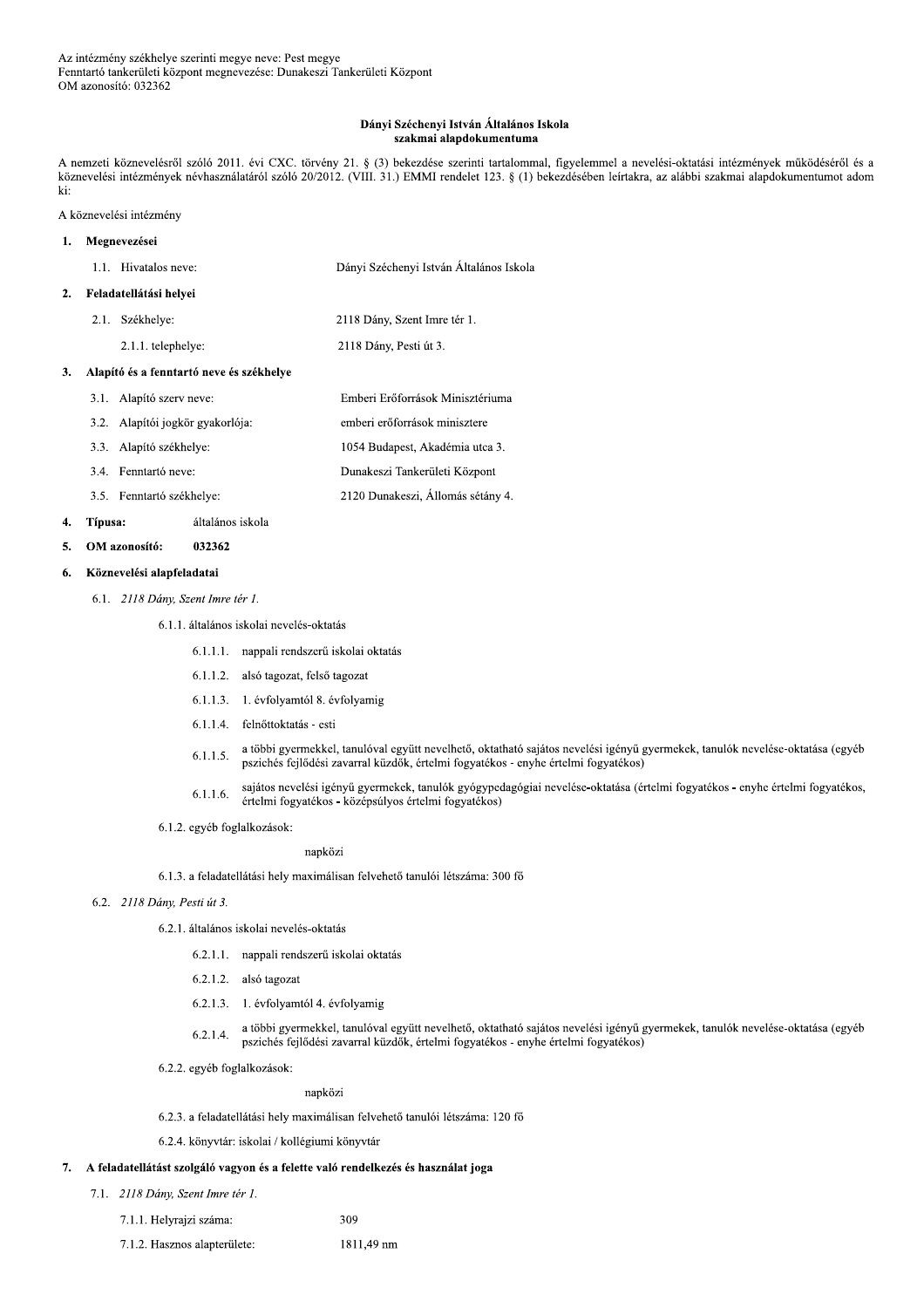| 7.1.3. Intézmény jogköre:    | ingyenes használati jog |
|------------------------------|-------------------------|
| 7.1.4. Fenntartó jogköre:    | vagyonkezelői jog       |
| 7.2. 2118 Dány, Pesti út 3.  |                         |
| 7.2.1. Helyrajzi száma.      | 003                     |
| 7.2.2. Hasznos alapterülete: | 535,60 nm               |
| 7.2.3. Intézmény jogköre:    | ingyenes használati jog |

vagyonkezelői jog

7.2.4. Fenntartó jogköre: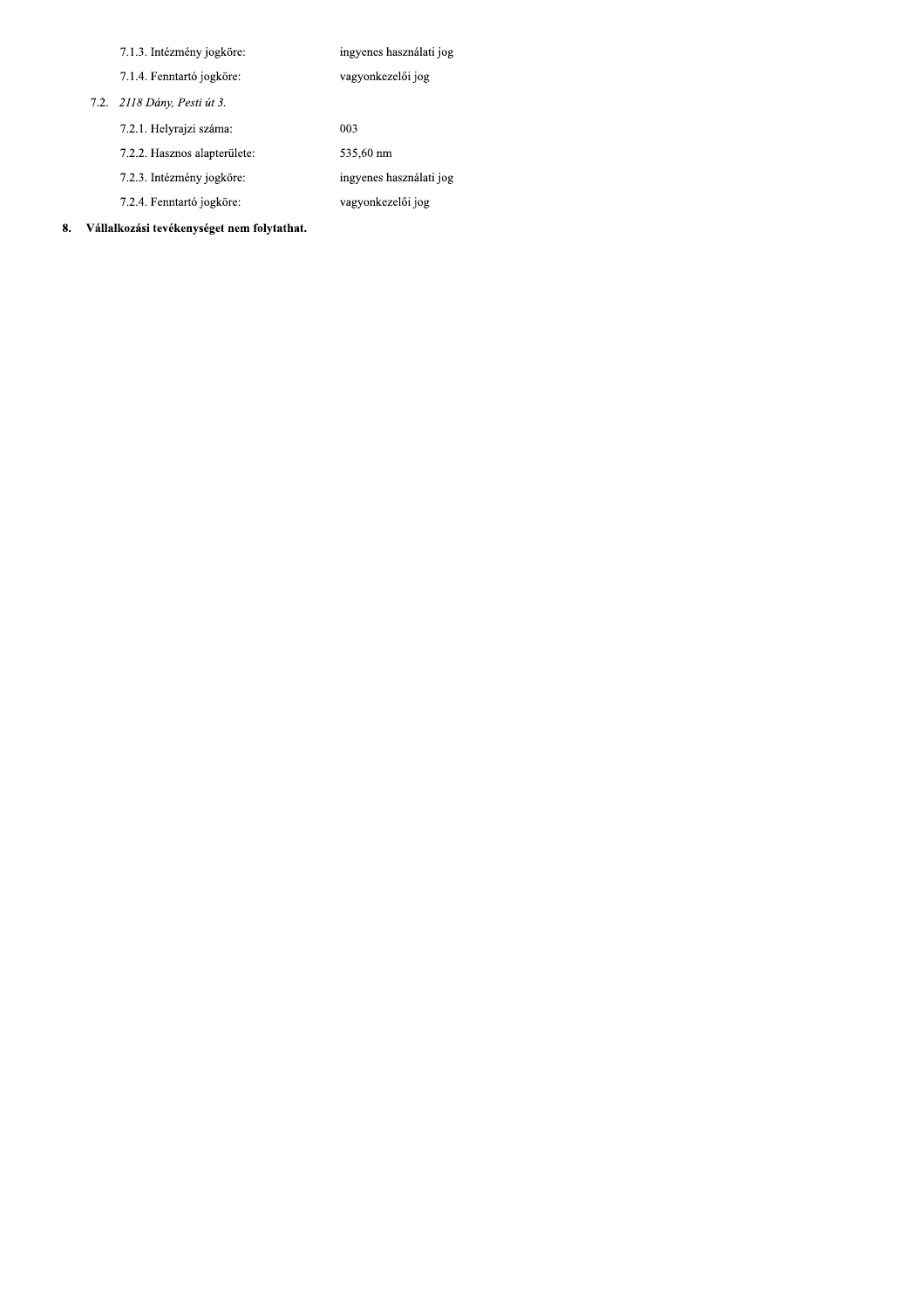### Dunakeszi Bárdos Lajos Általános Iskola szakmai alapdokumentuma

A nemzeti köznevelésről szóló 2011. évi CXC. törvény 21. § (3) bekezdése szerinti tartalommal, figyelemmel a nevelési-oktatási intézmények működéséről és a köznevelési intézmények névhasználatáról szóló 20/2012. (VIII. 31.) EMMI rendelet 123. § (1) bekezdésében leírtakra, az alábbi szakmai alapdokumentumot adom ki:

A köznevelési intézmény

### Megnevezései  $\mathbf{1}$ . 1.1. Hivatalos neve: Dunakeszi Bárdos Lajos Általános Iskola Feladatellátási helyei  $2.$

2.1. Székhelye:

2120 Dunakeszi, Fő út 143.

2120 Dunakeszi, Iskola sétány 18.

# 3. Alapító és a fenntartó neve és székhelye

2.1.1. telephelye:

- 3.1. Alapító szerv neve: Emberi Erőforrások Minisztériuma 3.2. Alapítói jogkör gyakorlója:
- emberi erőforrások minisztere 3.3. Alapító székhelye: 1054 Budapest, Akadémia utca 3.
- 3.4. Fenntartó neve: Dunakeszi Tankerületi Központ
- 3.5. Fenntartó székhelye: 2120 Dunakeszi, Állomás sétány 4.

#### $\overline{4}$ . Típusa: általános iskola

#### OM azonosító: 5. 037313

#### Köznevelési alapfeladatai 6.

6.1. 2120 Dunakeszi, Iskola sétány 18.

6.1.1. általános iskolai nevelés-oktatás

- 6.1.1.1. nappali rendszerű iskolai oktatás
- 6.1.1.2. alsó tagozat, felső tagozat
- 6.1.1.3. 1. évfolyamtól 8. évfolyamig
- a többi gyermekkel, tanulóval együtt nevelhető, oktatható sajátos nevelési igényű gyermekek, tanulók nevelése-oktatása  $6.1.1.4.$ (mozgásszervi fogyatékos, beszédfogyatékos, halmozottan fogyatékos, autizmus spektrumzavar, egyéb pszichés fejlődési zavarral küzdők, érzékszervi fogyatékos - hallási fogyatékos)
- 6.1.2. egyéb foglalkozások:

# napközi

- 6.1.3. a feladatellátási hely maximálisan felvehető tanulói létszáma: 360 fő
- 6.1.4. könyvtár: iskolai / kollégiumi könyvtár

# 6.2. 2120 Dunakeszi, Fő út 143.

- 6.2.1. általános iskolai nevelés-oktatás
	- 6.2.1.1. nappali rendszerű iskolai oktatás
	- 6.2.1.2. alsó tagozat, felső tagozat
	- 6.2.1.3. 1. évfolyamtól 8. évfolyamig
	- a többi gyermekkel, tanulóval együtt nevelhető, oktatható sajátos nevelési igényű gyermekek, tanulók nevelése-oktatása  $6.2.1.4.$ (mozgásszervi fogyatékos, beszédfogyatékos, halmozottan fogyatékos, autizmus spektrumzavar, egyéb pszichés fejlődési zavarral küzdők, érzékszervi fogyatékos - hallási fogyatékos)
- 6.2.2. egyéb foglalkozások:

napközi

6.2.3. a feladatellátási hely maximálisan felvehető tanulói létszáma: 410 fő

5066

6.2.4. könyvtár: iskolai / kollégiumi könyvtár

## 7. A feladatellátást szolgáló vagyon és a felette való rendelkezés és használat joga

7.1. 2120 Dunakeszi, Iskola sétány 18.

7.1.1. Helyrajzi száma:

7.1.2. Hasznos alapterülete: 4718 nm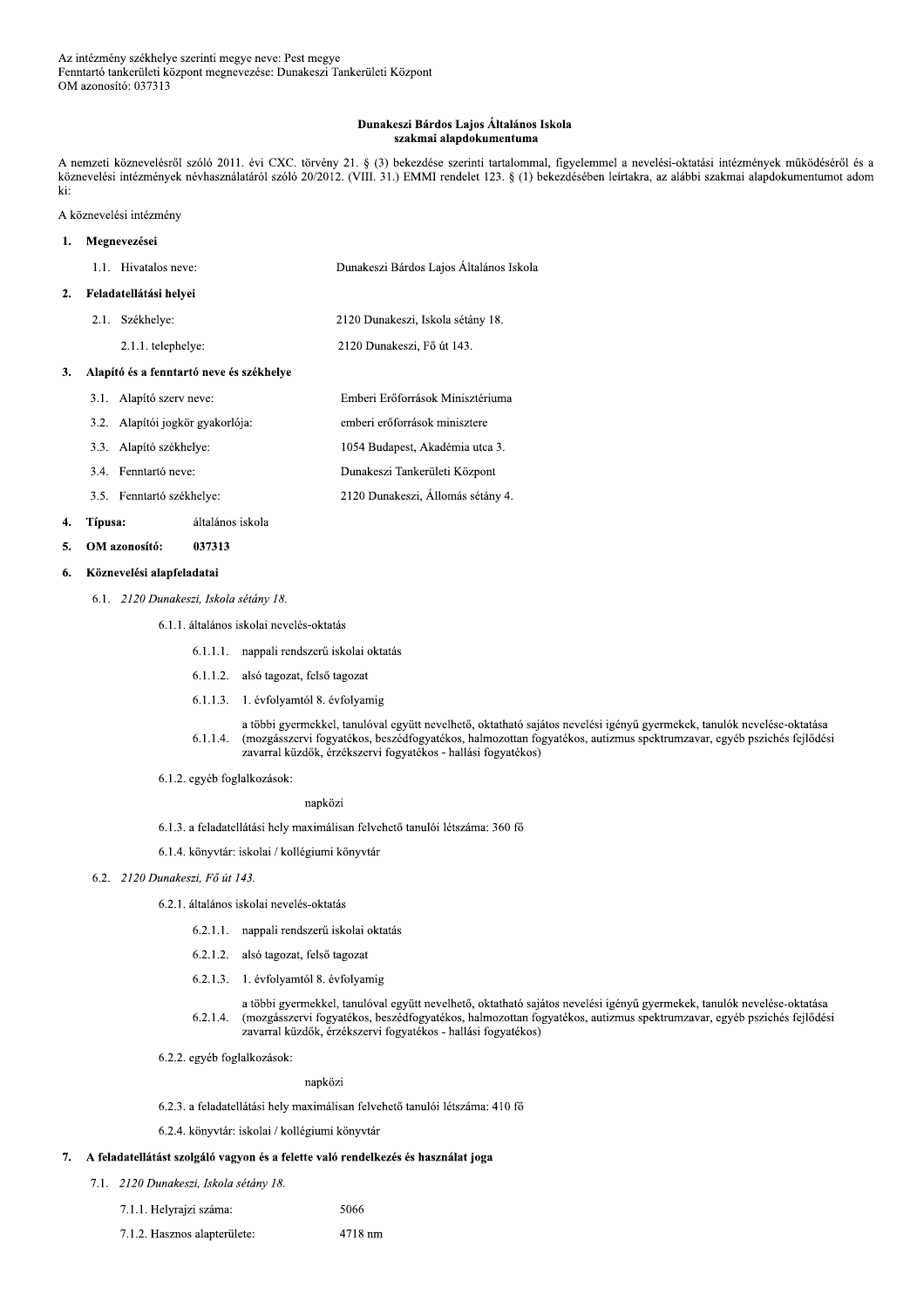| 7.1.3. Intézmény jogköre:       | ingyenes használati jog |
|---------------------------------|-------------------------|
| 7.1.4. Fenntartó jogköre:       | vagyonkezelői jog       |
| 7.2. 2120 Dunakeszi, Fő út 143. |                         |
| 7.2.1. Helyrajzi száma:         | 5068/13                 |
| 7.2.2. Hasznos alapterülete:    | 2974 nm                 |
| 7.2.3. Intézmény jogköre:       | ingyenes használati jog |
| 7.2.4. Fenntartó jogköre:       | vagyonkezelői jog       |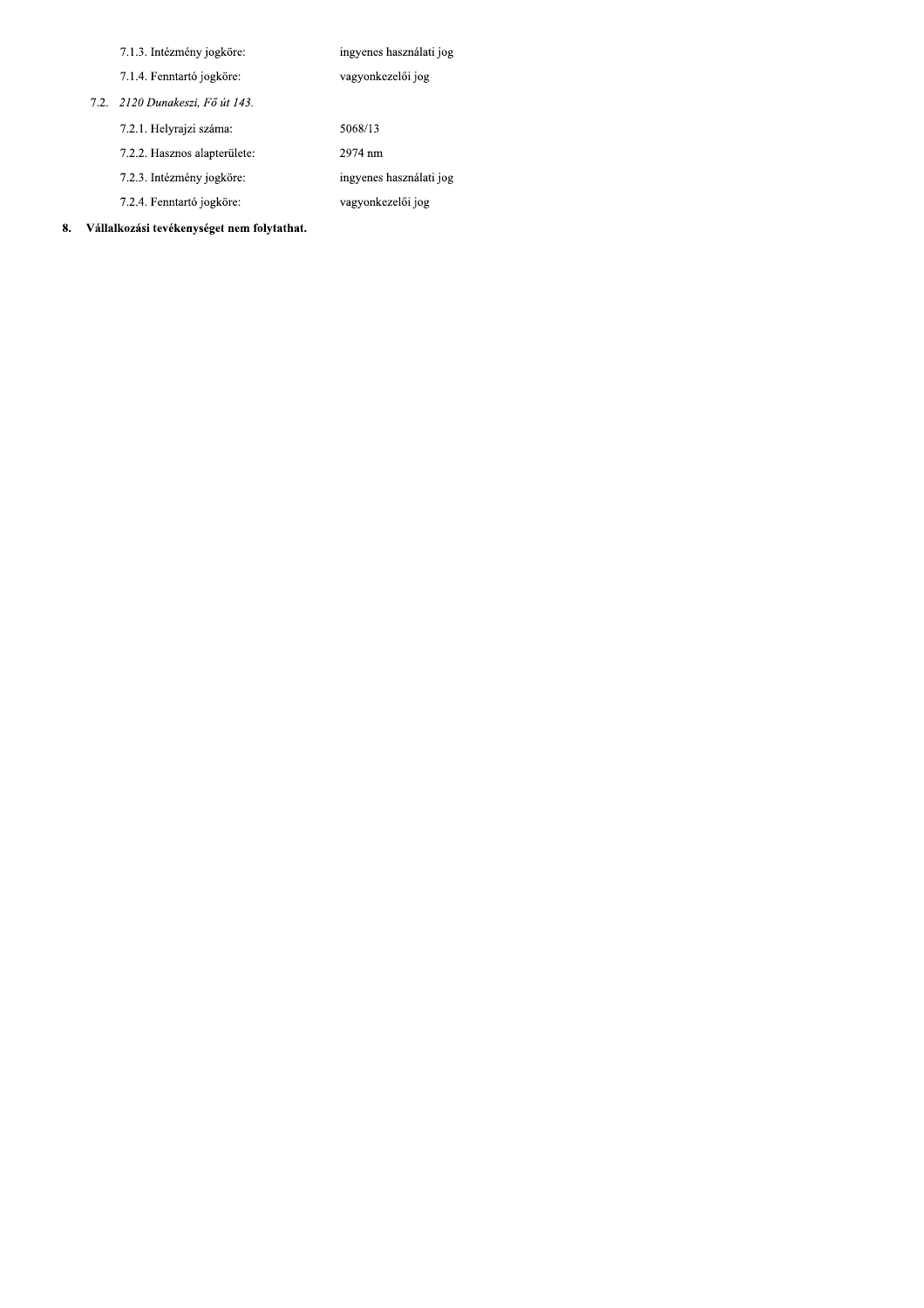### Dunakeszi Farkas Ferenc Alapfokú Művészeti Iskola szakmai alapdokumentuma

A nemzeti köznevelésről szóló 2011. évi CXC. törvény 21. § (3) bekezdése szerinti tartalommal, figyelemmel a nevelési-oktatási intézmények működéséről és a köznevelési intézmények névhasználatáról szóló 20/2012. (VIII. 31.) EMMI rendelet 123. § (1) bekezdésében leírtakra, az alábbi szakmai alapdokumentumot adom ki:

## A köznevelési intézmény

| ı. | Megnevezései |                                                             |                                                   |
|----|--------------|-------------------------------------------------------------|---------------------------------------------------|
|    |              | 1.1. Hivatalos neve:                                        | Dunakeszi Farkas Ferenc Alapfokú Művészeti Iskola |
| 2. |              | Feladatellátási helyei                                      |                                                   |
|    | 2.1.         | Székhelye:                                                  | 2120 Dunakeszi, Bem utca 27.                      |
|    |              | 2.1.1. telephelye:                                          | 2120 Dunakeszi, Bazsanth Vince utca 10.           |
|    |              | 2.1.2. telephelye:                                          | 2120 Dunakeszi, Garas utca 26.                    |
|    |              | 2.1.3. telephelye:                                          | 2120 Dunakeszi, Iskola sétány 18.                 |
|    |              | 2.1.4. telephelye:                                          | 2120 Dunakeszi, Károlyi utca 23.                  |
|    |              | 2.1.5. telephelye:                                          | 2120 Dunakeszi, Radnóti utca 29.                  |
|    |              | 2.1.6. telephelye:                                          | 2120 Dunakeszi, Táncsics utca 4.                  |
|    |              | 2.1.7. telephelye:                                          | 2120 Dunakeszi, Repülőtéri út 3/a                 |
| 3. |              | Alapító és a fenntartó neve és székhelye                    |                                                   |
|    |              | 3.1. Alapító szerv neve:                                    | Emberi Erőforrások Minisztériuma                  |
|    |              | $2.2.1$ $1.1.1$ $1.2.1.1$ $1.2.1.2.1$ $1.2.1.1.1$ $1.2.1.1$ | and and any Canada of a colorad and               |

| 3.2. Alapítoi jogkör gyakorlója: | emberi eröforrások minisztere  |
|----------------------------------|--------------------------------|
| 3.3. Alapító székhelye:          | 1054 Budapest, Akadémia utca 3 |

- 3.4. Fenntartó neve:
- 3.5. Fenntartó székhelye:

Típusa: alapfokú művészeti iskola

039990

OM azonosító:  $\overline{5}$ .

4.

#### Köznevelési alapfeladatai 6.

- 6.1. 2120 Dunakeszi, Bem utca 27.
	- 6.1.1. alapfokú művészetoktatás

| 6.1.1.1. | zeneművészeti ág (kifutó tanszakok: furulya tanszak, fuvola tanszak, gitár tanszak, gordonka tanszak, harsona tanszak, hegedű<br>tanszak, jazz-gitár tanszak, kamarazene tanszak, klarinét tanszak, kürt tanszak, nagybőgő tanszak, szaxofon tanszak, szolfézs<br>(népzene) tanszak, trombita tanszak, tuba tanszak, ütő tanszak, zenetörténet-zeneirodalom tanszak, zongora tanszak) (új<br>tanszakok: akkordikus tanszak, billentyűs tanszak, fafúvós tanszak, kamarazene tanszak, pengetős tanszak, rézfúvós tanszak,<br>vokális tanszak, vonós- és tekerő tanszak, vonós tanszak, zeneismeret tanszak) |
|----------|------------------------------------------------------------------------------------------------------------------------------------------------------------------------------------------------------------------------------------------------------------------------------------------------------------------------------------------------------------------------------------------------------------------------------------------------------------------------------------------------------------------------------------------------------------------------------------------------------------|
|          |                                                                                                                                                                                                                                                                                                                                                                                                                                                                                                                                                                                                            |
|          |                                                                                                                                                                                                                                                                                                                                                                                                                                                                                                                                                                                                            |

- képző- és iparművészeti ág (kifutó tanszakok: grafika tanszak, textilműves tanszak) (új tanszakok: grafika és festészet tanszak,  $6.1.1.2.$ képzőművészeti tanszak, textil- és bőrműves tanszak)
- 6.1.1.3. szín- és bábművészeti ág (új tanszakok: színjáték tanszak)

Dunakeszi Tankerületi Központ

2120 Dunakeszi, Állomás sétány 4.

- 6.1.1.4. 12 évfolyam zeneművészeti ágban
	- 12 évfolyam képző- és iparművészeti ágban
- 6.1.2. a feladatellátási hely maximálisan felvehető tanulói létszáma: 380 fő
- $6.1.3.$

"Kokas" foglalkozás

6.2. 2120 Dunakeszi, Bazsanth Vince utca 10.

6.2.1. alapfokú művészetoktatás

zeneművészeti ág (kifutó tanszakok: furulya tanszak, fuvola tanszak, gitár tanszak, gordonka tanszak, harsona tanszak, hegedű tanszak, jazz-gitár tanszak, kamarazene tanszak, klarinét tanszak, kürt tanszak, nagybőgő tanszak, szaxofon tanszak, szolfézs (népzene) tanszak, trombita tanszak, tuba tanszak, ütő tanszak, zenetörténet-zeneirodalom tanszak, zongora tanszak) (új  $6.2.1.1.$ tanszakok: akkordikus tanszak, billentyűs tanszak, fafúvós tanszak, kamarazene tanszak, pengetős tanszak, rézfúvós tanszak, vokális tanszak, vonós- és tekerő tanszak, vonós tanszak, zeneismeret tanszak)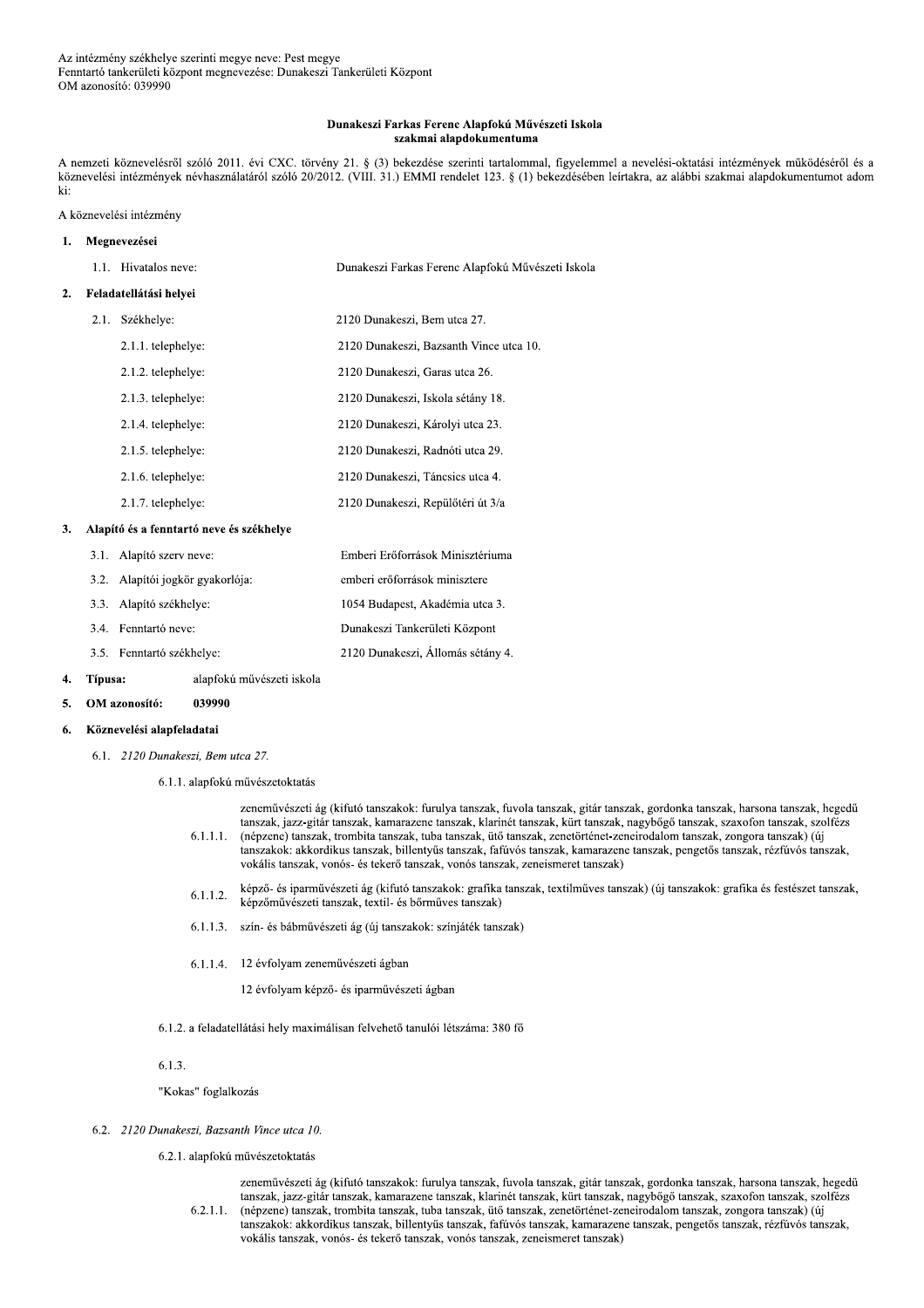6.2.1.2. táncművészeti ág (kifutó tanszakok: balett tanszak, néptánc tanszak) (új tanszakok: balett tanszak, néptánc tanszak)

### 6.2.1.3. 12 évfolyam táncművészeti ágban

6.2.2. a feladatellátási hely maximálisan felvehető tanulói létszáma: 80 fő

- 6.3. 2120 Dunakeszi, Garas utca 26.
	- 6.3.1. alapfokú művészetoktatás

zeneművészeti ág (kifutó tanszakok: furulya tanszak, fuvola tanszak, gitár tanszak, gordonka tanszak, harsona tanszak, hegedű tanszak, jazz-gitár tanszak, kamarazene tanszak, klarinét tanszak, kürt tanszak, nagybőgő tanszak, szaxofon tanszak, szolfézs  $6.3.1.1.$ (klasszikus zene) tanszak, trombita tanszak, tuba tanszak, ütő tanszak, zeneelmélet tanszak, zenetörténet-zeneirodalom tanszak, zongora tanszak) (új tanszakok: akkordikus tanszak, billentyűs tanszak, fafúvós tanszak, kamarazene tanszak, pengetős tanszak, rézfúvós tanszak, ütős tanszak, vokális tanszak, vonós- és tekerő tanszak, vonós tanszak, zeneismeret tanszak)

- 6.3.1.2. táncművészeti ág (kifutó tanszakok: modern-kortárstánc tanszak) (új tanszakok: kortárstánc tanszak, moderntánc tanszak)
- 6.3.1.3. 12 évfolyam zeneművészeti ágban

12 évfolyam táncművészeti ágban

- 6.3.2. a feladatellátási hely maximálisan felvehető tanulói létszáma: 40 fő
- 6.4. 2120 Dunakeszi, Iskola sétány 18.
	- 6.4.1. alapfokú művészetoktatás

zeneművészeti ág (kifutó tanszakok: furulya tanszak, fuvola tanszak, gitár tanszak, gordonka tanszak, harsona tanszak, hegedű tanszak, jazz-gitár tanszak, kamarazene tanszak, klarinét tanszak, kürt tanszak, nagybőgő tanszak, szaxofon tanszak, szolfézs  $6.4.1.1.$ (klasszikus zene) tanszak, trombita tanszak, tuba tanszak, ütő tanszak, zenetörténet-zeneirodalom tanszak, zongora tanszak) (új tanszakok: akkordikus tanszak, billentyűs tanszak, fafúvós tanszak, kamarazene tanszak, pengetős tanszak, rézfúvós tanszak, ütős tanszak, vokális tanszak, vonós- és tekerő tanszak, vonós tanszak, zeneismeret tanszak)

- 6.4.1.2. táncművészeti ág (kifutó tanszakok: néptánc tanszak) (új tanszakok: néptánc tanszak)
- 6.4.1.3. szín- és bábművészeti ág (kifutó tanszakok: színjáték tanszak) (új tanszakok: színjáték tanszak)
- 6.4.1.4. 12 évfolyam zeneművészeti ágban

12 évfolyam táncművészeti ágban

12 évfolyam szín- és bábművészeti ágban

6.4.2. a feladatellátási hely maximálisan felvehető tanulói létszáma: 90 fő

6.5. 2120 Dunakeszi, Károlyi utca 23.

### 6.5.1. alapfokú művészetoktatás

zeneművészeti ág (kifutó tanszakok: furulya tanszak, fuvola tanszak, gitár tanszak, gordonka tanszak, harsona tanszak, hegedű tanszak, jazz-gitár tanszak, kamarazene tanszak, klarinét tanszak, kürt tanszak, nagybőgő tanszak, szaxofon tanszak, szolfézs  $6.5.1.1$ (klasszikus zene) tanszak, trombita tanszak, tuba tanszak, ütő tanszak, zenetörténet-zeneirodalom tanszak, zongora tanszak) (új tanszakok: akkordikus tanszak, billentyűs tanszak, fafúvós tanszak, kamarazene tanszak, pengetős tanszak, rézfúvós tanszak, ütős tanszak, vokális tanszak, vonós- és tekerő tanszak, vonós tanszak, zeneismeret tanszak)

- 6.5.1.2. képző- és iparművészeti ág (kifutó tanszakok: grafika tanszak) (új tanszakok: grafika és festészet tanszak)
- 6.5.1.3. szín- és bábművészeti ág (új tanszakok: színjáték tanszak)
- 6.5.1.4. 12 évfolyam zeneművészeti ágban

12 évfolyam képző- és iparművészeti ágban

6.5.2. a feladatellátási hely maximálisan felvehető tanulói létszáma: 80 fő

- 6.6. 2120 Dunakeszi, Radnóti utca 29.
	- 6.6.1. alapfokú művészetoktatás

zeneművészeti ág (kifutó tanszakok: furulya tanszak, fuvola tanszak, gitár tanszak, gordonka tanszak, harsona tanszak, hegedű tanszak, jazz-gitár tanszak, kamarazene tanszak, klarinét tanszak, kürt tanszak, nagybőgő tanszak, szaxofon tanszak, szolfézs  $6.6.1.1.$ (klasszikus zene) tanszak, trombita tanszak, tuba tanszak, ütő tanszak, zenetörténet-zeneirodalom tanszak, zongora tanszak) (új tanszakok: akkordikus tanszak, billentyűs tanszak, fafúvós tanszak, kamarazene tanszak, pengetős tanszak, rézfúvós tanszak, ütős tanszak, vokális tanszak, vonós- és tekerő tanszak, vonós tanszak, zeneismeret tanszak)

- táncművészeti ág (kifutó tanszakok: balett tanszak, modern-kortárstánc tanszak, néptánc tanszak) (új tanszakok: balett tanszak,  $6.6.1.2.$ néptánc tanszak)
- képző- és iparművészeti ág (kifutó tanszakok: grafika tanszak, textilműves tanszak) (új tanszakok: grafika és festészet tanszak, 6.6.1.3. képzőművészeti tanszak, textil- és bőrműves tanszak)
- 6.6.1.4. szín- és bábművészeti ág (kifutó tanszakok: színjáték tanszak)
- 6.6.1.5. 12 évfolyam zeneművészeti ágban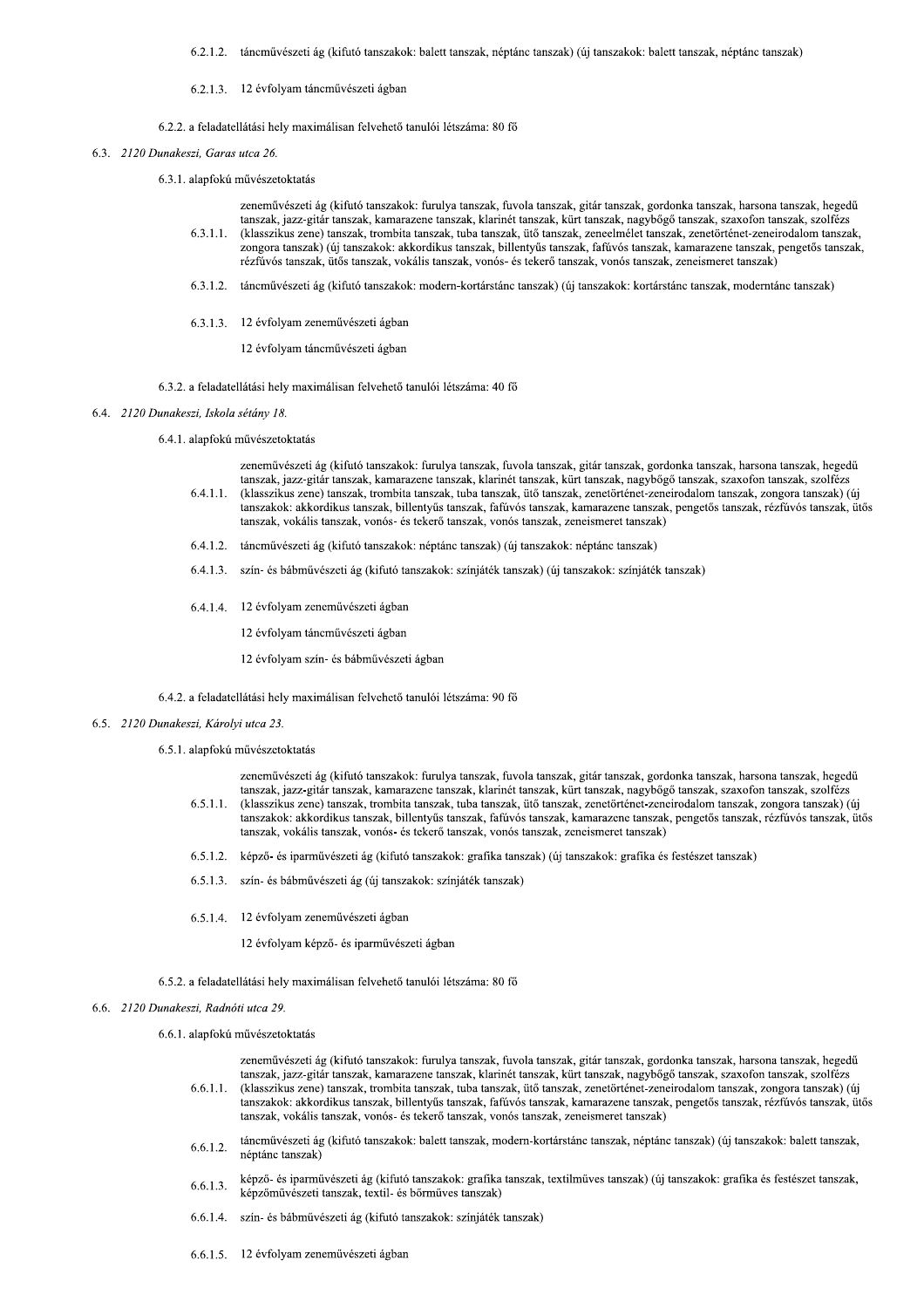12 évfolyam táncművészeti ágban

## 12 évfolyam képző- és iparművészeti ágban

6.6.2. a feladatellátási hely maximálisan felvehető tanulói létszáma: 120 fő

- 6.7. 2120 Dunakeszi, Táncsics utca 4.
	- 6.7.1. alapfokú művészetoktatás
		- zeneművészeti ág (kifutó tanszakok: furulya tanszak, fuvola tanszak, gitár tanszak, gordonka tanszak, harsona tanszak, hegedű tanszak, jazz-gitár tanszak, kamarazene tanszak, klarinét tanszak, kürt tanszak, nagybőgő tanszak, szaxofon tanszak, szolfézs (klasszikus zene) tanszak, trombita tanszak, tuba tanszak, ütő tanszak, zenetörténet-zeneirodalom tanszak, zongora tanszak) (új  $6.7.1.1.$ tanszakok: akkordikus tanszak, billentyűs tanszak, fafúvós tanszak, kamarazene tanszak, pengetős tanszak, rézfúvós tanszak, vonós tanszak, zeneismeret tanszak)
		- 6.7.1.2. 12 évfolyam zeneművészeti ágban
	- 6.7.2. a feladatellátási hely maximálisan felvehető tanulói létszáma: 45 fő
- 6.8. 2120 Dunakeszi, Repülőtéri út 3/a
	- 6.8.1. alapfokú művészetoktatás
		- zeneművészeti ág (kifutó tanszakok: furulya tanszak, fuvola tanszak, gitár tanszak, gordonka tanszak, harsona tanszak, hegedű tanszak, jazz-gitár tanszak, kamarazene tanszak, klarinét tanszak, kürt tanszak, nagybőgő tanszak, szaxofon tanszak, szolfézs (klasszikus zene) tanszak, trombita tanszak, tuba tanszak, ütő tanszak, zenetörténet-zeneirodalom tanszak, zongora tanszak) (új  $6.8.1.1.$ tanszakok: akkordikus tanszak, billentyűs tanszak, fafúvós tanszak, kamarazene tanszak, pengetős tanszak, rézfúvós tanszak, ütős tanszak, vokális tanszak, vonós- és tekerő tanszak, vonós tanszak, zeneismeret tanszak)
		- 6.8.1.2. 12 évfolyam zeneművészeti ágban

6.8.2. a feladatellátási hely maximálisan felvehető tanulói létszáma: 60 fő

## 7. A feladatellátást szolgáló vagyon és a felette való rendelkezés és használat joga

7.1. 2120 Dunakeszi, Bem utca 27.

|      | 7.1.1. Helyrajzi száma:                 | 4009                    |
|------|-----------------------------------------|-------------------------|
|      | 7.1.2. Hasznos alapterülete:            | 1314 nm                 |
|      | 7.1.3. Intézmény jogköre:               | ingyenes használati jog |
|      | 7.1.4. Fenntartó jogköre:               | vagyonkezelői jog       |
| 1.2. | 2120 Dunakeszi, Bazsanth Vince utca 10. |                         |
|      | 7.2.1. Helyrajzi száma:                 | 4399/1/A/1, 4399/1/A/2  |
|      | 7.2.2. Hasznos alapterülete:            | $3208 + 473$ nm         |
|      | 7.2.3. Intézmény jogköre:               | ingyenes használati jog |
|      | 7.2.4. Fenntartó jogköre:               | vagyonkezelői jog       |
| 7.3. | 2120 Dunakeszi, Garas utca 26.          |                         |
|      | 7.3.1. Helyrajzi száma:                 | 5220/34                 |
|      | 7.3.2. Hasznos alapterülete:            | 3441 nm                 |
|      | 7.3.3. Intézmény jogköre:               | ingyenes használati jog |
|      | 7.3.4. Fenntartó jogköre:               | vagyonkezelői jog       |
| 7.4. | 2120 Dunakeszi, Iskola sétány 18.       |                         |
|      | 7.4.1. Helyrajzi száma:                 | 5066                    |
|      | 7.4.2. Hasznos alapterülete:            | 1330 nm                 |
|      | 7.4.3. Intézmény jogköre:               | ingyenes használati jog |
|      | 7.4.4. Fenntartó jogköre:               | vagyonkezelői jog       |
| 1.5. | 2120 Dunakeszi, Károlyi utca 23.        |                         |
|      | 7.5.1. Helyrajzi száma:                 | 1690                    |
|      | 7.5.2. Hasznos alapterülete:            | 2347 nm                 |
|      | 7.5.3. Intézmény jogköre:               | ingyenes használati jog |
|      | 7.5.4. Fenntartó jogköre:               | vagyonkezelői jog       |
| 7.6. | 2120 Dunakeszi, Radnóti utca 29.        |                         |
|      | 7.6.1. Helyrajzi száma:                 | 73/1                    |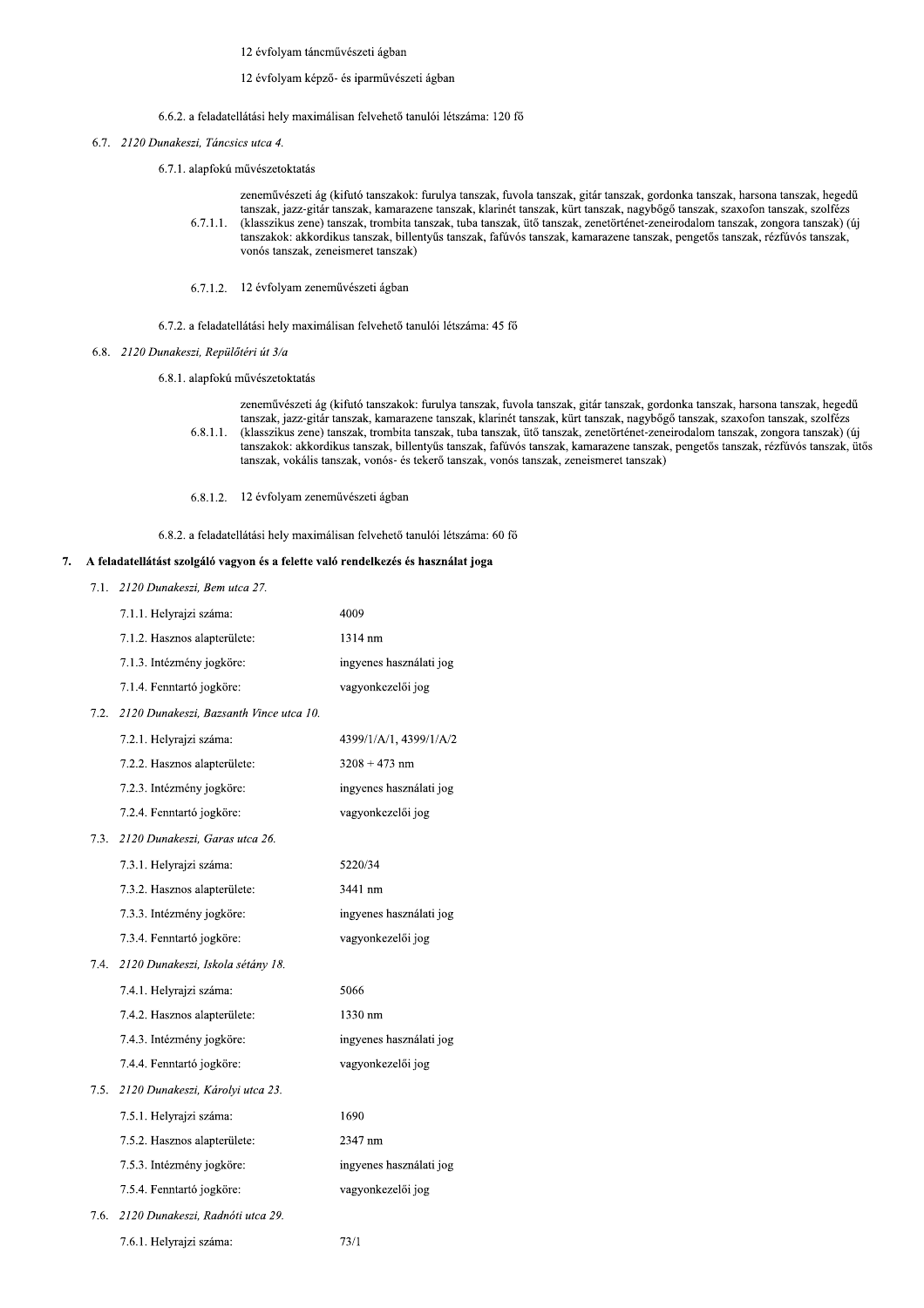| 7.6.2. Hasznos alapterülete:           | 2222 nm                 |
|----------------------------------------|-------------------------|
| 7.6.3. Intézmény jogköre:              | ingyenes használati jog |
| 7.6.4. Fenntartó jogköre:              | vagyonkezelői jog       |
| 7.7. 2120 Dunakeszi, Táncsics utca 4.  |                         |
| 7.7.1. Helyrajzi száma:                | 4381                    |
| 7.7.2. Hasznos alapterülete:           | 2713 nm                 |
| 7.7.3. Intézmény jogköre:              | ingyenes használati jog |
| 7.7.4. Fenntartó jogköre:              | vagyonkezelői jog       |
| 7.8. 2120 Dunakeszi, Repülőtéri út 3/a |                         |
| 7.8.1. Helyrajzi száma:                | 2952/1                  |
| 7.8.2. Hasznos alapterülete:           | $162 \text{ nm}$        |
| 7.8.3. Intézmény jogköre:              | ingyenes használati jog |
| 7.8.4. Fenntartó jogköre:              | vagyonkezelői jog       |
|                                        |                         |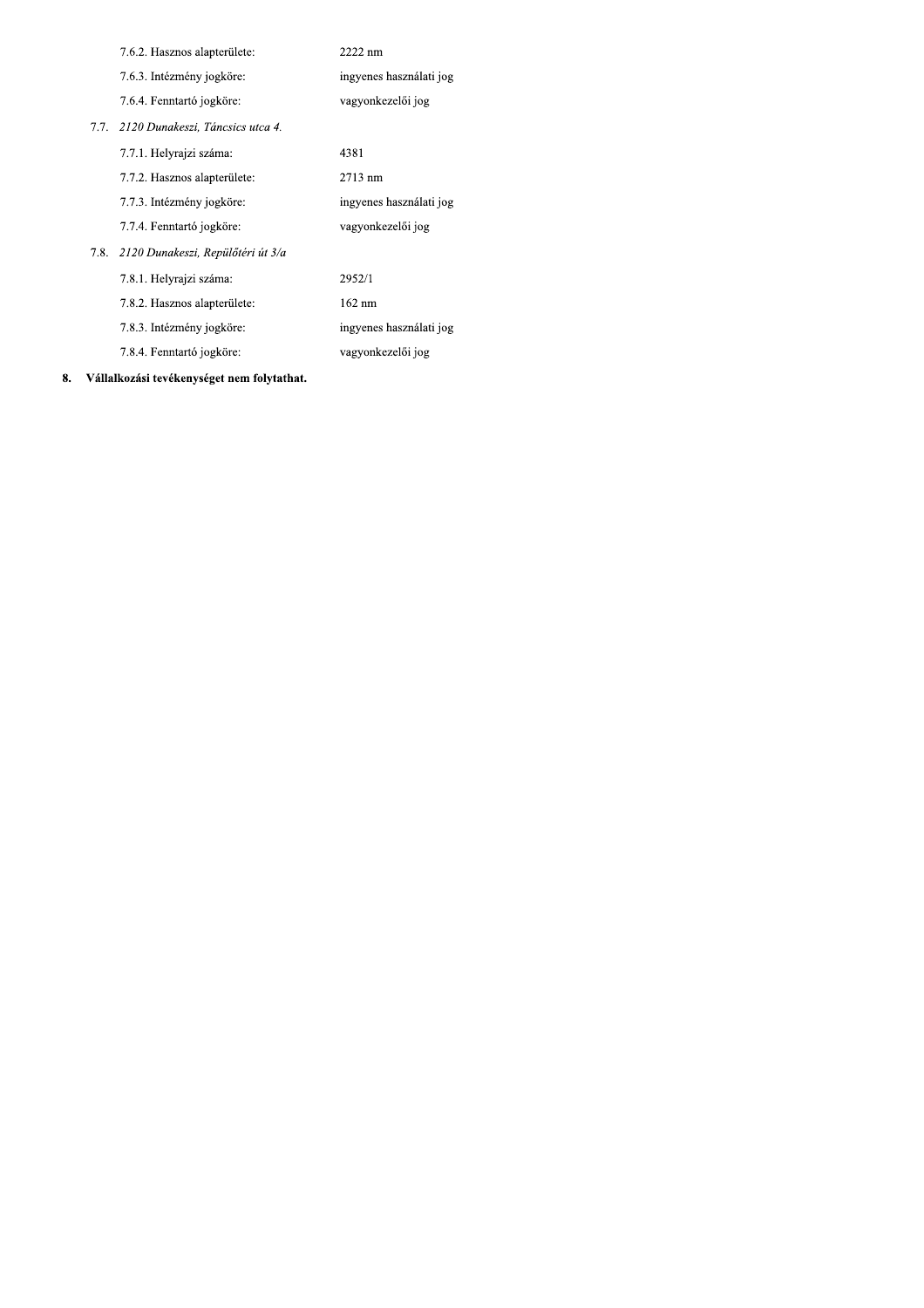## Dunakeszi Fazekas Mihály Német Nyelvoktató Nemzetiségi Általános Iskola szakmai alapdokumentuma

A nemzeti köznevelésről szóló 2011. évi CXC. törvény 21. § (3) bekezdése szerinti tartalommal, figyelemmel a nevelési-oktatási intézmények működéséről és a köznevelési intézmények névhasználatáról szóló 20/2012. (VIII. 31.) EMMI rendelet 123. § (1) bekezdésében leírtakra, az alábbi szakmai alapdokumentumot adom ki:

A köznevelési intézmény

#### $\mathbf{1}$ . Megnevezései

 $\overline{2}$ .

 $\overline{3}$ .

7.

| Hivatalos neve:<br>1.1.                  | Dunakeszi Fazekas Mihály Német Nyelvoktató Nemzetiségi Általános Iskola |  |
|------------------------------------------|-------------------------------------------------------------------------|--|
| 1.2. Idegen nyelvű neve:                 | Dunakeszi Mihály Fazekas Deutsche Nationalitätengrundschule             |  |
| Feladatellátási helyei                   |                                                                         |  |
| Székhelye:<br>2.1.                       | 2120 Dunakeszi, Radnóti utca 29.                                        |  |
| Alapító és a fenntartó neve és székhelve |                                                                         |  |
| Alapító szerv neve:<br>3.1.              | Emberi Erőforrások Minisztériuma                                        |  |
| Alapítói jogkör gyakorlója:<br>3.2.      | emberi erőforrások minisztere                                           |  |
| Alapító székhelye:<br>3.3.               | 1054 Budapest, Akadémia utca 3.                                         |  |

2120 Dunakeszi, Állomás sétány 4.

- 3.3. Alapító székhelye:
- 3.4. Fenntartó neve: Dunakeszi Tankerületi Központ
- 3.5. Fenntartó székhelye:

#### 4. Típusa: általános iskola

#### 5. OM azonosító: 037315

#### Köznevelési alapfeladatai 6.

6.1. 2120 Dunakeszi, Radnóti utca 29.

## 6.1.1. általános iskolai nevelés-oktatás

- 6.1.1.1. nappali rendszerű iskolai oktatás
- 6.1.1.2. alsó tagozat, felső tagozat
- 6.1.1.3. 1. évfolyamtól 8. évfolyamig
- a többi gyermekkel, tanulóval együtt nevelhető, oktatható sajátos nevelési igényű gyermekek, tanulók nevelése-oktatása 6.1.1.4. (mozgásszervi fogyatékos, beszédfogyatékos, halmozottan fogyatékos, autizmus spektrumzavar, egyéb pszichés fejlődési zavarral küzdők, érzékszervi fogyatékos - hallási fogyatékos)
- 6.1.1.5. nemzetiségi nevelés-oktatás (nyelvoktató nemzetiségi nevelés-oktatás (német))
- 6.1.1.6. öko iskolai program
- 6.1.2. egyéb foglalkozások:

# napközi

### tanulószoba

- 6.1.3. a feladatellátási hely maximálisan felvehető tanulói létszáma: 880 fő
- 6.1.4. könyvtár: iskolai / kollégiumi könyvtár

## A feladatellátást szolgáló vagyon és a felette való rendelkezés és használat joga

7.1. 2120 Dunakeszi, Radnóti utca 29.

| 7.1.1. Helyrajzi száma:      | 73/1                    |
|------------------------------|-------------------------|
| 7.1.2. Hasznos alapterülete: | 5735 nm                 |
| 7.1.3. Intézmény jogköre:    | ingyenes használati jog |
| 7.1.4. Fenntartó jogköre:    | vagyonkezelői jog       |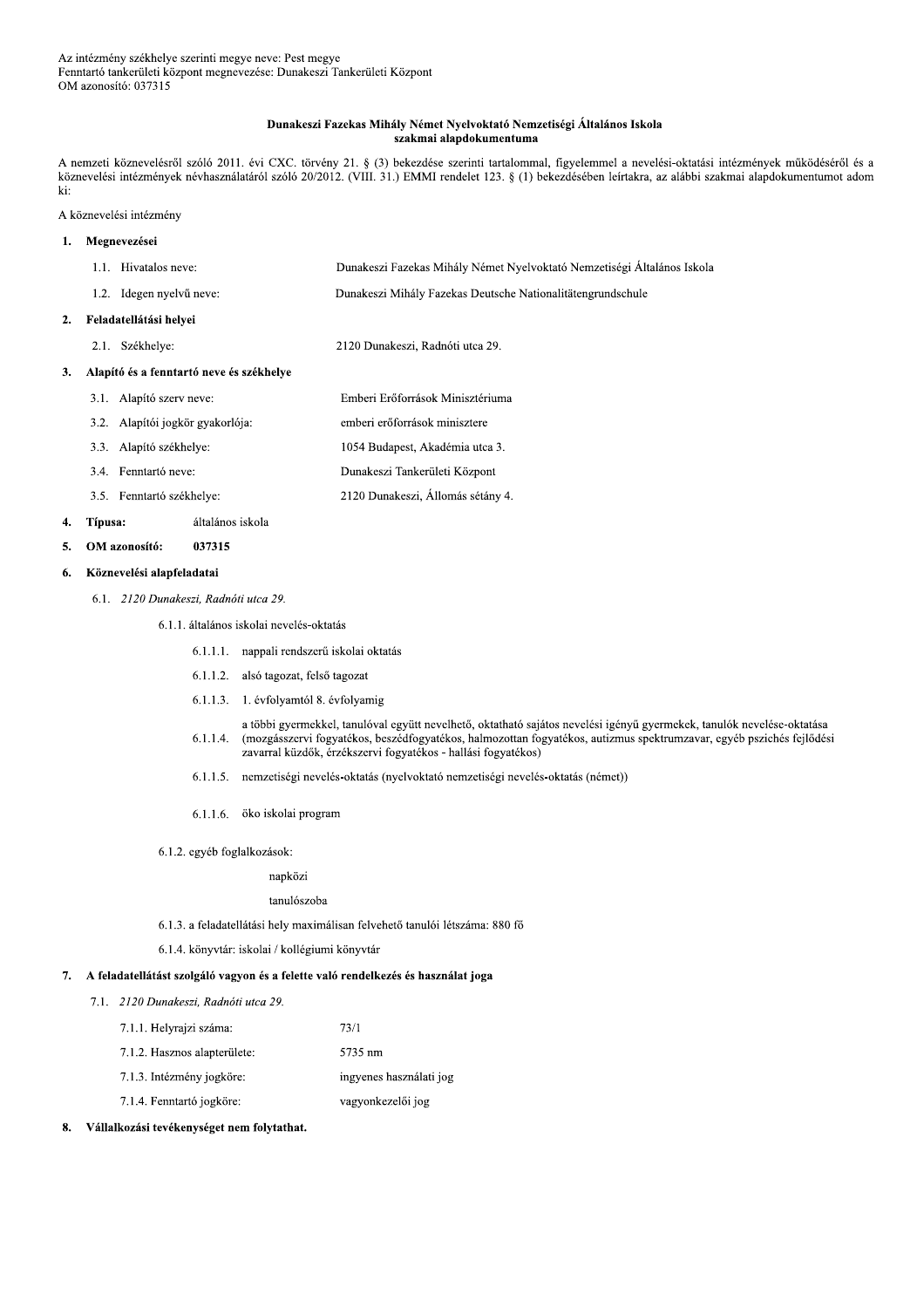### Dunakeszi Kőrösi Csoma Sándor Általános Iskola szakmai alapdokumentuma

A nemzeti köznevelésről szóló 2011. évi CXC. törvény 21. § (3) bekezdése szerinti tartalommal, figyelemmel a nevelési-oktatási intézmények működéséről és a köznevelési intézmények névhasználatáról szóló 20/2012. (VIII. 31.) EMMI rendelet 123. § (1) bekezdésében leírtakra, az alábbi szakmai alapdokumentumot adom ki:

A köznevelési intézmény

#### Megnevezései  $\mathbf{1}$ .

| 1.1. Hivatalos neve: | Dunakeszi Kőrösi Csoma Sándor Általános Iskola |
|----------------------|------------------------------------------------|
|                      |                                                |

#### Feladatellátási helyei  $2.$

2.1. Székhelye: 2120 Dunakeszi, Garas utca 26.

### 3. Alapító és a fenntartó neve és székhelye

- 3.1. Alapító szerv neve: Emberi Erőforrások Minisztériuma 3.2. Alapítói jogkör gyakorlója: emberi erőforrások minisztere 1054 Budapest, Akadémia utca 3. 3.3. Alapító székhelye: Dunakeszi Tankerületi Központ 3.4. Fenntartó neve:
- 2120 Dunakeszi, Állomás sétány 4. 3.5. Fenntartó székhelye:

#### 4. Típusa: általános iskola

OM azonosító: 037314  $5.$ 

#### Köznevelési alapfeladatai 6.

6.1. 2120 Dunakeszi, Garas utca 26.

6.1.1. általános iskolai nevelés-oktatás

- 6.1.1.1. nappali rendszerű iskolai oktatás
- 6.1.1.2. alsó tagozat, felső tagozat
- 6.1.1.3. 1. évfolyamtól 8. évfolyamig

a többi gyermekkel, tanulóval együtt nevelhető, oktatható sajátos nevelési igényű gyermekek, tanulók nevelése-oktatása (mozgásszervi fogyatékos, beszédfogyatékos, halmozottan fogyatékos, autizmus spektrumzavar, egyéb pszichés fejlődési  $6.1.1.4.$ zavarral küzdők, értelmi fogyatékos - enyhe értelmi fogyatékos, érzékszervi fogyatékos - hallási fogyatékos, érzékszervi fogyatékos - látási fogyatékos)

6.1.2. egyéb foglalkozások:

napközi

tanulószoba

- 6.1.3. a feladatellátási hely maximálisan felvehető tanulói létszáma: 660 fő
- 6.1.4. könyvtár: iskolai / kollégiumi könyvtár

#### 7. A feladatellátást szolgáló vagyon és a felette való rendelkezés és használat joga

7.1. 2120 Dunakeszi, Garas utca 26.

| 7.1.1. Helyrajzi száma:      | 5220/113                |
|------------------------------|-------------------------|
| 7.1.2. Hasznos alapterülete: | 4491 nm                 |
| 7.1.3. Intézmény jogköre:    | ingyenes használati jog |
| 7.1.4. Fenntartó jogköre:    | vagyonkezelői jog       |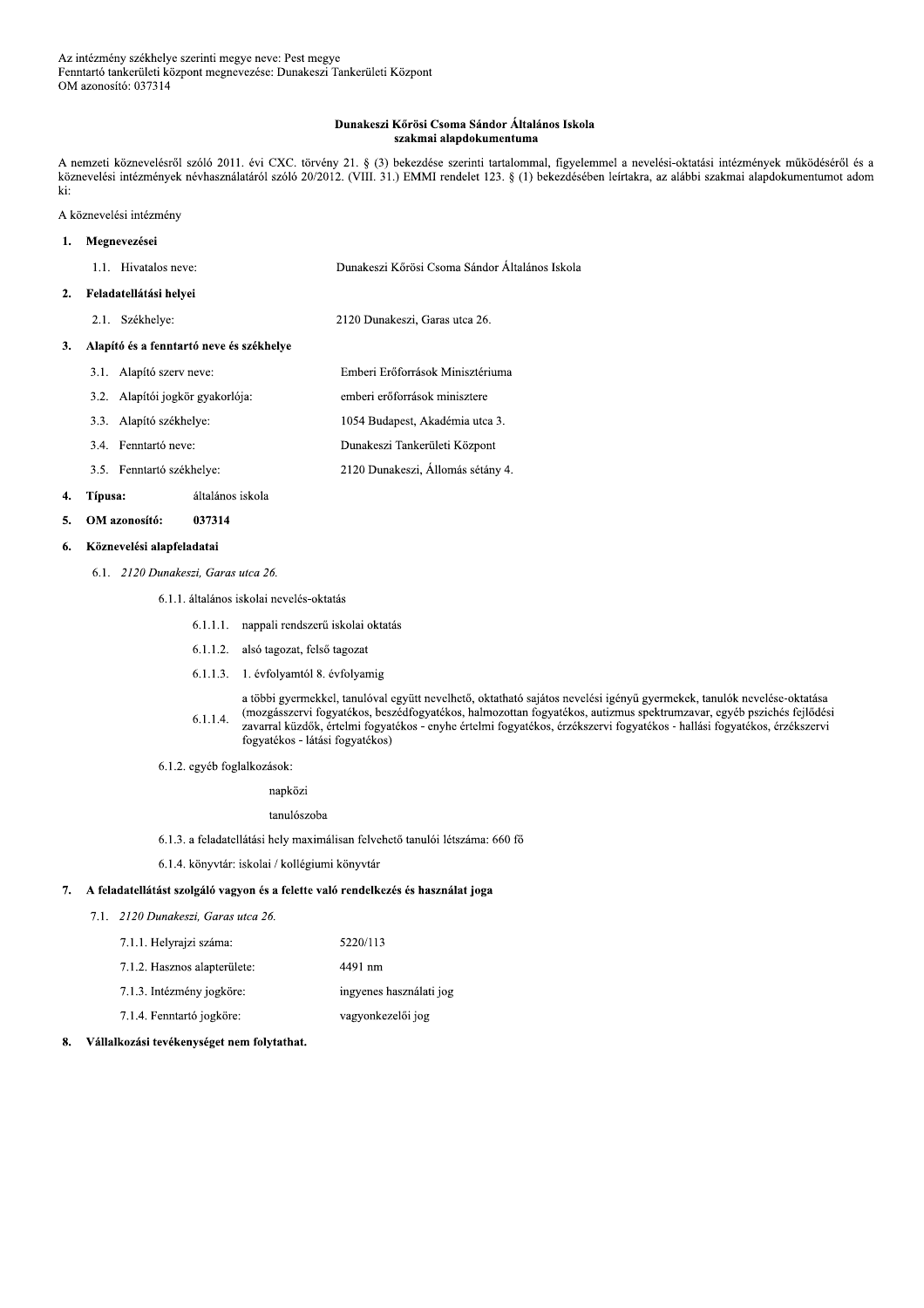### Dunakeszi Radnóti Miklós Gimnázium szakmai alapdokumentuma

A nemzeti köznevelésről szóló 2011. évi CXC. törvény 21. § (3) bekezdése szerinti tartalommal, figyelemmel a nevelési-oktatási intézmények működéséről és a köznevelési intézmények névhasználatáról szóló 20/2012. (VIII. 31.) EMMI rendelet 123. § (1) bekezdésében leírtakra, az alábbi szakmai alapdokumentumot adom ki:

A köznevelési intézmény

#### Megnevezései  $\mathbf{1}$ .

| 1.1. Hivatalos neve: | Dunakeszi Radnóti Miklós Gimnázium |
|----------------------|------------------------------------|
|                      |                                    |

#### Feladatellátási helyei  $2.$

2.1. Székhelye: 2120 Dunakeszi, Bazsanth Vince utca 10.

### 3. Alapító és a fenntartó neve és székhelye

- 3.1. Alapító szerv neve: Emberi Erőforrások Minisztériuma 3.2. Alapítói jogkör gyakorlója: emberi erőforrások minisztere
	- 1054 Budapest, Akadémia utca 3. 3.3. Alapító székhelye:
- 2120 Dunakeszi, Állomás sétány 4. 3.5. Fenntartó székhelye:

#### 4. Típusa: gimnázium

OM azonosító: 032550  $\mathbf{5}$ 

3.4. Fenntartó neve:

#### Köznevelési alapfeladatai 6.

# 6.1. 2120 Dunakeszi, Bazsanth Vince utca 10.

- 6.1.1. gimnáziumi nevelés-oktatás
	- 6.1.1.1. nappali rendszerű iskolai oktatás
	- 6.1.1.2. évfolyamok száma: négy, nyolc
	- a többi gyermekkel, tanulóval együtt nevelhető, oktatható sajátos nevelési igényű gyermekek, tanulók nevelése-oktatása  $6.1.1.3.$ (érzékszervi fogyatékos - hallási fogyatékos, érzékszervi fogyatékos - látási fogyatékos)
	- 6.1.1.4. nyelvi előkészítő
	- 6.1.1.5. 9 évfolyamos képzés az 5-13. évfolyamokon, 5 évfolyamos képzés 9-13. évfolyamokon.

Dunakeszi Tankerületi Központ

Sajátos nevelési igényű tanulók integrált oktatása 9-12/13. évfolyamokon: maximum létszám 3 fő gyengén látó, nagyot halló (enyhe érzékszervi fogyatékosság).

Intenzív nyelvi és informatikai képzés.

6.1.2. egyéb foglalkozások:

### tanulószoba

- 6.1.3. a feladatellátási hely maximálisan felvehető tanulói létszáma: 690 fő
- 6.1.4. könyvtár: iskolai / kollégiumi könyvtár

### 7. A feladatellátást szolgáló vagyon és a felette való rendelkezés és használat joga

- 7.1. 2120 Dunakeszi, Bazsanth Vince utca 10.
	- 4399/1 7.1.1. Helyrajzi száma:
	- 7.1.2. Hasznos alapterülete: 8002 nm
	- 7.1.3. Intézmény jogköre: ingyenes használati jog
	- 7.1.4. Fenntartó jogköre: vagyonkezelői jog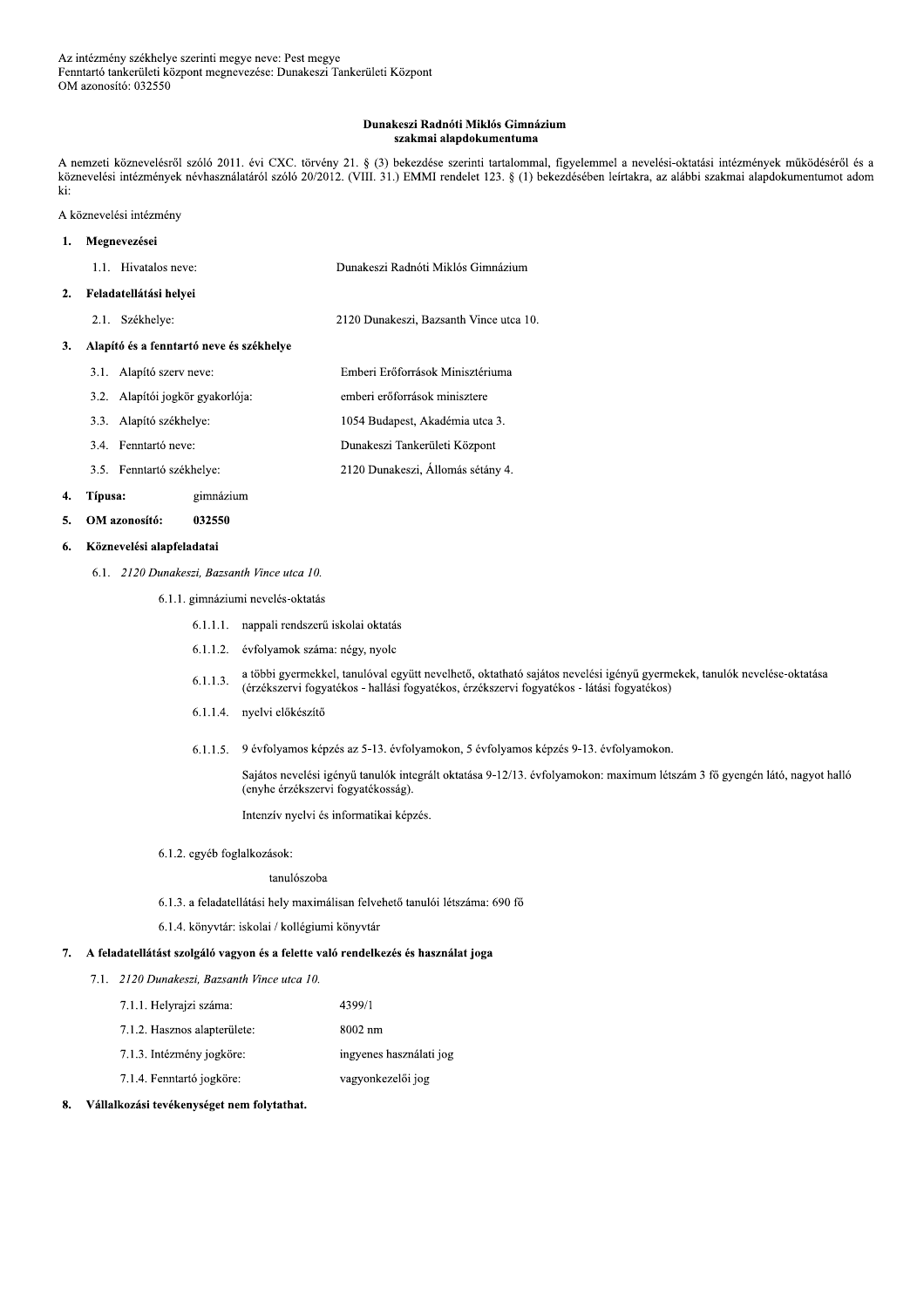### Dunakeszi Széchenyi István Általános Iskola szakmai alapdokumentuma

A nemzeti köznevelésről szóló 2011. évi CXC. törvény 21. § (3) bekezdése szerinti tartalommal, figyelemmel a nevelési-oktatási intézmények működéséről és a köznevelési intézmények névhasználatáról szóló 20/2012. (VIII. 31.) EMMI rendelet 123. § (1) bekezdésében leírtakra, az alábbi szakmai alapdokumentumot adom ki:

A köznevelési intézmény

### Megnevezései  $\mathbf{1}$ . 1.1. Hivatalos neve: Dunakeszi Széchenyi István Általános Iskola Feladatellátási helyei  $2.$

- - 2.1. Székhelye: 2120 Dunakeszi, Károlyi utca 23.
		- 2.1.1. telephelye:

2120 Dunakeszi, Posta utca 5.

Emberi Erőforrások Minisztériuma

2120 Dunakeszi, Állomás sétány 4.

# 3. Alapító és a fenntartó neve és székhelye

- 3.1. Alapító szerv neve:
- 3.2. Alapítói jogkör gyakorlója: emberi erőforrások minisztere
- 3.3. Alapító székhelye: 1054 Budapest, Akadémia utca 3.
- 3.4. Fenntartó neve: Dunakeszi Tankerületi Központ
- 3.5. Fenntartó székhelye:

#### $\overline{4}$ . Típusa: általános iskola

#### OM azonosító: 5. 202765

#### Köznevelési alapfeladatai 6.

6.1. 2120 Dunakeszi, Károlyi utca 23.

6.1.1. általános iskolai nevelés-oktatás

- 6.1.1.1. nappali rendszerű iskolai oktatás
- 6.1.1.2. alsó tagozat, felső tagozat
- 6.1.1.3. 1. évfolyamtól 8. évfolyamig
- a többi gyermekkel, tanulóval együtt nevelhető, oktatható sajátos nevelési igényű gyermekek, tanulók nevelése-oktatása (mozgásszervi fogyatékos, beszédfogyatékos, autizmus spektrumzavar, egyéb pszichés fejlődési zavarral küzdők, érzékszervi  $6.1.1.4.$ fogyatékos - hallási fogyatékos)
- 6.1.2. egész napos iskolai képzés
- 6.1.3. egyéb foglalkozások:

# napközi

- $6.1.4.$ a feladatellátási hely maximálisan felvehető tanulói létszáma: 550 fő
- 6.2. 2120 Dunakeszi, Posta utca 5.
	- 6.2.1. általános iskolai nevelés-oktatás
		- 6.2.1.1. nappali rendszerű iskolai oktatás
		- 6.2.1.2. alsó tagozat
		- 6.2.1.3. 1. évfolyamtól 4. évfolyamig
		- a többi gyermekkel, tanulóval együtt nevelhető, oktatható sajátos nevelési igényű gyermekek, tanulók nevelése-oktatása  $6.2.1.4.$ (mozgásszervi fogyatékos, beszédfogyatékos, autizmus spektrumzavar, egyéb pszichés fejlődési zavarral küzdők, érzékszervi fogyatékos - hallási fogyatékos)
	- 6.2.2. egész napos iskolai képzés
	- 6.2.3. egyéb foglalkozások:

# napközi

# 6.2.4. a feladatellátási hely maximálisan felvehető tanulói létszáma: 250 fő

1690

## 7. A feladatellátást szolgáló vagyon és a felette való rendelkezés és használat joga

- 7.1. 2120 Dunakeszi, Károlyi utca 23.
	- 7.1.1. Helyrajzi száma:
	- 7.1.2. Hasznos alapterülete: 6301 nm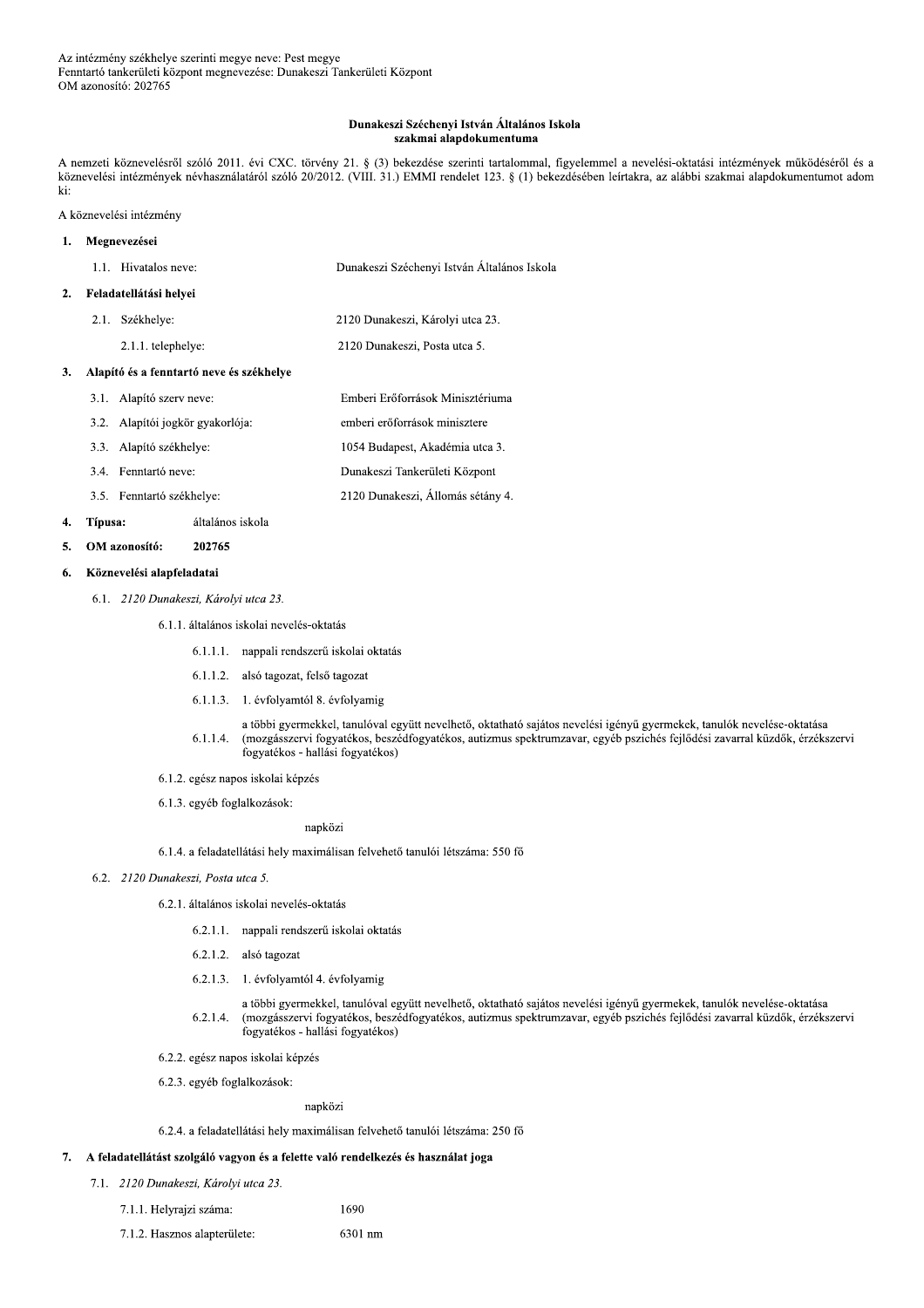| 7.1.3. Intézmény jogköre: |  |
|---------------------------|--|
|---------------------------|--|

ingyenes használati jog

ingyenes használati jog vagyonkezelői jog

vagyonkezelői jog

 $3039/1$ 

3623 nm

7.1.4. Fenntartó jogköre:

7.2. 2120 Dunakeszi, Posta utca 5.

7.2.1. Helyrajzi száma:

7.2.2. Hasznos alapterülete:

7.2.3. Intézmény jogköre:

7.2.4. Fenntartó jogköre: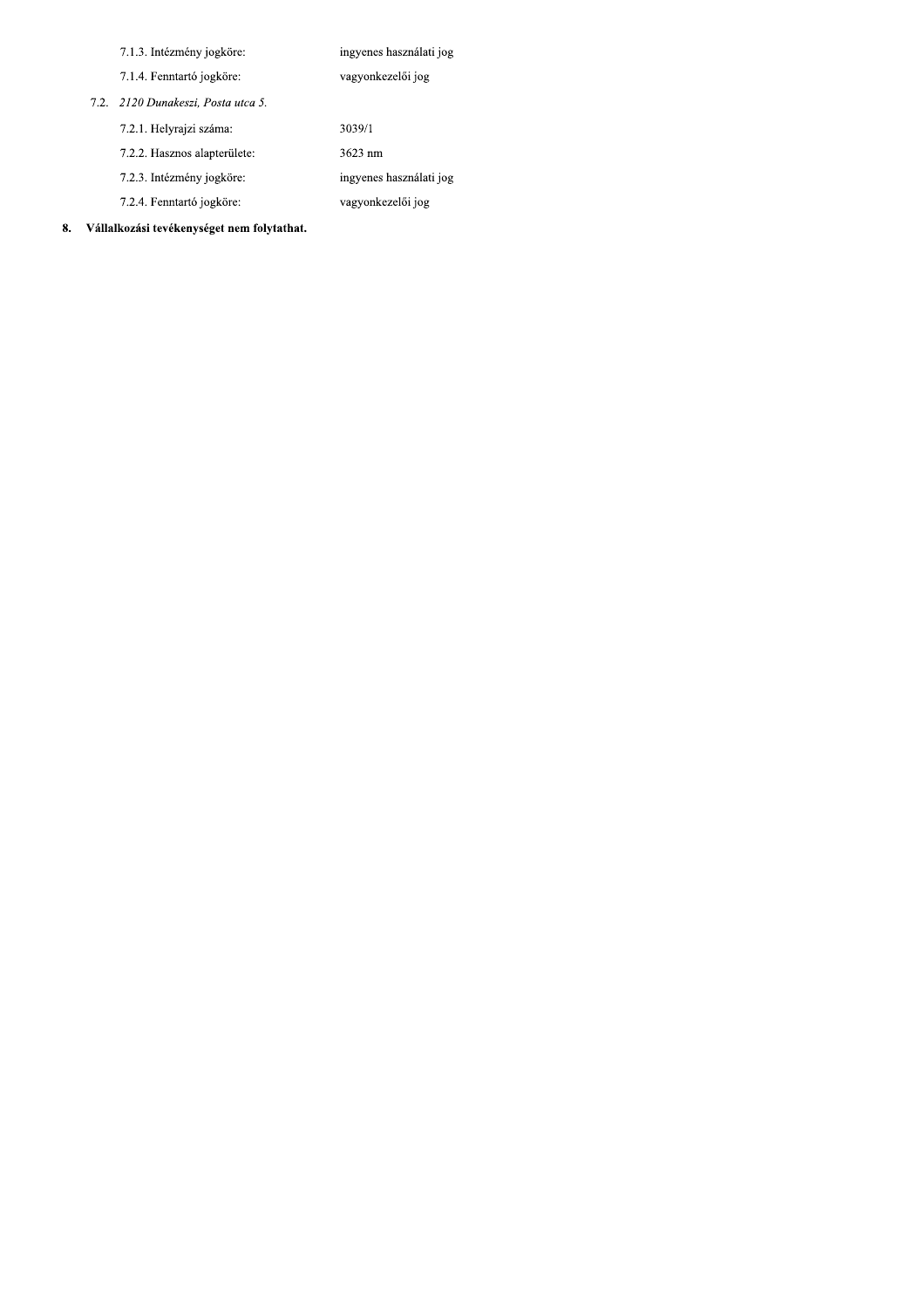### Dunakeszi Szent István Általános Iskola szakmai alapdokumentuma

A nemzeti köznevelésről szóló 2011. évi CXC. törvény 21. § (3) bekezdése szerinti tartalommal, figyelemmel a nevelési-oktatási intézmények működéséről és a köznevelési intézmények névhasználatáról szóló 20/2012. (VIII. 31.) EMMI rendelet 123. § (1) bekezdésében leírtakra, az alábbi szakmai alapdokumentumot adom ki:

A köznevelési intézmény

# 1. Megnevezései 1.1. Hivatalos neve: Dunakeszi Szent István Általános Iskola

# 2. Feladatellátási helyei

2.1. Székhelye: 2120 Dunakeszi, Repülőtéri út 3/a.

2.1.1. telephelye:

2120 Dunakeszi, Posta utca 5.

## 3. Alapító és a fenntartó neve és székhelye

3.1. Alapító szerv neve: Emberi Erőforrások Minisztériuma 3.2. Alapítói jogkör gyakorlója: emberi erőforrások minisztere 3.3. Alapító székhelye: 1054 Budapest, Akadémia utca 3. 3.4. Fenntartó neve: Dunakeszi Tankerületi Központ 2120 Dunakeszi, Állomás sétány 4. 3.5. Fenntartó székhelye:

#### $\overline{4}$ . Típusa: általános iskola

#### 5. OM azonosító: 201473

#### Köznevelési alapfeladatai 6.

6.1. 2120 Dunakeszi, Repülőtéri út 3/a.

6.1.1. általános iskolai nevelés-oktatás

- 6.1.1.1. nappali rendszerű iskolai oktatás
- 6.1.1.2. alsó tagozat, felső tagozat
- 6.1.1.3. 1. évfolyamtól 8. évfolyamig
- a többi gyermekkel, tanulóval együtt nevelhető, oktatható sajátos nevelési igényű gyermekek, tanulók nevelése-oktatása (mozgásszervi fogyatékos, beszédfogyatékos, autizmus spektrumzavar, egyéb pszichés fejlődési zavarral küzdők, érzékszervi  $6.1.1.4.$ fogyatékos - hallási fogyatékos, érzékszervi fogyatékos - látási fogyatékos)
- 6.1.2. egyéb foglalkozások:

# napközi

- 6.1.3. a feladatellátási hely maximálisan felvehető tanulói létszáma: 820 fő
- 6.1.4. könyvtár: iskolai / kollégiumi könyvtár

# 6.2. 2120 Dunakeszi, Posta utca 5.

- 6.2.1. általános iskolai nevelés-oktatás
	- 6.2.1.1. nappali rendszerű iskolai oktatás
	- 6.2.1.2. alsó tagozat, felső tagozat
	- 6.2.1.3. 1. évfolyamtól 8. évfolyamig
- 6.2.2. egyéb foglalkozások:

napközi

6.2.3. a feladatellátási hely maximálisan felvehető tanulói létszáma: 32 fő

# 7. A feladatellátást szolgáló vagyon és a felette való rendelkezés és használat joga

## 7.1. 2120 Dunakeszi, Repülőtéri út 3/a.

| 7.1.1. Helyrajzi száma:      | 2952/1                  |
|------------------------------|-------------------------|
| 7.1.2. Hasznos alapterülete: | 7878 nm                 |
| 7.1.3. Intézmény jogköre:    | ingyenes használati jog |
| 7.1.4. Fenntartó jogköre:    | vagyonkezelői jog       |
|                              |                         |

7.2. 2120 Dunakeszi, Posta utca 5.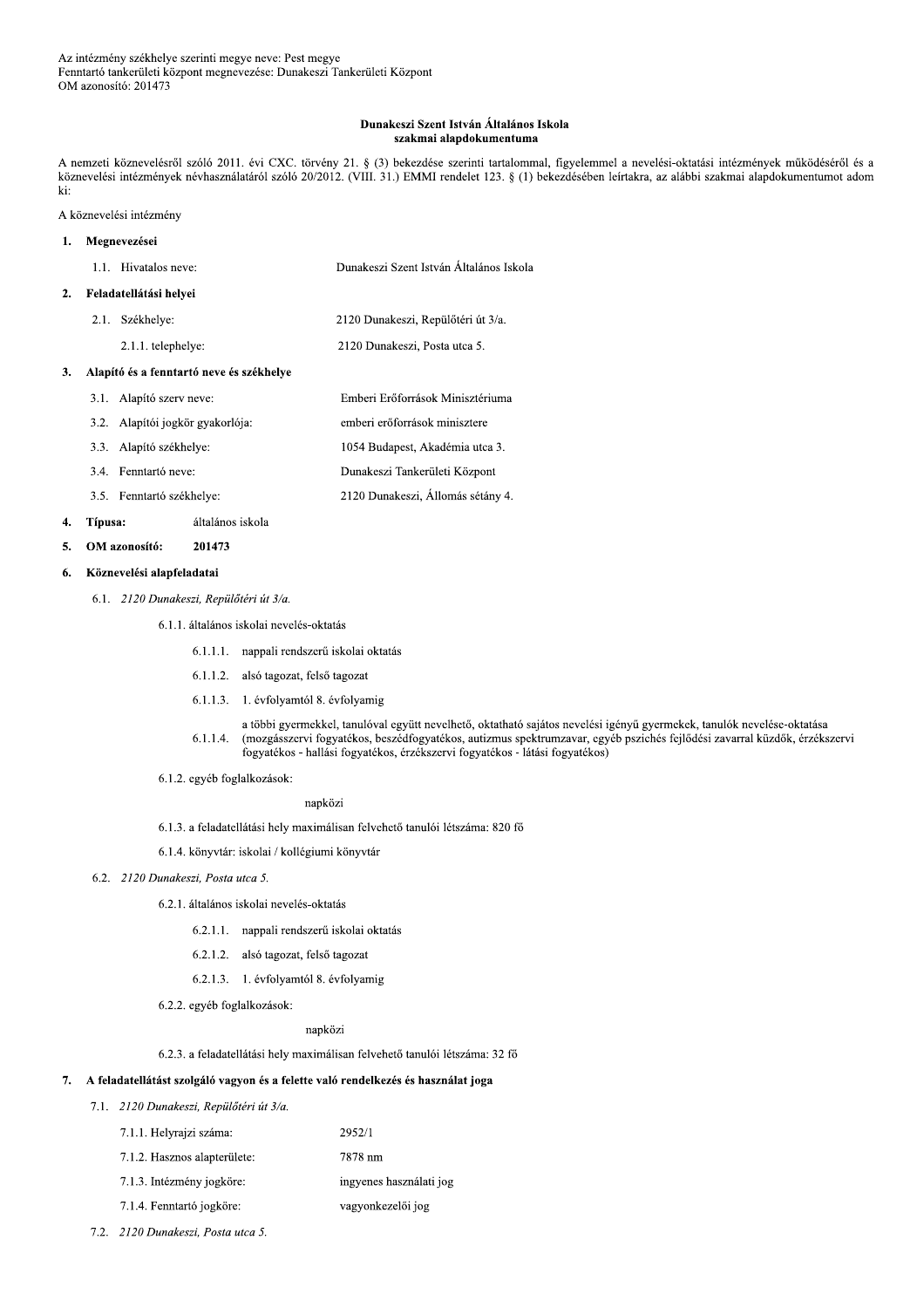| 7.2.1. Helyrajzi száma:      | 3039/1                                                                                    |
|------------------------------|-------------------------------------------------------------------------------------------|
| 7.2.2. Hasznos alapterülete: | $1245$ nm                                                                                 |
| 7.2.3. Intézmény jogköre.    | ingyenes használati jog                                                                   |
| 7.2.4. Fenntartó jogköre:    | vagyonkezelői jog                                                                         |
|                              |                                                                                           |
| 7.2.5. Egyéb:                | A Dunakeszi Széchenyi István Általános Iskola 1 tanterme és a közös helyiségek használata |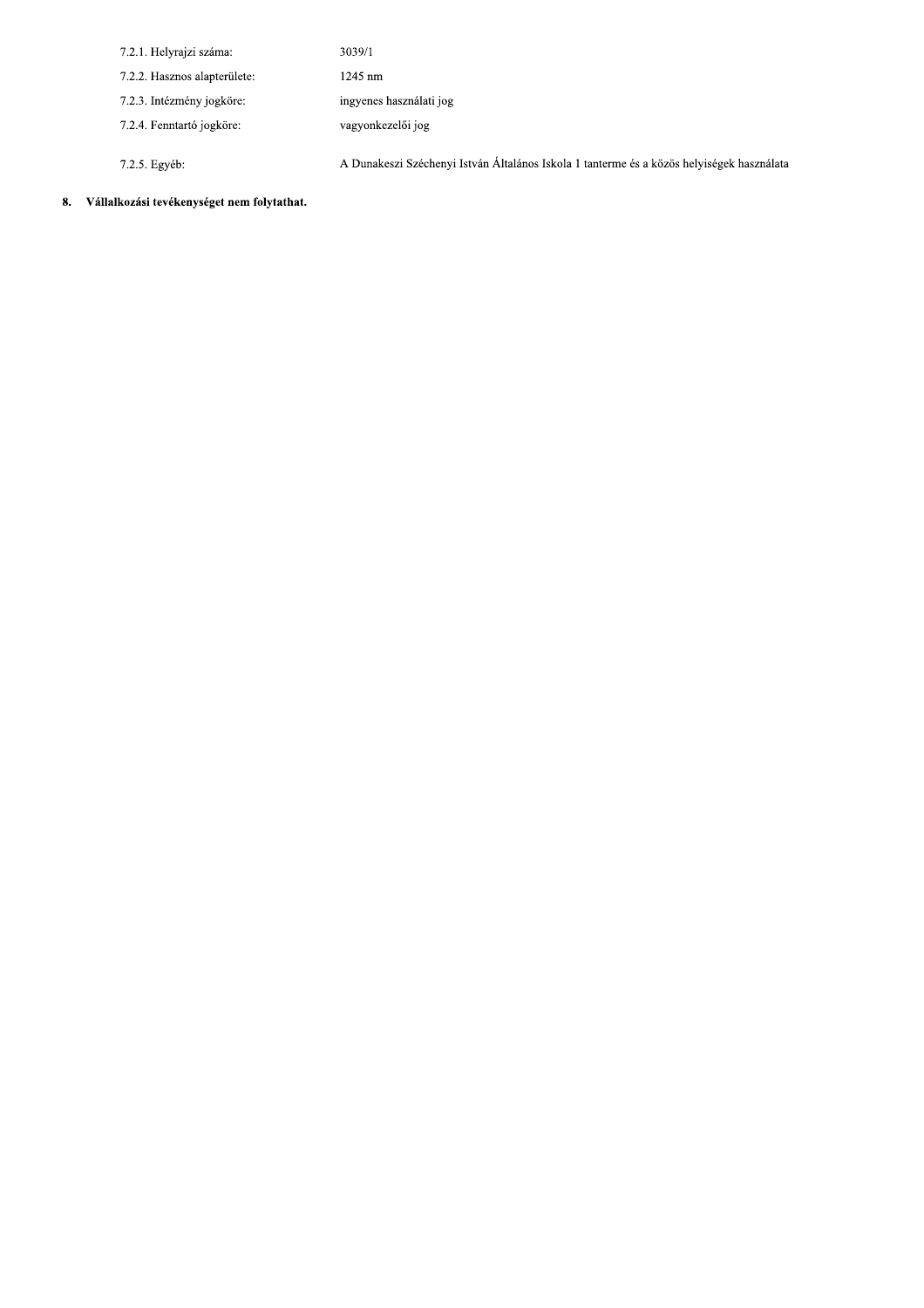## Erdőkertesi Neumann János Általános Iskola szakmai alapdokumentuma

A nemzeti köznevelésről szóló 2011. évi CXC. törvény 21. § (3) bekezdése szerinti tartalommal, figyelemmel a nevelési-oktatási intézmények működéséről és a köznevelési intézmények névhasználatáról szóló 20/2012. (VIII. 31.) EMMI rendelet 123. § (1) bekezdésében leírtakra, az alábbi szakmai alapdokumentumot adom ki:

Emberi Erőforrások Minisztériuma

1054 Budapest, Akadémia utca 3.

emberi erőforrások minisztere

A köznevelési intézmény

#### Megnevezései  $\mathbf{1}$ .

| 1.1. Hivatalos neve: | Erdőkertesi Neumann János Általános Iskola |  |
|----------------------|--------------------------------------------|--|
|                      |                                            |  |

- Feladatellátási helyei  $2.$ 
	- 2.1. Székhelye: 2113 Erdőkertes, Fő tér 6.

### 3. Alapító és a fenntartó neve és székhelye

- 3.1. Alapító szerv neve:
- 3.2. Alapítói jogkör gyakorlója:
- 3.3. Alapító székhelye:
- Dunakeszi Tankerületi Központ 3.4. Fenntartó neve:
- 2120 Dunakeszi, Állomás sétány 4. 3.5. Fenntartó székhelye:

#### 4. Típusa: általános iskola

032364 OM azonosító:  $\mathbf{5}$ 

#### Köznevelési alapfeladatai 6.

6.1. 2113 Erdőkertes. Fő tér 6.

# 6.1.1. általános iskolai nevelés-oktatás

- 6.1.1.1. nappali rendszerű iskolai oktatás
- 6.1.1.2. alsó tagozat, felső tagozat
- 6.1.1.3. 1. évfolyamtól 8. évfolyamig
- a többi gyermekkel, tanulóval együtt nevelhető, oktatható sajátos nevelési igényű gyermekek, tanulók nevelése-oktatása  $6.1.1.4.$ (beszédfogyatékos, egyéb pszichés fejlődési zavarral küzdők)
- 6.1.2. egész napos iskolai képzés
- 6.1.3. egyéb foglalkozások:
	- napközi

tanulószoba

- 6.1.4. a feladatellátási hely maximálisan felvehető tanulói létszáma: 621 fő
- 6.1.5. könyvtár: iskolai / kollégiumi könyvtár

# 7. A feladatellátást szolgáló vagyon és a felette való rendelkezés és használat joga

7.1. 2113 Erdőkertes, Fő tér 6.

| 7.1.1. Helyrajzi száma:      | 810/6                   |
|------------------------------|-------------------------|
| 7.1.2. Hasznos alapterülete: | 4045 nm                 |
| 7.1.3. Intézmény jogköre:    | ingyenes használati jog |
| 7.1.4. Fenntartó jogköre:    | vagyonkezelői jog       |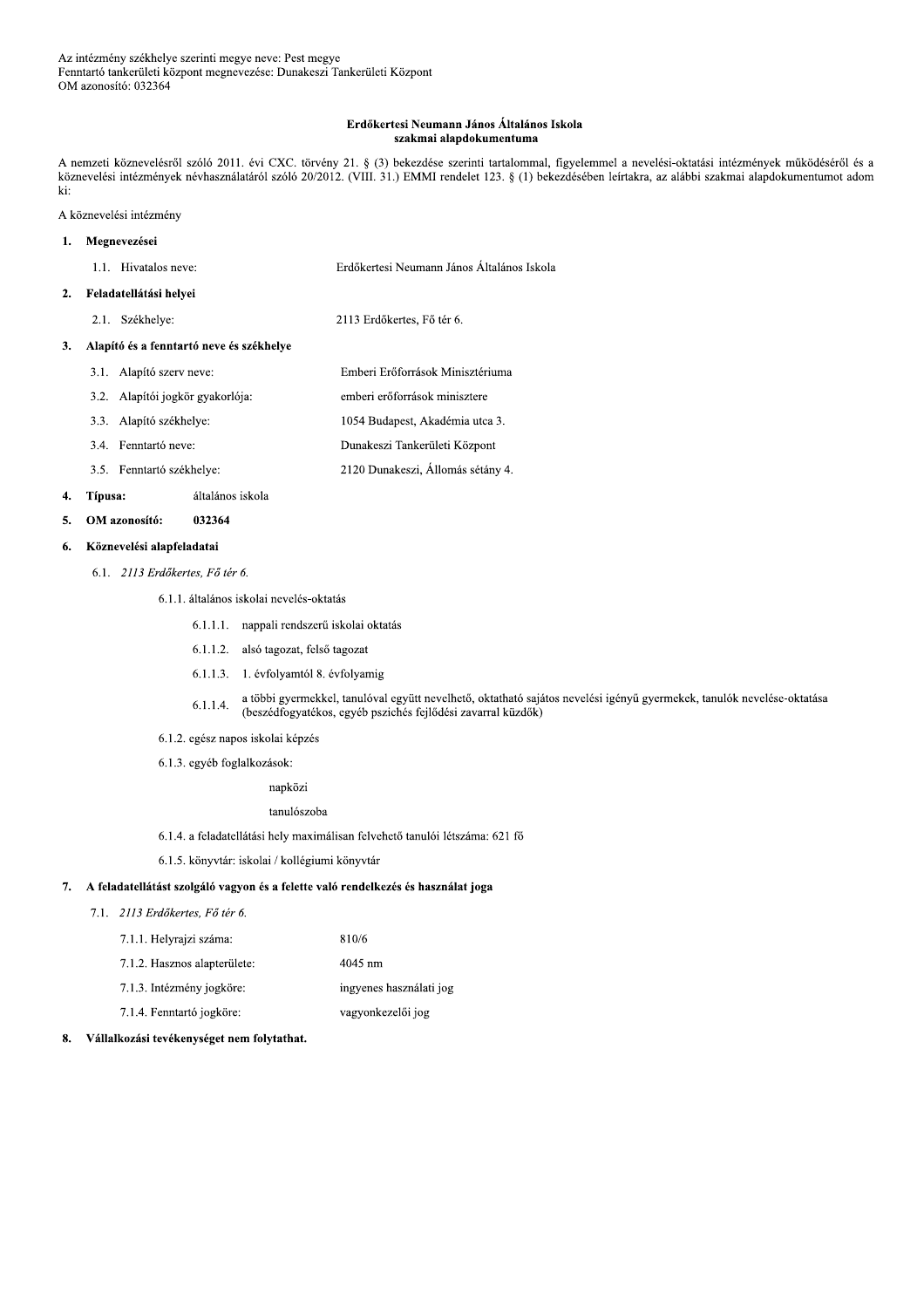### Esztergály Mihály Általános Iskola szakmai alapdokumentuma

A nemzeti köznevelésről szóló 2011. évi CXC. törvény 21. § (3) bekezdése szerinti tartalommal, figyelemmel a nevelési-oktatási intézmények működéséről és a köznevelési intézmények névhasználatáról szóló 20/2012. (VIII. 31.) EMMI rendelet 123. § (1) bekezdésében leírtakra, az alábbi szakmai alapdokumentumot adom ki:

A köznevelési intézmény

#### Megnevezései  $\mathbf{1}$ .

| 1.1. Hivatalos neve: | Esztergály Mihály Általános Iskola |  |  |
|----------------------|------------------------------------|--|--|
|                      |                                    |  |  |

#### Feladatellátási helyei  $2.$

2.1. Székhelye: 2161 Csomád, Irtvány utca 46.

### 3. Alapító és a fenntartó neve és székhelye

- 3.1. Alapító szerv neve: Emberi Erőforrások Minisztériuma 3.2. Alapítói jogkör gyakorlója: emberi erőforrások minisztere 3.3. Alapító székhelye: 1054 Budapest, Akadémia utca 3. Dunakeszi Tankerületi Központ 3.4. Fenntartó neve:
- 2120 Dunakeszi, Állomás sétány 4. 3.5. Fenntartó székhelye:

#### 4. Típusa: általános iskola

OM azonosító: 032413  $\mathbf{5}$ 

#### Köznevelési alapfeladatai 6.

6.1. 2161 Csomád, Irtvány utca 46.

6.1.1. általános iskolai nevelés-oktatás

- 6.1.1.1. nappali rendszerű iskolai oktatás
- 6.1.1.2. alsó tagozat, felső tagozat
- 6.1.1.3. 1. évfolyamtól 8. évfolyamig
- a többi gyermekkel, tanulóval együtt nevelhető, oktatható sajátos nevelési igényű gyermekek, tanulók nevelése-oktatása  $6.1.1.4.$ (mozgásszervi fogyatékos, beszédfogyatékos, egyéb pszichés fejlődési zavarral küzdők, érzékszervi fogyatékos - hallási fogyatékos)
- 6.1.2. egyéb foglalkozások:

napközi

tanulószoba

6.1.3. a feladatellátási hely maximálisan felvehető tanulói létszáma: 208 fő

6.1.4. könyvtár: könyvtári feladatokat a nyilvános könyvtár látja el

# 7. A feladatellátást szolgáló vagyon és a felette való rendelkezés és használat joga

7.1. 2161 Csomád, Irtvány utca 46.

| 7.1.1. Helyrajzi száma:      | 109                     |
|------------------------------|-------------------------|
| 7.1.2. Hasznos alapterülete: | $2025 \text{ nm}$       |
| 7.1.3. Intézmény jogköre:    | ingyenes használati jog |
| 7.1.4. Fenntartó jogköre:    | vagyonkezelői jog       |
|                              |                         |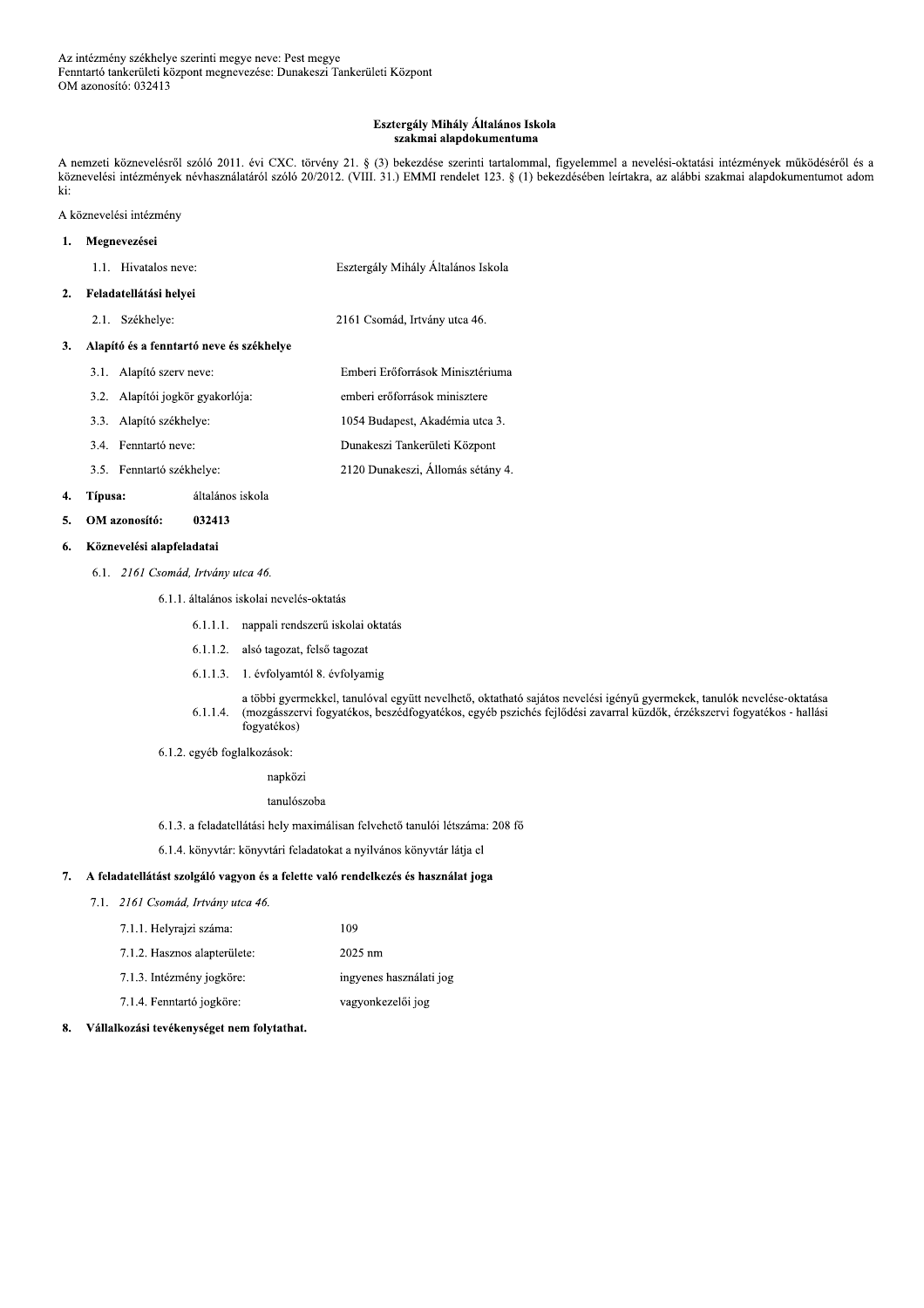### Fabriczius József Általános Iskola szakmai alapdokumentuma

A nemzeti köznevelésről szóló 2011. évi CXC. törvény 21. § (3) bekezdése szerinti tartalommal, figyelemmel a nevelési-oktatási intézmények működéséről és a köznevelési intézmények névhasználatáról szóló 20/2012. (VIII. 31.) EMMI rendelet 123. § (1) bekezdésében leírtakra, az alábbi szakmai alapdokumentumot adom ki:

2120 Dunakeszi, Állomás sétány 4.

A köznevelési intézmény

#### Megnevezései  $\mathbf{1}$ .

 $\overline{2}$ 

 $\mathbf{3}$ 

|                                          | 1.1. Hivatalos neve:        | Fabriczius József Általános Iskola    |
|------------------------------------------|-----------------------------|---------------------------------------|
|                                          | Feladatellátási helyei      |                                       |
| 2.1.                                     | Székhelye:                  | 2112 Veresegyház, Fő út 77-79.        |
|                                          | 2.1.1. telephelye:          | 2112 Veresegyház, Mogyoródi utca 5-7. |
| Alapító és a fenntartó neve és székhelye |                             |                                       |
| 3.1.                                     | Alapító szerv neve:         | Emberi Erőforrások Minisztériuma      |
| 3.2.                                     | Alapítói jogkör gyakorlója: | emberi erőforrások minisztere         |
| 3.3.                                     | Alapító székhelye:          | 1054 Budapest, Akadémia utca 3.       |
|                                          | 3.4. Fenntartó neve:        | Dunakeszi Tankerületi Központ         |
|                                          |                             |                                       |

3.5. Fenntartó székhelye: 4. Típusa: általános iskola

#### 5. OM azonosító: 032386

#### Köznevelési alapfeladatai 6.

6.1. 2112 Veresegyház, Fő út 77-79.

## 6.1.1. általános iskolai nevelés-oktatás

- 6.1.1.1. nappali rendszerű iskolai oktatás
- 6.1.1.2. alsó tagozat, felső tagozat
- 6.1.1.3. 1. évfolyamtól 8. évfolyamig
- a többi gyermekkel, tanulóval együtt nevelhető, oktatható sajátos nevelési igényű gyermekek, tanulók nevelése-oktatása (beszédfogyatékos, egyéb pszichés fejlődési zavarral küzdők, érzékszervi fogyatékos - hallási fogyatékos, érzékszervi fogyatékos  $6.1.1.4.$ - látási fogyatékos)
- 6.1.2. egyéb foglalkozások:

## napközi

### tanulószoba

- 6.1.3. a feladatellátási hely maximálisan felvehető tanulói létszáma: 950 fő
- 6.1.4. könyvtár: iskolai / kollégiumi könyvtár
- 6.2. 2112 Veresegyház, Mogyoródi utca 5-7.
	- 6.2.1. általános iskolai nevelés-oktatás
		- 6.2.1.1. nappali rendszerű iskolai oktatás
		- 6.2.1.2. alsó tagozat
		- 6.2.1.3. 1. évfolyamtól 4. évfolyamig
		- a többi gyermekkel, tanulóval együtt nevelhető, oktatható sajátos nevelési igényű gyermekek, tanulók nevelése-oktatása  $6.2.1.4.$ (beszédfogyatékos, egyéb pszichés fejlődési zavarral küzdők, érzékszervi fogyatékos - hallási fogyatékos, érzékszervi fogyatékos - látási fogyatékos)
	- 6.2.2. egyéb foglalkozások:

### napközi

- 6.2.3. a feladatellátási hely maximálisan felvehető tanulói létszáma: 800 fő
- 6.2.4. könyvtár: iskolai / kollégiumi könyvtár
- 6.2.5. a testnevelésórák keretében megvalósított úszásoktatás módja: tanuszoda

### 7. A feladatellátást szolgáló vagyon és a felette való rendelkezés és használat joga

7.1. 2112 Veresegyház, Fő út 77-79.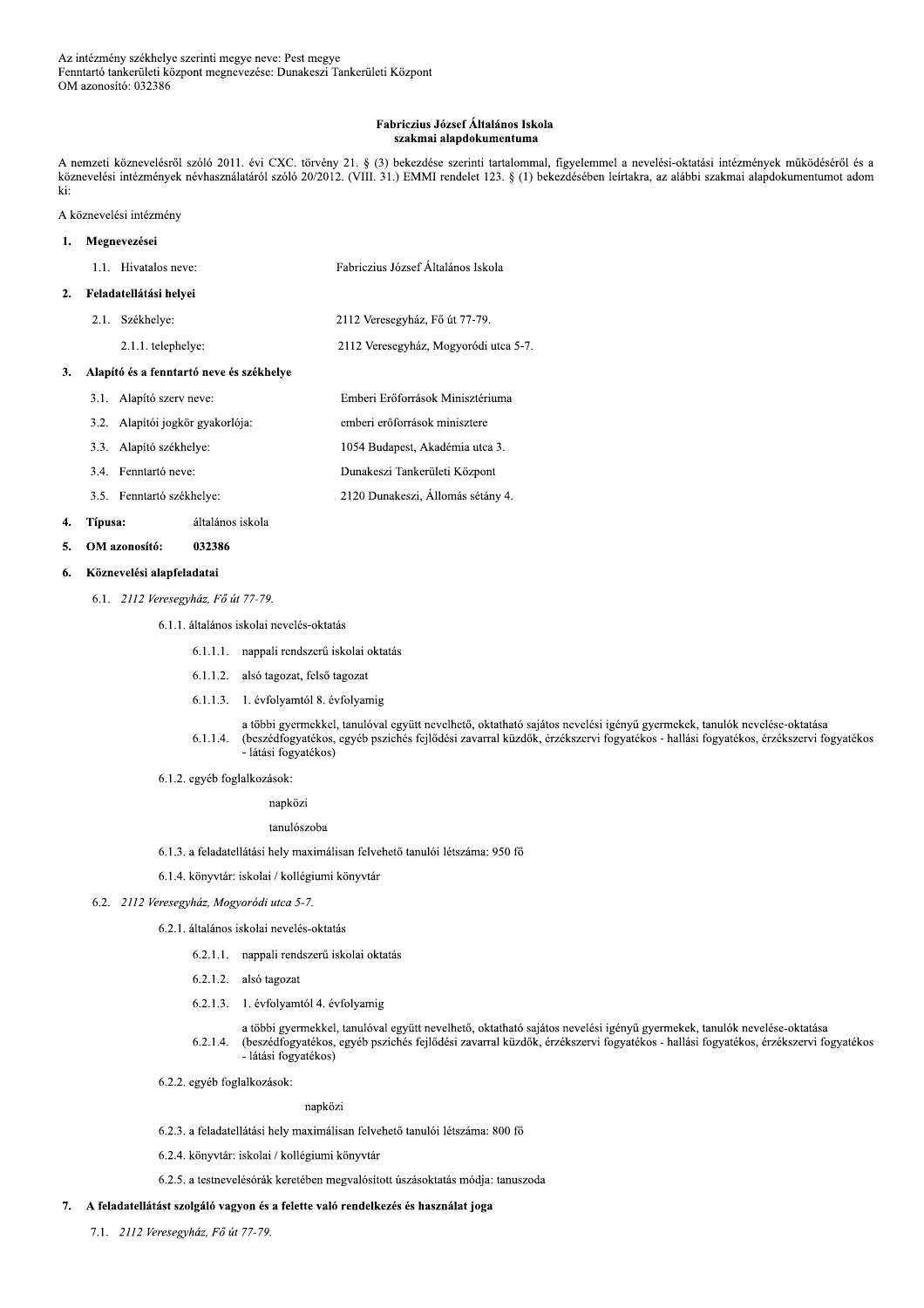|                                            | 7.1.1. Helyrajzi száma:      |                         |
|--------------------------------------------|------------------------------|-------------------------|
|                                            | 7.1.2. Hasznos alapterülete: | $6210 \text{ nm}$       |
|                                            | 7.1.3. Intézmény jogköre:    | ingyenes használati jog |
|                                            | 7.1.4. Fenntartó jogköre:    | vagyonkezelői jog       |
| 7.2. 2112 Veresegyház, Mogyoródi utca 5-7. |                              |                         |
|                                            | 7.2.1. Helyrajzi száma:      | 3542/4                  |
|                                            | 7.2.2. Hasznos alapterülete: | 6717 nm                 |
|                                            | 7.2.3. Intézmény jogköre:    | ingyenes használati jog |
|                                            | 7.2.4. Fenntartó jogköre:    | vagyonkezelői jog       |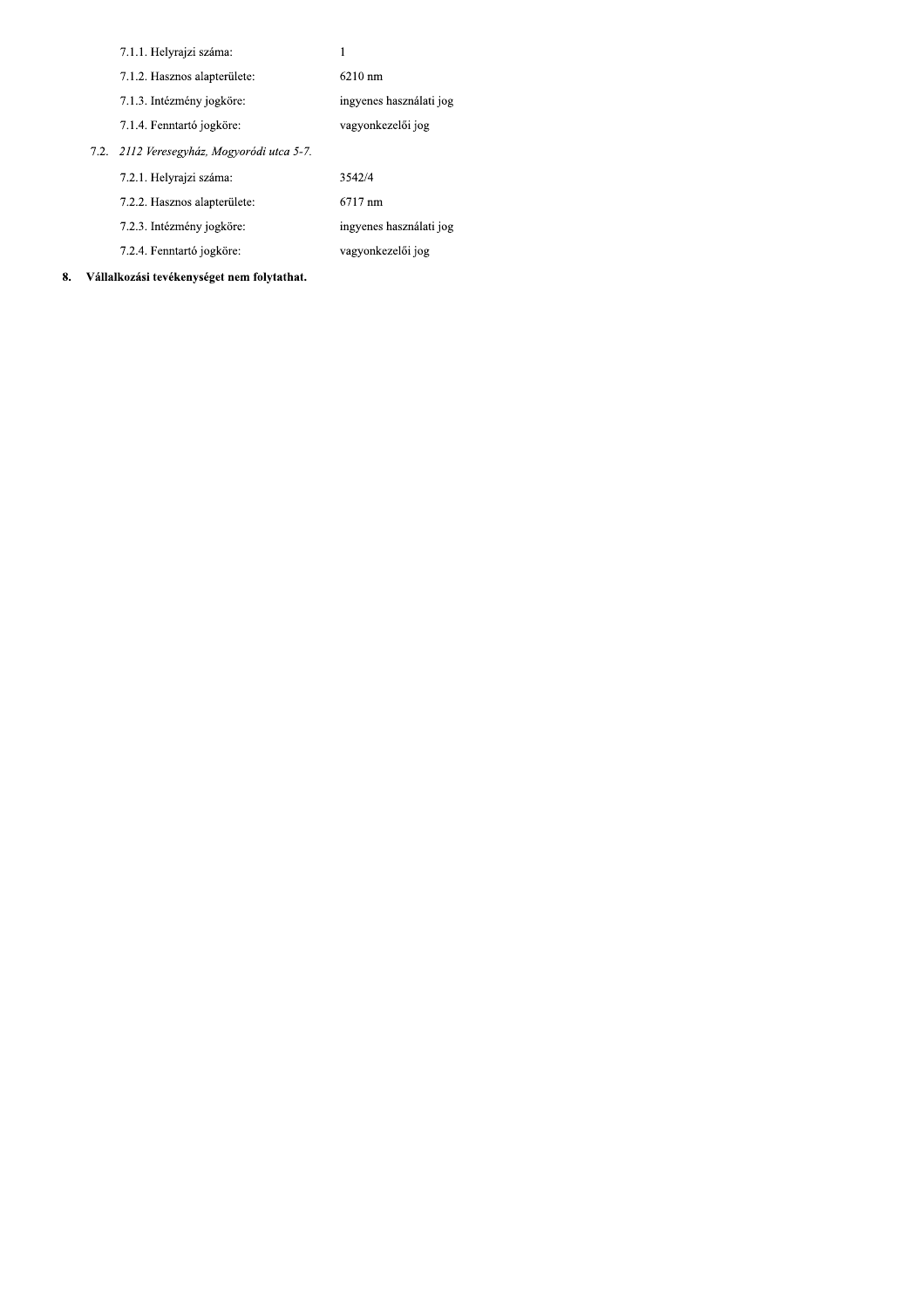### Fóti Fáy András Általános Iskola szakmai alapdokumentuma

A nemzeti köznevelésről szóló 2011. évi CXC. törvény 21. § (3) bekezdése szerinti tartalommal, figyelemmel a nevelési-oktatási intézmények működéséről és a köznevelési intézmények névhasználatáról szóló 20/2012. (VIII. 31.) EMMI rendelet 123. § (1) bekezdésében leírtakra, az alábbi szakmai alapdokumentumot adom ki:

A köznevelési intézmény

#### Megnevezései  $\mathbf{1}$ .

| 1.1. Hivatalos neve: | Fóti Fáv András Általános Iskola |
|----------------------|----------------------------------|
|----------------------|----------------------------------|

- Feladatellátási helyei  $2.$ 
	- 2.1. Székhelye: 2151 Fót, Fáy András tér 1.

### 3. Alapító és a fenntartó neve és székhelye

- 3.1. Alapító szerv neve: Emberi Erőforrások Minisztériuma 3.2. Alapítói jogkör gyakorlója: emberi erőforrások minisztere 3.3. Alapító székhelye: 1054 Budapest, Akadémia utca 3. Dunakeszi Tankerületi Központ 3.4. Fenntartó neve:
- 2120 Dunakeszi, Állomás sétány 4. 3.5. Fenntartó székhelye:

#### 4. Típusa: általános iskola

OM azonosító: 032347  $5.$ 

#### Köznevelési alapfeladatai 6.

6.1. 2151 Fót, Fáy András tér 1.

# 6.1.1. általános iskolai nevelés-oktatás

- 6.1.1.1. nappali rendszerű iskolai oktatás
- 6.1.1.2. alsó tagozat, felső tagozat
- 6.1.1.3. 1. évfolyamtól 8. évfolyamig
- a többi gyermekkel, tanulóval együtt nevelhető, oktatható sajátos nevelési igényű gyermekek, tanulók nevelése-oktatása  $6.1.1.4.$ (autizmus spektrumzavar, egyéb pszichés fejlődési zavarral küzdők)
- 6.1.1.5. sajátos nevelési igényű gyermekek, tanulók gyógypedagógiai nevelése-oktatása (értelmi fogyatékos enyhe értelmi fogyatékos)
- 6.1.2. egyéb foglalkozások:

## napközi

- 6.1.3. a feladatellátási hely maximálisan felvehető tanulói létszáma: 530 fő
- 6.1.4. könyvtár: iskolai / kollégiumi könyvtár

# 7. A feladatellátást szolgáló vagyon és a felette való rendelkezés és használat joga

### 7.1. 2151 Fót, Fáy András tér 1.

| 7.1.1. Helyrajzi száma:      | 5505                    |
|------------------------------|-------------------------|
| 7.1.2. Hasznos alapterülete: | 6880 nm                 |
| 7.1.3. Intézmény jogköre:    | ingyenes használati jog |
| 7.1.4. Fenntartó jogköre:    | vagyonkezelői jog       |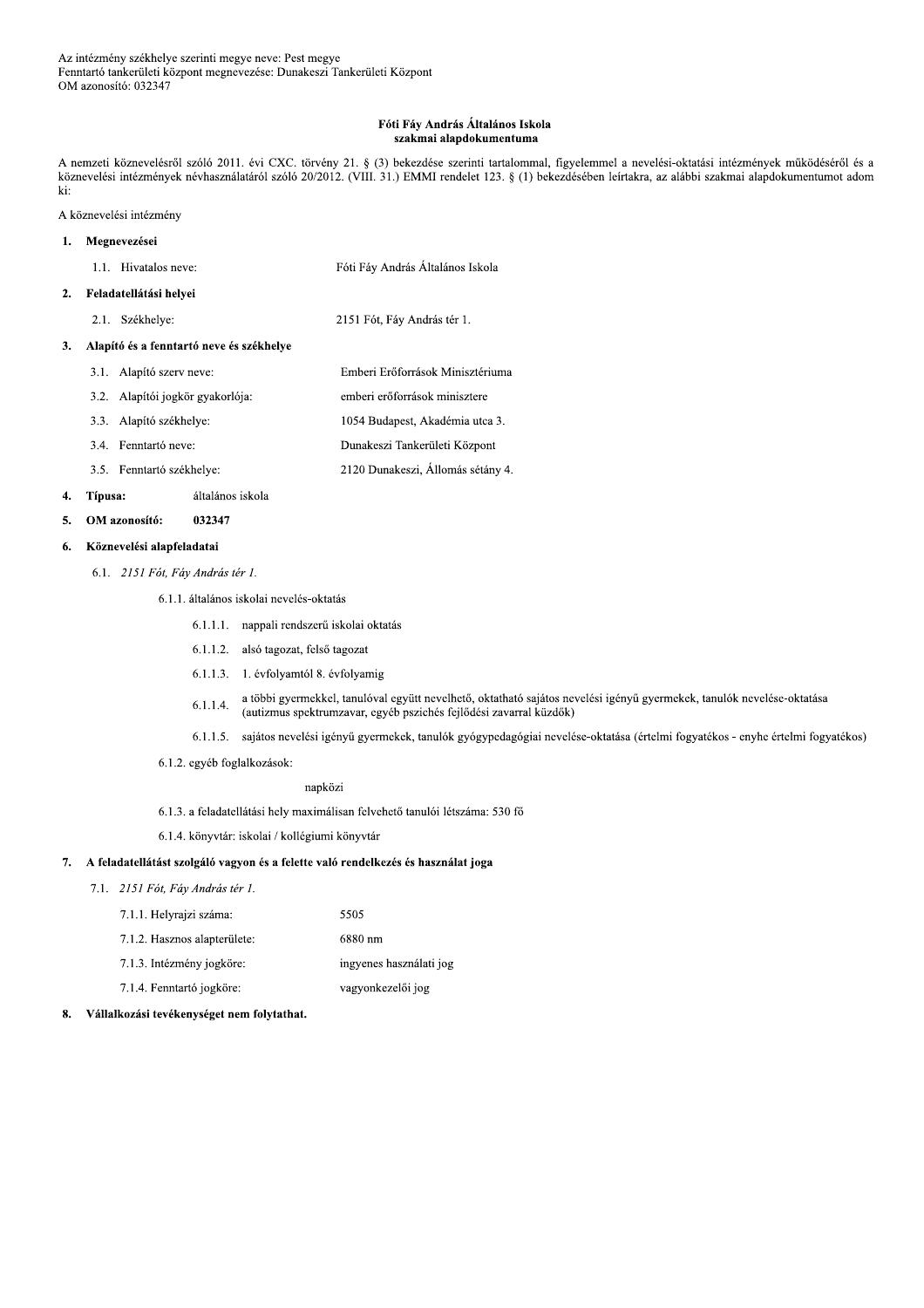### Fóti Garay János Általános Iskola szakmai alapdokumentuma

A nemzeti köznevelésről szóló 2011. évi CXC. törvény 21. § (3) bekezdése szerinti tartalommal, figyelemmel a nevelési-oktatási intézmények működéséről és a köznevelési intézmények névhasználatáról szóló 20/2012. (VIII. 31.) EMMI rendelet 123. § (1) bekezdésében leírtakra, az alábbi szakmai alapdokumentumot adom ki:

A köznevelési intézmény

#### $\mathbf{1}$ . Megnevezései

- 1.1. Hivatalos neve: Fóti Garay János Általános Iskola
- 2. Feladatellátási helyei
	- 2.1. Székhelye: 2151 Fót, Arany János utca 20-26.

### 3. Alapító és a fenntartó neve és székhelye

- 3.1. Alapító szerv neve: Emberi Erőforrások Minisztériuma 3.2. Alapítói jogkör gyakorlója: emberi erőforrások minisztere 3.3. Alapító székhelye: 1054 Budapest, Akadémia utca 3. Dunakeszi Tankerületi Központ 3.4. Fenntartó neve:
- 2120 Dunakeszi, Állomás sétány 4. 3.5. Fenntartó székhelye:

#### 4. Típusa: általános iskola

OM azonosító: 032348  $\mathbf{5}$ 

#### Köznevelési alapfeladatai 6.

- 6.1. 2151 Fót, Arany János utca 20-26.
	- 6.1.1. általános iskolai nevelés-oktatás
		- 6.1.1.1. nappali rendszerű iskolai oktatás
		- 6.1.1.2. alsó tagozat, felső tagozat
		- 6.1.1.3. 1. évfolyamtól 8. évfolyamig
		- a többi gyermekkel, tanulóval együtt nevelhető, oktatható sajátos nevelési igényű gyermekek, tanulók nevelése-oktatása  $6.1.1.4.$ (autizmus spektrumzavar, egyéb pszichés fejlődési zavarral küzdők)
	- 6.1.2. egyéb foglalkozások:

## napközi

6.1.3. a feladatellátási hely maximálisan felvehető tanulói létszáma: 500 fő

6.1.4. könyvtár: iskolai / kollégiumi könyvtár

#### 7. A feladatellátást szolgáló vagyon és a felette való rendelkezés és használat joga

- 7.1. 2151 Fót, Arany János utca 20-26.
	- 7.1.1. Helyrajzi száma: 1806 7.1.2. Hasznos alapterülete: 2839 nm 7.1.3. Intézmény jogköre: ingyenes használati jog
	- 7.1.4. Fenntartó jogköre: vagyonkezelői jog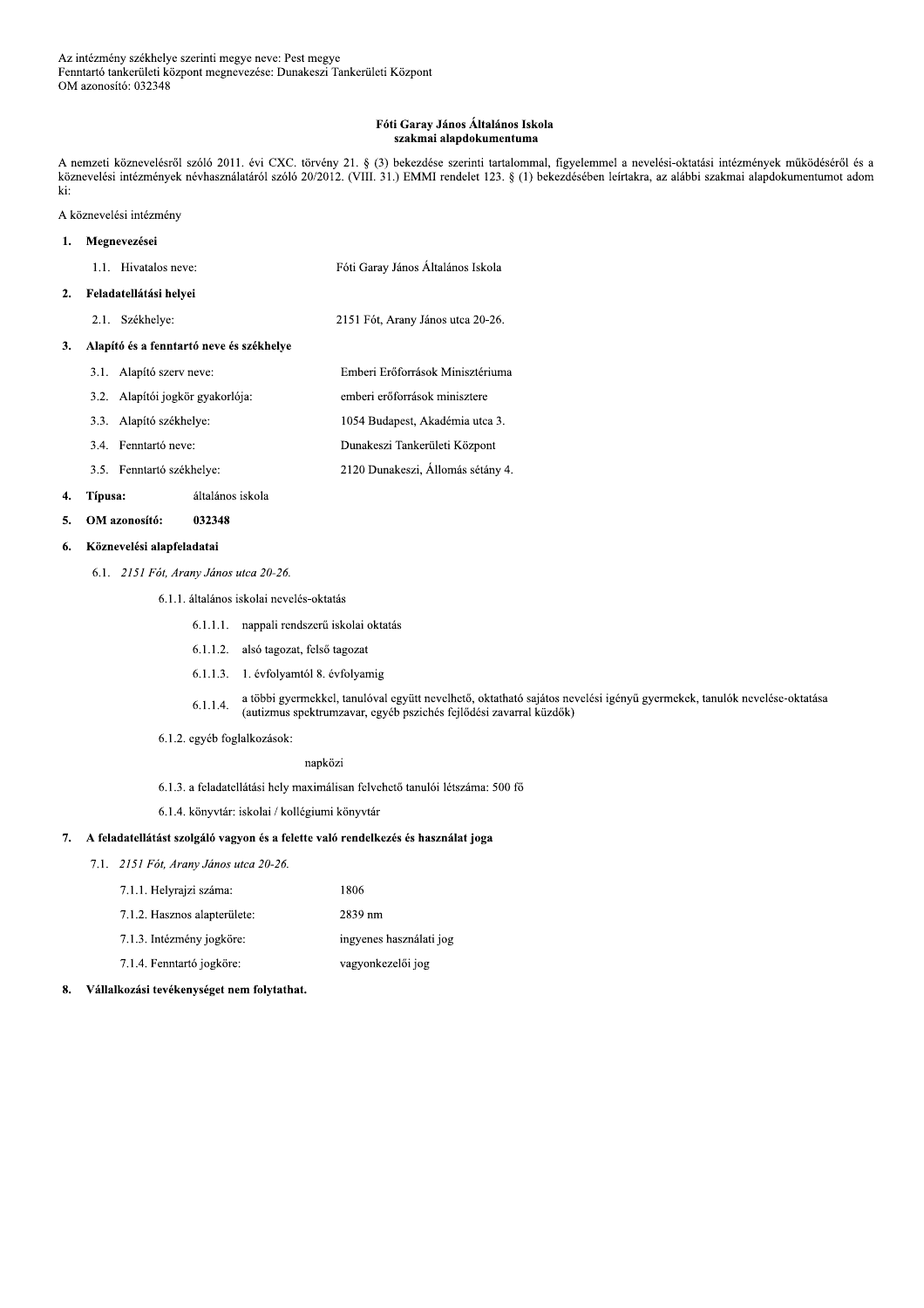### Fóti Népművészeti Szakgimnázium és Gimnázium szakmai alapdokumentuma

A nemzeti köznevelésről szóló 2011. évi CXC. törvény 21. § (3) bekezdése szerinti tartalommal, figyelemmel a nevelési-oktatási intézmények működéséről és a köznevelési intézmények névhasználatáról szóló 20/2012. (VIII. 31.) EMMI rendelet 123. § (1) bekezdésében leírtakra, az alábbi szakmai alapdokumentumot adom ki:

Emberi Erőforrások Minisztériuma

emberi erőforrások minisztere 1054 Budapest, Akadémia utca 3.

A köznevelési intézmény

#### Megnevezései  $\mathbf{1}$ .

| 1.1. Hivatalos neve: | Fóti Népművészeti Szakgimnázium és Gimnázium |  |
|----------------------|----------------------------------------------|--|
|                      |                                              |  |

#### Feladatellátási helyei  $2.$

2.1. Székhelye: 2153 Fót, Vörösmarty tér 2.

#### $\overline{3}$ . Alapító és a fenntartó neve és székhelye

- 3.1. Alapító szerv neve:
- 3.2. Alapítói jogkör gyakorlója:
- 3.3. Alapító székhelye:
- Dunakeszi Tankerületi Központ 3.4. Fenntartó neve:
- 2120 Dunakeszi, Állomás sétány 4. 3.5. Fenntartó székhelye:

#### 4. Típusa: összetett iskola

OM azonosító: 032600  $\mathbf{5}$ 

#### Köznevelési alapfeladatai 6.

6.1. 2153 Fót, Vörösmarty tér 2.

# 6.1.1. gimnáziumi nevelés-oktatás

- 6.1.1.1. nappali rendszerű iskolai oktatás
- 6.1.1.2. felnőttoktatás nappali, esti
- 6.1.1.3. évfolyamok száma: négy
- a többi gyermekkel, tanulóval együtt nevelhető, oktatható sajátos nevelési igényű gyermekek, tanulók nevelése-oktatása (egyéb  $6.1.1.4.$ pszichés fejlődési zavarral küzdők)
- 6.1.1.5. nyelvi előkészítő
- 6.1.2. szakgimnáziumi nevelés-oktatás
	- 6.1.2.1. nappali rendszerű iskolai oktatás
	- 6.1.2.2. felnőttoktatás nappali
	- 6.1.2.3. évfolyamok száma: négy
	- a többi gyermekkel, tanulóval együtt nevelhető, oktatható sajátos nevelési igényű gyermekek, tanulók nevelése-oktatása (egyéb  $6.1.2.4.$ pszichés fejlődési zavarral küzdők)
	- 6.1.2.5. érettségire felkészítő képzés
	- 6.1.2.6. kizárólag szakképző évfolyamok
	- 6.1.2.7. 5 évfolyamos oktatás

felnőttoktatás esetén 2. kizárólag szakképző évfolyam

|        | A                         | В                               |                           | D                                          |                                                        |
|--------|---------------------------|---------------------------------|---------------------------|--------------------------------------------|--------------------------------------------------------|
|        | Szakképesítés megnevezése | Szakképesítés<br>azonosítószáma | Agazat                    | Szakmacsoport                              | OKJ rendelet szerinti<br>szakképző évfolyamok<br>száma |
|        | Divat- és stílustervező   | 54 211 02                       | V. Képző- és iparművészet | 4. Művészet, közművelődés,<br>kommunikáció | $4+1.2$                                                |
| ◠<br>4 | Grafikus                  | 54 211 04                       | V. Képző- és iparművészet | 4. Művészet, közművelődés,<br>kommunikáció | $4+1,2$                                                |
| 3.     | Kerámiaműves              | 54 211 05                       | V. Képző- és iparművészet | 4. Művészet, közművelődés,<br>kommunikáció | $4+1,2$                                                |
|        |                           |                                 |                           |                                            |                                                        |

# Szakképesítések a 2016/2017. tanévtől felmenő rendszerben -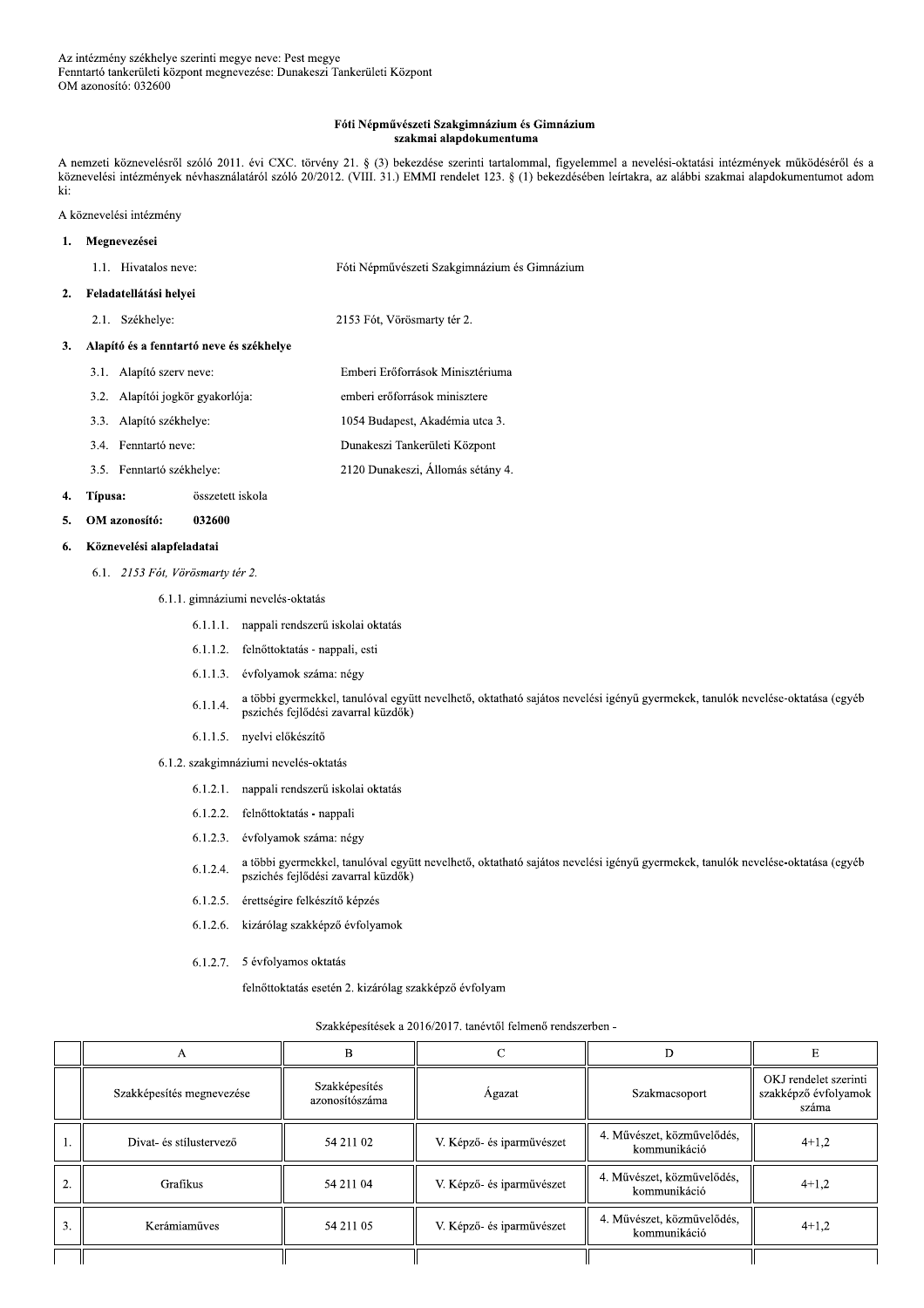| 4. | Kiadványszerkesztő | 54 213 02 | V. Képző- és iparművészet | 4. Művészet, közművelődés,<br>kommunikáció | $4+1,2$ |
|----|--------------------|-----------|---------------------------|--------------------------------------------|---------|
|    | Táncos (néptáncos) | 54 212 09 | Agazathoz nem sorolható   | 4. Művészet, közművelődés,<br>kommunikáció | $4+1.2$ |
| o. | Textilműves        | 54 211 08 | V. Képző- és iparművészet | 4. Művészet, közművelődés,<br>kommunikáció | $4+1.2$ |

Szakképesítések a 2018/2019. tanévtől felmenő rendszerben -

| Szakképesítés megnevezése | Szakképesítés<br>azonosítószáma | Agazat                    | Szakmacsoport                              | OKJ rendelet szerinti<br>szakképző évfolyamok<br>száma |
|---------------------------|---------------------------------|---------------------------|--------------------------------------------|--------------------------------------------------------|
| festő                     | 54 211 03                       | V. Képző- és iparművészet | 4. Művészet, közművelődés,<br>kommunikáció | $4+1$                                                  |

6.1.3. szakközépiskolai nevelés-oktatás (korábbi képzéstípus, 2016. szeptember 1-jétől kifutó jelleggel)

- 6.1.3.1. nappali rendszerű iskolai oktatás
- 6.1.3.2. felnőttoktatás nappali
- 6.1.3.3. évfolyamok száma: négy

a többi gyermekkel, tanulóval együtt nevelhető, oktatható sajátos nevelési igényű gyermekek, tanulók nevelése-oktatása (egyéb  $6.1.3.4.$ pszichés fejlődési zavarral küzdők)

- 6.1.3.5. érettségire felkészítő képzés
- 6.1.3.6. kizárólag szakképző évfolyamok
- 6.1.3.7. 5 évfolyamos oktatás

felnőttoktatás esetén 2. kizárólag szakképző évfolyam

Szakképesítések a 2013/2014. tanévtől felmenő rendszerben -

|                | А                         | $\overline{B}$                  | $\mathbf C$               | D                                          | E                                                      |
|----------------|---------------------------|---------------------------------|---------------------------|--------------------------------------------|--------------------------------------------------------|
|                | Szakképesítés megnevezése | Szakképesítés<br>azonosítószáma | Agazat                    | Szakmacsoport                              | OKJ rendelet szerinti<br>szakképző évfolyamok<br>száma |
|                | Divat- és stílustervező   | 5421102                         | V. Képző- és iparművészet | 4. Művészet, közművelődés,<br>kommunikáció | $4+1,2$                                                |
| $\overline{2}$ | Grafikus                  | 5421104                         | V. Képző- és iparművészet | 4. Művészet, közművelődés,<br>kommunikáció | $4+1.2$                                                |
| 3.             | Kerámiaműves              | 5421105                         | V. Képző- és iparművészet | 4. Művészet, közművelődés,<br>kommunikáció | $4+1.2$                                                |
| 4.             | Kiadványszerkesztő        | 5421302                         | V. Képző- és iparművészet | 4. Művészet, közművelődés,<br>kommunikáció | $4+1,2$                                                |
| 5.             | Táncos (néptáncos)        | 5421209                         | Ágazathoz nem sorolható   | 4. Művészet, közművelődés,<br>kommunikáció | $4+1,2$                                                |
| 6.             | Textilműves               | 5421108                         | V. Képző- és iparművészet | 4. Művészet, közművelődés,<br>kommunikáció | $4+1,2$                                                |

6.1.4. a feladatellátási hely maximálisan felvehető tanulói létszáma: 310 fő

6.1.5. a feladatellátási helyen iskolai tanműhely működik

6.1.6. iskolai tanműhely maximális létszáma: 180 fő

6.1.7. könyvtár: iskolai / kollégiumi könyvtár

 $6.1.8.$ 

Oktatási Hivatal által akkreditált ECL vizsgahely (Pécsi tudományegyetem Idegen Nyelvi Titkárság: 7633 Pécs, Szántó Kovács János u. 1/b.) ECDL vizsgaközpont (Neumann János Számítógép-tudományi Társaság: 1054 Budapest, Báthori u. 16.)

#### 7. A feladatellátást szolgáló vagyon és a felette való rendelkezés és használat joga

7.1. 2153 Fót, Vörösmarty tér 2.

| 7.1.1. Helyrajzi száma:      | 0242.1553.1563.1565/2   |
|------------------------------|-------------------------|
| 7.1.2. Hasznos alapterülete: | 4374.96 nm              |
| 7.1.3. Intézmény jogköre:    | ingyenes használati jog |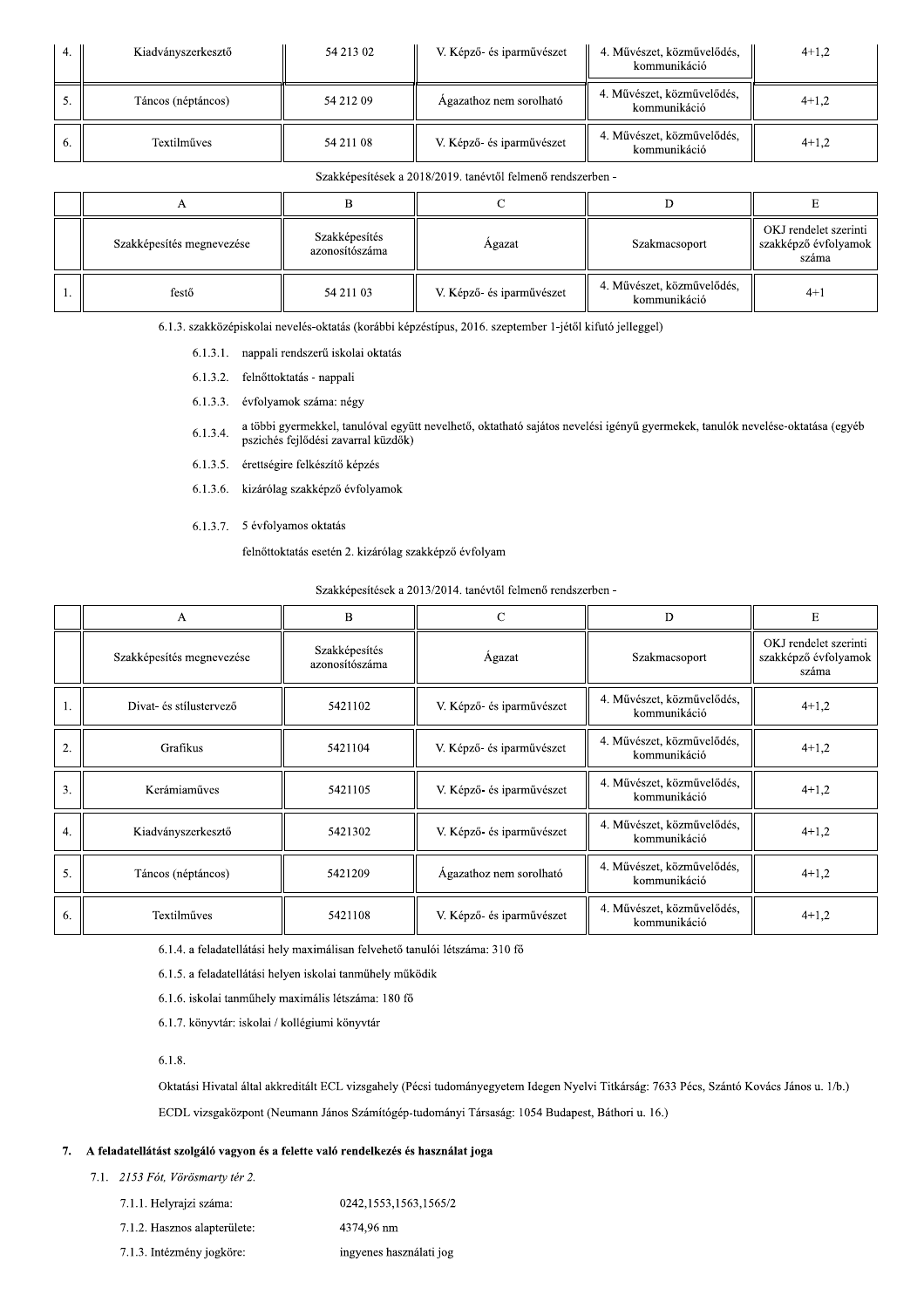7.1.4. Fenntartó jogköre:

7.1.5. Tulajdonos:

Emberi Erőforrások Minisztériuma Gyermekvédelmi Szolgáltató Központ (2500 Esztergom, Budai Nagy Antal u. 28.)

visszterhes bérleti jog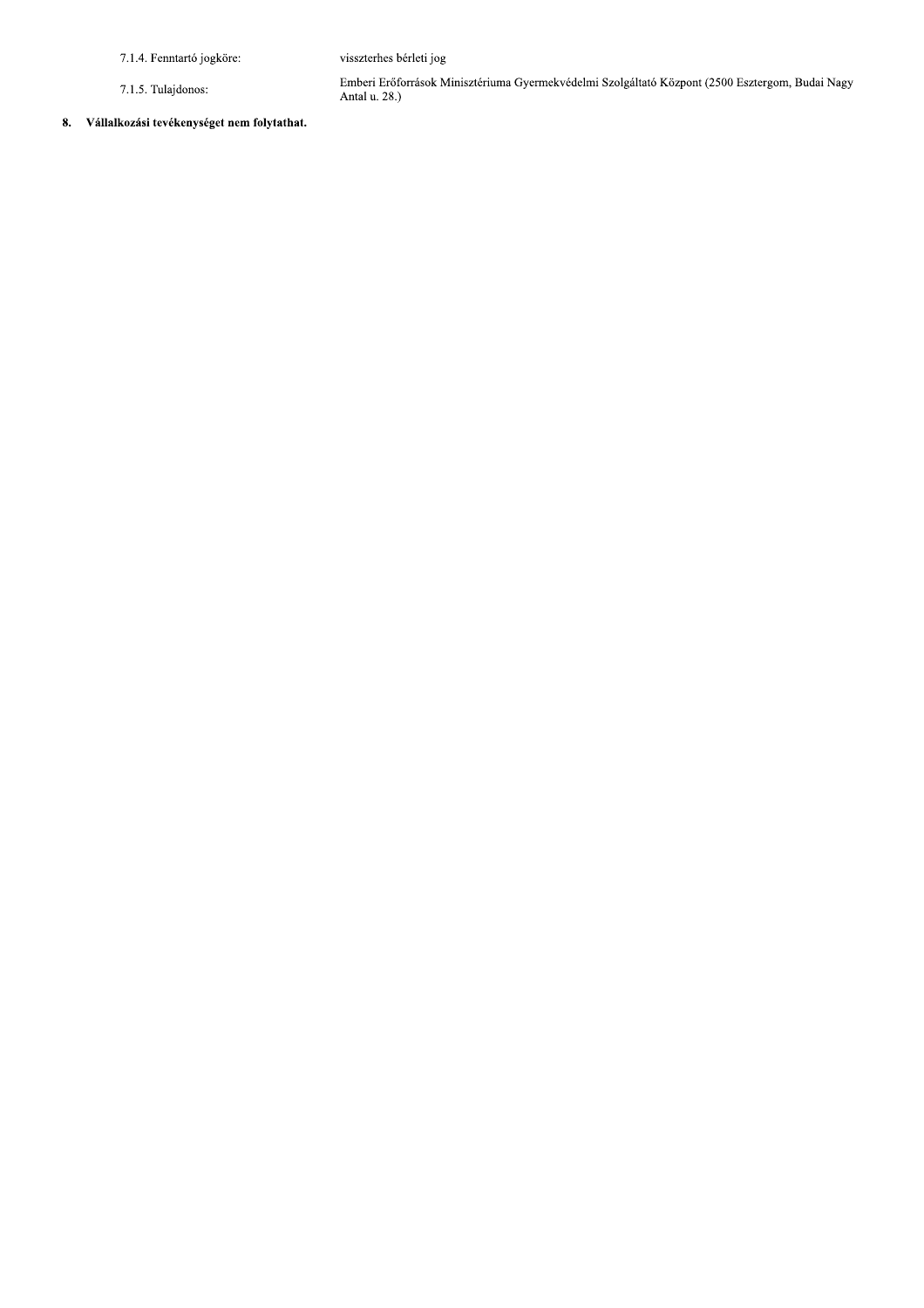### Fóti Zeneiskola-Alapfokú Művészeti Iskola szakmai alapdokumentuma

A nemzeti köznevelésről szóló 2011. évi CXC. törvény 21. § (3) bekezdése szerinti tartalommal, figyelemmel a nevelési-oktatási intézmények működéséről és a köznevelési intézmények névhasználatáról szóló 20/2012. (VIII. 31.) EMMI rendelet 123. § (1) bekezdésében leírtakra, az alábbi szakmai alapdokumentumot adom ki:

# A köznevelési intézmény

| ı. | Megnevezései           |                                          |                                           |
|----|------------------------|------------------------------------------|-------------------------------------------|
|    |                        | 1.1. Hivatalos neve:                     | Fóti Zeneiskola-Alapfokú Művészeti Iskola |
| 2. | Feladatellátási helyei |                                          |                                           |
|    | 2.1.                   | Székhelye:                               | 2151 Fót, Dózsa György út 12-14.          |
|    |                        | 2.1.1. telephelye:                       | 2161 Csomád, Irtvány utca 46.             |
|    |                        | 2.1.2. telephelye:                       | 2151 Fót, Arany János utca 20-26.         |
|    |                        | 2.1.3. telephelye:                       | 2151 Fót, Március 15. utca 40.            |
|    |                        | 2.1.4. telephelye:                       | 2151 Fót, Fáy András tér 1.               |
|    |                        | 2.1.5. telephelye:                       | 2153 Fót, Vörösmarty tér 2.               |
|    |                        | 2.1.6. telephelye:                       | 2151 Fót, Vörösmarty tér 4.               |
|    |                        | 2.1.7. telephelye:                       | 2151 Fót, Béke út 36.                     |
|    |                        | 2.1.8. telephelye:                       | 2151 Fót, Vörösmarty utca 4.              |
| 3. |                        | Alapító és a fenntartó neve és székhelye |                                           |
|    | 3.1.                   | Alapító szerv neve:                      | Emberi Erőforrások Minisztériuma          |

| 3.1. Alapító szerv neve:         | Emberi Erőforrások Minisztériuma  |
|----------------------------------|-----------------------------------|
| 3.2. Alapítói jogkör gyakorlója: | emberi erőforrások minisztere     |
| 3.3. Alapító székhelye:          | 1054 Budapest, Akadémia utca 3.   |
| 3.4. Fenntartó neve:             | Dunakeszi Tankerületi Központ     |
| 3.5. Fenntartó székhelye:        | 2120 Dunakeszi, Állomás sétány 4. |

#### alapfokú művészeti iskola 4. Típusa:

OM azonosító: 040031  $\mathbf{5}$ 

#### Köznevelési alapfeladatai 6.

- 6.1. 2151 Fót, Dózsa György út 12-14.
	- 6.1.1. alapfokú művészetoktatás
		- zeneművészeti ág (új tanszakok: akkordikus tanszak, billentyűs tanszak, fafúvós tanszak, kamarazene tanszak, rézfúvós tanszak,  $6.1.1.1.$ vokális tanszak, vonós tanszak, zeneismeret tanszak)
		- 6.1.1.2. 12 évfolyam

## 6.1.2. a feladatellátási hely maximálisan felvehető tanulói létszáma: 180 fő

## 6.2. 2151 Fót, Béke út 36.

6.2.1. alapfokú művészetoktatás

- zeneművészeti ág (új tanszakok: akkordikus tanszak, billentyűs tanszak, fafúvós tanszak, kamarazene tanszak, rézfúvós tanszak,  $6.2.1.1$ vokális tanszak, vonós tanszak, zeneismeret tanszak)
- 6.2.1.2. 12 évfolyam

6.2.2. a feladatellátási hely maximálisan felvehető tanulói létszáma: 15 fő

# 6.3. 2161 Csomád, Irtvány utca 46.

- 6.3.1. alapfokú művészetoktatás
	- zeneművészeti ág (új tanszakok: akkordikus tanszak, billentyűs tanszak, fafúvós tanszak, kamarazene tanszak, rézfúvós tanszak,  $6.3.1.1.$ vokális tanszak, vonós tanszak, zeneismeret tanszak)
	- 6.3.1.2. 12 évfolyam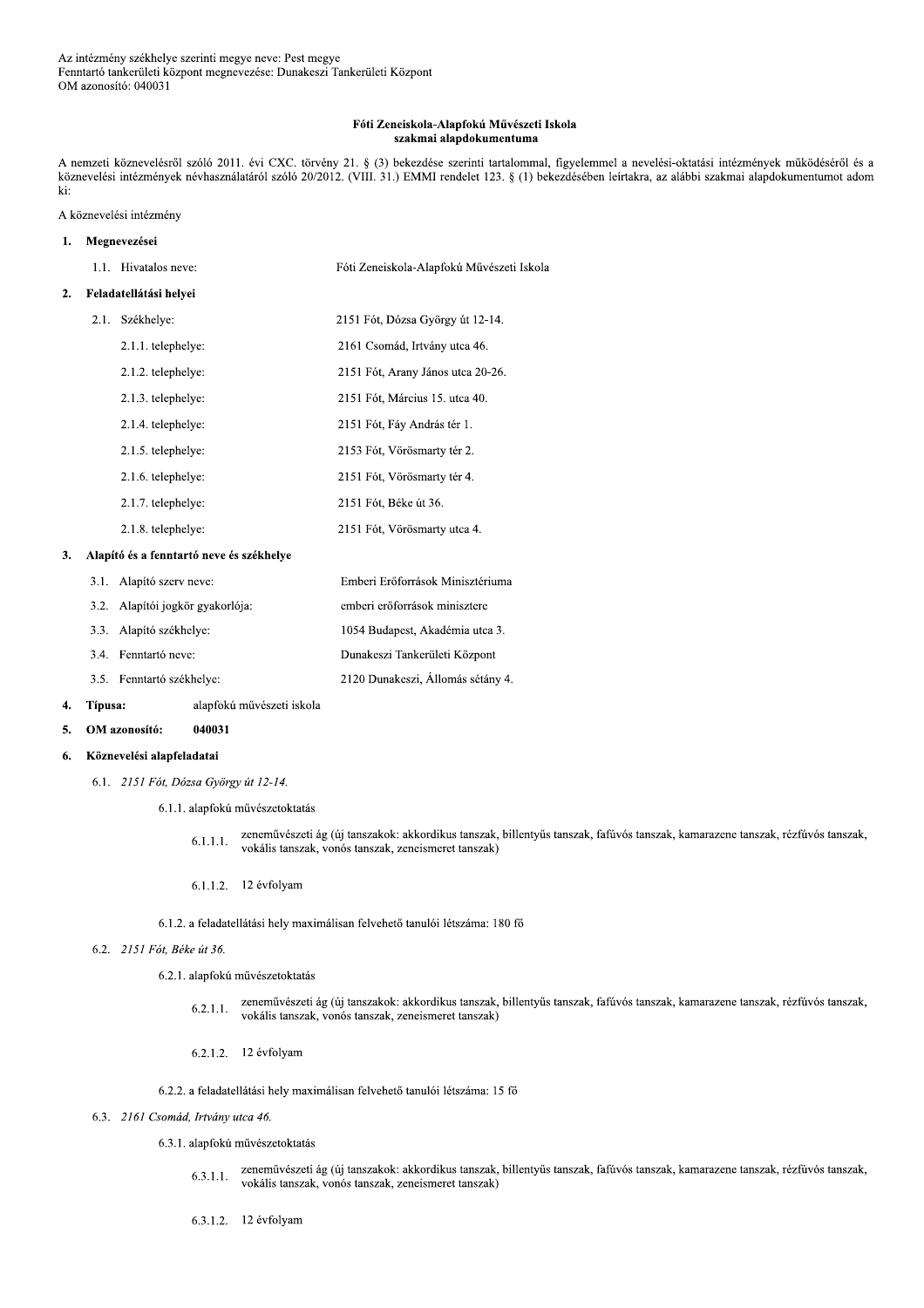6.3.2. a feladatellatası hely maximalisan felvehető tanulói létszáma: 75 fő

- $0.4.$ 
	- 4.1. alaptoku muveszetoktatas
- % 6.3.2. a feladatellátási hely maximálisan felmetes.<br>
6.4. 2151 Fót, Arany János utca 20-26.<br>
6.4.1. alapfokú művészetoktatás<br>
6.4.1.1. Zeneművészeti ág (új tansz<br>
6.4.1.1. 2. 12 évfolyam  $6.4.$ -4-4zenemuveszeti ag (uj tanszakok: akkordikus tanszak, billentyus tanszak, tatuvos tanszak, kamarazene tanszak, reztuvos tanszak, vokális tanszak, vonós tanszak, zeneismeret tanszak)
	- 6.4.1.2. 12 evrolyam

6.4.2. a feladatellatası hely maximalisan felvehető tanulói létszáma: 30 fő

- $6.5.$ 
	- 5.1. alaptoku muveszetoktatas
- 6.4.1.1. Zenemüvészeti ág (új tansz<br>
vokális tanszak, vonós tan<br>
6.4.1.2. 12 évfolyam<br>
6.4.2. a feladatellátási hely maximálisan fel<br>
2151 Fót, Március 15. utca 40.<br>
6.5.1. alapfokú művészetoktatás<br>
6.5.1.1. Zeneművészeti  $6.5.1.1.$ zenemuveszeti ag (uj tanszakok: akkordikus tanszak, billentyus tanszak, fatuvos tanszak, kamarazene tanszak, reztuvos tanszak, vokalis tanszak, vonos tanszak, zeneismeret tanszak)
	- 6.5.1.2. 12 evrolyam
- 6.5.2. a feladatellatası hely maximalisan felvehető tanulói létszáma: 50 fő
	- 6.6. 2131 Fot, Fay Andras ter 1.
		- 6.6.1. alaptoku muveszetoktatas
		- $6.6.$  $0.1.1.$ zenemuveszeti ag (uj tanszakok: akkordikus tanszak, billentyus tanszak, fafuvos tanszak, kamarazene tanszak, rezfuvos tanszak, vokalis tanszak, vonos tanszak, zeneismeret tanszak)
		- 6.6.1.2. 12 evrolyam

6.6.2. a feladatellatası hely maximalisan felvehető tanulói létszáma: 20 fő

- $6.7.$ 
	- 7.1. alaptoku muveszetoktatás
- 6.6.1.1. Zeneművészeti ág<br>
vokális tanszak, ve<br>
6.6.1.2. 12 évfolyam<br>
6.6.2. a feladatellátási hely maximá<br>
6.7. 2153 Fót, Vörösmarty tér 2.<br>
6.7.1. alapfokú művészetoktatás<br>
6.7.1.1. Zeneművészeti ág<br>
vokális tanszak, ve  $6.7.1.1.$ zenemuveszeti ag (uj tanszakok: akkordikus tanszak, billentyus tanszak, tatuvos tanszak, kamarazene tanszak, reztuvos tanszak, vokalis tanszak, vonos tanszak, zeneismeret tanszak)
	- 6.7.1.2. 12 evrolyam

6./.2. a feladatellatasi hely maximalisan felvehető tanulói létszáma: 10 fő

- $6.8.$ 
	- 8.1. alaptoku muveszetoktatas
- 1.1. zeneművészeti ág<br>
vokális tanszak, ve<br>
6.7.1.2. 12 évfolyam<br>
6.7.2. a feladatellátási hely maximá<br>
6.8. 2151 Fót, Vörösmarty tér 4.<br>
6.8.1. alapfokú művészetoktatás<br>
6.8.1.1. zeneművészeti ág<br>
vokális tanszak, ve<br>
6.  $6.8.1.1.$ zenemuveszeti ag (uj tanszakok: akkordikus tanszak, billentyus tanszak, fafuvos tanszak, kamarazene tanszak, rezfuvos tanszak, vokalis tanszak, vonos tanszak, zeneismeret tanszak)
	- $6.8.1.2$ . 12 evrolyam
- 6.8.2. a feladatellatası hely maximalisan felvehető tanulói létszama: 30 fő
	- 6.9.
		- 9.1. alaptoku müveszetoktatás
- 6.8.1.1. zeneművészeti ág (új tans:<br>vokális tanszak, vonós tan<br>6.8.1.2. 12 évfolyam<br>6.8.2. a feladatellátási hely maximálisan fel<br>6.9. 2151 Fót, Vörösmarty utca 4.<br>6.9.1. alapfokú művészetoktatás<br>6.9.1.1. zeneművészeti ág  $6.9.$ 9. L. L. zenemuveszeti ag (uj tanszakok: akkordikus tanszak, billentyus tanszak, tatuvos tanszak, kamarazene tanszak, reztuvos tanszak, vokális tanszak, vonós tanszak, zeneismeret tanszak)
	- 6.9.1.2. 12 evrolyam

6.9.2. a feladatellatasi hely maximalisan felvehető tanulói létszáma: 15 fő

# 7. A feladatellátást szolgáló vagyon és a felette való rendelkezés és használat joga

|                                                                             | 6.9.1.2. 12 évfolyam                                             |                         |  |  |
|-----------------------------------------------------------------------------|------------------------------------------------------------------|-------------------------|--|--|
|                                                                             | 6.9.2. a feladatellátási hely maximálisan felvehető tanulói léts |                         |  |  |
| A feladatellátást szolgáló vagyon és a felette való rendelkezés és használ: |                                                                  |                         |  |  |
|                                                                             | 7.1. 2151 Fót, Dózsa György út 12-14.                            |                         |  |  |
|                                                                             | 7.1.1. Helyrajzi száma:                                          | 1892                    |  |  |
|                                                                             | 7.1.2. Hasznos alapterülete:                                     | 330 nm                  |  |  |
|                                                                             | 7.1.3. Intézmény jogköre:                                        | ingyenes használati jog |  |  |
|                                                                             | 7.1.4. Fenntartó jogköre:                                        | vagyonkezelői jog       |  |  |
|                                                                             | $2151 E_{21}^2 B_{22}^2 B_{23}^2 B_{12}^2 B_{23}^2$              |                         |  |  |

 $1.2.$  2151 Fot, Beke ut 30.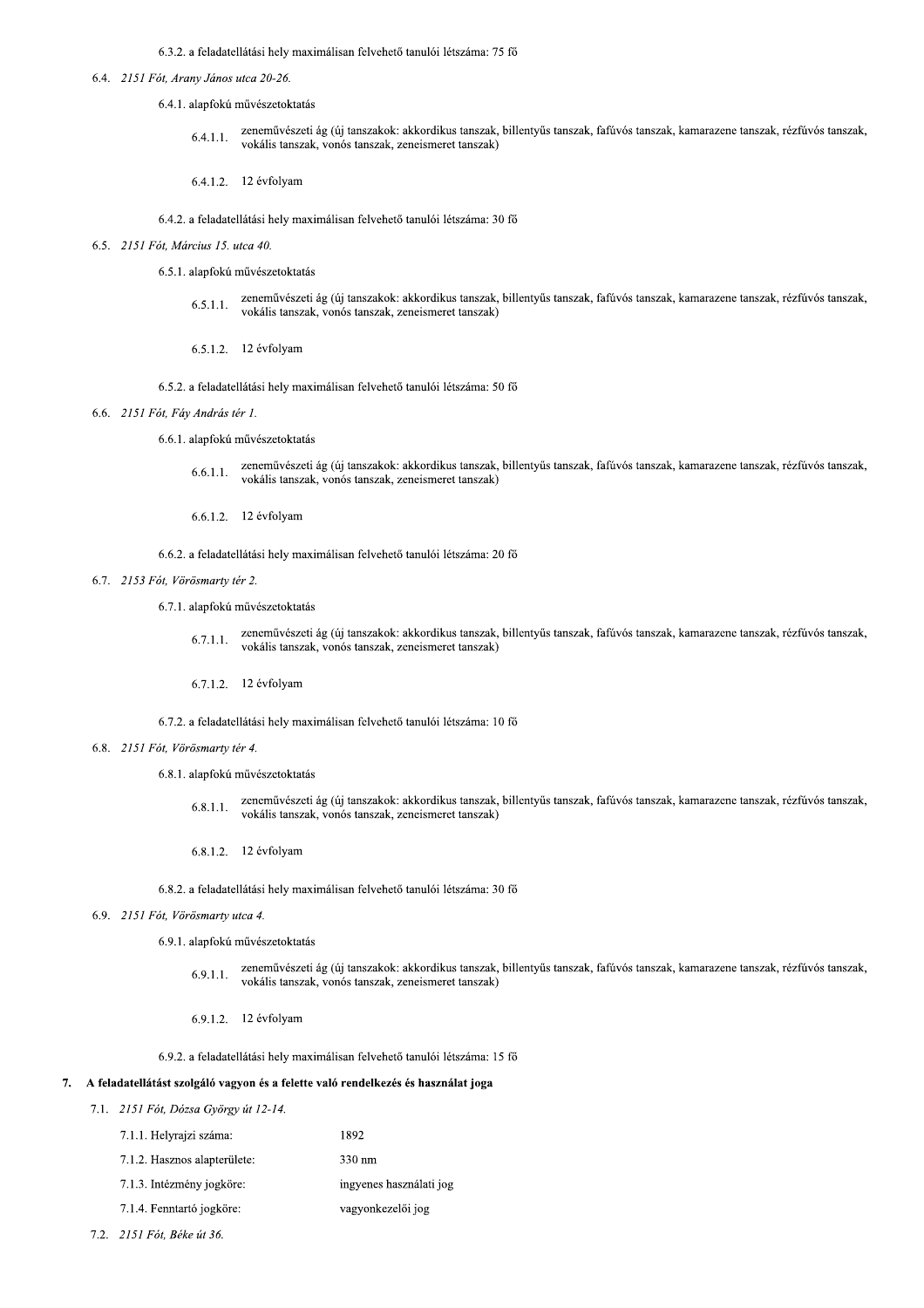|      | 7.2.1. Helyrajzi száma:           | 2813                    |
|------|-----------------------------------|-------------------------|
|      | 7.2.2. Hasznos alapterülete:      | 332 nm                  |
|      | 7.2.3. Intézmény jogköre:         | ingyenes használati jog |
|      | 7.2.4. Fenntartó jogköre:         | ingyenes használati jog |
| 7.3. | 2161 Csomád, Irtvány utca 46.     |                         |
|      | 7.3.1. Helyrajzi száma:           | 108/2                   |
|      | 7.3.2. Hasznos alapterülete:      | 1135 nm                 |
|      | 7.3.3. Intézmény jogköre:         | ingyenes használati jog |
|      | 7.3.4. Fenntartó jogköre:         | vagyonkezelői jog       |
| 7.4. | 2151 Fót, Arany János utca 20-26. |                         |
|      | 7.4.1. Helyrajzi száma:           | 1806                    |
|      | 7.4.2. Hasznos alapterülete:      | 2839 nm                 |
|      | 7.4.3. Intézmény jogköre:         | ingyenes használati jog |
|      | 7.4.4. Fenntartó jogköre:         | vagyonkezelői jog       |
| 7.5. | 2151 Fót, Március 15. utca 40.    |                         |
|      | 7.5.1. Helyrajzi száma:           | 3551                    |
|      | 7.5.2. Hasznos alapterülete:      | 3700 nm                 |
|      | 7.5.3. Intézmény jogköre:         | ingyenes használati jog |
|      | 7.5.4. Fenntartó jogköre:         | vagyonkezelői jog       |
| 7.6. | 2151 Fót, Fáy András tér 1.       |                         |
|      | 7.6.1. Helyrajzi száma:           | 5505                    |
|      | 7.6.2. Hasznos alapterülete:      | 6880 nm                 |
|      | 7.6.3. Intézmény jogköre:         | ingyenes használati jog |
|      | 7.6.4. Fenntartó jogköre:         | vagyonkezelői jog       |
| 7.7. | 2153 Fót, Vörösmarty tér 2.       |                         |
|      | 7.7.1. Helyrajzi száma:           | 0242,1553,1563,1565/2   |
|      | 7.7.2. Hasznos alapterülete:      | 2600 nm                 |
|      | 7.7.3. Intézmény jogköre:         | ingyenes használati jog |
|      | 7.7.4. Fenntartó jogköre:         | ingyenes használati jog |
| 7.8. | 2151 Fót, Vörösmarty tér 4.       |                         |
|      | 7.8.1. Helyrajzi száma:           | 1548                    |
|      | 7.8.2. Hasznos alapterülete:      | 436 nm                  |
|      | 7.8.3. Intézmény jogköre:         | ingyenes használati jog |
|      | 7.8.4. Fenntartó jogköre:         | ingyenes használati jog |
| 7.9. | 2151 Fót, Vörösmarty utca 4.      |                         |
|      | 7.9.1. Helyrajzi száma:           | 1027/4                  |
|      | 7.9.2. Hasznos alapterülete:      | 9864 nm                 |
|      | 7.9.3. Intézmény jogköre:         | ingyenes használati jog |
|      | 7.9.4. Fenntartó jogköre:         | ingyenes használati jog |
|      |                                   |                         |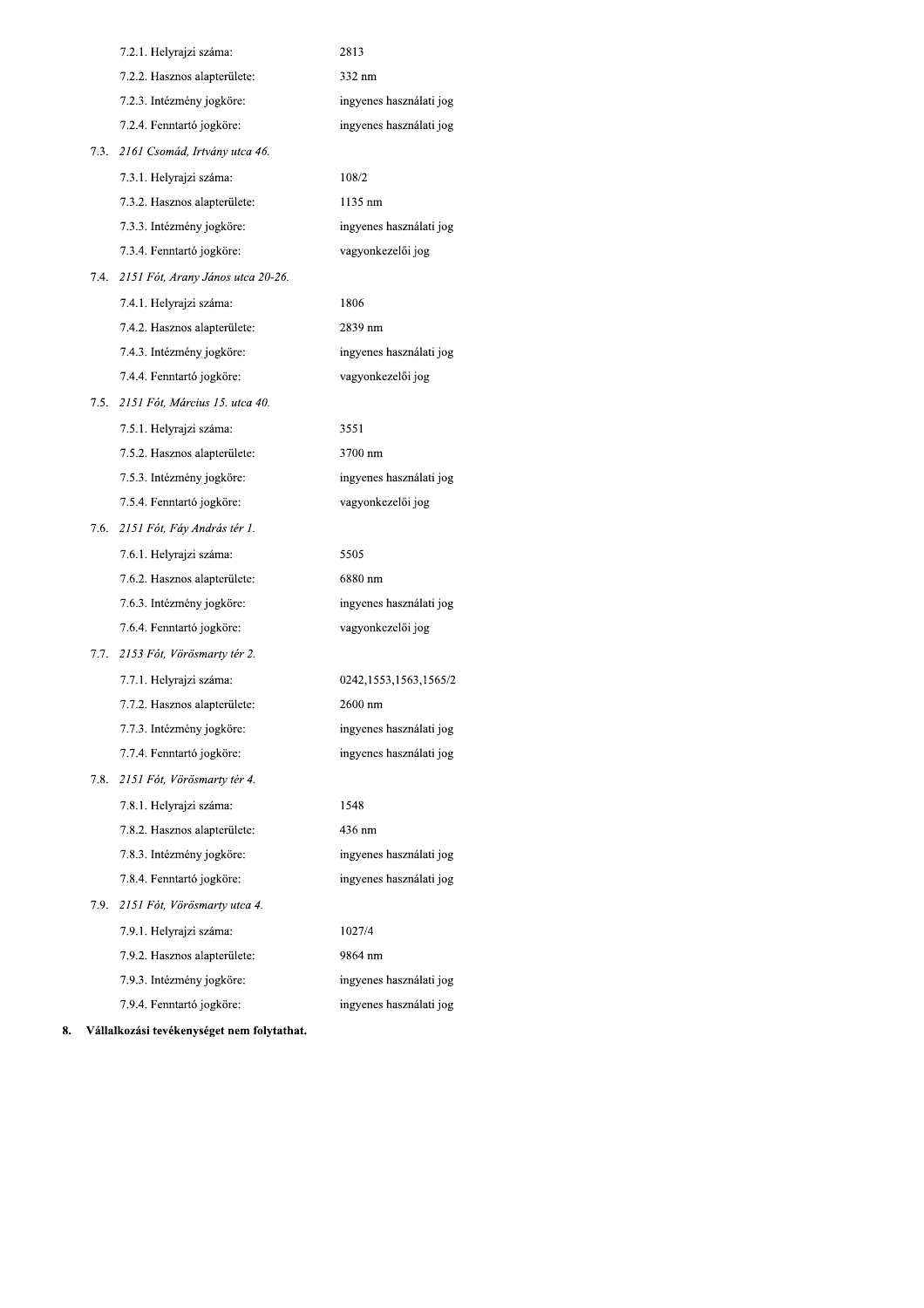### Frédéric Chopin Zenei Alapfokú Művészeti Iskola szakmai alapdokumentuma

A nemzeti köznevelésről szóló 2011. évi CXC. törvény 21. § (3) bekezdése szerinti tartalommal, figyelemmel a nevelési-oktatási intézmények működéséről és a köznevelési intézmények névhasználatáról szóló 20/2012. (VIII. 31.) EMMI rendelet 123. § (1) bekezdésében leírtakra, az alábbi szakmai alapdokumentumot adom ki:

A köznevelési intézmény

### 1. Megnevezései 1.1. Hivatalos neve: Frédéric Chopin Zenei Alapfokú Művészeti Iskola 2. Feladatellátási helyei 2.1. Székhelye: 2100 Gödöllő, Ady Endre sétány 1. 3. Alapító és a fenntartó neve és székhelye 3.1. Alapító szerv neve: Emberi Erőforrások Minisztériuma 3.2. Alapítói jogkör gyakorlója: emberi erőforrások minisztere 3.3. Alapító székhelye: 1054 Budapest, Akadémia utca 3. 3.4. Fenntartó neve: Dunakeszi Tankerületi Központ 2120 Dunakeszi, Állomás sétány 4. 3.5. Fenntartó székhelye:

#### Típusa: alapfokú művészeti iskola 4.

#### OM azonosító: 039991  $5.$

#### Köznevelési alapfeladatai 6.

6.1. 2100 Gödöllő, Ady Endre sétány 1.

6.1.1. alapfokú művészetoktatás

 $6.1.1.1.$ 

tanszak, improvizáció tanszak, jazz-szaxofon tanszak, jazz-basszusgitár tanszak, jazz-bőgő tanszak, jazz-dob tanszak, jazz-gitár tanszak, jazz-zongora tanszak, klarinét tanszak, koboz tanszak, kürt tanszak, magánének tanszak, nagybőgő tanszak, népi bőgő, cselló tanszak, népi brácsa tanszak, népi ének tanszak, népi furulya tanszak, népi hegedű tanszak, népzenei ismeretek tanszak, oboa tanszak, szaxofon tanszak, szolfézs (klasszikus zene) tanszak, trombita tanszak, tuba tanszak, ütő tanszak, zeneelmélet tanszak, zenetörténet-zeneirodalom tanszak, zongora tanszak) (új tanszakok: akkordikus tanszak, billentyűs tanszak, fafúvós tanszak, fúvós tanszak, pengetős tanszak, rézfúvós tanszak, ütős tanszak, vokális tanszak, vonós- és tekerő tanszak, vonós tanszak, zeneismeret tanszak)

zeneművészeti ág (kifutó tanszakok: fagott tanszak, furulya tanszak, fuvola tanszak, gitár tanszak, harsona tanszak, hegedű

6.1.1.2. 12 évfolyam (előképző 1-2. évfolyam, alapfok 1-6. évfolyam, továbbképző 7-10. évfolyam)

6.1.2. a feladatellátási hely maximálisan felvehető tanulói létszáma: 700 fő

6.1.3. könyvtár: iskolai / kollégiumi könyvtár

### 7. A feladatellátást szolgáló vagyon és a felette való rendelkezés és használat joga

7.1. 2100 Gödöllő, Ady Endre sétány 1.

| 7.1.1. Helyrajzi száma:      | 5873                    |
|------------------------------|-------------------------|
| 7.1.2. Hasznos alapterülete: | 994,71 nm               |
| 7.1.3. Intézmény jogköre:    | ingyenes használati jog |
| 7.1.4. Fenntartó jogköre:    | vagyonkezelői jog       |

#### $\mathbf{R}$ . Vállalkozási tevékenységet nem folytathat.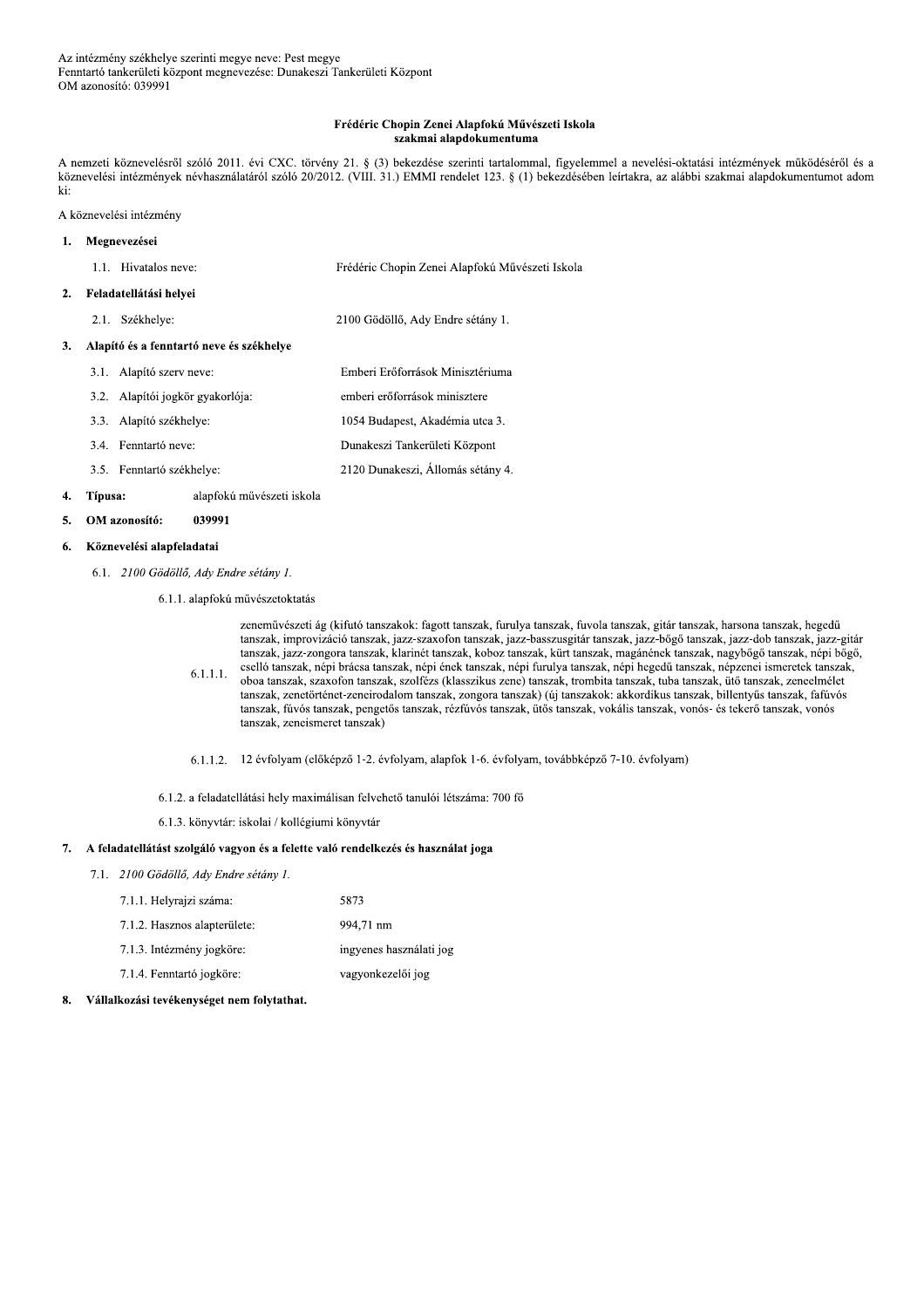### Galgahévízi II. Rákóczi Ferenc Általános Iskola szakmai alapdokumentuma

A nemzeti köznevelésről szóló 2011. évi CXC. törvény 21. § (3) bekezdése szerinti tartalommal, figyelemmel a nevelési-oktatási intézmények működéséről és a köznevelési intézmények névhasználatáról szóló 20/2012. (VIII. 31.) EMMI rendelet 123. § (1) bekezdésében leírtakra, az alábbi szakmai alapdokumentumot adom ki:

### A köznevelési intézmény

#### Megnevezései  $\mathbf{1}$ .

#### Feladatellátási helyei  $2.$

2.1. Székhelye: 2193 Galgahévíz, Széchenyi utca 1.

### 3. Alapító és a fenntartó neve és székhelye

- 3.1. Alapító szerv neve: Emberi Erőforrások Minisztériuma 3.2. Alapítói jogkör gyakorlója: emberi erőforrások minisztere 3.3. Alapító székhelye: 1054 Budapest, Akadémia utca 3. Dunakeszi Tankerületi Központ 3.4. Fenntartó neve:
- 2120 Dunakeszi, Állomás sétány 4. 3.5. Fenntartó székhelye:

#### 4. Típusa: általános iskola

OM azonosító: 032365  $\mathbf{5}$ 

#### Köznevelési alapfeladatai 6.

6.1. 2193 Galgahévíz, Széchenyi utca 1.

6.1.1. általános iskolai nevelés-oktatás

- 6.1.1.1. nappali rendszerű iskolai oktatás
- 6.1.1.2. alsó tagozat, felső tagozat
- 6.1.1.3. 1. évfolyamtól 8. évfolyamig

a többi gyermekkel, tanulóval együtt nevelhető, oktatható sajátos nevelési igényű gyermekek, tanulók nevelése-oktatása (mozgásszervi fogyatékos, beszédfogyatékos, halmozottan fogyatékos, autizmus spektrumzavar, egyéb pszichés fejlődési  $6.1.1.4.$ zavarral küzdők, értelmi fogyatékos - enyhe értelmi fogyatékos, érzékszervi fogyatékos - hallási fogyatékos, érzékszervi fogyatékos - látási fogyatékos)

6.1.2. egyéb foglalkozások:

napközi

6.1.3. a feladatellátási hely maximálisan felvehető tanulói létszáma: 220 fő

6.1.4. könyvtár: iskolai / kollégiumi könyvtár

### 7. A feladatellátást szolgáló vagyon és a felette való rendelkezés és használat joga

7.1. 2193 Galgahévíz, Széchenyi utca 1.

| 7.1.1. Helyrajzi száma:      | Galgahévíz 413          |
|------------------------------|-------------------------|
| 7.1.2. Hasznos alapterülete: | $2118 \text{ nm}$       |
| 7.1.3. Intézmény jogköre:    | ingyenes használati jog |
| 7.1.4. Fenntartó jogköre:    | vagyonkezelői jog       |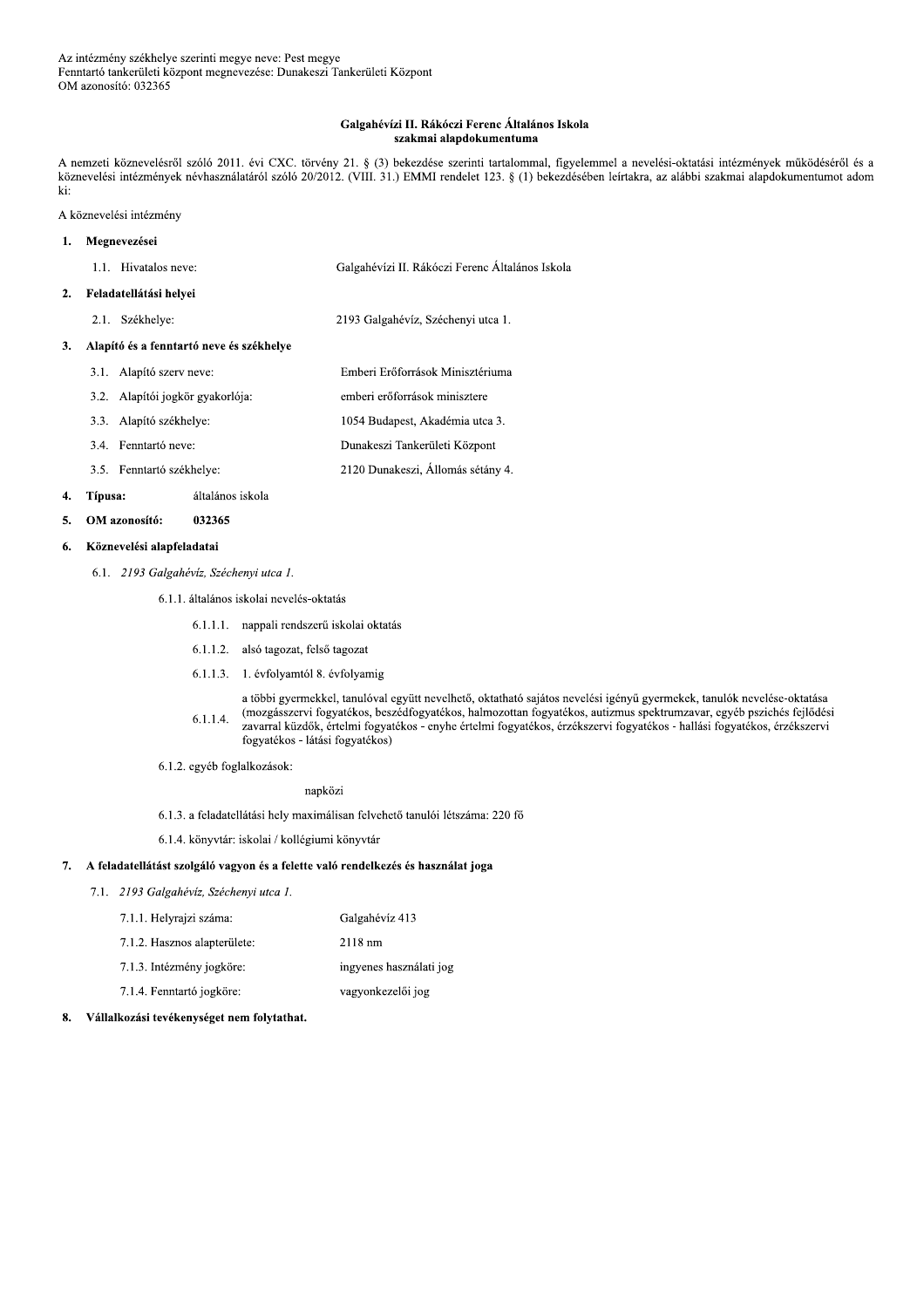### Galgamácsai Fekete István Általános Iskola szakmai alapdokumentuma

A nemzeti köznevelésről szóló 2011. évi CXC. törvény 21. § (3) bekezdése szerinti tartalommal, figyelemmel a nevelési-oktatási intézmények működéséről és a köznevelési intézmények névhasználatáról szóló 20/2012. (VIII. 31.) EMMI rendelet 123. § (1) bekezdésében leírtakra, az alábbi szakmai alapdokumentumot adom ki:

A köznevelési intézmény

#### $\mathbf{1}$ . Megnevezései

| 1.1. Hivatalos neve: | Galgamácsai Fekete István Általános Iskola |
|----------------------|--------------------------------------------|
|                      |                                            |

#### Feladatellátási helyei  $2.$

2.1. Székhelye: 2183 Galgamácsa, Iskola utca 3.

### 3. Alapító és a fenntartó neve és székhelye

- 3.1. Alapító szerv neve: Emberi Erőforrások Minisztériuma 3.2. Alapítói jogkör gyakorlója: emberi erőforrások minisztere 3.3. Alapító székhelye: 1054 Budapest, Akadémia utca 3. Dunakeszi Tankerületi Központ 3.4. Fenntartó neve:
	- 2120 Dunakeszi, Állomás sétány 4. 3.5. Fenntartó székhelye:

#### 4. Típusa: általános iskola

OM azonosító: 032366  $\mathbf{5}$ 

#### Köznevelési alapfeladatai 6.

6.1. 2183 Galgamácsa, Iskola utca 3.

### 6.1.1. általános iskolai nevelés-oktatás

- 6.1.1.1. nappali rendszerű iskolai oktatás
- 6.1.1.2. alsó tagozat, felső tagozat
- 6.1.1.3. 1. évfolyamtól 8. évfolyamig
- a többi gyermekkel, tanulóval együtt nevelhető, oktatható sajátos nevelési igényű gyermekek, tanulók nevelése-oktatása  $6.1.1.4.$ (beszédfogyatékos, egyéb pszichés fejlődési zavarral küzdők)
- 6.1.1.5. integrációs felkészítés
- 6.1.2. egész napos iskolai képzés
- 6.1.3. a feladatellátási hely maximálisan felvehető tanulói létszáma: 208 fő
- 6.1.4. könyvtár: iskolai / kollégiumi könyvtár

#### 7. A feladatellátást szolgáló vagyon és a felette való rendelkezés és használat joga

- 7.1. 2183 Galgamácsa, Iskola utca 3.
	- 7.1.1. Helyrajzi száma: Galgamácsa 2, Galgamácsa 3 1585 nm 7.1.2. Hasznos alapterülete:
	- ingyenes használati jog 7.1.3. Intézmény jogköre:
	- 7.1.4. Fenntartó jogköre: vagyonkezelői jog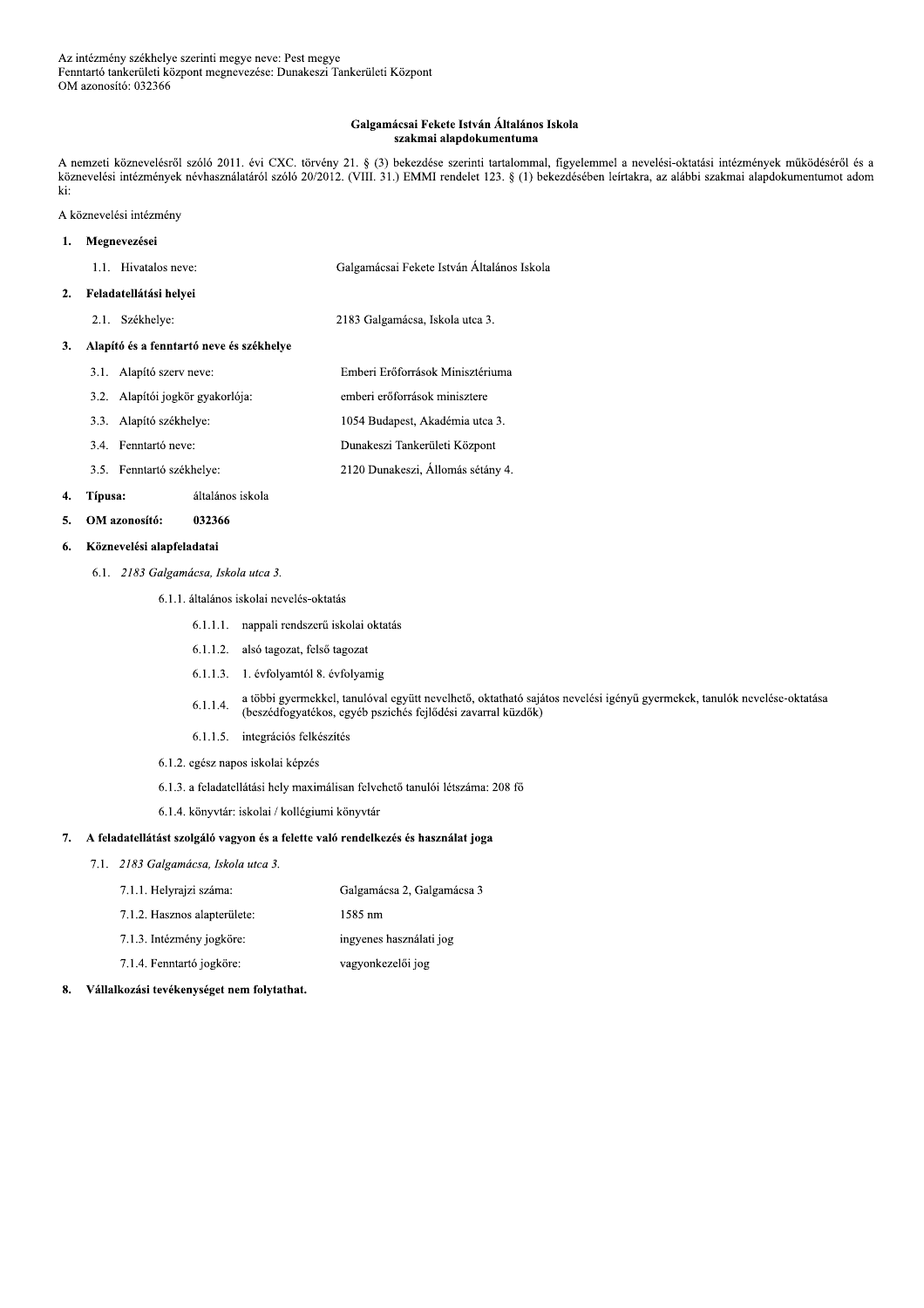### Gödi Németh László Általános Iskola és Alapfokú Művészeti Iskola szakmai alapdokumentuma

A nemzeti köznevelésről szóló 2011. évi CXC. törvény 21. § (3) bekezdése szerinti tartalommal, figyelemmel a nevelési-oktatási intézmények működéséről és a köznevelési intézmények névhasználatáról szóló 20/2012. (VIII. 31.) EMMI rendelet 123. § (1) bekezdésében leírtakra, az alábbi szakmai alapdokumentumot adom ki:

### A köznevelési intézmény

| 1. |      | Megnevezései                             |                                                                  |
|----|------|------------------------------------------|------------------------------------------------------------------|
|    |      | 1.1. Hivatalos neve:                     | Gödi Németh László Általános Iskola és Alapfokú Művészeti Iskola |
| 2. |      | Feladatellátási helyei                   |                                                                  |
|    | 2.1. | Székhelye:                               | 2132 Göd, Ifjúság köz 1-3.                                       |
|    |      | 2.1.1. telephelye:                       | 2131 Göd, Petőfi Sándor utca 48.                                 |
|    |      | 2.1.2. telephelye:                       | 2131 Göd, Pesti út 72.                                           |
|    |      | 2.1.3. telephelye:                       | 2132 Göd, Kálmán utca 13.                                        |
| 3. |      | Alapító és a fenntartó neve és székhelye |                                                                  |
|    | 3.1. | Alapító szerv neve:                      | Emberi Erőforrások Minisztériuma                                 |
|    |      | 3.2. Alapítói jogkör gyakorlója:         | emberi erőforrások minisztere                                    |
|    | 3.3. | Alapító székhelye:                       | 1054 Budapest, Akadémia utca 3.                                  |
|    | 3.4. | Fenntartó neve:                          | Dunakeszi Tankerületi Központ                                    |
|    |      | 3.5. Fenntartó székhelye:                | 2120 Dunakeszi, Állomás sétány 4.                                |

#### 4. Típusa: összetett iskola

OM azonosító: 032351 5.

#### Köznevelési alapfeladatai 6.

6.1. 2132 Göd, Ifjúság köz 1-3.

6.1.1. általános iskolai nevelés-oktatás

- 6.1.1.1. nappali rendszerű iskolai oktatás
- 6.1.1.2. alsó tagozat, felső tagozat
- 6.1.1.3. 1. évfolyamtól 8. évfolyamig

a többi gyermekkel, tanulóval együtt nevelhető, oktatható sajátos nevelési igényű gyermekek, tanulók nevelése-oktatása  $6.1.1.4.$ (mozgásszervi fogyatékos, beszédfogyatékos, autizmus spektrumzavar, egyéb pszichés fejlődési zavarral küzdők)

6.1.2. alapfokú művészetoktatás

zeneművészeti ág (kifutó tanszakok: furulya tanszak, fuvola tanszak, gitár tanszak, harsona tanszak, hegedű tanszak, kamarazene tanszak, klarinét tanszak, kürt tanszak, szaxofon tanszak, szolfézs (klasszikus zene) tanszak, trombita tanszak, ütő tanszak,  $6.1.2.1.$ zeneelmélet tanszak, zenetörténet-zeneirodalom tanszak, zongora tanszak) (új tanszakok: akkordikus tanszak, billentyűs tanszak, fafúvós tanszak, kamarazene tanszak, rézfúvós tanszak, vonós tanszak, zeneismeret tanszak)

táncművészeti ág (kifutó tanszakok: modern-kortárstánc tanszak, néptánc tanszak) (új tanszakok: kortárstánc tanszak, néptánc  $6.1.2.2.$ tanszak<sup>3</sup>

képző- és iparművészeti ág (kifutó tanszakok: festészet tanszak, grafika tanszak, kézműves tanszak, textilműves tanszak,  $6.1.2.3.$ tűzzománc tanszak) (új tanszakok: fém- és zománcműves tanszak, grafika és festészet tanszak, képzőművészeti tanszak, környezet- és kézműves kultúra tanszak, szobrászat és kerámia tanszak, textil- és bőrműves tanszak)

6.1.2.4. 12 évfolyam zeneművészeti ágban

12 évfolyam táncművészeti ágban

12 évfolyam képző- és iparművészeti ágban

- 6.1.3. egész napos iskolai képzés
- 6.1.4. egyéb foglalkozások:

napközi

#### tanulószoba

6.1.5. a feladatellátási hely maximálisan felvehető tanulói létszáma: 900 fő

6.2. 2131 Göd, Pesti út 72.

6.2.1. alapfokú művészetoktatás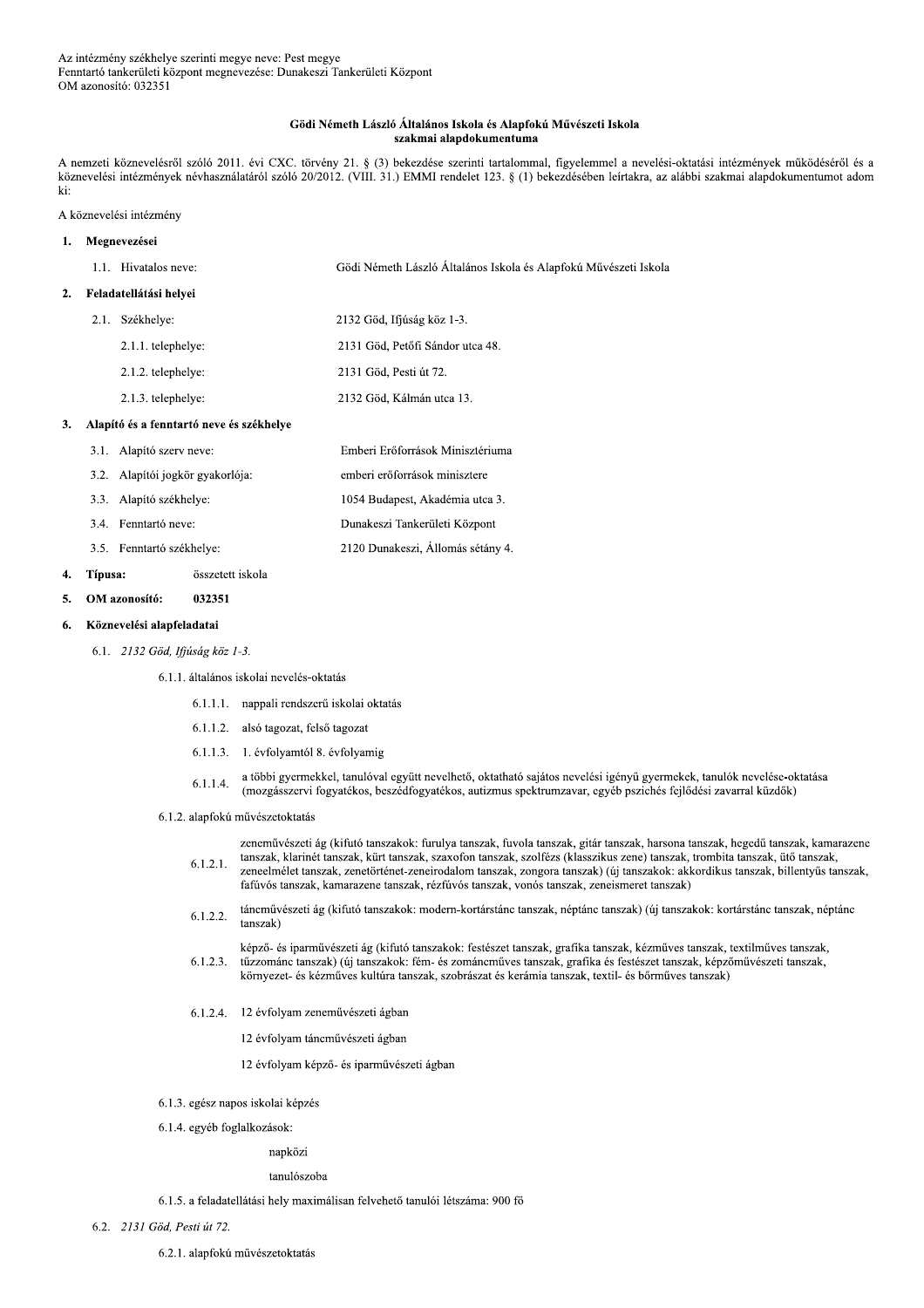6.2.1.1. táncművészeti ág (kifutó tanszakok: néptánc tanszak) (új tanszakok: néptánc tanszak)

### 6.2.1.2. 12 évfolyam táncművészeti ágban

6.2.2. a feladatellátási hely maximálisan felvehető tanulói létszáma: 22 fő

6.3. 2132 Göd, Kálmán utca 13.

6.3.1. alapfokú művészetoktatás

6.3.1.1. táncművészeti ág (kifutó tanszakok: néptánc tanszak) (új tanszakok: néptánc tanszak)

6.3.1.2. 12 évfolyam táncművészeti ágban

### 6.3.2. a feladatellátási hely maximálisan felvehető tanulói létszáma: 22 fő

6.4. 2131 Göd, Petőfi Sándor utca 48.

6.4.1. alapfokú művészetoktatás

|          | zeneművészeti ág (kifutó tanszakok: furulya tanszak, gitár tanszak, harsona tanszak, kamarazene tanszak, klarinét tanszak, kürt |
|----------|---------------------------------------------------------------------------------------------------------------------------------|
| 6.4.1.1. | tanszak, szaxofon tanszak, szolfézs (klasszikus zene) tanszak, trombita tanszak, zeneelmélet tanszak, zenetörténet-zeneirodalom |
|          | tanszak, zongora tanszak) (új tanszakok: akkordikus tanszak, billentvűs tanszak, fafúvós tanszak, kamarazene tanszak, rézfúvós  |
|          | tanszak, vonós tanszak, zeneismeret tanszak)                                                                                    |
|          |                                                                                                                                 |

6.4.1.2. táncművészeti ág (új tanszakok: néptánc tanszak)

6.4.1.3. 12 évfolyam zeneművészeti ágban; 12 évfolyam táncművészeti ágban

6.4.2. a feladatellátási hely maximálisan felvehető tanulói létszáma: 120 fő

### 7. A feladatellátást szolgáló vagyon és a felette való rendelkezés és használat joga

7.1. 2132 Göd, Ifjúság köz 1-3.

|      | 7.1.1. Helyrajzi száma:          | 4362, 1459/61, 1459/62  |
|------|----------------------------------|-------------------------|
|      | 7.1.2. Hasznos alapterülete:     | 3884+110 nm             |
|      | 7.1.3. Intézmény jogköre:        | ingyenes használati jog |
|      | 7.1.4. Fenntartó jogköre:        | vagyonkezelői jog       |
| 7.2. | 2131 Göd, Pesti út 72.           |                         |
|      | 7.2.1. Helyrajzi száma:          | $\mathbf{1}$            |
|      | 7.2.2. Hasznos alapterülete:     | 574 nm                  |
|      | 7.2.3. Intézmény jogköre:        | ingyenes használati jog |
|      | 7.2.4. Fenntartó jogköre:        | ingyenes használati jog |
| 7.3. | 2132 Göd. Kálmán utca 13.        |                         |
|      | 7.3.1. Helyrajzi száma:          | 5288                    |
|      | 7.3.2. Hasznos alapterülete:     | 164 nm                  |
|      | 7.3.3. Intézmény jogköre:        | ingyenes használati jog |
|      | 7.3.4. Fenntartó jogköre:        | ingyenes használati jog |
| 7.4. | 2131 Göd, Petőfi Sándor utca 48. |                         |
|      | 7.4.1. Helyrajzi száma:          | 394                     |
|      | 7.4.2. Hasznos alapterülete:     | 3582 nm                 |
|      | 7.4.3. Intézmény jogköre:        | ingyenes használati jog |
|      | 7.4.4. Fenntartó jogköre:        | vagyonkezelői jog       |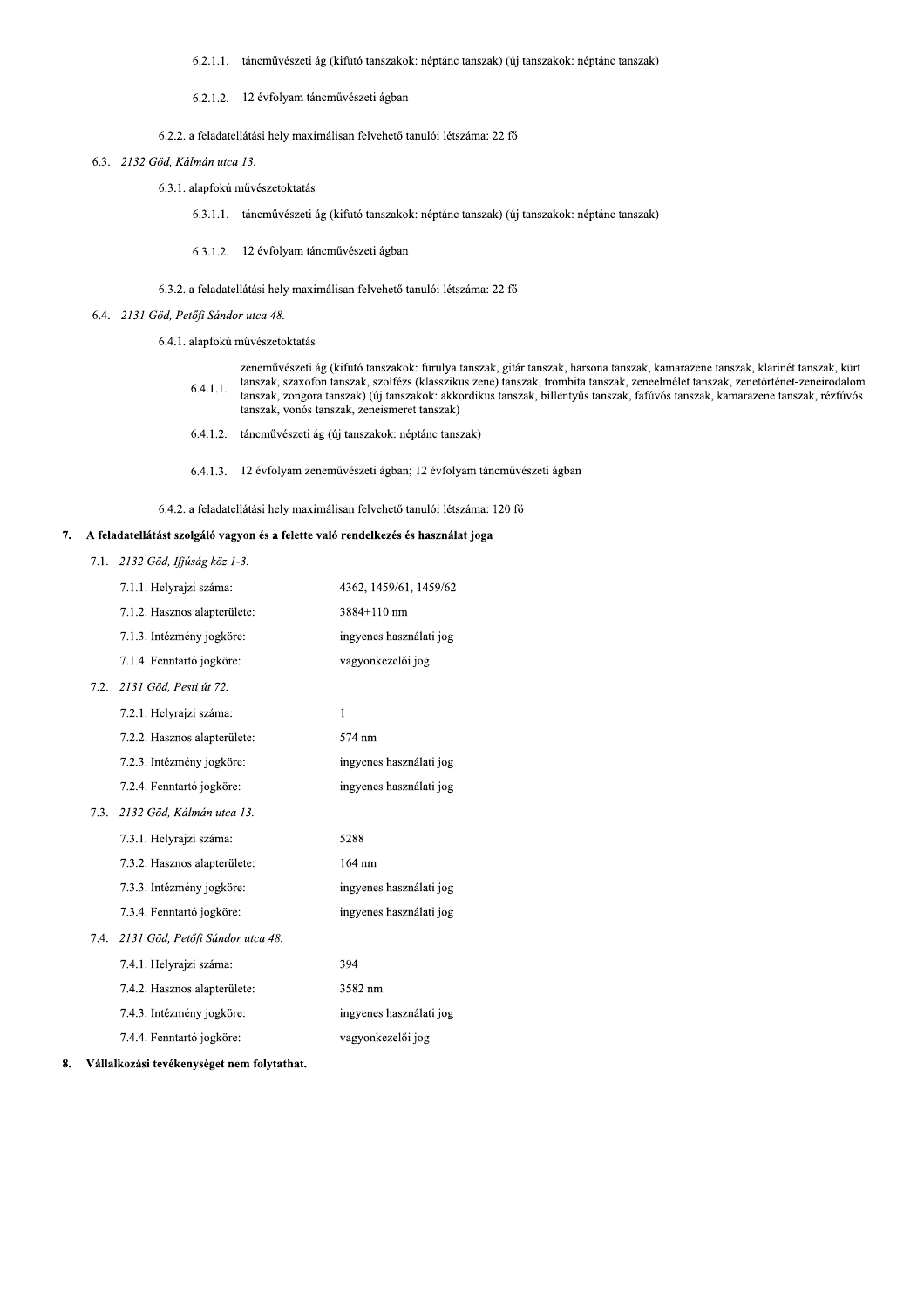### Gödöllői Damjanich János Általános Iskola szakmai alapdokumentuma

A nemzeti köznevelésről szóló 2011. évi CXC. törvény 21. § (3) bekezdése szerinti tartalommal, figyelemmel a nevelési-oktatási intézmények működéséről és a köznevelési intézmények névhasználatáról szóló 20/2012. (VIII. 31.) EMMI rendelet 123. § (1) bekezdésében leírtakra, az alábbi szakmai alapdokumentumot adom ki:

A köznevelési intézmény

#### Megnevezései  $\mathbf{1}$ .

| 1.1. Hivatalos neve: | Gödöllői Damianich János Általános Iskola |
|----------------------|-------------------------------------------|
|                      |                                           |

#### Feladatellátási helyei  $2.$

2.1. Székhelye: 2100 Gödöllő, Batthyány Lajos utca 30-32.

### 3. Alapító és a fenntartó neve és székhelye

- 3.1. Alapító szerv neve: Emberi Erőforrások Minisztériuma 3.2. Alapítói jogkör gyakorlója: emberi erőforrások minisztere 3.3. Alapító székhelye: 1054 Budapest, Akadémia utca 3. Dunakeszi Tankerületi Központ 3.4. Fenntartó neve:
- 2120 Dunakeszi, Állomás sétány 4. 3.5. Fenntartó székhelye:

#### 4. Típusa: általános iskola

OM azonosító: 037708  $\mathbf{5}$ 

#### Köznevelési alapfeladatai 6.

- 6.1. 2100 Gödöllő, Batthyány Lajos utca 30-32.
	- 6.1.1. általános iskolai nevelés-oktatás
		- 6.1.1.1. nappali rendszerű iskolai oktatás
		- 6.1.1.2. alsó tagozat, felső tagozat
		- 6.1.1.3. 1. évfolyamtól 8. évfolyamig
		- a többi gyermekkel, tanulóval együtt nevelhető, oktatható sajátos nevelési igényű gyermekek, tanulók nevelése-oktatása 6.1.1.4. (mozgásszervi fogyatékos, beszédfogyatékos, egyéb pszichés fejlődési zavarral küzdők, érzékszervi fogyatékos - hallási fogyatékos, érzékszervi fogyatékos - látási fogyatékos)
	- 6.1.2. egész napos iskolai képzés
	- 6.1.3. egyéb foglalkozások:

### tanulószoba

- 6.1.4. a feladatellátási hely maximálisan felvehető tanulói létszáma: 680 fő
- 6.1.5. könyvtár: iskolai / kollégiumi könyvtár

### 7. A feladatellátást szolgáló vagyon és a felette való rendelkezés és használat joga

7.1. 2100 Gödöllő, Batthyány Lajos utca 30-32.

| 7.1.1. Helyrajzi száma:      | 3838                    |
|------------------------------|-------------------------|
| 7.1.2. Hasznos alapterülete: | 4087, 48; 1185, 77 nm   |
| 7.1.3. Intézmény jogköre:    | ingyenes használati jog |
| 7.1.4. Fenntartó jogköre:    | vagyonkezelői jog       |
|                              |                         |

7.1.5. Egyéb:

A sportcsarnok (1185,77 nm)tekintetében a fenntartó ingyenes használati joggal rendelkezik.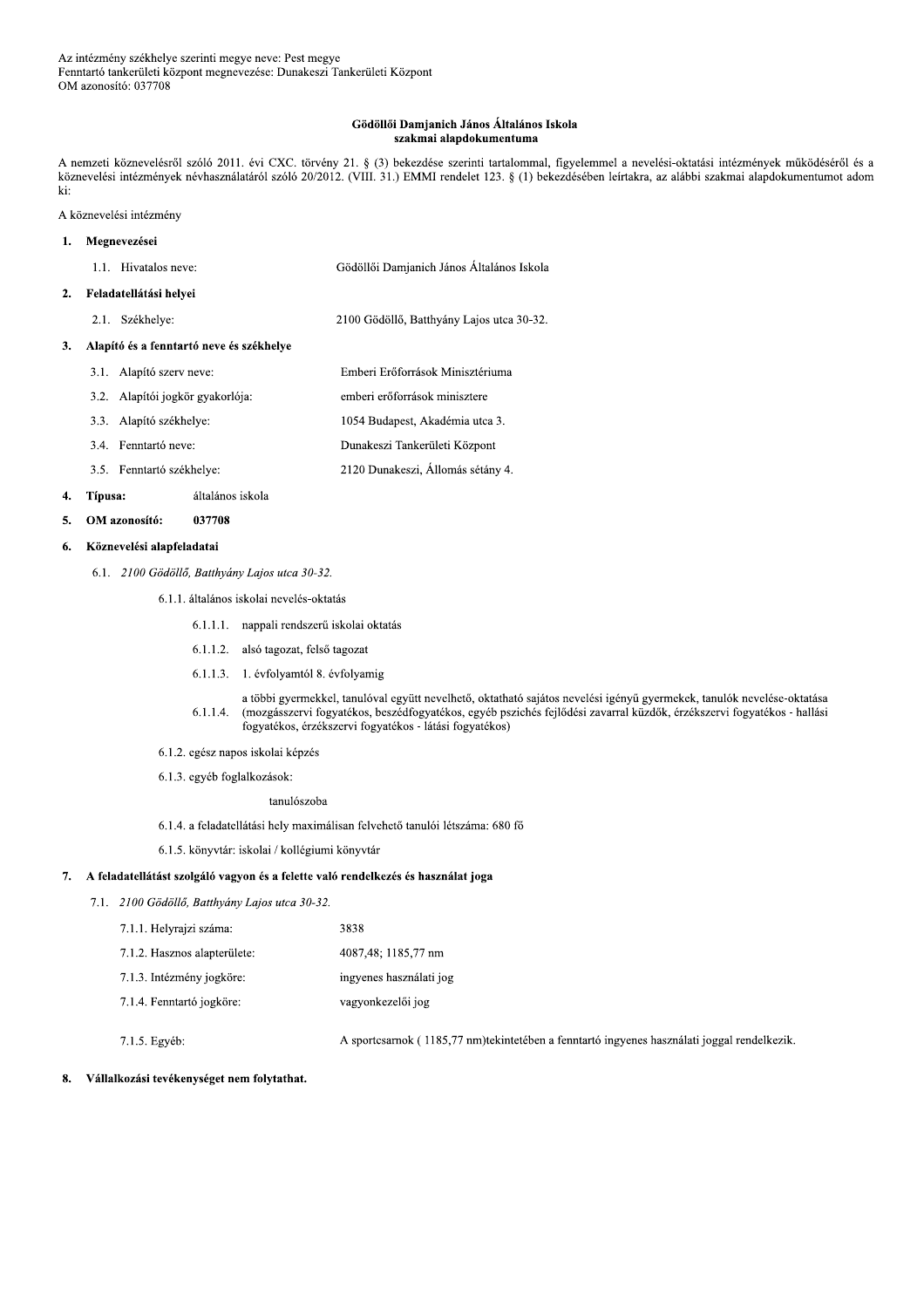#### Gödöllői Erkel Ferenc Általános Iskola szakmai alapdokumentuma

A nemzeti köznevelésről szóló 2011. évi CXC. törvény 21. § (3) bekezdése szerinti tartalommal, figyelemmel a nevelési-oktatási intézmények működéséről és a köznevelési intézmények névhasználatáról szóló 20/2012. (VIII. 31.) EMMI rendelet 123. § (1) bekezdésében leírtakra, az alábbi szakmai alapdokumentumot adom ki:

### A köznevelési intézmény

### Megnevezései  $\mathbf{1}$ . 1.1. Hivatalos neve: Gödöllői Erkel Ferenc Általános Iskola Feladatellátási helyei  $2.$ 2.1. Székhelye: 2100 Gödöllő, Szabadság tér 18. 2.1.1. telephelye: 2100 Gödöllő, Mátyás Király utca 10. 3. Alapító és a fenntartó neve és székhelye

3.1. Alapító szerv neve: Emberi Erőforrások Minisztériuma 3.2. Alapítói jogkör gyakorlója: emberi erőforrások minisztere 3.3. Alapító székhelye: 1054 Budapest, Akadémia utca 3. 3.4. Fenntartó neve: Dunakeszi Tankerületi Központ 3.5. Fenntartó székhelye: 2120 Dunakeszi, Állomás sétány 4.

#### $\overline{4}$ . Típusa: általános iskola

#### OM azonosító: 5. 037707

#### Köznevelési alapfeladatai 6.

6.1. 2100 Gödöllő, Szabadság tér 18.

6.1.1. általános iskolai nevelés-oktatás

- 6.1.1.1. nappali rendszerű iskolai oktatás
- 6.1.1.2. alsó tagozat, felső tagozat
- 6.1.1.3. 1. évfolyamtól 8. évfolyamig
- a többi gyermekkel, tanulóval együtt nevelhető, oktatható sajátos nevelési igényű gyermekek, tanulók nevelése-oktatása (mozgásszervi fogyatékos, beszédfogyatékos, egyéb pszichés fejlődési zavarral küzdők, érzékszervi fogyatékos - hallási  $6.1.1.4.$ fogyatékos)
- 6.1.2. egyéb foglalkozások:

### napközi

### tanulószoba

- 6.1.3. a feladatellátási hely maximálisan felvehető tanulói létszáma: 850 fő
- 6.1.4. könyvtár: iskolai / kollégiumi könyvtár

### 6.2. 2100 Gödöllő, Mátyás Király utca 10.

- 6.2.1. általános iskolai nevelés-oktatás
	- 6.2.1.1. nappali rendszerű iskolai oktatás
	- 6.2.1.2. alsó tagozat
	- 6.2.1.3. 1. évfolyamtól 4. évfolyamig
	- sajátos nevelési igényű gyermekek, tanulók gyógypedagógiai nevelése-oktatása (beszédfogyatékos, érzékszervi fogyatékos - $6.2.1.4.$ hallási fogyatékos)
- 6.2.2. egész napos iskolai képzés
- 6.2.3. a feladatellátási hely maximálisan felvehető tanulói létszáma: 60 fő
- 6.2.4. könyvtár. iskolai / kollégiumi könyvtár

### 7. A feladatellátást szolgáló vagyon és a felette való rendelkezés és használat joga

- 7.1. 2100 Gödöllő, Szabadság tér 18.
	- 7.1.1. Helyrajzi száma: 417/35
	- 7.1.2. Hasznos alapterülete: 4425,95 nm; 333,22 nm
	- 7.1.3. Intézmény jogköre: ingyenes használati jog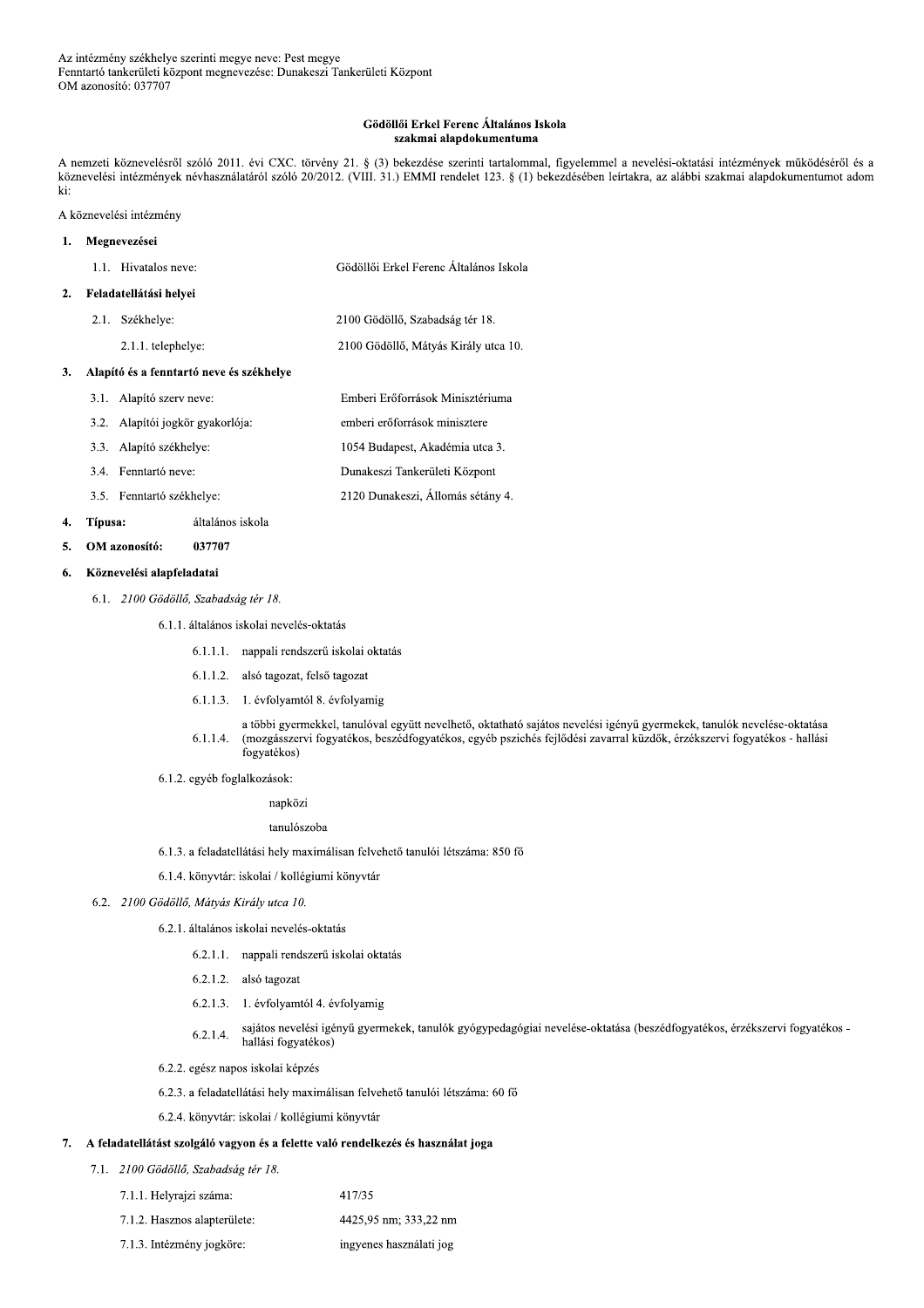7.1.4. Fenntartó jogköre:

vagyonkezelői jog

 $7.1.5.$  Egyéb:

A sportcsarnok (333,22 nm) tekintetében a fenntartó ingyenes használati joggal rendelkezik.

7.2. 2100 Gödöllő, Mátyás Király utca 10.

| 7.2.1. Helyrajzi száma:      | 1608                    |
|------------------------------|-------------------------|
| 7.2.2. Hasznos alapterülete: | 514,87 nm               |
| 7.2.3. Intézmény jogköre:    | ingyenes használati jog |
| 7.2.4. Fenntartó jogköre:    | vagyonkezelői jog       |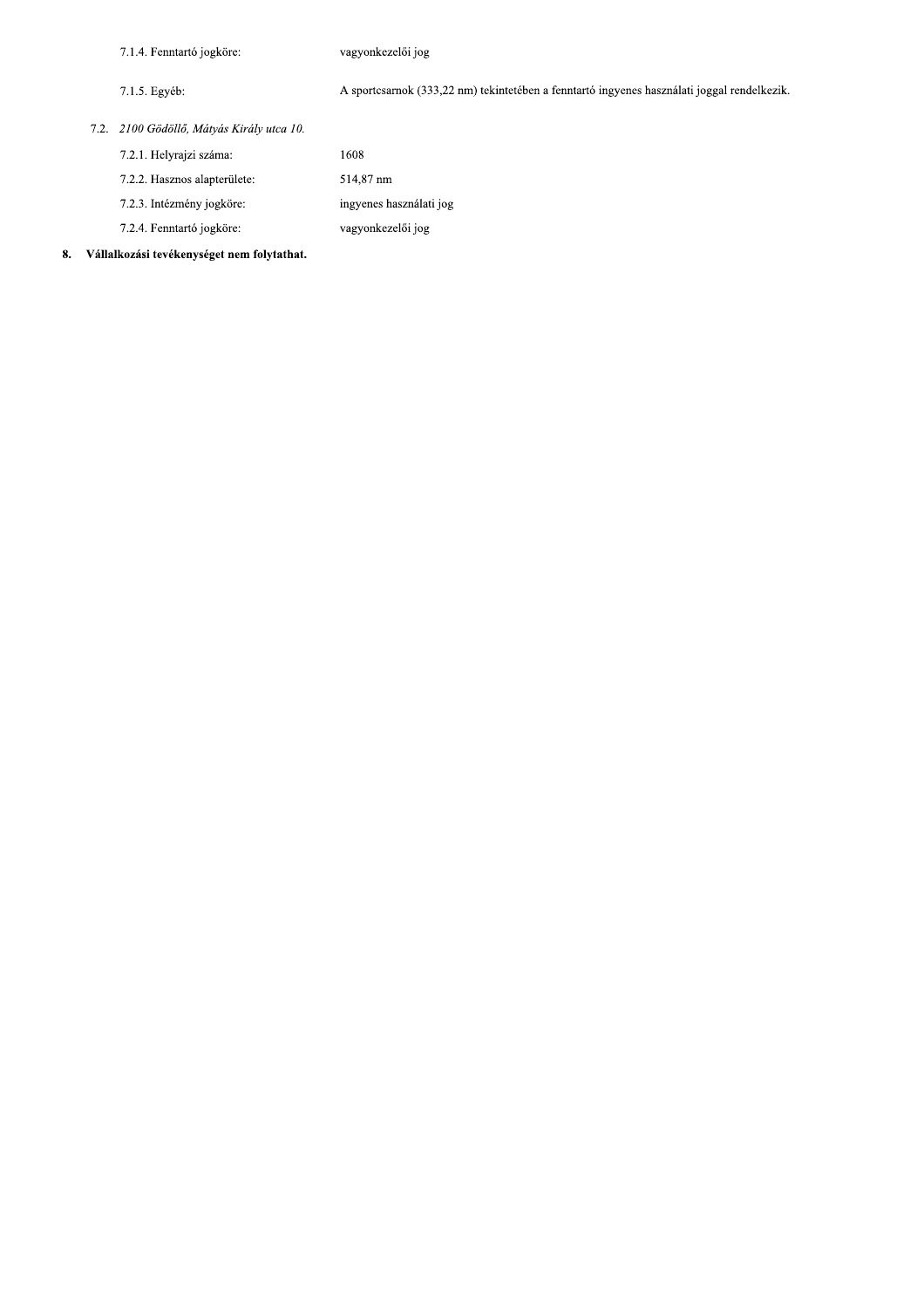zékhelye szerinti megye neve: Pest megye<br>
rületi központ megnevezése: Dunakeszi Tankerületi Központ<br>
037709<br> **Gödöllői Hajós Alfréd Általános Iskola<br>
szakmai alapdokumentuma**<br>
szakmai alapdokumentuma<br>
szakmai alapdokumentu Az intézmény székhelye szerinti megye neve: Pest megye<br>
Fenntartó tankerületi központ megnevezése: Dunakeszi Tankerületi Központ<br>
OM azonosító: 037709<br> **Gödöllői Hajós Alfréd Általános Iskola<br>
szakmai alapdokumentuma**<br>
A n nemzeti koznevelesrol szolo 2011. évi CXC. torveny 21. § (3) bekezdese szerinti tartalommal, figyelemmel a nevelesi-oktátási intezmenyek mukodeseről és a koznevelesi intezmenyek nevhasznalatarol szolo 20/2012. (VIII. 31.) EMMI rendelet 123. § (1) bekezdeseben leirtakra, az alabbi szakmai alapdokumentumot adom ki:

<sub>k1:</sub><br>A köznevelési intézmény

# 1. Megnevezései 1.1. Hivatalos neve: neve: Godolloi Hajos Alfred Altalanos Isko Soznevelesi intézmény<br>
ki:<br>
A köznevelési intézmény<br>
1. Megnevezései<br>
1.1. Hivatalos neve:<br> **Configure 1.4.3.5 EMMI** rendelet 12.5. § (1)<br>
1. Megnevezései<br>
1.1. Hivatalos neve:<br>
Gödöllői Hajós Alfréd Általános Iskola<br>
2.1.

 $2.1.1.$  telephelye:  $2100 \text{ G}$ 

helye: 2100 Godollo, Legszesz utca 10. Godollo, Torok Ignac utca 7.

### 3. Alapító és a fenntartó neve és székhelye

3.1. Alapito szerv ne neve: Emberi Eröforrások Minisztériuma 3.2. Alapitoi jogkor gyako orloja: emberi eröforrások minisztere 3.3. Alapito szekh helye: 1054 Budapest, Akademia utca 3. 3.4. Fenntartó neve: neve: Dunakeszi Tankerületi Központ 3.5. Fenntarto szekh helye: 2120 Dunakeszi, Allomas setany 4. 3.4. Fenntartó neve:<br>
3.5. Fenntartó székhelye:<br>
4. **Típusa:** altalános iskola<br>
5. **OM azonosító:** 037709<br>
6. **Köznevelési alapfeladatai**<br>
6.1. 2100 Gödöllő, Légszesz utca 10.<br>
6.1.1. általános iskolai nevelés-<br>
6.1.1.1.

# 4. Tipusa: altalanos iskola

6.1.1. altalanos iskolai neveles-oktatas

- 6.1.1.1. nappali rendszeru iskolai oktatas
- 6.1.1.2. also tagozat, felso tagozat
- 6.1.1.3. L. evfolyamtol 8. evfolyamig
- $6.1.1.4.$ tobbi gyermekkel, tanulóval egyutt nevelhető, oktatható sajatos nevelesi igényü gyermekek, tanulók nevelése-oktatása (mozgasszervi fogyatekos, beszedfogyatekos, egyeb psziches fejlődesi zavarral kuzdók, érzékszervi fogyatekos - hallasi togyatekos)
- 6.1.2. egėsz napos iskolai kėpzės
- 6.1.3. egyeb foglalkozások:

### napkozi

### tanulószoba

- 6.1.4. a feladatellatasi hely maximalisan felveheto tanuloi letszama: 485 fo
- 6.1.5. konyvtar: iskolai / kollegiumi konyvtar
- 6.1.6. a testnevelesorak kereteben megvalosított uszasoktatas modja: tanuszoda
- 6.2. 2100 Gödöllő, Török Ignác utca 7.
	- 6.2.1. altalanos iskolai neveles-oktatas
		- 6.2.1.1. nappali rendszeru iskolai oktatas
		- 6.2.1.2. also tagozat
		- 6.2.1.3. I. evfolyamtol 4. evfolyamig
		- $6.2.1.4.$ tobbi gyermekkel, tanuloval együtt nevelhető, oktatható sajatos nevelesi igenyű gyermekek, tanulók nevelese-oktatasa (mozgasszervi fogyatekos, beszedfogyatekos, egyeb psziches fejlodesi zavarral kuzdok, erzekszervi fogyatekos - hallasi togyatekos)
	- 6.2.2. egėsz napos iskolai kėpzės
	- 6.2.3. egyéb foglalkozások:

### napkozi

- 6.2.4. a feladatellatási hely maximálisan felvehető tanulói létszáma: 265 fő
- 6.2.5. konyvtar: iskolai / kollegiumi konyvtar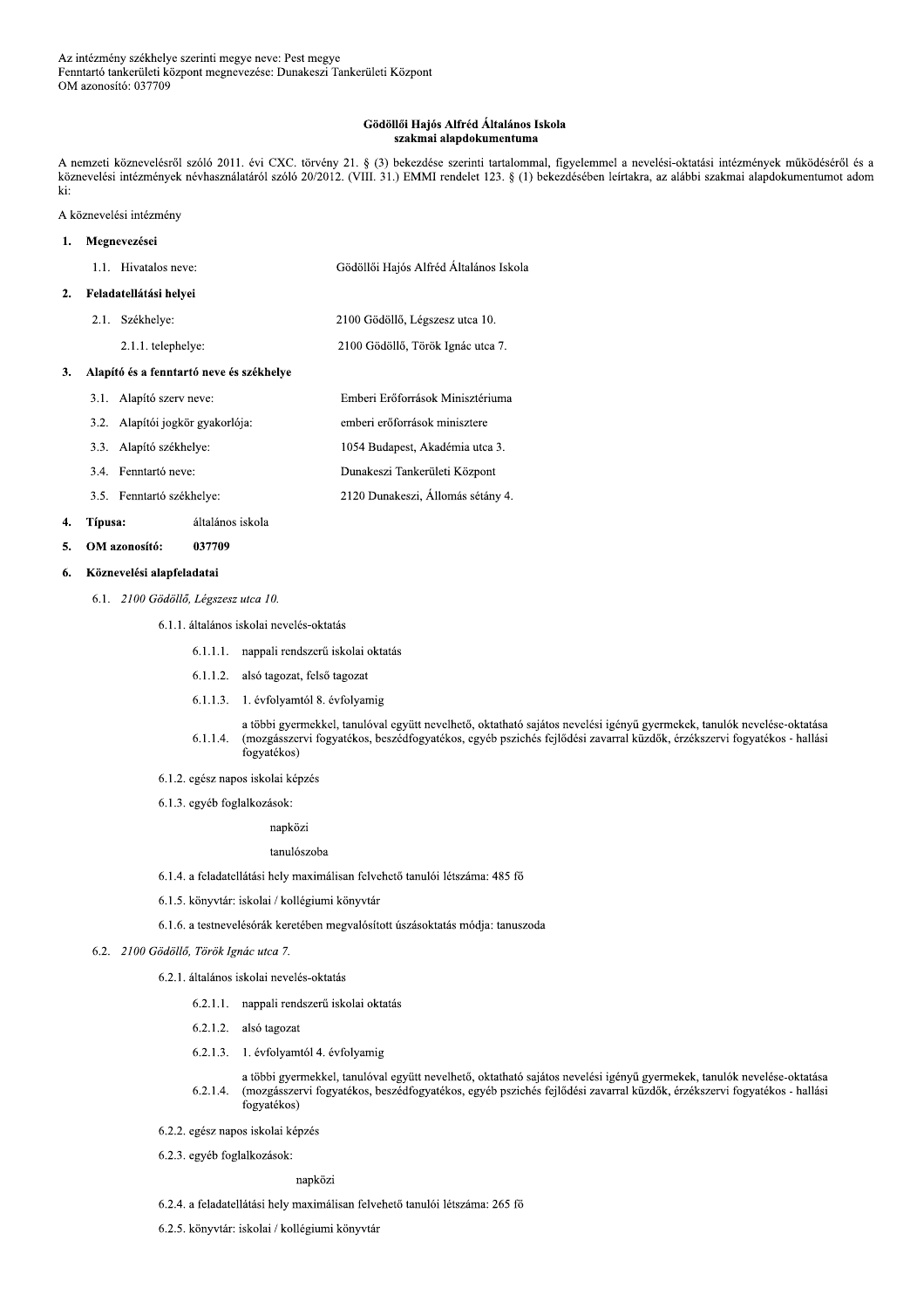### $6.2.6$

iskolaotthon

# 7. A feladatellátást szolgáló vagyon és a felette való rendelkezés és használat joga

| 7.1. 2100 Gödöllő, Légszesz utca 10. |  |
|--------------------------------------|--|
|--------------------------------------|--|

| 7.1.1. Helyrajzi száma:      | 5400                                  |
|------------------------------|---------------------------------------|
| 7.1.2. Hasznos alapterülete: | 2097,46 nm; 2383,35 nm                |
| 7.1.3. Intézmény jogköre:    | ingyenes használati jog               |
| 7.1.4. Fenntartó jogköre:    | vagyonkezelői jog                     |
| 7.1.5. Egyéb:                | A sportcsarnok és uszoda (2383,35 nm) |

) tekintetében a fenntartó ingyenes használati joggal rendelkezik.

### 7.2. 2100 Gödöllő, Török Ignác utca 7.

| 7.2.1. Helyrajzi száma:      | 5579                    |
|------------------------------|-------------------------|
| 7.2.2. Hasznos alapterülete: | 1038,88 nm              |
| 7.2.3. Intézmény jogköre:    | ingyenes használati jog |
| 7.2.4. Fenntartó jogköre:    | vagyonkezelői jog       |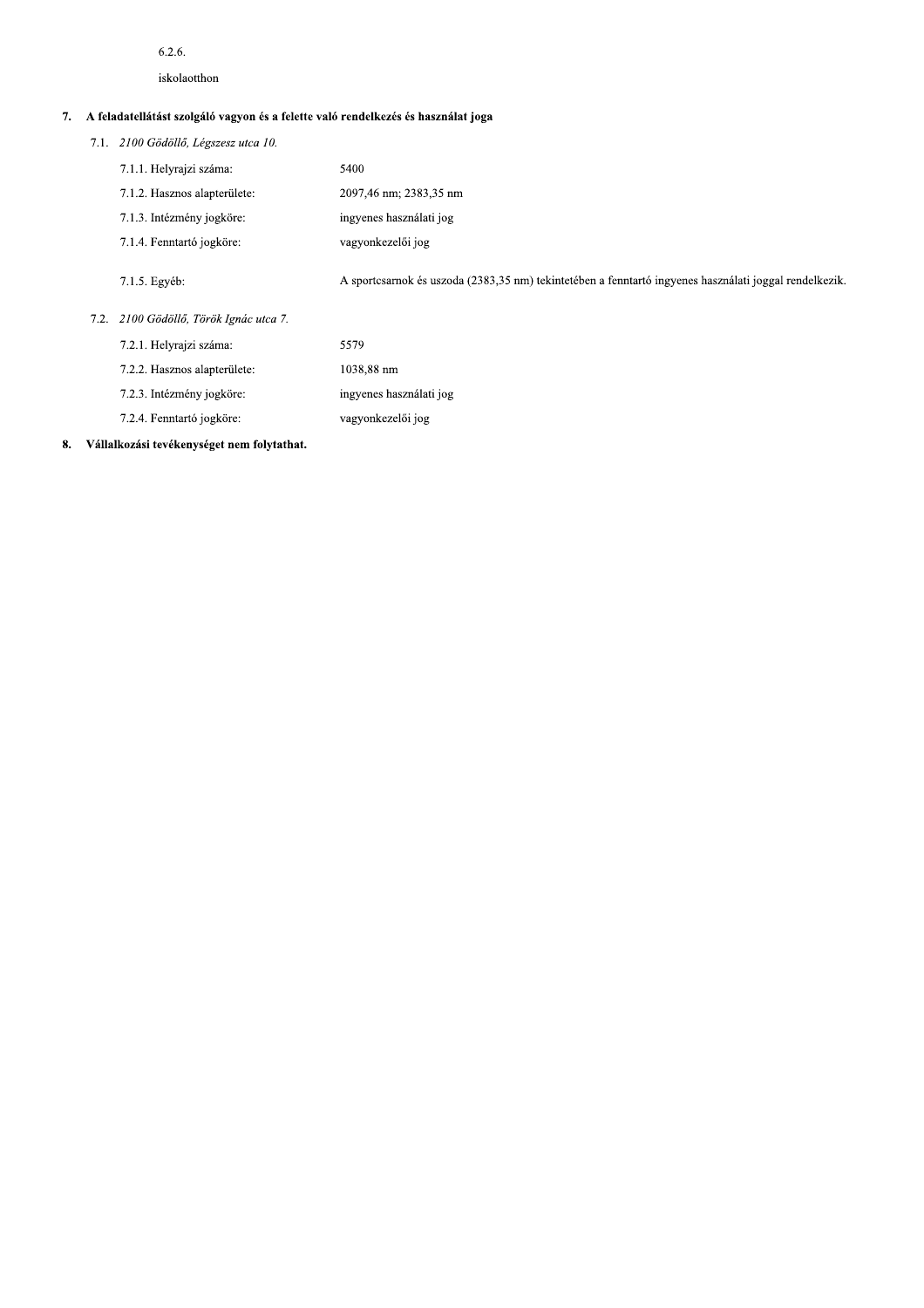### Gödöllői Montágh Imre Általános Iskola, Szakiskola és Készségfejlesztő Iskola szakmai alapdokumentuma

A nemzeti köznevelésről szóló 2011. évi CXC. törvény 21. § (3) bekezdése szerinti tartalommal, figyelemmel a nevelési-oktatási intézmények működéséről és a köznevelési intézmények névhasználatáról szóló 20/2012. (VIII. 31.) EMMI rendelet 123. § (1) bekezdésében leírtakra, az alábbi szakmai alapdokumentumot adom ki:

A köznevelési intézmény

#### Megnevezései  $\mathbf{1}$ .

| 1.1. Hivatalos neve: | Gödöllői Montágh Imre Általános Iskola, Szakiskola és Készségfejlesztő Iskola |
|----------------------|-------------------------------------------------------------------------------|
|                      |                                                                               |

#### Feladatellátási helyei  $2.$

2.1. Székhelye: 2100 Gödöllő. Dobó Katica utca 2.

#### Alapító és a fenntartó neve és székhelye  $\overline{3}$ .

- 3.1. Alapító szerv neve: Emberi Erőforrások Minisztériuma 3.2. Alapítói jogkör gyakorlója: emberi erőforrások minisztere 3.3. Alapító székhelye: 1054 Budapest, Akadémia utca 3. 3.4. Fenntartó neve: Dunakeszi Tankerületi Központ 3.5. Fenntartó székhelye: 2120 Dunakeszi, Állomás sétány 4.
- Típusa: közös igazgatású köznevelési intézmény 4.

#### OM azonosító: 038541  $\mathbf{5}$

#### Köznevelési alapfeladatai 6.

- 6.1. 2100 Gödöllő. Dobó Katica utca 2.
	- 6.1.1. általános iskolai nevelés-oktatás
		- 6.1.1.1. nappali rendszerű iskolai oktatás
		- 6.1.1.2. alsó tagozat, felső tagozat
		- 6.1.1.3. 1. évfolyamtól 8. évfolyamig
		- sajátos nevelési igényű gyermekek, tanulók gyógypedagógiai nevelése-oktatása (halmozottan fogyatékos, autizmus  $6.1.1.4.$ spektrumzavar, értelmi fogyatékos - enyhe értelmi fogyatékos, értelmi fogyatékos - középsúlyos értelmi fogyatékos)
	- 6.1.2. szakiskolai nevelés-oktatás
		- 6.1.2.1. nappali rendszerű iskolai oktatás
		- sajátos nevelési igényű gyermekek, tanulók gyógypedagógiai nevelése-oktatása (halmozottan fogyatékos, autizmus 6122 spektrumzavar, értelmi fogyatékos - enyhe értelmi fogyatékos, értelmi fogyatékos - középsúlyos értelmi fogyatékos)
		- 6.1.2.3. Szakiskola (parkgondozó)
			- azonosítószám: 2162202
			- szakmacsoport: 20. mezőgazdaság
	- 6.1.3. készségfejlesztő iskolai nevelés-oktatás
		- 6.1.3.1. nappali rendszerű iskolai oktatás
		- sajátos nevelési igényű gyermekek, tanulók gyógypedagógiai nevelése-oktatása (halmozottan fogyatékos, autizmus 6.1.3.2. spektrumzavar, értelmi fogyatékos - középsúlyos értelmi fogyatékos)
		- 6.1.3.3. Készségfejlesztő iskola (parkgondozó)
	- 6.1.4. szakiskolai nevelés-oktatás (korábbi képzéstípus, 2016. szeptember 1-jétől kifutó jelleggel)
		- 6.1.4.1. nappali rendszerű iskolai oktatás
		- sajátos nevelési igényű gyermekek, tanulók gyógypedagógiai nevelése-oktatása (halmozottan fogyatékos, autizmus 6.1.4.2. spektrumzavar, értelmi fogyatékos - enyhe értelmi fogyatékos, értelmi fogyatékos - középsúlyos értelmi fogyatékos)
		- 6.1.4.4. Speciális szakiskola, készségfejlesztő speciális szakiskola (parkgondozó)
			- azonosítószám: 2162202
			- szakmacsoport: 20. mezőgazdaság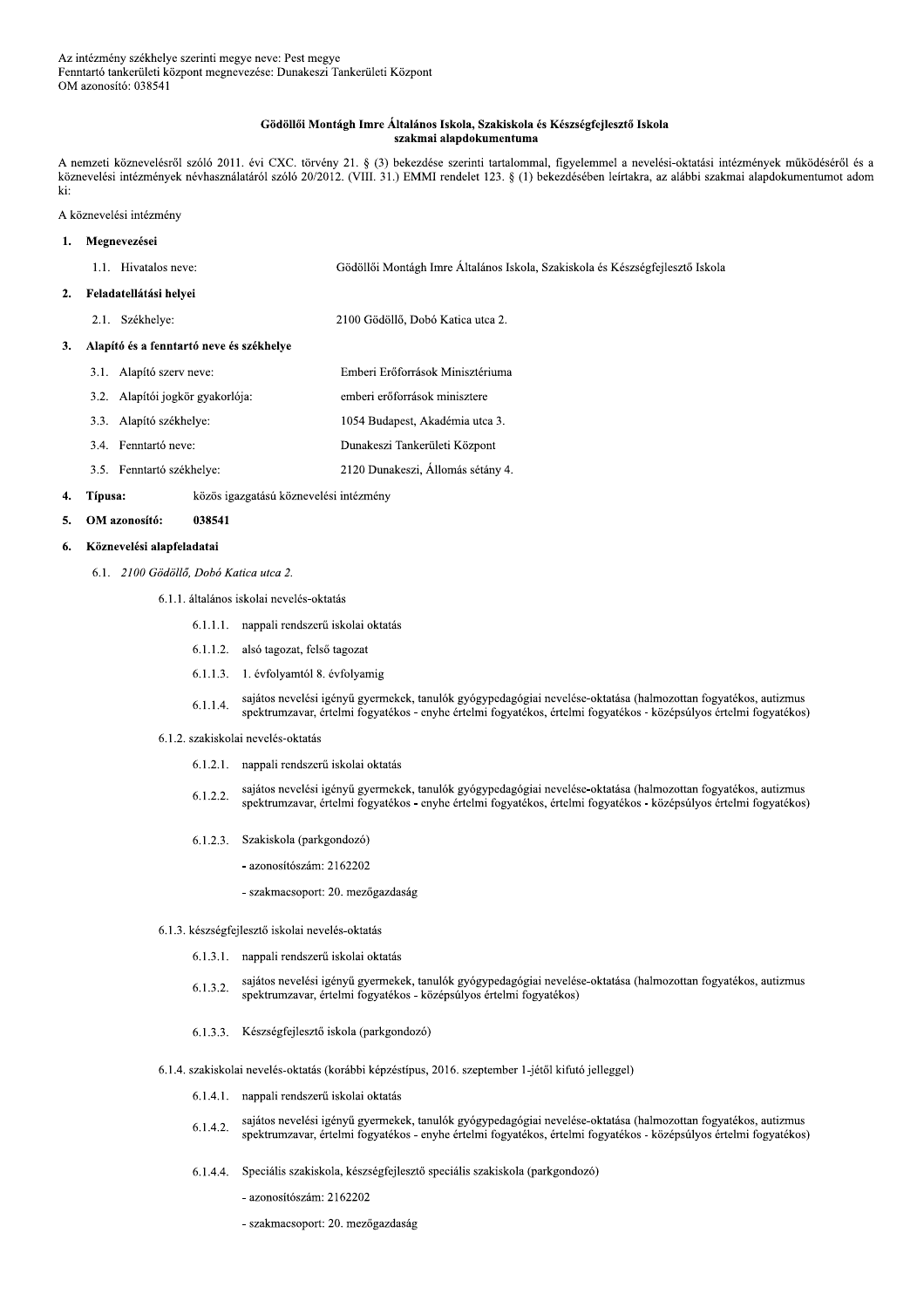6.1.5. egyéb foglalkozások:

### napközi

- 6.1.6. a feladatellátási hely maximálisan felvehető tanulói létszáma: 130 fő
- 6.1.7. a feladatellátási helyen iskolai tanműhely működik
- 6.1.8. iskolai tanműhely maximális létszáma: 12 fő
- 6.1.9. könyvtár: iskolai / kollégiumi könyvtár

### 7. A feladatellátást szolgáló vagyon és a felette való rendelkezés és használat joga

- 7.1. 2100 Gödöllő, Dobó Katica utca 2.
	- 7.1.1. Helyrajzi száma: 3567
	- 7.1.2. Hasznos alapterülete:  $1625,10 \text{ nm}$
	- 7.1.3. Intézmény jogköre: ingyenes használati jog
	- 7.1.4. Fenntartó jogköre: vagyonkezelői jog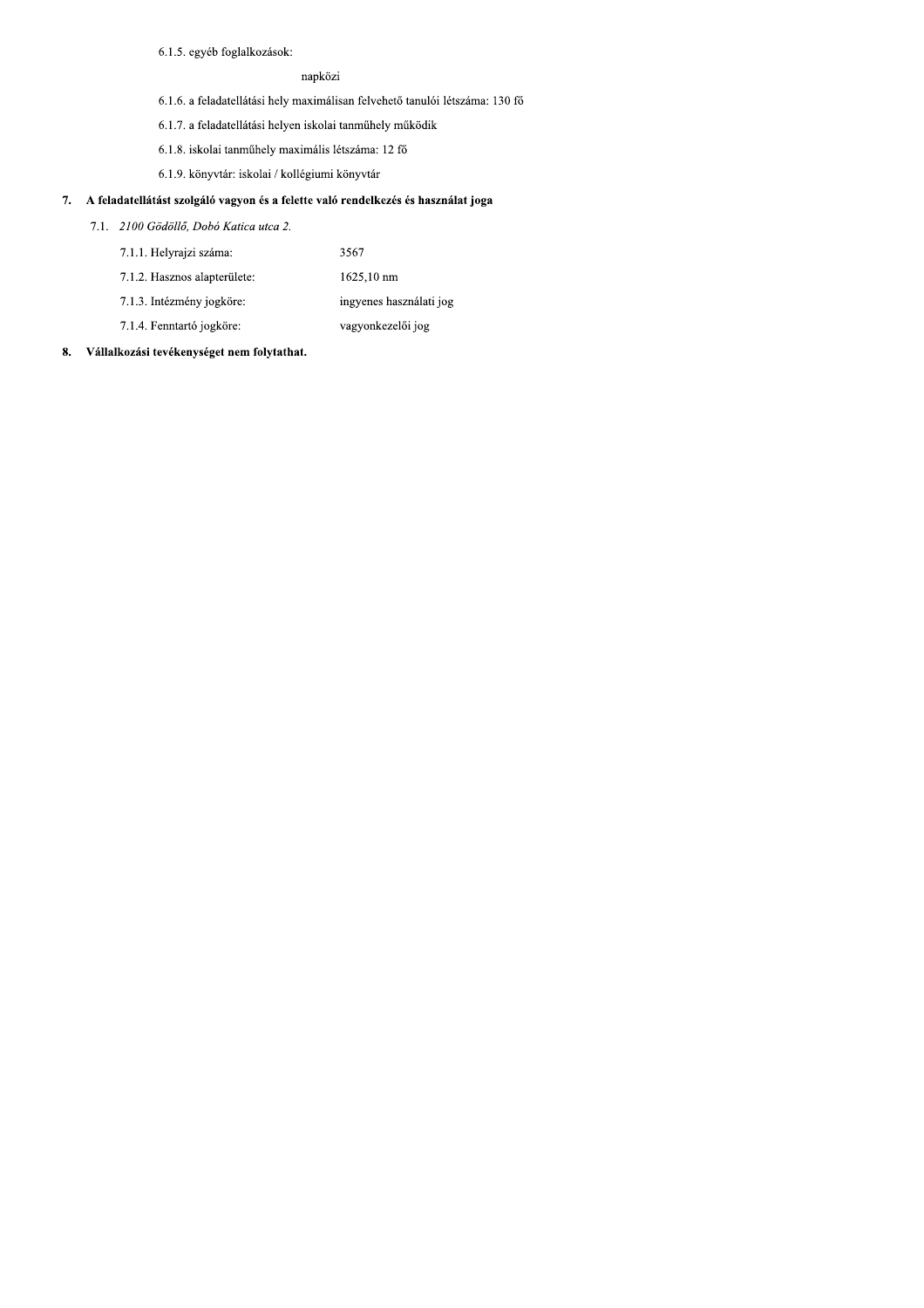#### Gödöllői Petőfi Sándor Általános Iskola szakmai alapdokumentuma

A nemzeti köznevelésről szóló 2011. évi CXC. törvény 21. § (3) bekezdése szerinti tartalommal, figyelemmel a nevelési-oktatási intézmények működéséről és a köznevelési intézmények névhasználatáról szóló 20/2012. (VIII. 31.) EMMI rendelet 123. § (1) bekezdésében leírtakra, az alábbi szakmai alapdokumentumot adom ki:

A köznevelési intézmény

#### $\mathbf{1}$ . Megnevezései

 $\overline{2}$ .

 $\overline{3}$ .

|                                          | 1.1. Hivatalos neve:             | Gödöllői Petőfi Sándor Általános Iskola |  |
|------------------------------------------|----------------------------------|-----------------------------------------|--|
| 1.2.                                     | Idegen nyelvű neve:              | Petőfi Sándor Grundschule               |  |
| Feladatellátási helyei                   |                                  |                                         |  |
| 2.1.                                     | Székhelye:                       | 2100 Gödöllő, Munkácsy Mihály út 1.     |  |
| Alapító és a fenntartó neve és székhelye |                                  |                                         |  |
|                                          | 3.1. Alapító szerv neve:         | Emberi Erőforrások Minisztériuma        |  |
|                                          | 3.2. Alapítói jogkör gyakorlója: | emberi erőforrások minisztere           |  |
|                                          | 3.3. Alapító székhelye:          | 1054 Budapest, Akadémia utca 3.         |  |
|                                          | 3.4. Fenntartó neve:             | Dunakeszi Tankerületi Központ           |  |

3.5. Fenntartó székhelye:

#### 4. Típusa: általános iskola

#### 5. OM azonosító: 037328

#### Köznevelési alapfeladatai 6.

6.1. 2100 Gödöllő, Munkácsy Mihály út 1.

6.1.1. általános iskolai nevelés-oktatás

- 6.1.1.1. nappali rendszerű iskolai oktatás
- 6.1.1.2. alsó tagozat, felső tagozat
- 6.1.1.3. 1. évfolyamtól 8. évfolyamig
- a többi gyermekkel, tanulóval együtt nevelhető, oktatható sajátos nevelési igényű gyermekek, tanulók nevelése-oktatása  $6.1.1.4.$ (beszédfogyatékos, egyéb pszichés fejlődési zavarral küzdők)
- 6.1.1.5. nemzetiségi nevelés-oktatás (kétnyelvű nemzetiségi nevelés-oktatás (német))

2120 Dunakeszi, Állomás sétány 4.

- 6.1.2. egyéb foglalkozások:
	- napközi

#### tanulószoba

- 6.1.3. a feladatellátási hely maximálisan felvehető tanulói létszáma: 700 fő
- 6.1.4. könyvtár: iskolai / kollégiumi könyvtár

### 7. A feladatellátást szolgáló vagyon és a felette való rendelkezés és használat joga

7.1. 2100 Gödöllő, Munkácsy Mihály út 1.

| 7.1.1. Helyrajzi száma:      | 162.                    |
|------------------------------|-------------------------|
| 7.1.2. Hasznos alapterülete: | 3608,46 nm; 804,60 nm   |
| 7.1.3. Intézmény jogköre:    | ingyenes használati jog |
| 7.1.4. Fenntartó jogköre:    | vagyonkezelői jog       |

7.1.5. Egyéb:

A sportcsarnok (804,6 nm) tekintetében a fenntartó ingyenes használati joggal rendelkezik.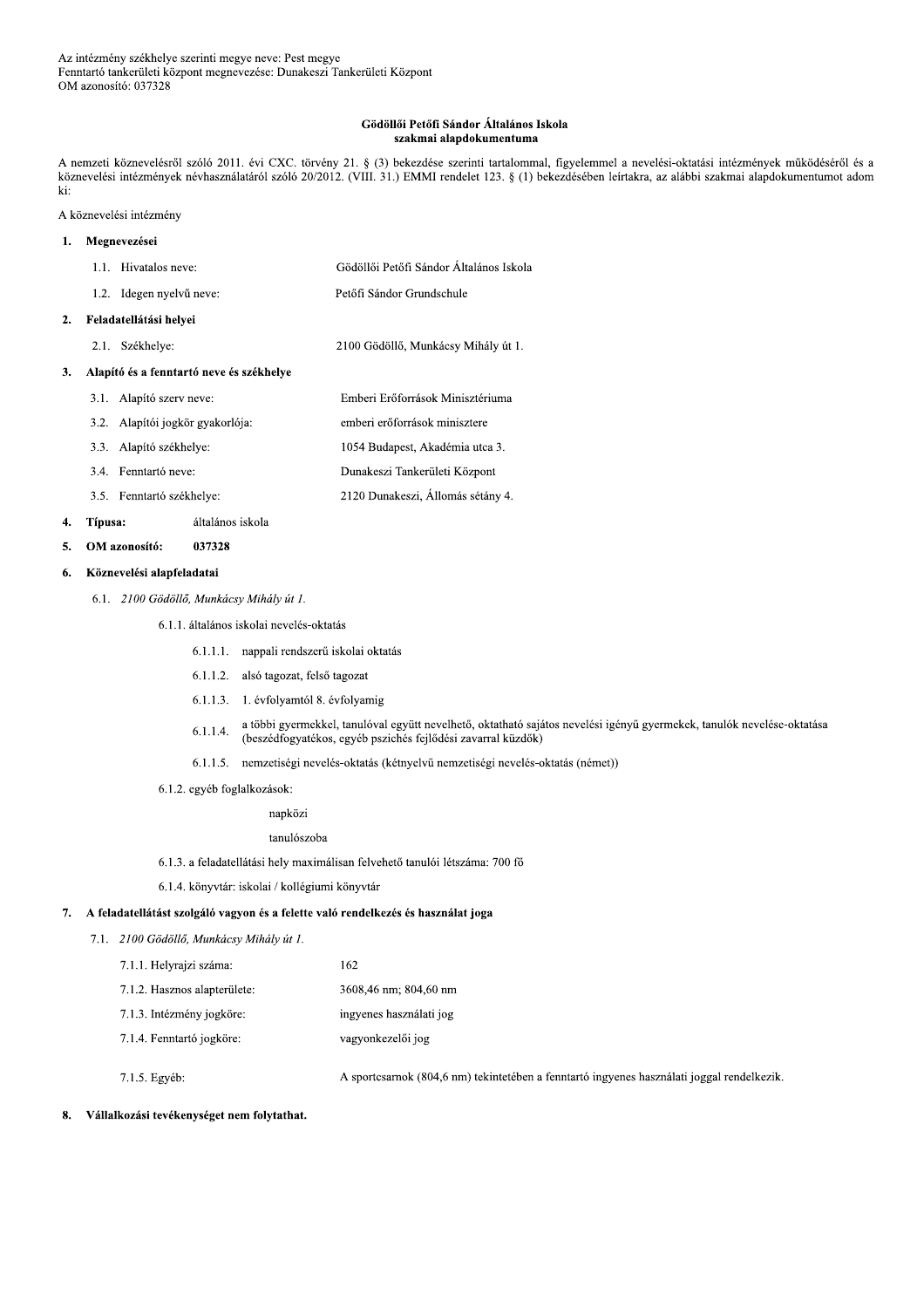### Gödöllői Török Ignác Gimnázium szakmai alapdokumentuma

A nemzeti köznevelésről szóló 2011. évi CXC. törvény 21. § (3) bekezdése szerinti tartalommal, figyelemmel a nevelési-oktatási intézmények működéséről és a köznevelési intézmények névhasználatáról szóló 20/2012. (VIII. 31.) EMMI rendelet 123. § (1) bekezdésében leírtakra, az alábbi szakmai alapdokumentumot adom ki:

A köznevelési intézmény

#### $\mathbf{1}$ . Megnevezései

 $\overline{2}$ .

 $\overline{3}$ .

|                                          | 1.1. Hivatalos neve:             | Gödöllői Török Ignác Gimnázium          |  |
|------------------------------------------|----------------------------------|-----------------------------------------|--|
|                                          | 1.2. Idegen nyelvű neve:         | Török Ignác Secondary School            |  |
| Feladatellátási helyei                   |                                  |                                         |  |
| 2.1.                                     | Székhelye:                       | 2100 Gödöllő, Petőfi Sándor utca 12-14. |  |
| Alapító és a fenntartó neve és székhelye |                                  |                                         |  |
|                                          | 3.1. Alapító szerv neve:         | Emberi Erőforrások Minisztériuma        |  |
|                                          | 3.2. Alapítói jogkör gyakorlója: | emberi erőforrások minisztere           |  |
| 3.3.                                     | Alapító székhelye:               | 1054 Budapest, Akadémia utca 3.         |  |
|                                          | 3.4. Fenntartó neve:             | Dunakeszi Tankerületi Központ           |  |
|                                          |                                  |                                         |  |

3.5. Fenntartó székhelye:

#### 4. Típusa: gimnázium

5. OM azonosító: 032561

#### Köznevelési alapfeladatai 6.

### 6.1. 2100 Gödöllő, Petőfi Sándor utca 12-14.

6.1.1. gimnáziumi nevelés-oktatás

- 6.1.1.1. nappali rendszerű iskolai oktatás
- 6.1.1.2. felnőttoktatás esti
- 6.1.1.3. évfolyamok száma: négy, nyolc
- 6.1.1.4. nemzetiségi nevelés-oktatás (nyelvoktató nemzetiségi nevelés-oktatás (német))

2120 Dunakeszi, Állomás sétány 4.

- 6.1.1.5. két tanítási nyelvű nevelés-oktatás (angol nyelv)
- 6.1.1.6. nyelvi előkészítő
- 6.1.1.7. esti tagozatú gimnáziumi képzés 2 évfolyamon (11-12. évfolyamon) kifutó rendszerben
- 6.1.2. egyéb foglalkozások:

#### tanulószoba

- 6.1.3. a feladatellátási hely maximálisan felvehető tanulói létszáma: 920 fő
- 6.1.4. könyvtár: iskolai / kollégiumi könyvtár

### 7. A feladatellátást szolgáló vagyon és a felette való rendelkezés és használat joga

7.1. 2100 Gödöllő, Petőfi Sándor utca 12-14.

| 7.1.1. Helyrajzi száma:      | 276/5                   |
|------------------------------|-------------------------|
| 7.1.2. Hasznos alapterülete: | 4202,38 nm; 1143 nm     |
| 7.1.3. Intézmény jogköre:    | ingyenes használati jog |
| 7.1.4. Fenntartó jogköre.    | vagyonkezelői jog       |
|                              |                         |

7.1.5. Egyéb:

A sportcsarnok (1143 nm) tekintetében a fenntartó ingyenes használati joggal rendelekezik.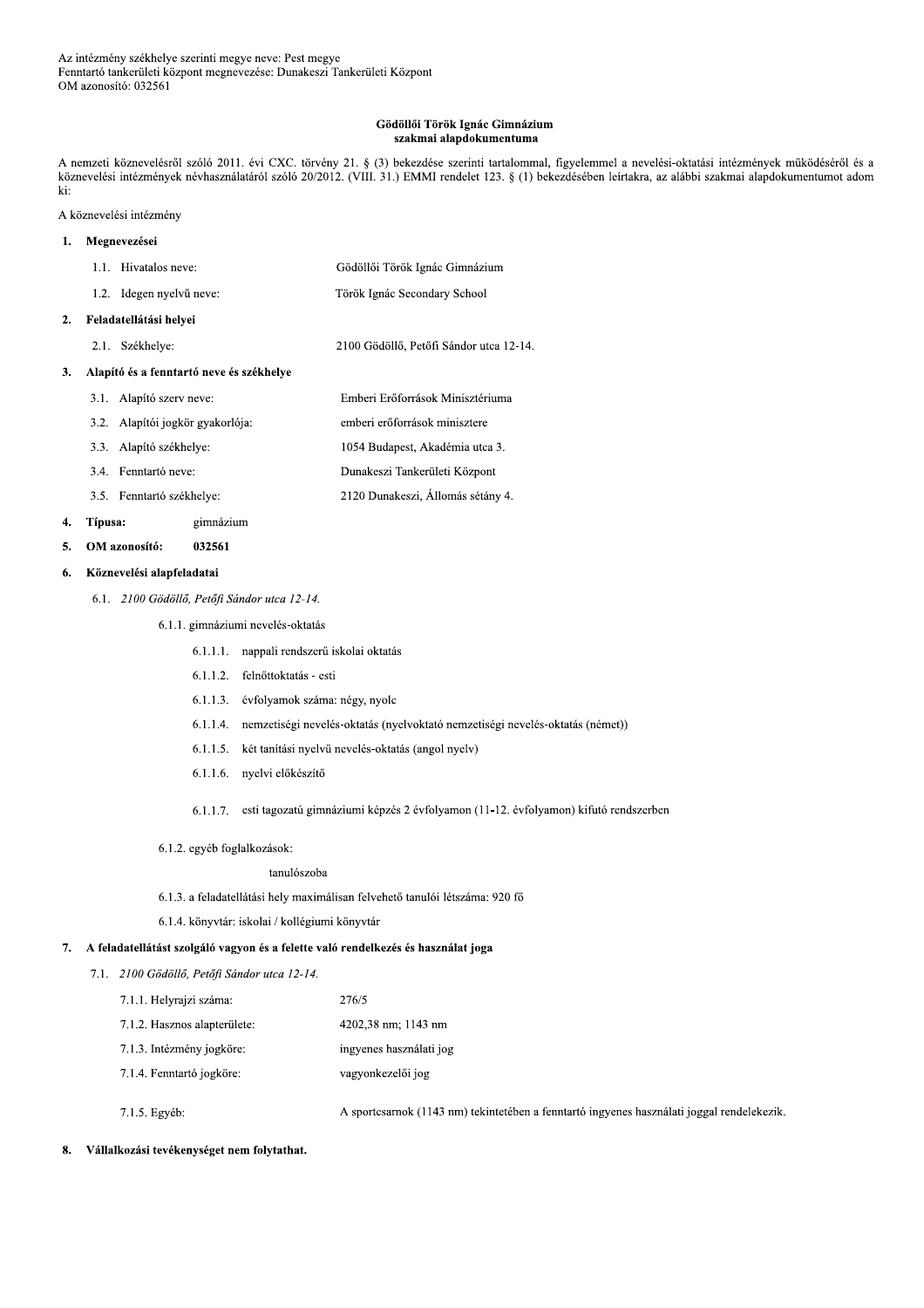### Hévízgyörki Petőfi Sándor Általános Iskola szakmai alapdokumentuma

A nemzeti köznevelésről szóló 2011. évi CXC. törvény 21. § (3) bekezdése szerinti tartalommal, figyelemmel a nevelési-oktatási intézmények működéséről és a köznevelési intézmények névhasználatáról szóló 20/2012. (VIII. 31.) EMMI rendelet 123. § (1) bekezdésében leírtakra, az alábbi szakmai alapdokumentumot adom ki:

### A köznevelési intézmény

#### Megnevezései  $\mathbf{1}$ .

#### Feladatellátási helyei  $2.$

2.1. Székhelye: 2192 Hévízgyörk, Ady Endre utca 143.

#### 3. Alapító és a fenntartó neve és székhelye

- 3.1. Alapító szerv neve: Emberi Erőforrások Minisztériuma 3.2. Alapítói jogkör gyakorlója: emberi erőforrások minisztere 3.3. Alapító székhelye: 1054 Budapest, Akadémia utca 3. Dunakeszi Tankerületi Központ 3.4. Fenntartó neve:
- 2120 Dunakeszi, Állomás sétány 4. 3.5. Fenntartó székhelye:

#### 4. Típusa: általános iskola

OM azonosító: 032367  $\mathbf{5}$ 

#### Köznevelési alapfeladatai 6.

6.1. 2192 Hévízgyörk, Ady Endre utca 143.

6.1.1. általános iskolai nevelés-oktatás

- 6.1.1.1. nappali rendszerű iskolai oktatás
- 6.1.1.2. alsó tagozat, felső tagozat
- 6.1.1.3. 1. évfolyamtól 8. évfolyamig
- a többi gyermekkel, tanulóval együtt nevelhető, oktatható sajátos nevelési igényű gyermekek, tanulók nevelése-oktatása (mozgásszervi fogyatékos, beszédfogyatékos, egyéb pszichés fejlődési zavarral küzdők, értelmi fogyatékos - enyhe értelmi  $6.1.1.4.$ fogyatékos, érzékszervi fogyatékos - hallási fogyatékos, érzékszervi fogyatékos - látási fogyatékos)
- 6.1.2. egyéb foglalkozások:

### napközi

tanulószoba

- 6.1.3. a feladatellátási hely maximálisan felvehető tanulói létszáma: 300 fő
- 6.1.4. könyvtár: iskolai / kollégiumi könyvtár

### 7. A feladatellátást szolgáló vagyon és a felette való rendelkezés és használat joga

7.1. 2192 Hévízgyörk, Ady Endre utca 143.

| 7.1.1. Helyrajzi száma:      | Hévízgyörk 795/5  |
|------------------------------|-------------------|
| 7.1.2. Hasznos alapterülete: | $2060 \text{ nm}$ |

- 7.1.3. Intézmény jogköre: ingyenes használati jog
- 7.1.4. Fenntartó jogköre: vagyonkezelői jog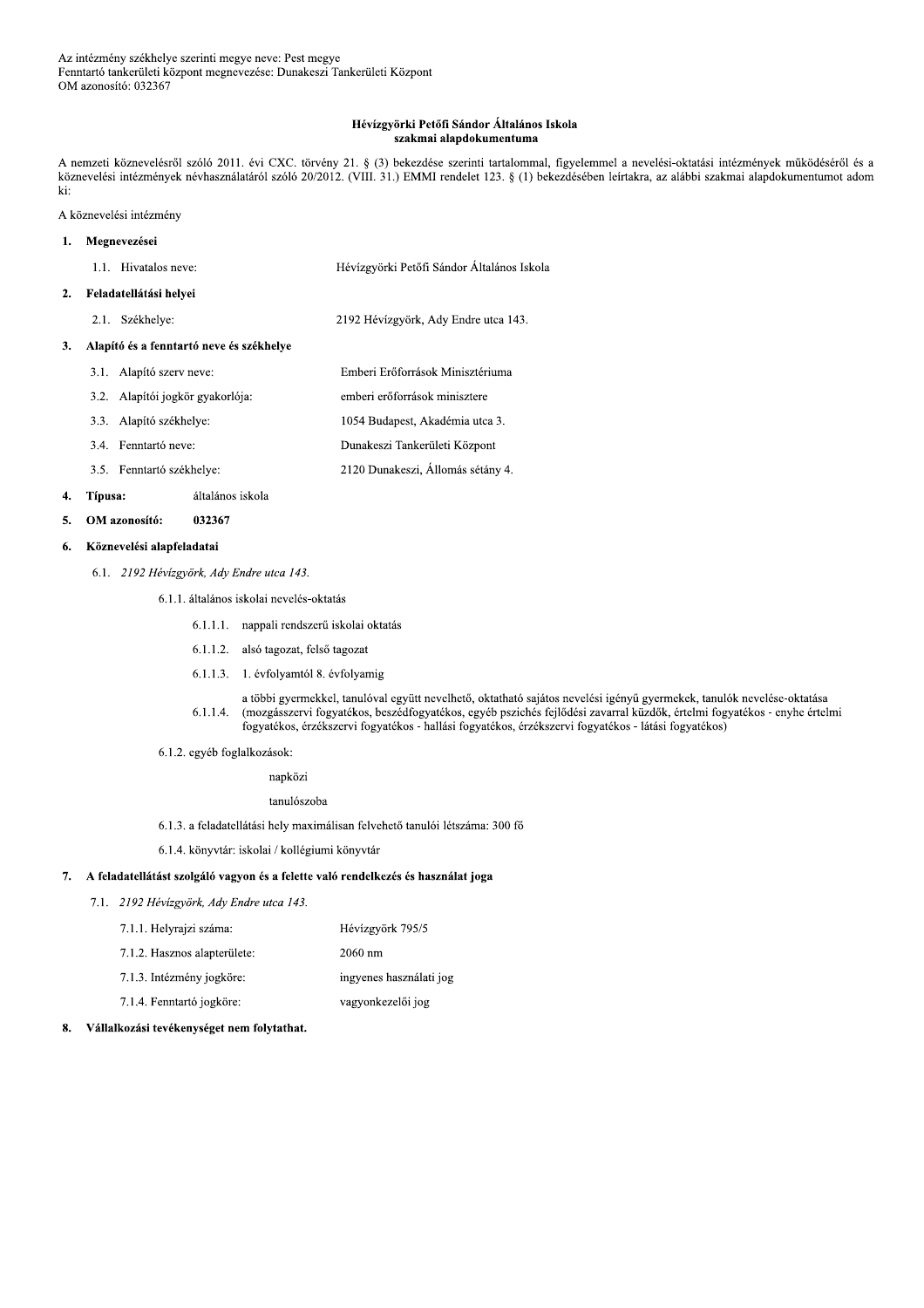#### Huzella Tivadar Két Tanítási Nyelvű Általános Iskola szakmai alapdokumentuma

A nemzeti köznevelésről szóló 2011. évi CXC. törvény 21. § (3) bekezdése szerinti tartalommal, figyelemmel a nevelési-oktatási intézmények működéséről és a köznevelési intézmények névhasználatáról szóló 20/2012. (VIII. 31.) EMMI rendelet 123. § (1) bekezdésében leírtakra, az alábbi szakmai alapdokumentumot adom ki:

### A köznevelési intézmény

 $\overline{a}$ 

| 1. |      | Megnevezései                             |                                                                                       |
|----|------|------------------------------------------|---------------------------------------------------------------------------------------|
|    |      | 1.1. Hivatalos neve:                     | Huzella Tivadar Két Tanítási Nyelvű Általános Iskola                                  |
|    |      | 1.2. Idegen nyelvű nevei:                | Huzella Tivadar Bilingual Primary School<br>Huzella Tivadar Zweisprachige Grundschule |
| 2. |      | Feladatellátási helyei                   |                                                                                       |
|    | 2.1. | Székhelye:                               | 2131 Göd, Petőfi Sándor utca 48.                                                      |
|    |      | 2.1.1. telephelye:                       | 2131 Göd, Petőfi Sándor utca 51.                                                      |
| 3. |      | Alapító és a fenntartó neve és székhelye |                                                                                       |
|    | 3.1. | Alapító szerv neve:                      | Emberi Erőforrások Minisztériuma                                                      |
|    | 3.2. | Alapítói jogkör gyakorlója:              | emberi erőforrások minisztere                                                         |
|    |      | 3.3. Alapító székhelye:                  | 1054 Budapest, Akadémia utca 3.                                                       |
|    |      | 3.4. Fenntartó neve:                     | Dunakeszi Tankerületi Központ                                                         |
|    |      | 3.5. Fenntartó székhelye:                | 2120 Dunakeszi, Állomás sétány 4.                                                     |

#### Típusa: általános iskola  $\overline{4}$ .

#### 032352 5. OM azonosító:

#### Köznevelési alapfeladatai 6.

- 6.1. 2131 Göd, Petőfi Sándor utca 48.
	- 6.1.1. általános iskolai nevelés-oktatás
		- 6.1.1.1. nappali rendszerű iskolai oktatás
		- 6.1.1.2. alsó tagozat, felső tagozat
		- 6.1.1.3. 1. évfolyamtól 8. évfolyamig
		- a többi gyermekkel, tanulóval együtt nevelhető, oktatható sajátos nevelési igényű gyermekek, tanulók nevelése-oktatása  $6.1.1.4.$ (beszédfogyatékos, autizmus spektrumzavar, egyéb pszichés fejlődési zavarral küzdők, érzékszervi fogyatékos - hallási fogyatékos)
		- 6.1.1.5. két tanítási nyelvű nevelés-oktatás (angol nyelv, német nyelv)
		- 6.1.1.6. emelt szintű oktatás angol és német nyelvoktatás
	- 6.1.2. egész napos iskolai képzés
	- 6.1.3. egyéb foglalkozások:

### napközi

### tanulószoba

- 6.1.4. a feladatellátási hely maximálisan felvehető tanulói létszáma: 790 fő
- 6.1.5. könyvtár: iskolai / kollégiumi könyvtár

### 6.2. 2131 Göd, Petőfi Sándor utca 51.

- 6.2.1. általános iskolai nevelés-oktatás
	- 6.2.1.1. nappali rendszerű iskolai oktatás
	- 6.2.1.2. alsó tagozat, felső tagozat
	- 6.2.1.3. 1. évfolyamtól 8. évfolyamig
	- a többi gyermekkel, tanulóval együtt nevelhető, oktatható sajátos nevelési igényű gyermekek, tanulók nevelése-oktatása  $6.2.1.4.$ (beszédfogyatékos, egyéb pszichés fejlődési zavarral küzdők, érzékszervi fogyatékos - hallási fogyatékos)
	- 6.2.1.5. két tanítási nyelvű nevelés-oktatás (angol nyelv, német nyelv)
	- 6.2.1.6. emelt szintű oktatás angol és német nyelvoktatás
- 6.2.2. egész napos iskolai képzés
- 6.2.3. a feladatellátási hely maximálisan felvehető tanulói létszáma: 150 fő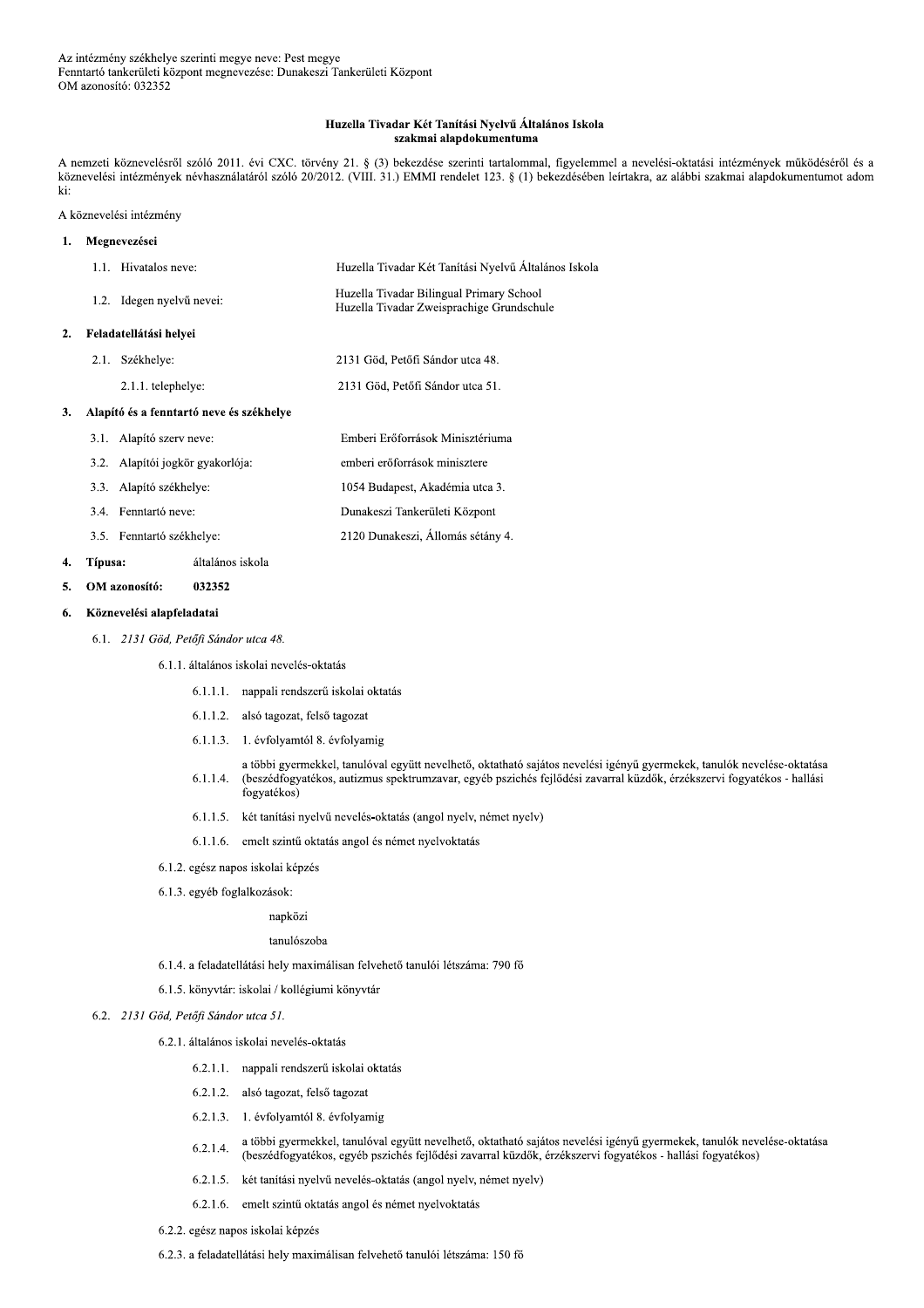### 6.2.4. könyvtár: iskolai / kollégiumi könyvtár

- 6.2.4. könyvtár: iskolai / kollégiumi könyvtár<br> **7.** A feladatellátást szolgáló vagyon és a felette való rendelkezés és használat joga<br>
7.1. 2131 Göd, Petőfi Sándor utca 48.<br>
7.1.1. Helyrajzi száma: 394<br>
7.1.2. Hasznos ala 1. 2131 Göd. Petőfi Sándor utca 48. 7.1.1. Helvraizi száma: 394 7.1.2. Hasznos alapterülete: 3582 nm 7.1.3. Intéz ézmény jogköre:<br>
ingyenes használati jog 7.1.4. Fenntartó vagyonkezelői jog 7.2. 2131 Göd. Petőfi Sándor utca 51. 7.2.1. Helvraizi száma: 378 7.2.2. Hasznos alapterülete: 398 nm 7.2.3. Intéz ézmény jogköre:<br>
ingyenes használati jog 7.2.4. Fenntartó vagyonkezelői jog
- 8. Vállalkozási tevékenységet nem folytathat.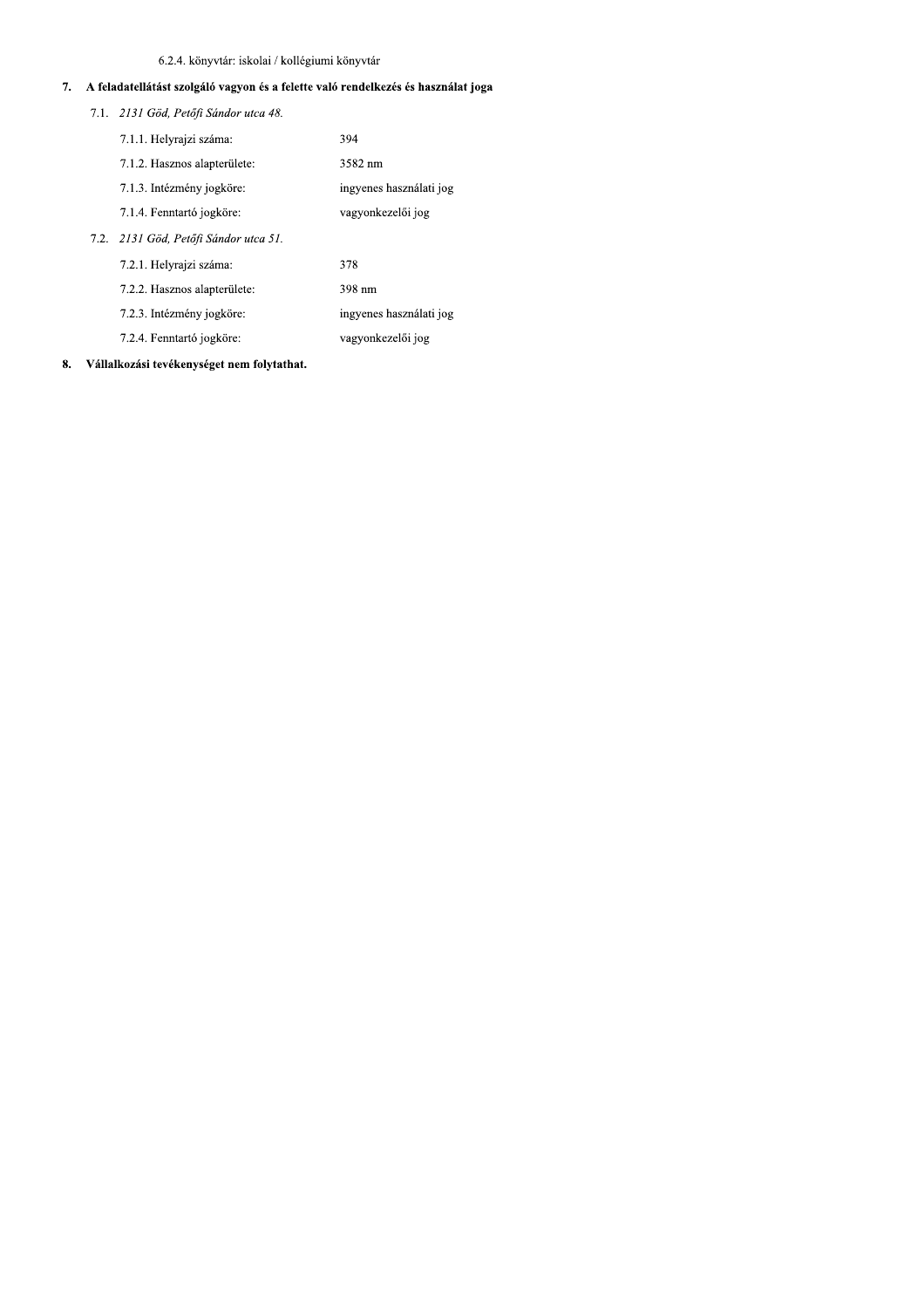### Ikladi Tasnádi Lajos Német Nemzetiségi Általános Iskola szakmai alapdokumentuma

A nemzeti köznevelésről szóló 2011. évi CXC. törvény 21. § (3) bekezdése szerinti tartalommal, figyelemmel a nevelési-oktatási intézmények működéséről és a köznevelési intézmények névhasználatáról szóló 20/2012. (VIII. 31.) EMMI rendelet 123. § (1) bekezdésében leírtakra, az alábbi szakmai alapdokumentumot adom ki:

A köznevelési intézmény

#### Megnevezései  $\mathbf{1}$ . 1.1. Hivatalos neve: Ikladi Tasnádi Lajos Német Nemzetiségi Általános Iskola 1.2. Idegen nyelvű neve: Tasnádi Lajos Deutsche Nationalitätenschule 2. Feladatellátási helyei 2.1. Székhelye: 2181 Iklad, Iskola tér 22. 2.2. Tagintézmények megnevezése és telephelyei 2.2.1. Tagintézmény hivatalos neve: Ikladi Tasnádi Lajos Német Nemzetiségi Általános Iskola Koren István Tagiskolája 2.2.1.1. Ügyviteli telephelye: 2182 Domony, Fő út 95-97. Alapító és a fenntartó neve és székhelye  $3.$ 3.1. Alapító szerv neve: Emberi Erőforrások Minisztériuma 3.2. Alapítói jogkör gyakorlója: emberi erőforrások minisztere 3.3. Alapító székhelye: 1054 Budapest, Akadémia utca 3. 3.4. Fenntartó neve: Dunakeszi Tankerületi Központ 2120 Dunakeszi, Állomás sétány 4. 3.5. Fenntartó székhelye: Típusa: általános iskola  $\overline{4}$ . OM azonosító: 032368 5. Köznevelési alapfeladatai 6.

6.1. 2181 Iklad, Iskola tér 22.

6.1.1. általános iskolai nevelés-oktatás

- 6.1.1.1. nappali rendszerű iskolai oktatás
- 6.1.1.2. alsó tagozat, felső tagozat
- 6.1.1.3. 1. évfolvamtól 8. évfolvamig
- a többi gyermekkel, tanulóval együtt nevelhető, oktatható sajátos nevelési igényű gyermekek, tanulók nevelése-oktatása (mozgásszervi fogyatékos, beszédfogyatékos, egyéb pszichés fejlődési zavarral küzdők, értelmi fogyatékos - enyhe értelmi  $6.1.1.4.$ fogyatékos, érzékszervi fogyatékos - hallási fogyatékos, érzékszervi fogyatékos - látási fogyatékos)
- 6.1.1.5. nemzetiségi nevelés-oktatás (kétnyelvű nemzetiségi nevelés-oktatás (német), nyelvoktató nemzetiségi nevelés-oktatás (német))
- 6.1.2. egyéb foglalkozások:

napközi

### tanulószoba

- 6.1.3. a feladatellátási hely maximálisan felvehető tanulói létszáma: 280 fő
- 6.1.4. könyvtár: iskolai / kollégiumi könyvtár

### 6.2. 2182 Domony, Fő út 95-97.

6.2.1. általános iskolai nevelés-oktatás

- 6.2.1.1. nappali rendszerű iskolai oktatás
- 6.2.1.2. alsó tagozat, felső tagozat
- 6.2.1.3. 1. évfolyamtól 8. évfolyamig
- a többi gyermekkel, tanulóval együtt nevelhető, oktatható sajátos nevelési igényű gyermekek, tanulók nevelése-oktatása  $6.2.1.4.$ (mozgásszervi fogyatékos, beszédfogyatékos, egyéb pszichés fejlődési zavarral küzdők, értelmi fogyatékos - enyhe értelmi fogyatékos, érzékszervi fogyatékos - hallási fogyatékos, érzékszervi fogyatékos - látási fogyatékos)
- 6.2.1.5. nemzetiségi nevelés-oktatás (nyelvoktató nemzetiségi nevelés-oktatás (német))
- 6.2.2. egyéb foglalkozások:
	- napközi

tanulószoba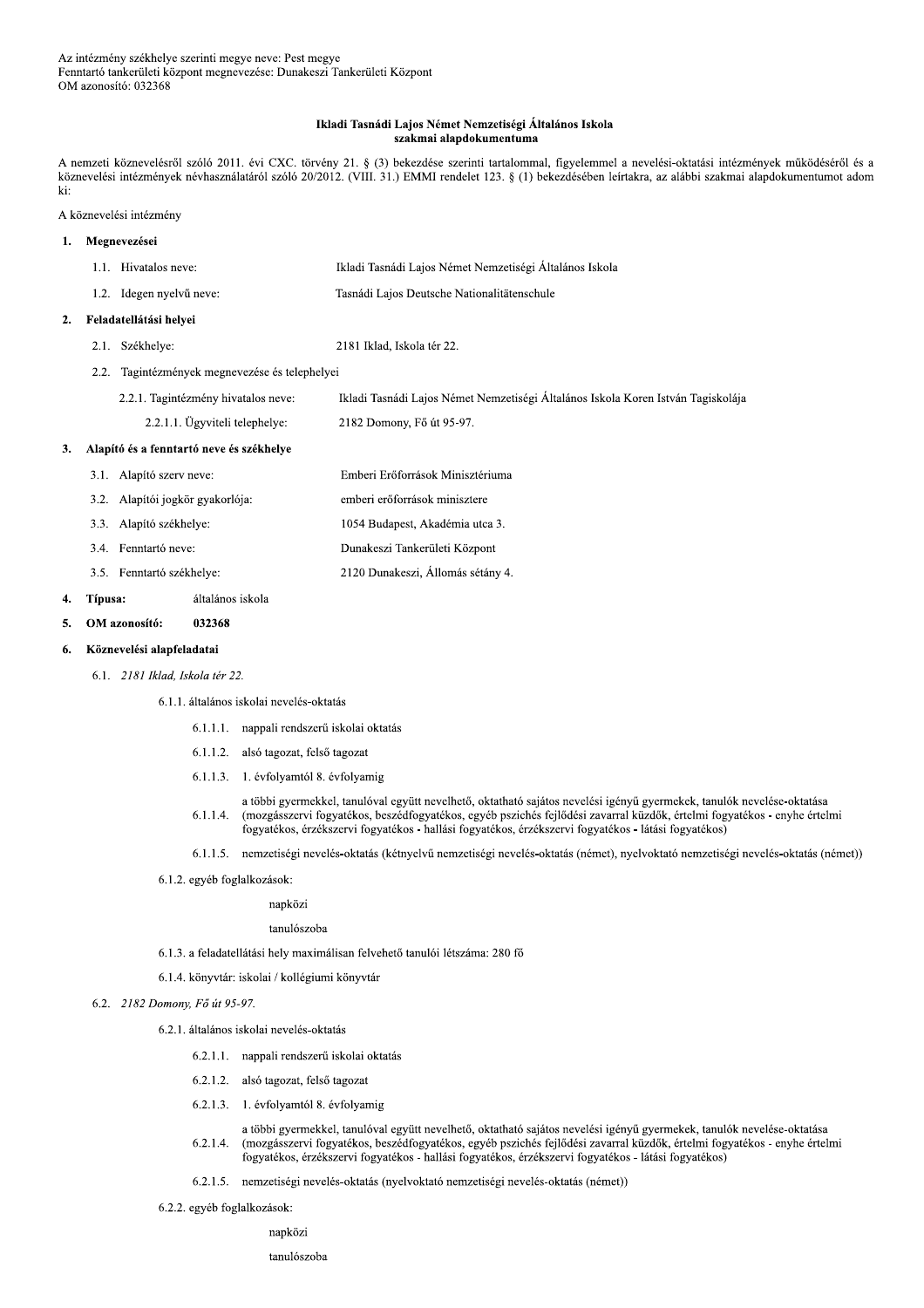### 6.2.3. a feladatellátási hely maximálisan felvehető tanulói létszáma: 150 fő

# 7. A feladatellátást szolgáló vagyon és a felette való rendelkezés és használat joga

7.1. 2181 Iklad, Iskola tér 22.

 $7.2.$ 

| 7.1.1. Helyrajzi száma:      | Iklad 580/3             |
|------------------------------|-------------------------|
| 7.1.2. Hasznos alapterülete: | 2305,14 nm              |
| 7.1.3. Intézmény jogköre:    | ingyenes használati jog |
| 7.1.4. Fenntartó jogköre:    | vagyonkezelői jog       |
| 2182 Domony, Fő út 95-97.    |                         |
| 7.2.1. Helyrajzi száma:      | Domony 4, Domony 5      |
| 7.2.2. Hasznos alapterülete: | 2011.98 nm              |
| 7.2.3. Intézmény jogköre:    | ingyenes használati jog |
| 7.2.4. Fenntartó jogköre:    | vagyonkezelői jog       |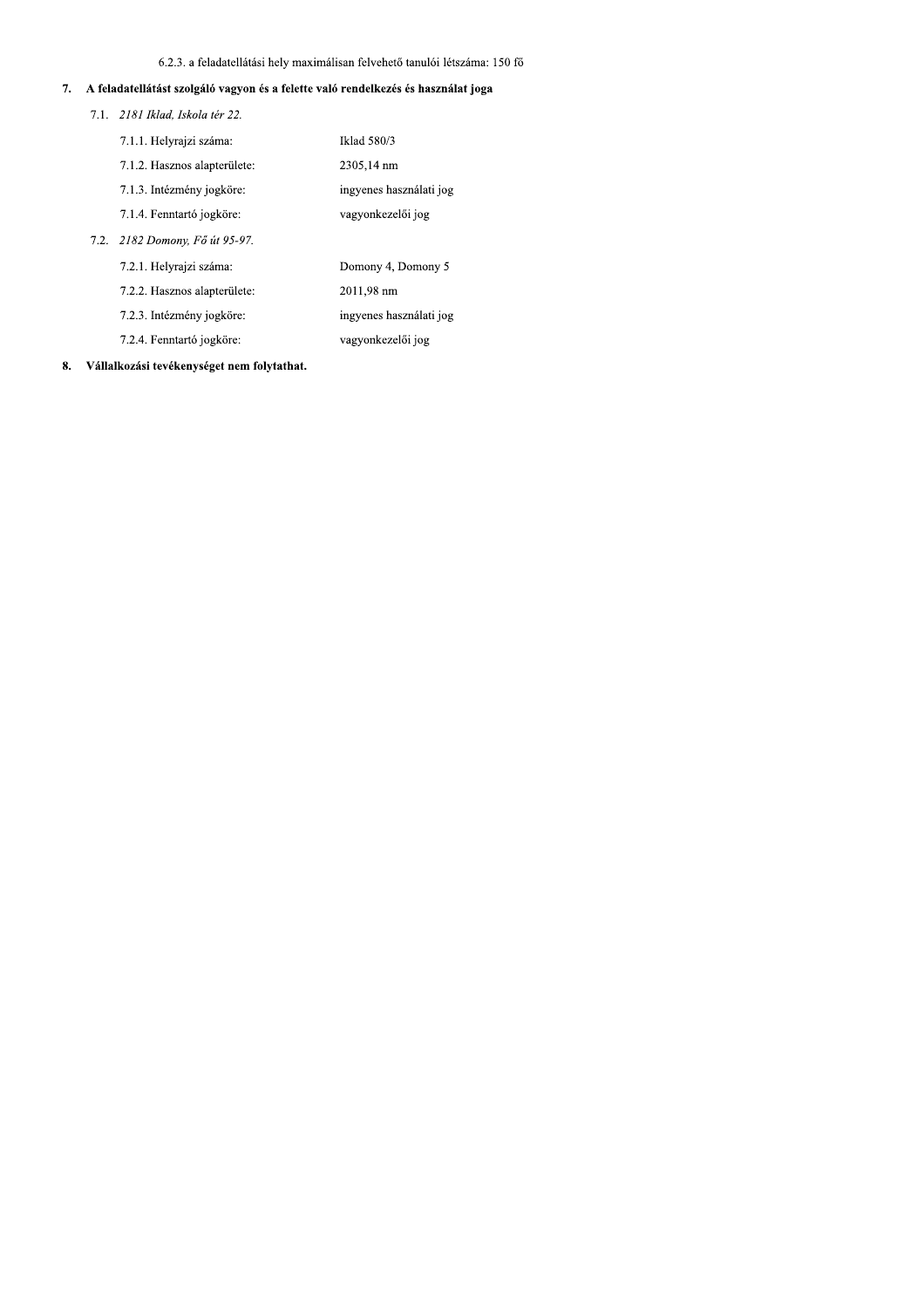#### Isaszegi Damjanich János Általános Iskola szakmai alapdokumentuma

A nemzeti köznevelésről szóló 2011. évi CXC. törvény 21. § (3) bekezdése szerinti tartalommal, figyelemmel a nevelési-oktatási intézmények működéséről és a köznevelési intézmények névhasználatáról szóló 20/2012. (VIII. 31.) EMMI rendelet 123. § (1) bekezdésében leírtakra, az alábbi szakmai alapdokumentumot adom ki:

2120 Dunakeszi, Állomás sétány 4.

A köznevelési intézmény

#### Megnevezései  $\mathbf{1}$ .

 $\overline{2}$ .

 $\mathbf{3}$ 

|                                          | 1.1. Hivatalos neve:             | Isaszegi Damjanich János Általános Iskola |  |
|------------------------------------------|----------------------------------|-------------------------------------------|--|
|                                          | 1.2. Idegen nyelvű neve:         | Damjanich Janos Elementary School         |  |
| Feladatellátási helyei                   |                                  |                                           |  |
| 2.1.                                     | Székhelye:                       | 2117 Isaszeg, Madách Imre utca 1.         |  |
| Alapító és a fenntartó neve és székhelye |                                  |                                           |  |
|                                          | 3.1. Alapító szerv neve:         | Emberi Erőforrások Minisztériuma          |  |
|                                          | 3.2. Alapítói jogkör gyakorlója: | emberi erőforrások minisztere             |  |
| 3.3.                                     | Alapító székhelye:               | 1054 Budapest, Akadémia utca 3.           |  |
|                                          | 3.4. Fenntartó neve:             | Dunakeszi Tankerületi Központ             |  |
|                                          |                                  |                                           |  |

3.5. Fenntartó székhelye:

#### 4. Típusa: általános iskola

#### 5. OM azonosító: 032369

#### Köznevelési alapfeladatai 6.

6.1. 2117 Isaszeg, Madách Imre utca 1.

### 6.1.1. általános iskolai nevelés-oktatás

- 6.1.1.1. nappali rendszerű iskolai oktatás
- 6.1.1.2. alsó tagozat, felső tagozat
- 6.1.1.3. 1. évfolyamtól 8. évfolyamig
- 6.1.1.4. felnőttoktatás esti
- a többi gyermekkel, tanulóval együtt nevelhető, oktatható sajátos nevelési igényű gyermekek, tanulók nevelése-oktatása  $6.1.1.5.$ (mozgásszervi fogyatékos, beszédfogyatékos, autizmus spektrumzavar, egyéb pszichés fejlődési zavarral küzdők, értelmi fogyatékos - enyhe értelmi fogyatékos, érzékszervi fogyatékos - hallási fogyatékos, érzékszervi fogyatékos - látási fogyatékos)
- sajátos nevelési igényű gyermekek, tanulók gyógypedagógiai nevelése-oktatása (mozgásszervi fogyatékos, autizmus spektrumzavar, értelmi fogyatékos - enyhe értelmi fogyatékos, értelmi fogyatékos - középsúlyos értelmi fogyatékos, érzékszervi  $6.1.1.6.$ fogyatékos - hallási fogyatékos, érzékszervi fogyatékos - látási fogyatékos)
- 6.1.1.7. sajátos nevelési igényű tanulók maximális létszáma 100 fő

felnőttoktatás maximálius létszáma 25 fő

- 6.1.2. egész napos iskolai képzés
- 6.1.3. egyéb foglalkozások:

### napközi

### tanulószoba

- 6.1.4. a feladatellátási hely maximálisan felvehető tanulói létszáma: 485 fő
- 6.1.5. könyvtár: iskolai / kollégiumi könyvtár

#### A feladatellátást szolgáló vagyon és a felette való rendelkezés és használat joga 7.

### 7.1. 2117 Isaszeg, Madách Imre utca 1.

| 7.1.1. Helyrajzi száma:      | 2490/1                  |
|------------------------------|-------------------------|
| 7.1.2. Hasznos alapterülete: | 2569.4 nm               |
| 7.1.3. Intézmény jogköre:    | ingyenes használati jog |
| 7.1.4. Fenntartó jogköre:    | vagyonkezelői jog       |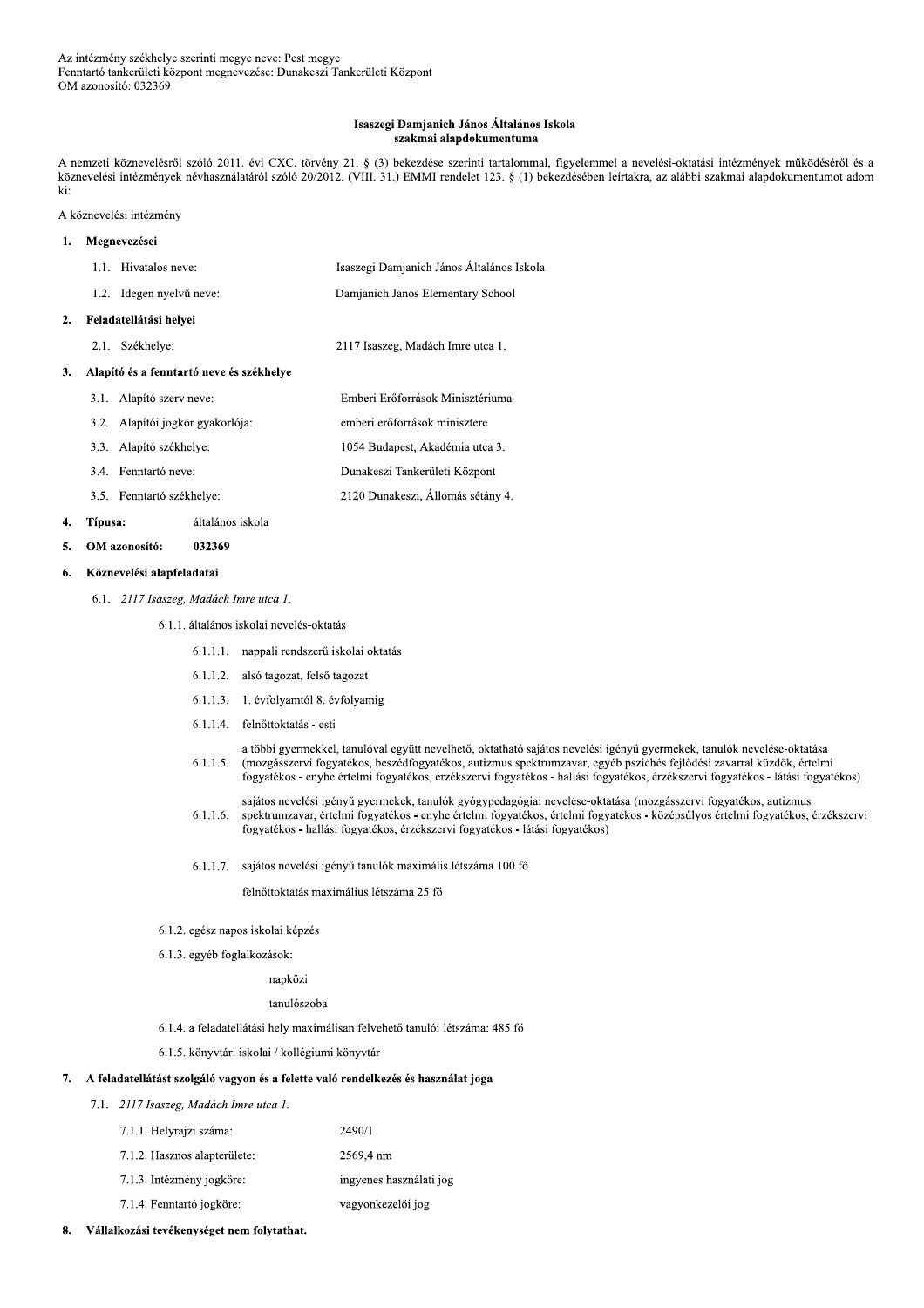#### Kartali Könyves Kálmán Általános Iskola szakmai alapdokumentuma

A nemzeti köznevelésről szóló 2011. évi CXC. törvény 21. § (3) bekezdése szerinti tartalommal, figyelemmel a nevelési-oktatási intézmények működéséről és a köznevelési intézmények névhasználatáról szóló 20/2012. (VIII. 31.) EMMI rendelet 123. § (1) bekezdésében leírtakra, az alábbi szakmai alapdokumentumot adom ki:

### A köznevelési intézmény

#### Megnevezései  $\mathbf{1}$ . 1.1. Hivatalos neve: Kartali Könyves Kálmán Általános Iskola Feladatellátási helyei  $2.$ 2.1. Székhelye: 2173 Kartal, Iskola tér 1. 2.1.1. telephelye: 2173 Kartal, Baross utca 115. 2.2. Tagintézmények megnevezése és telephelyei 2.2.1. Tagintézmény hivatalos neve: Kartali Könyves Kálmán Általános Iskola Versegi Tagiskolája 2.2.1.1. Ügyviteli telephelye: 2174 Verseg, Iskola köz 1. Alapító és a fenntartó neve és székhelye  $3.$ 3.1. Alapító szerv neve: Emberi Erőforrások Minisztériuma 3.2. Alapítói jogkör gyakorlója: emberi erőforrások minisztere 3.3. Alapító székhelye: 1054 Budapest, Akadémia utca 3. 3.4. Fenntartó neve: Dunakeszi Tankerületi Központ 2120 Dunakeszi, Állomás sétány 4. 3.5. Fenntartó székhelye:

#### Típusa: általános iskola

#### OM azonosító: 032371 5.

 $\overline{4}$ .

#### Köznevelési alapfeladatai 6.

6.1. 2173 Kartal, Iskola tér 1.

6.1.1. általános iskolai nevelés-oktatás

- 6.1.1.1. nappali rendszerű iskolai oktatás
- 6.1.1.2. felső tagozat
- 6.1.1.3. 5. évfolvamtól 8. évfolvamig

a többi gyermekkel, tanulóval együtt nevelhető, oktatható sajátos nevelési igényű gyermekek, tanulók nevelése-oktatása (mozgásszervi fogyatékos, beszédfogyatékos, halmozottan fogyatékos, autizmus spektrumzavar, egyéb pszichés fejlődési  $6.1.1.4.$ zavarral küzdők, értelmi fogyatékos - enyhe értelmi fogyatékos, érzékszervi fogyatékos - hallási fogyatékos, érzékszervi fogyatékos - látási fogyatékos)

- sajátos nevelési igényű gyermekek, tanulók gyógypedagógiai nevelése-oktatása (mozgásszervi fogyatékos, beszédfogyatékos,  $6.1.1.5.$ értelmi fogyatékos - enyhe értelmi fogyatékos)
- 6.1.2. egyéb foglalkozások:

napközi

- 6.1.3. a feladatellátási hely maximálisan felvehető tanulói létszáma: 350 fő
- 6.1.4. könyvtár: iskolai / kollégiumi könyvtár
- 6.2. 2174 Verseg, Iskola köz 1.
	- 6.2.1. általános iskolai nevelés-oktatás
		- 6.2.1.1. nappali rendszerű iskolai oktatás
		- 6.2.1.2. alsó tagozat
		- 6.2.1.3. 1. évfolyamtól 4. évfolyamig

a többi gyermekkel, tanulóval együtt nevelhető, oktatható sajátos nevelési igényű gyermekek, tanulók nevelése-oktatása  $6.2.1.4.$ (mozgásszervi fogyatékos, beszédfogyatékos, halmozottan fogyatékos, autizmus spektrumzavar, egyéb pszichés fejlődési zavarral küzdők, értelmi fogyatékos - enyhe értelmi fogyatékos)

6.2.2. egyéb foglalkozások:

napközi

6.2.3. a feladatellátási hely maximálisan felvehető tanulói létszáma: 200 fő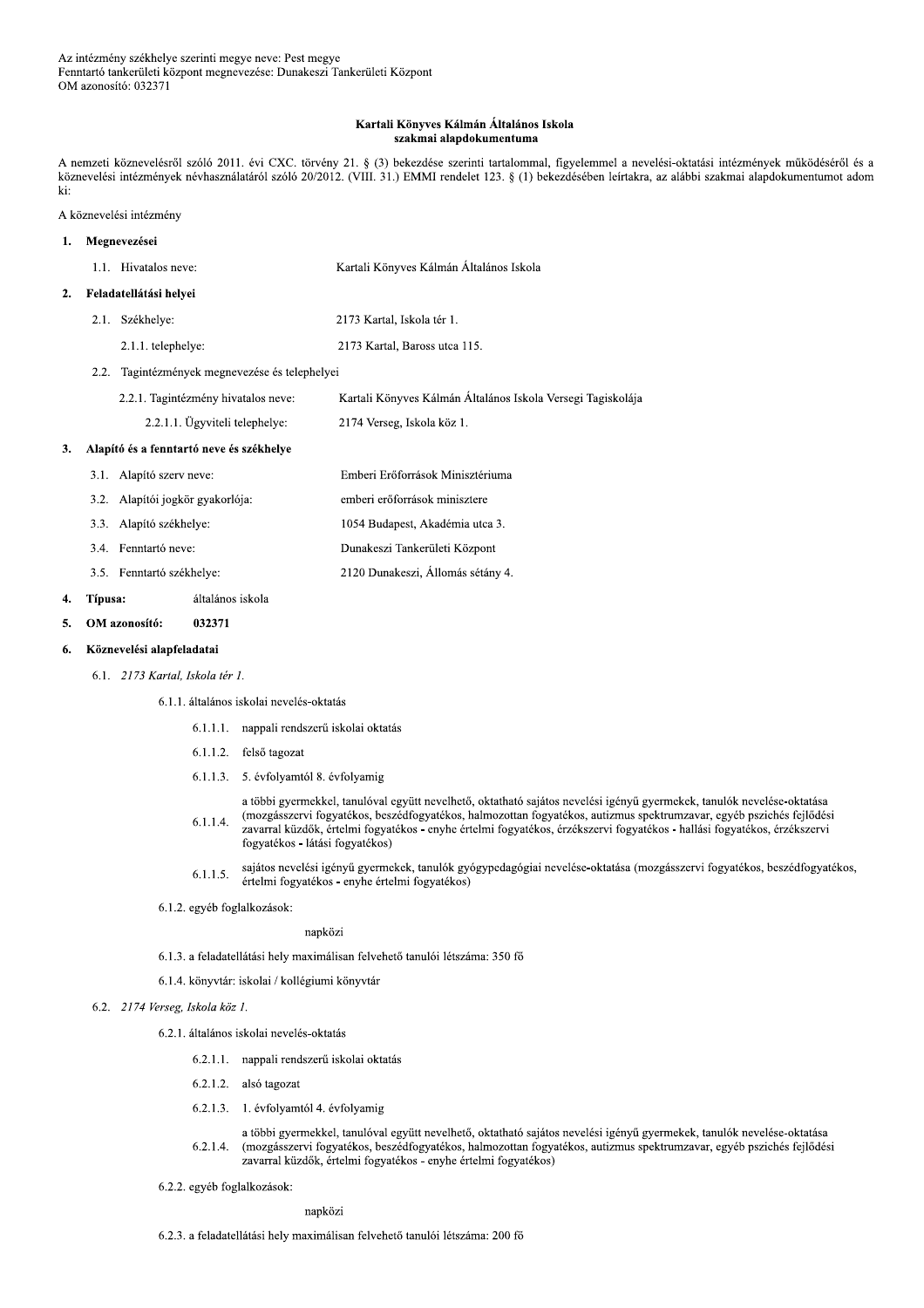### 6.2.4. könyvtár: iskolai / kollégiumi könyvtár

### 6.3. 2173 Kartal, Baross utca 115.

- 6.3.1. általános iskolai nevelés-oktatás
	- 6.3.1.1. nappali rendszerű iskolai oktatás
	- 6.3.1.2. alsó tagozat
	- 6.3.1.3. 1. évfolyamtól 4. évfolyamig
	- a többi gyermekkel, tanulóval együtt nevelhető, oktatható sajátos nevelési igényű gyermekek, tanulók nevelése-oktatása (mozgásszervi fogyatékos, beszédfogyatékos, halmozottan fogyatékos, autizmus spektrumzavar, egyéb pszichés fejlődési  $6.3.1.4.$ zavarral küzdők, értelmi fogyatékos - enyhe értelmi fogyatékos, érzékszervi fogyatékos - hallási fogyatékos, érzékszervi fogyatékos - látási fogyatékos)
	- 6.3.2. egész napos iskolai képzés
	- 6.3.3. egyéb foglalkozások:

napközi

6.3.4. a feladatellátási hely maximálisan felvehető tanulói létszáma: 250 fő

### 7. A feladatellátást szolgáló vagyon és a felette való rendelkezés és használat joga

7.1. 2173 Kartal, Iskola tér 1.

|      | 7.1.1. Helyrajzi száma:       | Kartal 795/2                                                                                 |
|------|-------------------------------|----------------------------------------------------------------------------------------------|
|      | 7.1.2. Hasznos alapterülete:  | 2848,50 nm; 1176,96 nm                                                                       |
|      | 7.1.3. Intézmény jogköre:     | ingyenes használati jog                                                                      |
|      | 7.1.4. Fenntartó jogköre:     | vagyonkezelői jog                                                                            |
|      | 7.1.5. Egyéb:                 | A sportcsarnok (1176,96 nm) tekintetében a fenntartó ingyenes használati joggal rendelkezik. |
| 7.2. | 2174 Verseg, Iskola köz 1.    |                                                                                              |
|      | 7.2.1. Helyrajzi száma:       | Verseg 5                                                                                     |
|      | 7.2.2. Hasznos alapterülete:  | 1389,09 nm                                                                                   |
|      | 7.2.3. Intézmény jogköre:     | ingyenes használati jog                                                                      |
|      | 7.2.4. Fenntartó jogköre:     | vagyonkezelői jog                                                                            |
| 7.3. | 2173 Kartal, Baross utca 115. |                                                                                              |
|      | 7.3.1. Helyrajzi száma:       | Kartal 35/1                                                                                  |
|      | 7.3.2. Hasznos alapterülete:  | 1250,11 nm                                                                                   |
|      | 7.3.3. Intézmény jogköre:     | ingyenes használati jog                                                                      |
|      | 7.3.4. Fenntartó jogköre:     | vagyonkezelői jog                                                                            |
|      |                               |                                                                                              |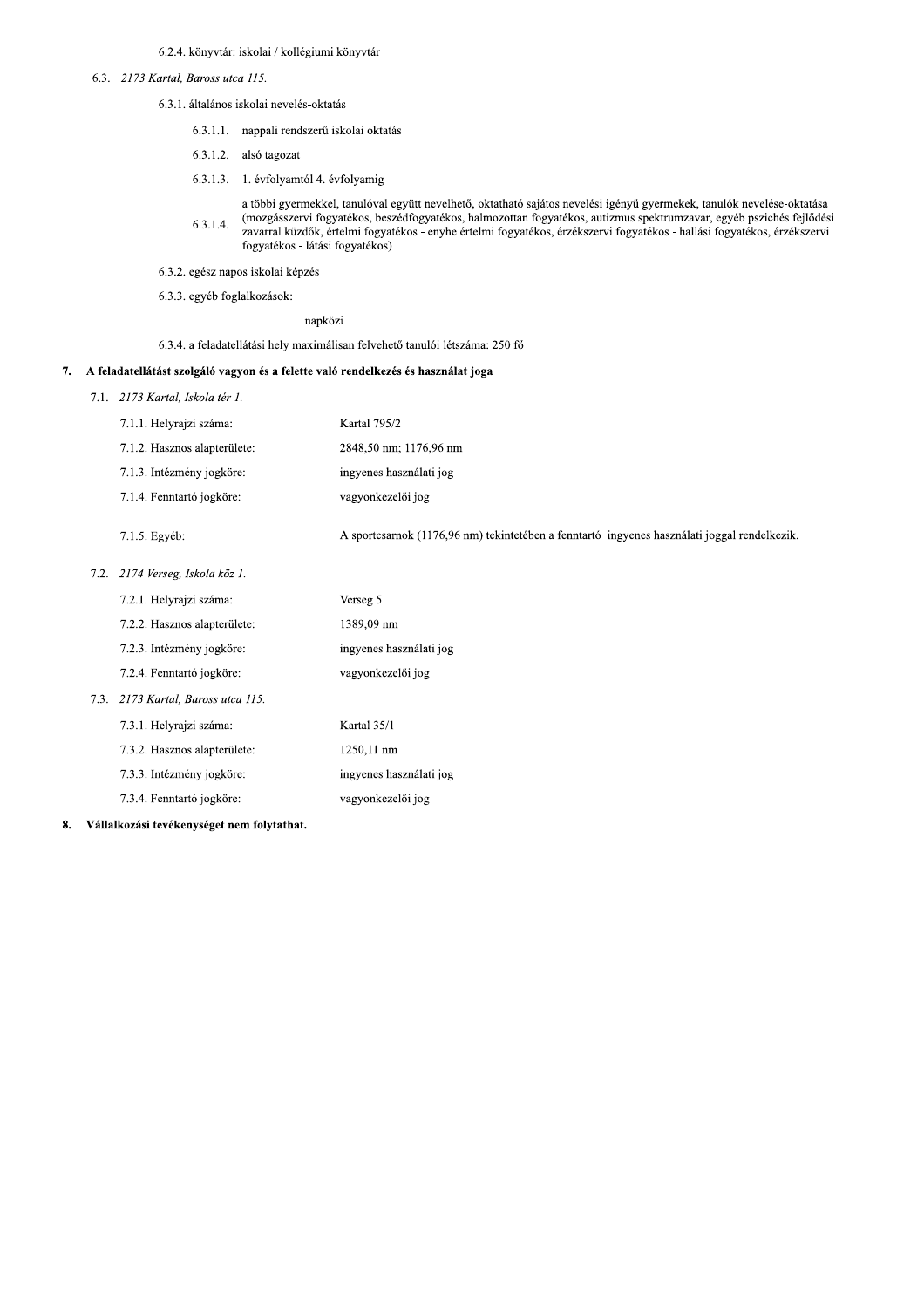### Kerepesi Széchenyi István Általános Iskola és Alapfokú Művészeti Iskola szakmai alapdokumentuma

A nemzeti köznevelésről szóló 2011. évi CXC. törvény 21. § (3) bekezdése szerinti tartalommal, figyelemmel a nevelési-oktatási intézmények működéséről és a köznevelési intézmények névhasználatáról szóló 20/2012. (VIII. 31.) EMMI rendelet 123. § (1) bekezdésében leírtakra, az alábbi szakmai alapdokumentumot adom ki:

#### A köznevelési intézmény

| 1. |      | Megnevezései                             |                                                                         |
|----|------|------------------------------------------|-------------------------------------------------------------------------|
|    | 1.1. | Hivatalos neve:                          | Kerepesi Széchenyi István Általános Iskola és Alapfokú Művészeti Iskola |
|    | 1.2. | Idegen nyelvű neve:                      | Szechenyi Istvan Allgemeinbildende Musik-Kunst-Grundschule              |
|    | 1.3. | Rövid neve:                              | Széchenyi István Általános Iskola                                       |
| 2. |      | Feladatellátási helyei                   |                                                                         |
|    | 2.1. | Székhelye:                               | 2144 Kerepes, Vörösmarty utca 2.                                        |
|    |      | 2.1.1. telephelye:                       | 2144 Kerepes, Alföldi utca 58.                                          |
| 3. |      | Alapító és a fenntartó neve és székhelye |                                                                         |
|    | 3.1. | Alapító szerv neve:                      | Emberi Erőforrások Minisztériuma                                        |
|    | 3.2. | Alapítói jogkör gyakorlója:              | emberi erőforrások minisztere                                           |
|    | 3.3. | Alapító székhelye:                       | 1054 Budapest, Akadémia utca 3.                                         |
|    | 3.4. | Fenntartó neve:                          | Dunakeszi Tankerületi Központ                                           |
|    |      | 3.5. Fenntartó székhelye:                | 2120 Dunakeszi, Állomás sétány 4.                                       |

#### 4. Típusa: közös igazgatású köznevelési intézmény

OM azonosító: 032373 5.

#### Köznevelési alapfeladatai 6.

- 6.1. 2144 Kerepes, Vörösmarty utca 2.
	- 6.1.1. általános iskolai nevelés-oktatás
		- 6.1.1.1. nappali rendszerű iskolai oktatás
		- 6.1.1.2. alsó tagozat, felső tagozat
		- 6.1.1.3. 1. évfolyamtól 8. évfolyamig
		- a többi gyermekkel, tanulóval együtt nevelhető, oktatható sajátos nevelési igényű gyermekek, tanulók nevelése-oktatása (mozgásszervi fogyatékos, beszédfogyatékos, egyéb pszichés fejlődési zavarral küzdők, értelmi fogyatékos - enyhe értelmi  $6.1.1.4.$ fogyatékos)
		- 6.1.1.5. nemzetiségi nevelés-oktatás (nyelvoktató nemzetiségi nevelés-oktatás (német))
	- 6.1.2. alapfokú művészetoktatás

zeneművészeti ág (kifutó tanszakok: furulya tanszak, fuvola tanszak, gitár tanszak, kamarazene tanszak, szolfézs (klasszikus  $6.1.2.1.$ zene) tanszak, trombita tanszak, zeneelmélet tanszak, zenetörténet-zeneirodalom tanszak, zongora tanszak) (új tanszakok: akkordikus tanszak, billentyűs tanszak, fafúvós tanszak, rézfúvós tanszak, zeneismeret tanszak)

6.1.2.2. 12 évfolyam (előképző 1-2. évfolyam, alapfok 1-6. évfolyam, továbbképző 7-10. évfolyam)

6.1.3. egyéb foglalkozások:

napközi

tanulószoba

- 6.1.4. a feladatellátási hely maximálisan felvehető tanulói létszáma: 600 fő
- 6.1.5. könyvtár: iskolai / kollégiumi könyvtár

### 6.2. 2144 Kerepes, Alföldi utca 58.

- 6.2.1. általános iskolai nevelés-oktatás
	- 6.2.1.1. nappali rendszerű iskolai oktatás
	- 6.2.1.2. alsó tagozat, felső tagozat
	- 6.2.1.3. 1. évfolyamtól 8. évfolyamig
	- 6.2.1.4. egyéni és csoportos foglalkozások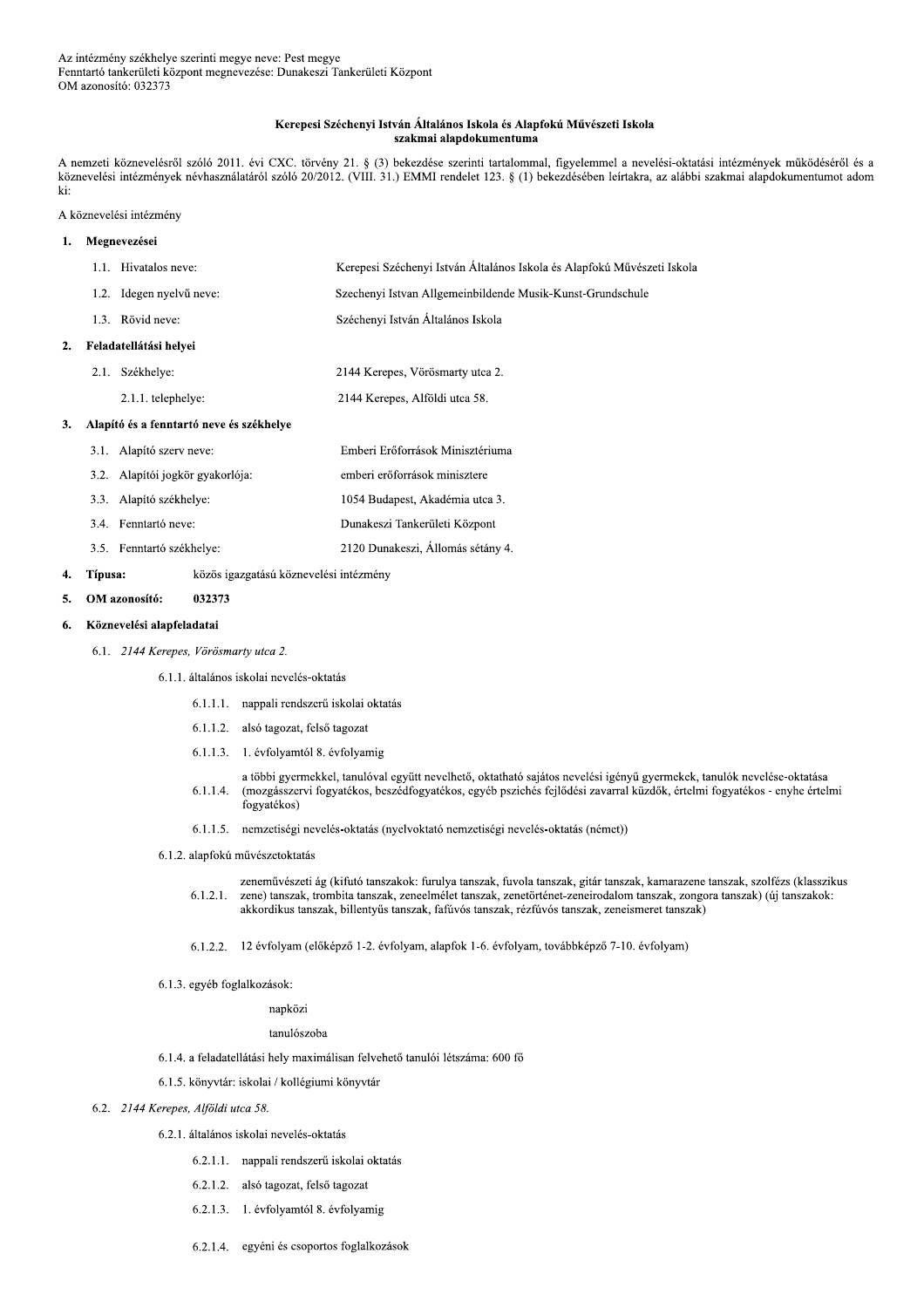### 6.2.2. a feladatellátási hely maximálisan felvehető tanulói létszáma: 20 fő

# 7. A feladatellátást szolgáló vagyon és a felette való rendelkezés és használat joga

| 7.1. 2144 Kerepes, Vörösmarty utca 2. |                         |  |
|---------------------------------------|-------------------------|--|
| 7.1.1. Helyrajzi száma:               | 504/3                   |  |
| 7.1.2. Hasznos alapterülete:          | 3303 nm                 |  |
| 7.1.3. Intézmény jogköre:             | ingyenes használati jog |  |
| 7.1.4. Fenntartó jogköre:             | vagyonkezelői jog       |  |
| 7.2. 2144 Kerepes, Alföldi utca 58.   |                         |  |
| 7.2.1. Helyrajzi száma:               | 504/5                   |  |
| 7.2.2. Hasznos alapterülete:          | $104 \text{ nm}$        |  |
| 7.2.3. Intézmény jogköre:             | ingyenes használati jog |  |
| 7.2.4. Fenntartó jogköre:             | ingyenes használati jog |  |
|                                       |                         |  |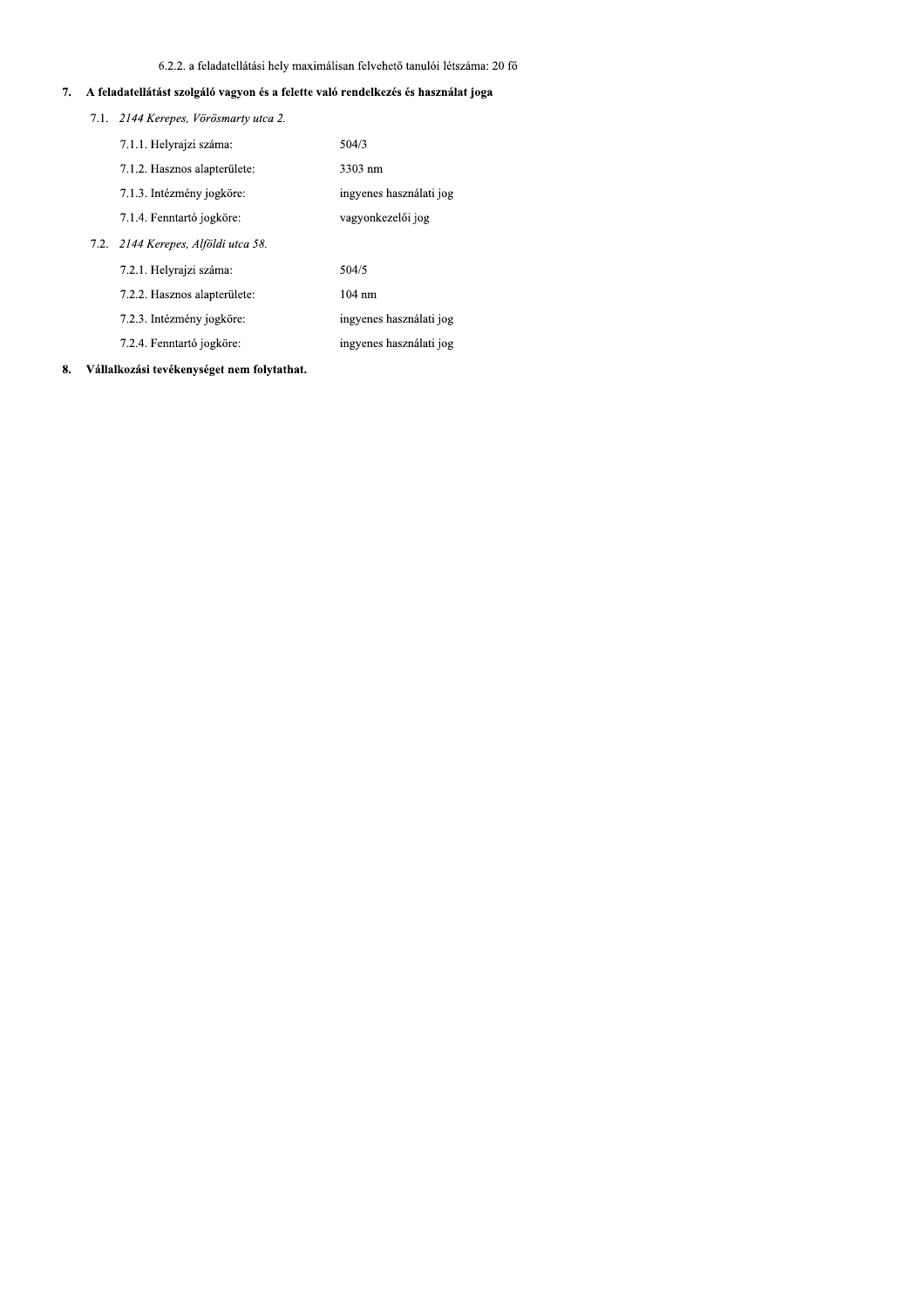#### Klapka György Általános Iskola és Alapfokú Művészeti Iskola szakmai alapdokumentuma

A nemzeti köznevelésről szóló 2011. évi CXC. törvény 21. § (3) bekezdése szerinti tartalommal, figyelemmel a nevelési-oktatási intézmények működéséről és a köznevelési intézmények névhasználatáról szóló 20/2012. (VIII. 31.) EMMI rendelet 123. § (1) bekezdésében leírtakra, az alábbi szakmai alapdokumentumot adom ki:

### A köznevelési intézmény

#### 1. Megnevezései 1.1. Hivatalos neve: Klapka György Általános Iskola és Alapfokú Művészeti Iskola 1.2. Idegen nyelvű neve: Klapka György Primary School and Institution of Basic Art Education 2. Feladatellátási helvei 2.1. Székhelye: 2117 Isaszeg, Kossuth Lajos utca 85. 2.1.1. telephelye: 2117 Isaszeg, Dózsa György utca 2. 2.1.2. telephelye: 2117 Isaszeg, Madách Imre utca 1. 2.1.3. telephelye: 2117 Isaszeg, Tóth Árpád utca 1. 2191 Bag, Szent András utca 41. 2.1.4. telephelye: 3. Alapító és a fenntartó neve és székhelye 3.1. Alapító szerv neve: Emberi Erőforrások Minisztériuma 3.2. Alapítói jogkör gyakorlója: emberi erőforrások minisztere 3.3. Alapító székhelye: 1054 Budapest, Akadémia utca 3. 3.4. Fenntartó neve: Dunakeszi Tankerületi Központ 3.5. Fenntartó székhelye: 2120 Dunakeszi, Állomás sétány 4. 4. Típusa: összetett iskola 5. OM azonosító: 032370

#### Köznevelési alapfeladatai 6.

- 6.1. 2117 Isaszeg, Kossuth Lajos utca 85.
	- 6.1.1. általános iskolai nevelés-oktatás
		- 6.1.1.1. nappali rendszerű iskolai oktatás
		- 6.1.1.2. alsó tagozat, felső tagozat
		- 6.1.1.3. 1. évfolyamtól 8. évfolyamig
		- a többi gyermekkel, tanulóval együtt nevelhető, oktatható sajátos nevelési igényű gyermekek, tanulók nevelése-oktatása  $6.1.1.4.$ (beszédfogyatékos, egyéb pszichés fejlődési zavarral küzdők)
	- 6.1.2. alapfokú művészetoktatás
		- zeneművészeti ág (kifutó tanszakok: furulya tanszak, fuvola tanszak, hegedű tanszak, kamarazene tanszak, klarinét tanszak,  $6.1.2.1.$ magánének tanszak, szaxofon tanszak, trombita tanszak, ütő tanszak, zongora tanszak) (új tanszakok: akkordikus tanszak, billentyűs tanszak, fafúvós tanszak, kamarazene tanszak, rézfúvós tanszak, vokális tanszak, vonós tanszak, zeneismeret tanszak)
		- 6.1.2.2. táncművészeti ág (kifutó tanszakok: társastánc tanszak) (új tanszakok: társastánc tanszak)
		- képző- és iparművészeti ág (kifutó tanszakok: festészet tanszak, grafika tanszak, kerámia tanszak, kézműves tanszak, szobrászat  $6.1.2.3.$ tanszak) (új tanszakok: grafika és festészet tanszak, képzőművészeti tanszak, környezet- és kézműves kultúra tanszak, szobrászat és kerámia tanszak)
		- 6.1.2.4. 12 évfolyam (előképző 1-2. évfolyam, alapfok 1-6. évfolyam, továbbképző 7-10. évfolyam)
	- 6.1.3. egész napos iskolai képzés
	- 6.1.4. egyéb foglalkozások:

#### napközi

#### tanulószoba

- 6.1.5. a feladatellátási hely maximálisan felvehető tanulói létszáma: 530 fő
- 6.1.6. könyvtár: iskolai / kollégiumi könyvtár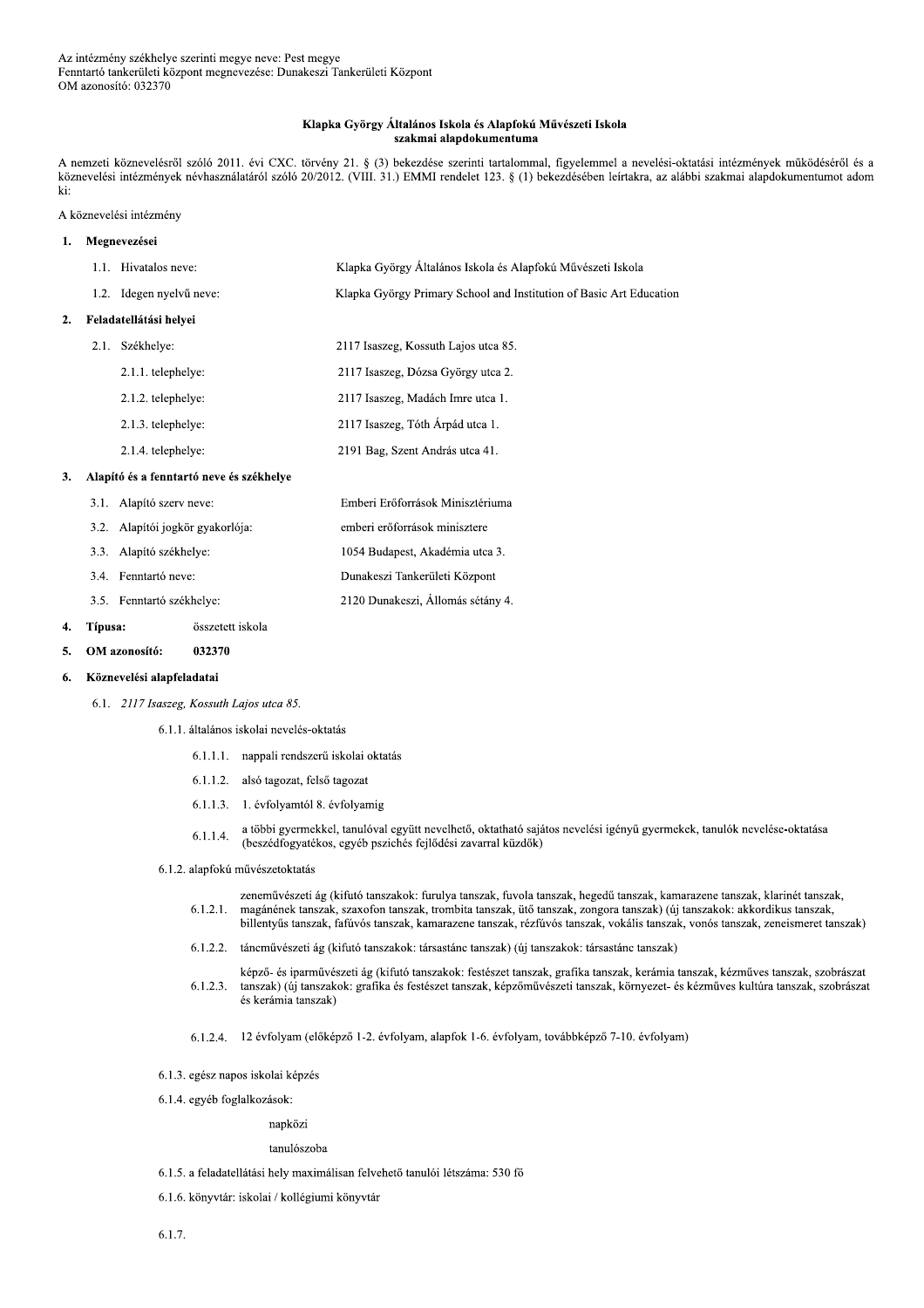- 6.2. 2117 Isaszeg, Dózsa György utca 2.
	- 6.2.1. alapfokú művészetoktatás
		- 6.2.1.1. táncművészeti ág (kifutó tanszakok: balett tanszak) (új tanszakok: balett tanszak)
		- 6.2.1.2. szín- és bábművészeti ág (kifutó tanszakok: színjáték tanszak) (új tanszakok: színjáték tanszak)
		- 6.2.1.3. 12 évfolyam (előképző 1-2. évfolyam, alapfok 1-6. évfolyam, továbbképző 7-10. évfolyam)
	- 6.2.2. a feladatellátási hely maximálisan felvehető tanulói létszáma: 40 fő
	- 6.2.3. könyvtár: iskolai / kollégiumi könyvtár
- 6.3. 2117 Isaszeg, Madách Imre utca 1.
	- 6.3.1. alapfokú művészetoktatás
		- képző- és iparművészeti ág (kifutó tanszakok: festészet tanszak, grafika tanszak, kerámia tanszak, kézműves tanszak, szobrászat tanszak) (új tanszakok: grafika és festészet tanszak, képzőművészeti tanszak, környezet- és kézműves kultúra tanszak, szobrászat  $6.3.1.1.$ és kerámia tanszak)
		- 6.3.1.2. 12 évfolyam (előképző 1-2. évfolyam, alapfok 1-6. évfolyam, továbbképző 7-10. évfolyam)
	- 6.3.2. a feladatellátási hely maximálisan felvehető tanulói létszáma: 50 fő
	- 6.3.3. könyvtár. iskolai / kollégiumi könyvtár
- 6.4. 2117 Isaszeg, Tóth Árpád utca 1.
	- 6.4.1. általános iskolai nevelés-oktatás
		- 6.4.1.1. nappali rendszerű iskolai oktatás
		- 6.4.1.2. alsó tagozat
		- 6.4.1.3. 1. évfolyamtól 4. évfolyamig
		- a többi gyermekkel, tanulóval együtt nevelhető, oktatható sajátos nevelési igényű gyermekek, tanulók nevelése-oktatása  $6.4.1.4.$ (beszédfogyatékos, egyéb pszichés fejlődési zavarral küzdők)
	- 6.4.2. alapfokú művészetoktatás
		- zeneművészeti ág (kifutó tanszakok: furulya tanszak, fuvola tanszak, klarinét tanszak, szaxofon tanszak) (új tanszakok: fafúvós  $6.4.2.1.$ tanszak)
		- 6.4.2.2. táncművészeti ág (kifutó tanszakok: társastánc tanszak) (új tanszakok: társastánc tanszak)
		- képző- és iparművészeti ág (kifutó tanszakok: festészet tanszak, grafika tanszak, kerámia tanszak, kézműves tanszak, szobrászat  $6.4.2.3.$ tanszak) (új tanszakok: grafika és festészet tanszak, képzőművészeti tanszak, környezet- és kézműves kultúra tanszak, szobrászat és kerámia tanszak)
		- 6.4.2.4. 12 évfolyam (előképző 1-2. évfolyam, alapfok 1-6. évfolyam, továbbképző 7-10. évfolyam)
	- 6.4.3. egész napos iskolai képzés
	- 6.4.4. egyéb foglalkozások:

napközi

- 6.4.5. a feladatellátási hely maximálisan felvehető tanulói létszáma: 320 fő
- 6.4.6. könyvtár: iskolai / kollégiumi könyvtár

6.4.7.

iskolaotthon

- 6.5. 2191 Bag, Szent András utca 41.
	- 6.5.1. alapfokú művészetoktatás
		- 6.5.1.1. szín- és bábművészeti ág (új tanszakok: színjáték tanszak)

1560

6.5.2. a feladatellátási hely maximálisan felvehető tanulói létszáma: 20 fő

### 7. A feladatellátást szolgáló vagyon és a felette való rendelkezés és használat joga

- 7.1. 2117 Isaszeg, Kossuth Lajos utca 85.
	- 7.1.1. Helyrajzi száma:
	- 7.1.2. Hasznos alapterülete: 2034,01 nm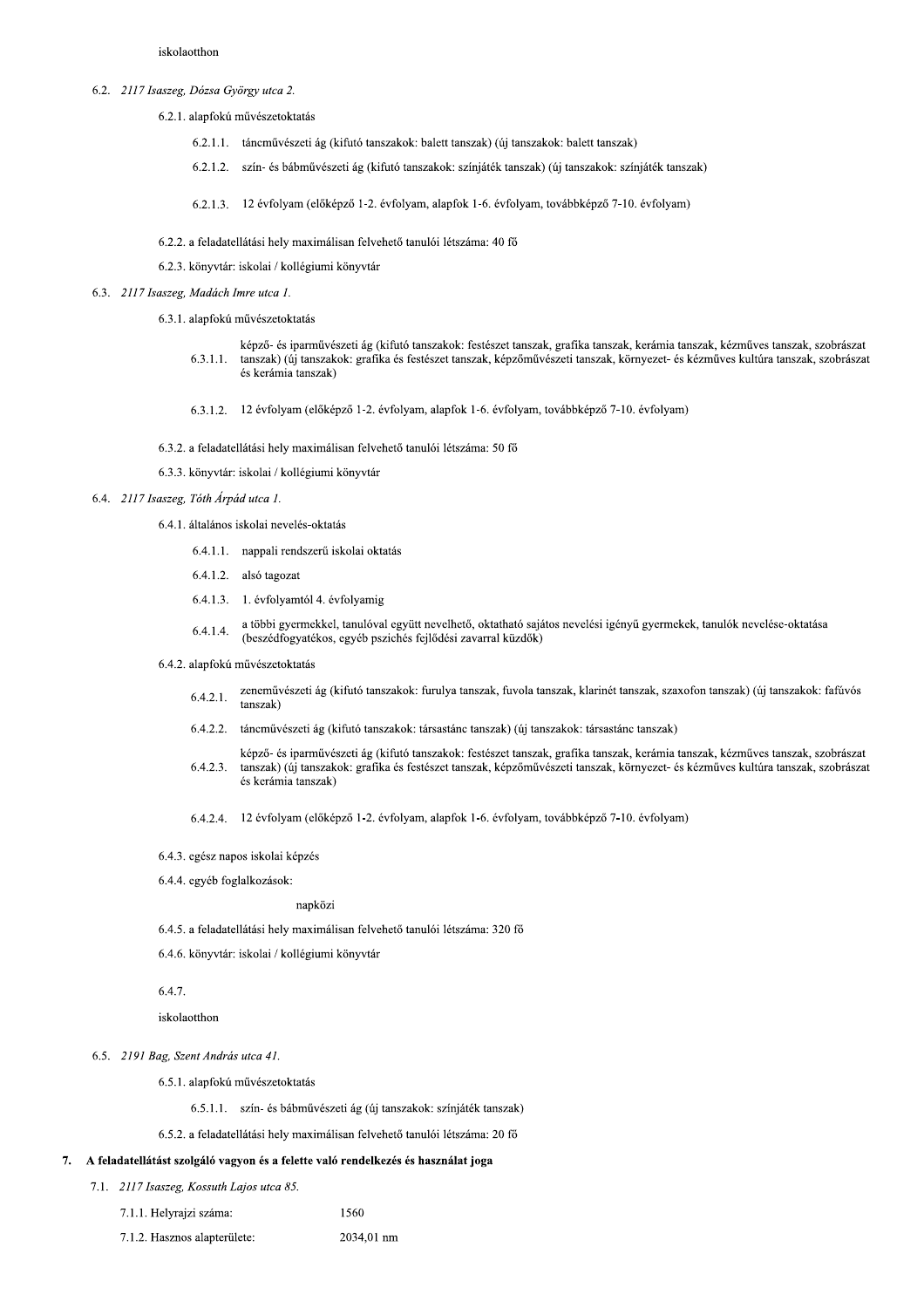|      | 7.1.3. Intézmény jogköre:          | ingyenes használati jog |
|------|------------------------------------|-------------------------|
|      | 7.1.4. Fenntartó jogköre:          | vagyonkezelői jog       |
| 7.2. | 2117 Isaszeg, Dózsa György utca 2. |                         |
|      | 7.2.1. Helyrajzi száma:            | 1657                    |
|      | 7.2.2. Hasznos alapterülete:       | 719 nm                  |
|      | 7.2.3. Intézmény jogköre:          | ingyenes használati jog |
|      | 7.2.4. Fenntartó jogköre:          | ingyenes használati jog |
| 7.3. | 2117 Isaszeg, Madách Imre utca 1.  |                         |
|      | 7.3.1. Helyrajzi száma:            | 2490/1                  |
|      | 7.3.2. Hasznos alapterülete:       | 4944 nm                 |
|      | 7.3.3. Intézmény jogköre:          | ingyenes használati jog |
|      | 7.3.4. Fenntartó jogköre:          | vagyonkezelői jog       |
| 7.4. | 2117 Isaszeg, Tóth Árpád utca 1.   |                         |
|      |                                    |                         |
|      | 7.4.1. Helyrajzi száma:            | 1329/145                |
|      | 7.4.2. Hasznos alapterülete:       | 1176,15 nm              |
|      | 7.4.3. Intézmény jogköre:          | ingyenes használati jog |
|      | 7.4.4. Fenntartó jogköre:          | vagyonkezelői jog       |
| 7.5. | 2191 Bag, Szent András utca 41.    |                         |
|      | 7.5.1. Helyrajzi száma:            | Bag belterület 766/3    |
|      | 7.5.2. Hasznos alapterülete:       | 54 nm                   |
|      | 7.5.3. Intézmény jogköre:          | ingyenes használati jog |
|      | 7.5.4. Fenntartó jogköre:          | vagyonkezelői jog       |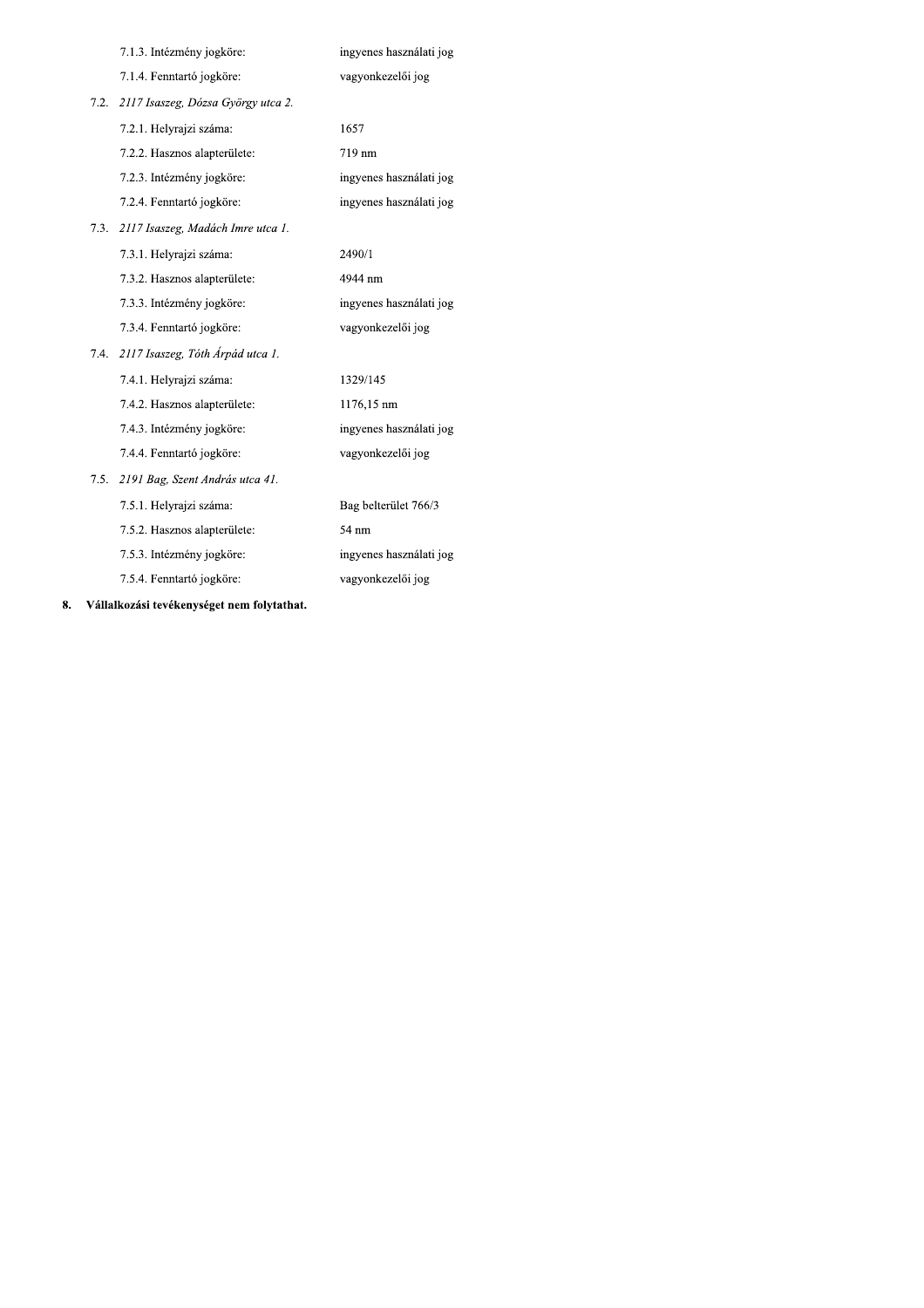#### Lisznyay Szabó Gábor Alapfokú Művészeti Iskola szakmai alapdokumentuma

A nemzeti köznevelésről szóló 2011. évi CXC. törvény 21. § (3) bekezdése szerinti tartalommal, figyelemmel a nevelési-oktatási intézmények működéséről és a köznevelési intézmények névhasználatáról szóló 20/2012. (VIII. 31.) EMMI rendelet 123. § (1) bekezdésében leírtakra, az alábbi szakmai alapdokumentumot adom ki:

### A köznevelési intézmény

| 1. |      | Megnevezései                             |                                                |
|----|------|------------------------------------------|------------------------------------------------|
|    |      | 1.1. Hivatalos neve:                     | Lisznyay Szabó Gábor Alapfokú Művészeti Iskola |
| 2. |      | Feladatellátási helyei                   |                                                |
|    | 2.1. | Székhelye:                               | 2112 Veresegyház, Nap utca 14/a.               |
|    |      | 2.1.1. telephelye:                       | 2113 Erdőkertes, Fő tér 6.                     |
|    |      | 2.1.2. telephelye:                       | 2146 Mogyoród, Gödöllői út 17.                 |
|    |      | 2.1.3. telephelye:                       | 2111 Szada, Dózsa György út 63.                |
|    |      | 2.1.4. telephelye:                       | 2167 Vácduka, Ifjúság utca 2.                  |
|    |      | 2.1.5. telephelye:                       | 2163 Vácrátót, Petőfi tér 6-7.                 |
|    |      | 2.1.6. telephelye:                       | 2112 Veresegyház, Fő út 77-79.                 |
|    |      | 2.1.7. telephelye:                       | 2112 Veresegyház, Kálvin tér 2.                |
|    |      | 2.1.8. telephelye:                       | 2112 Veresegyház, Köves utca 14.               |
| 3. |      | Alapító és a fenntartó neve és székhelye |                                                |
|    | 3.1. | Alapító szerv neve:                      | Emberi Erőforrások Minisztériuma               |
|    | 3.2. | Alapítói jogkör gyakorlója:              | emberi erőforrások minisztere                  |
|    | 3.3. | Alapító székhelye:                       | 1054 Budapest, Akadémia utca 3.                |
|    | 3.4. | Fenntartó neve:                          | Dunakeszi Tankerületi Központ                  |
|    | 3.5. | Fenntartó székhelye:                     | 2120 Dunakeszi, Állomás sétány 4.              |

#### Típusa: alapfokú művészeti iskola 4.

040053 OM azonosító:  $\mathbf{5}$ 

#### 6. Köznevelési alapfeladatai

- 6.1. 2112 Veresegyház, Nap utca 14/a.
	- 6.1.1. alapfokú művészetoktatás

zeneművészeti ág (kifutó tanszakok: citera tanszak, duda tanszak, fagott tanszak, furulya tanszak, fuvola tanszak, gitár tanszak, gordonka tanszak, harsona tanszak, hegedű tanszak, improvizáció tanszak, jazz-dob tanszak, jazz-gitár tanszak, kamarazene tanszak, klarinét tanszak, koboz tanszak, kürt tanszak, magánének tanszak, népi bőgő, cselló tanszak, népi brácsa tanszak, népi ének tanszak, népi furulya tanszak, népi hegedű tanszak, oboa tanszak, orgona tanszak, szaxofon tanszak, szintetizátor tanszak,  $6.1.1.1.$ szintetizátor-keyboard tanszak, szolfézs (klasszikus zene) tanszak, trombita tanszak, tuba tanszak, ütő tanszak, zeneelmélet tanszak, zenetörténet-zeneirodalom tanszak, zongora tanszak) (új tanszakok: akkordikus tanszak, billentyűs tanszak, fafúvós tanszak, fúvós tanszak, kamarazene tanszak, pengetős tanszak, rézfúvós tanszak, ütős tanszak, vokális tanszak, vonós- és tekerő tanszak, vonós tanszak, zeneismeret tanszak)

- képző- és iparművészeti ág (kifutó tanszakok: festészet tanszak, grafika tanszak) (új tanszakok: grafika és festészet tanszak,  $6.1.1.2.$ képzőművészeti tanszak)
- 6.1.1.3. 12 évfolyam (előképző 1-2. évfolyam, alapfok 1-6. évfolyam, továbbképző 7-10. évfolyam)
- 6.1.2. a feladatellátási hely maximálisan felvehető tanulói létszáma: 440 fő
- 6.1.3. könyvtár: könyvtári feladatokat a nyilvános könyvtár látja el
- 6.2. 2113 Erdőkertes, Fő tér 6.

### 6.2.1. alapfokú művészetoktatás

zeneművészeti ág (kifutó tanszakok: citera tanszak, duda tanszak, improvizáció tanszak, kamarazene tanszak, koboz tanszak, népi bőgő, cselló tanszak, népi brácsa tanszak, népi ének tanszak, népi furulya tanszak, népi hegedű tanszak, orgona tanszak,  $6.2.1.1.$ szolfézs (klasszikus zene) tanszak, ütő tanszak, zeneelmélet tanszak, zenetörténet-zeneirodalom tanszak, zongora tanszak) (új tanszakok: billentyűs tanszak, fúvós tanszak, kamarazene tanszak, pengetős tanszak, ütős tanszak, vokális tanszak, vonós- és tekerő tanszak, zeneismeret tanszak)

6.2.1.2. 12 évfolyam (előképző 1-2. évfolyam, alapfok 1-6. évfolyam, továbbképző 7-10. évfolyam)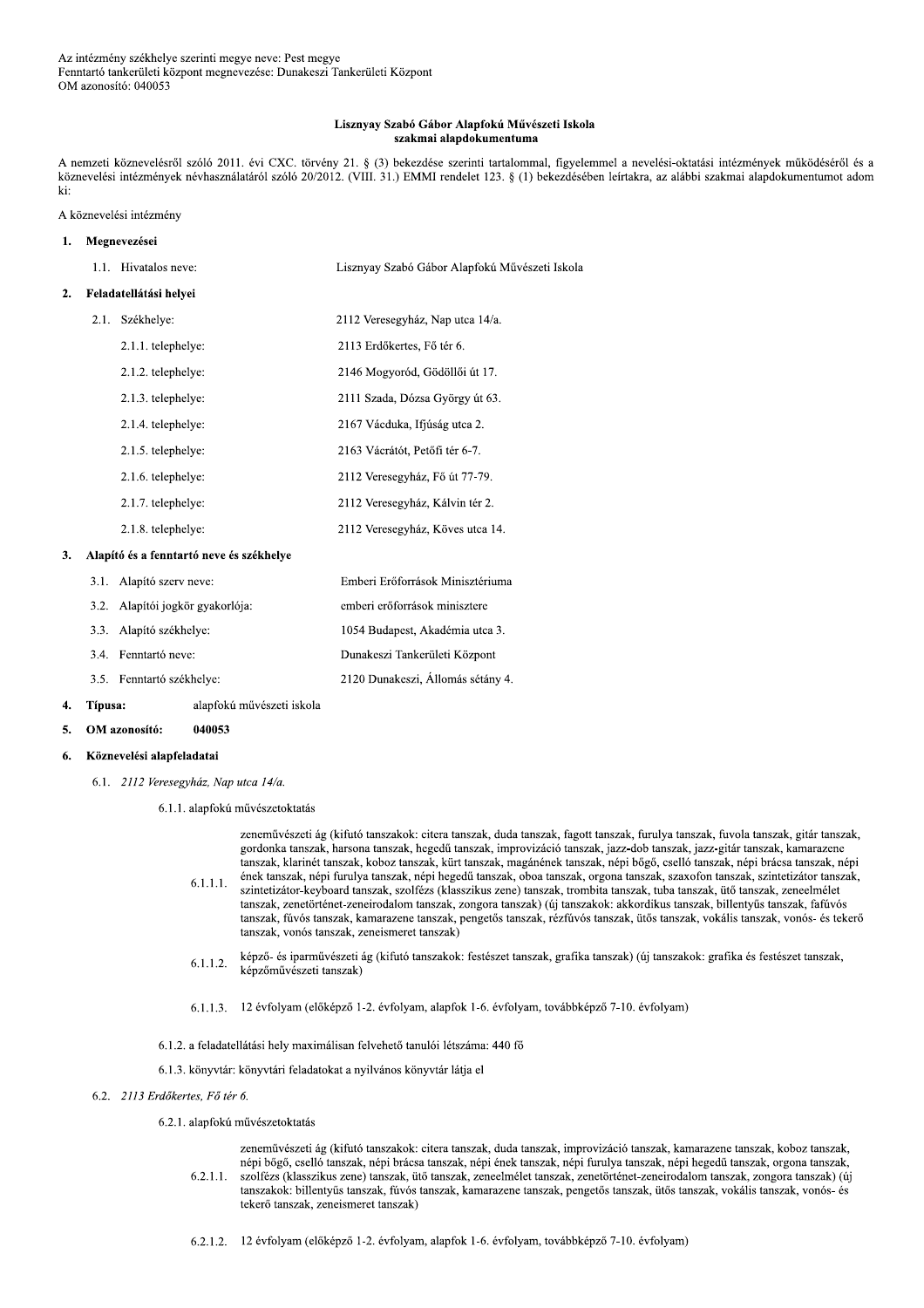### 6.2.2. a feladatellátási hely maximálisan felvehető tanulói létszáma: 55 fő

### 6.2.3. könyvtár: könyvtári feladatokat a nyilvános könyvtár látja el

- 6.3. 2146 Mogyoród, Gödöllői út 17.
	- 6.3.1. alapfokú művészetoktatás

zeneművészeti ág (kifutó tanszakok: citera tanszak, duda tanszak, gordonka tanszak, hegedű tanszak, improvizáció tanszak, kamarazene tanszak, koboz tanszak, népi bőgő, cselló tanszak, népi brácsa tanszak, népi ének tanszak, népi furulya tanszak, népi hegedű tanszak, orgona tanszak, szolfézs (klasszikus zene) tanszak, ütő tanszak, zeneelmélet tanszak, zenetörténet-zeneirodalom  $6.3.1.1.$ tanszak, zongora tanszak) (új tanszakok: billentyűs tanszak, fúvós tanszak, kamarazene tanszak, pengetős tanszak, ütős tanszak,

6.3.1.2. 12 évfolyam (előképző 1-2. évfolyam, alapfok 1-6. évfolyam, továbbképző 7-10. évfolyam)

vokális tanszak, vonós- és tekerő tanszak, zeneismeret tanszak)

- 6.3.2. a feladatellátási hely maximálisan felvehető tanulói létszáma: 60 fő
- 6.3.3. könyvtár: könyvtári feladatokat a nyilvános könyvtár látja el
- 6.4. 2111 Szada, Dózsa György út 63.
	- 6.4.1. alapfokú művészetoktatás
		- zeneművészeti ág (kifutó tanszakok: fagott tanszak, furulya tanszak, fuvola tanszak, gordonka tanszak, hegedű tanszak,
		- improvizáció tanszak, klarinét tanszak, oboa tanszak, orgona tanszak, szaxofon tanszak, szolfézs (klasszikus zene) tanszak,  $6.4.1.1.$ zeneelmélet tanszak, zenetörténet-zeneirodalom tanszak, zongora tanszak) (új tanszakok: billentyűs tanszak, fafúvós tanszak, vonós tanszak, zeneismeret tanszak)
		- 6.4.1.2. 12 évfolyam (előképző 1-2. évfolyam, alapfok 1-6. évfolyam, továbbképző 7-10. évfolyam)
	- 6.4.2. a feladatellátási hely maximálisan felvehető tanulói létszáma: 95 fő
	- 6.4.3. könyvtár: könyvtári feladatokat a nyilvános könyvtár látja el
- 6.5. 2167 Vácduka, Ifjúság utca 2.
	- 6.5.1. alapfokú művészetoktatás
		- zeneművészeti ág (kifutó tanszakok: fagott tanszak, furulya tanszak, fuvola tanszak, improvizáció tanszak, klarinét tanszak, oboa  $6.5.1.1.$ tanszak, orgona tanszak, szaxofon tanszak, szolfézs (klasszikus zene) tanszak, zeneelmélet tanszak, zenetörténet-zeneirodalom tanszak, zongora tanszak) (új tanszakok: billentyűs tanszak, fafúvós tanszak, zeneismeret tanszak)
		- 6.5.1.2. 12 évfolyam (előképző 1-2. évfolyam, alapfok 1-6. évfolyam, továbbképző 7-10. évfolyam)
	- 6.5.2. a feladatellátási hely maximálisan felvehető tanulói létszáma: 40 fő
	- 6.5.3. könyvtár: könyvtári feladatokat a nyilvános könyvtár látja el
- 6.6. 2163 Vácrátót, Petőfi tér 6-7.
	- 6.6.1. alapfokú művészetoktatás
		- zeneművészeti ág (kifutó tanszakok: fagott tanszak, furulya tanszak, fuvola tanszak, improvizáció tanszak, klarinét tanszak, oboa tanszak, orgona tanszak, szaxofon tanszak, szolfézs (klasszikus zene) tanszak, zeneelmélet tanszak, zenetörténet-zeneirodalom  $6.6.1.1.$ tanszak, zongora tanszak) (új tanszakok: billentyűs tanszak, fafúvós tanszak, zeneismeret tanszak)
		- 6.6.1.2. 12 évfolyam (előképző 1-2. évfolyam, alapfok 1-6. évfolyam, továbbképző 7-10. évfolyam)
	- 6.6.2. a feladatellátási hely maximálisan felvehető tanulói létszáma: 45 fő
	- 6.6.3. könyvtár: könyvtári feladatokat a nyilvános könyvtár látja el
- 6.7. 2112 Veresegyház, Fő út 77-79.
	- 6.7.1. alapfokú művészetoktatás
		- zeneművészeti ág (kifutó tanszakok: improvizáció tanszak, szolfézs (klasszikus zene) tanszak, zeneelmélet tanszak, zenetörténet- $6.7.1.1.$ zeneirodalom tanszak) (új tanszakok: zeneismeret tanszak)
		- 6.7.1.2. 12 évfolyam (előképző 1-2. évfolyam, alapfok 1-6. évfolyam, továbbképző 7-10. évfolyam)
	- 6.7.2. a feladatellátási hely maximálisan felvehető tanulói létszáma: 40 fő
	- 6.7.3. könyvtár: könyvtári feladatokat a nyilvános könyvtár látja el
- 6.8. 2112 Veresegyház, Kálvin tér 2.
	- 6.8.1. alapfokú művészetoktatás
		- 6.8.1.1. zeneművészeti ág (kifutó tanszakok: improvizáció tanszak, szolfézs (klasszikus zene) tanszak, zeneelmélet tanszak, zenetörténet-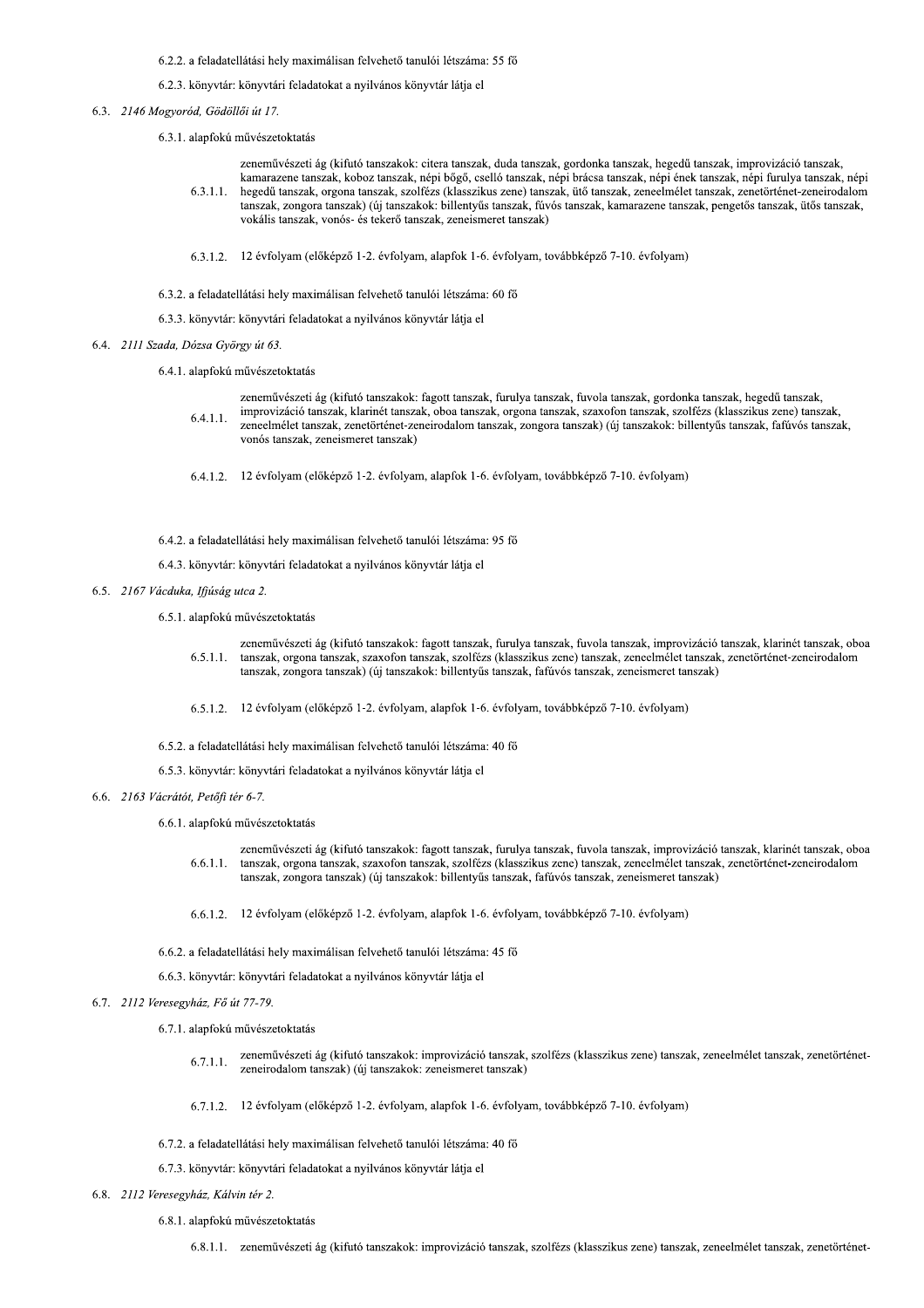zeneirodalom tanszak) (új tanszakok: zeneismeret tanszak)

- 6.8.1.2. 12 évfolyam (előképző 1-2. évfolyam, alapfok 1-6. évfolyam, továbbképző 7-10. évfolyam)
- 6.8.2. a feladatellátási hely maximálisan felvehető tanulói létszáma: 30 fő
- 6.8.3. könyvtár: könyvtári feladatokat a nyilvános könyvtár látja el
- 6.9. 2112 Veresegyház, Köves utca 14.
	- 6.9.1. alapfokú művészetoktatás
		- 6.9.1.1. zeneművészeti ág (kifutó tanszakok: jazz-dob tanszak) (új tanszakok: ütős tanszak)
		- 6.9.1.2. 12 évfolyam (előképző 1-2. évfolyam, alapfok 1-6. évfolyam, továbbképző 7-10. évfolyam)
	- 6.9.2. a feladatellátási hely maximálisan felvehető tanulói létszáma: 50 fő

6.9.3. könyvtár: könyvtári feladatokat a nyilvános könyvtár látja el

### 7. A feladatellátást szolgáló vagyon és a felette való rendelkezés és használat joga

7.1. 2112 Veresegyház, Nap utca 14/a.

7.7.4. Fenntartó jogköre:

|      | 7.1.1. Helyrajzi száma:         | 1633                    |
|------|---------------------------------|-------------------------|
|      | 7.1.2. Hasznos alapterülete:    | 640 nm                  |
|      | 7.1.3. Intézmény jogköre:       | ingyenes használati jog |
|      | 7.1.4. Fenntartó jogköre:       | vagyonkezelői jog       |
| 7.2. | 2113 Erdőkertes, Fő tér 6.      |                         |
|      | 7.2.1. Helyrajzi száma:         | 810/6                   |
|      | 7.2.2. Hasznos alapterülete:    | $110 \text{ nm}$        |
|      | 7.2.3. Intézmény jogköre:       | ingyenes használati jog |
|      | 7.2.4. Fenntartó jogköre:       | vagyonkezelői jog       |
| 7.3. | 2146 Mogyoród, Gödöllői út 17.  |                         |
|      | 7.3.1. Helyrajzi száma:         | 393                     |
|      | 7.3.2. Hasznos alapterülete:    | $126 \text{ nm}$        |
|      | 7.3.3. Intézmény jogköre:       | ingyenes használati jog |
|      | 7.3.4. Fenntartó jogköre:       | vagyonkezelői jog       |
| 7.4  | 2111 Szada, Dózsa György út 63. |                         |
|      | 7.4.1. Helyrajzi száma:         | 918                     |
|      | 7.4.2. Hasznos alapterülete:    | 134 nm                  |
|      | 7.4.3. Intézmény jogköre:       | ingyenes használati jog |
|      | 7.4.4. Fenntartó jogköre:       | vagyonkezelői jog       |
| 7.5. | 2167 Vácduka, Ifjúság utca 2.   |                         |
|      | 7.5.1. Helyrajzi száma:         | 202                     |
|      | 7.5.2. Hasznos alapterülete:    | 78 nm                   |
|      | 7.5.3. Intézmény jogköre:       | ingyenes használati jog |
|      | 7.5.4. Fenntartó jogköre:       | vagyonkezelői jog       |
| 7.6. | 2163 Vácrátót, Petőfi tér 6-7.  |                         |
|      | 7.6.1. Helyrajzi száma:         | 312                     |
|      | 7.6.2. Hasznos alapterülete:    | 75 nm                   |
|      | 7.6.3. Intézmény jogköre:       | ingyenes használati jog |
|      | 7.6.4. Fenntartó jogköre:       | vagyonkezelői jog       |
| 7.7. | 2112 Veresegyház, Fő út 77-79.  |                         |
|      | 7.7.1. Helyrajzi száma:         | $\mathbf{1}$            |
|      | 7.7.2. Hasznos alapterülete:    | $32 \text{ nm}$         |
|      | 7.7.3. Intézmény jogköre:       | ingyenes használati jog |

vagyonkezelői jog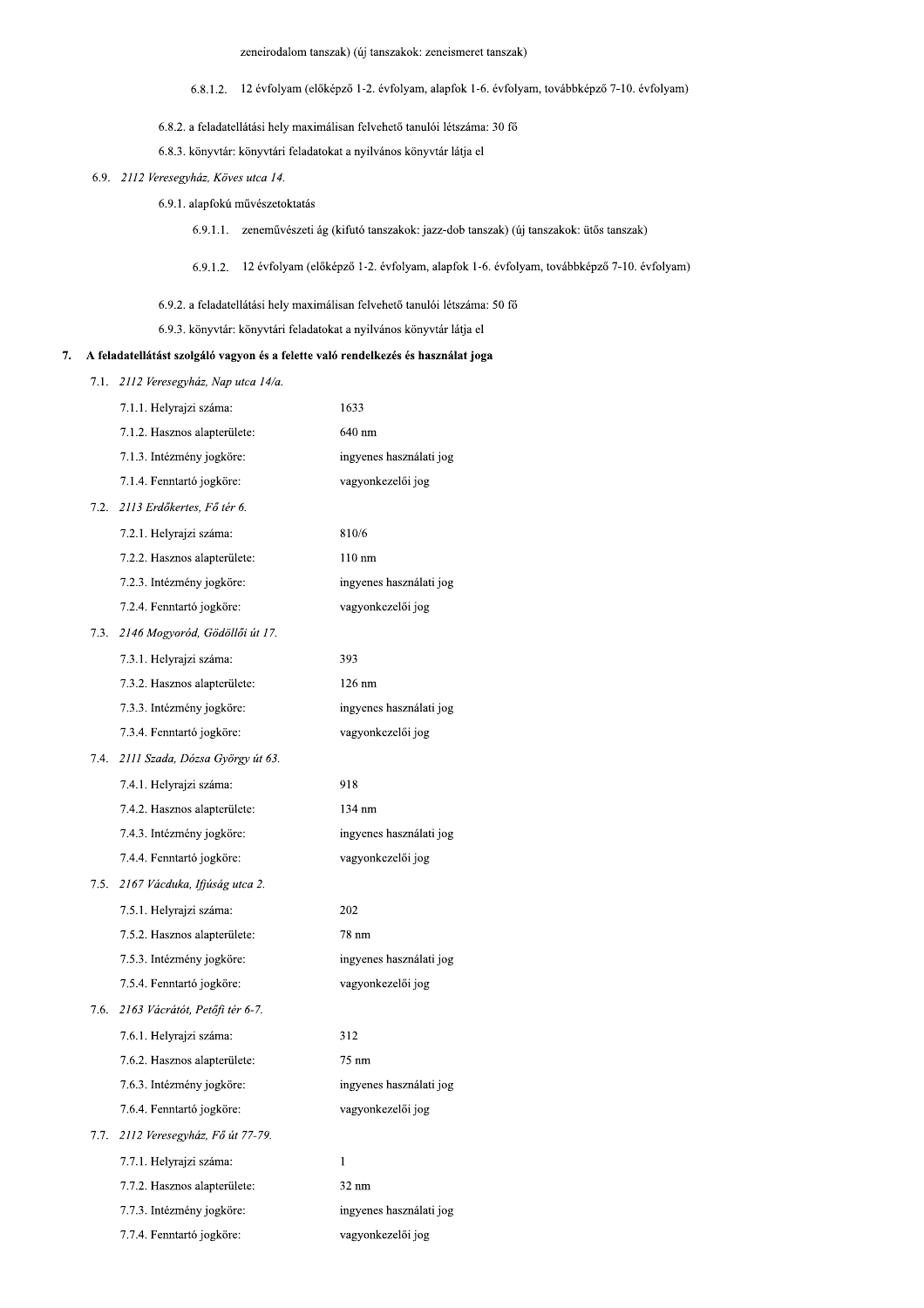### 7.8. 2112 Veresegyház, Kálvin tér 2.

| 7.8.1. Helyrajzi száma:               | 1572                    |
|---------------------------------------|-------------------------|
| 7.8.2. Hasznos alapterülete:          | $72 \text{ nm}$         |
| 7.8.3. Intézmény jogköre:             | ingyenes használati jog |
| 7.8.4. Fenntartó jogköre:             | ingyenes használati jog |
| 7.9. 2112 Veresegyház, Köves utca 14. |                         |
| 7.9.1. Helyrajzi száma:               | 1633                    |
| 7.9.2. Hasznos alapterülete:          | $50 \text{ nm}$         |
| 7.9.3. Intézmény jogköre:             | ingyenes használati jog |
| 7.9.4. Fenntartó jogköre:             | ingyenes használati jog |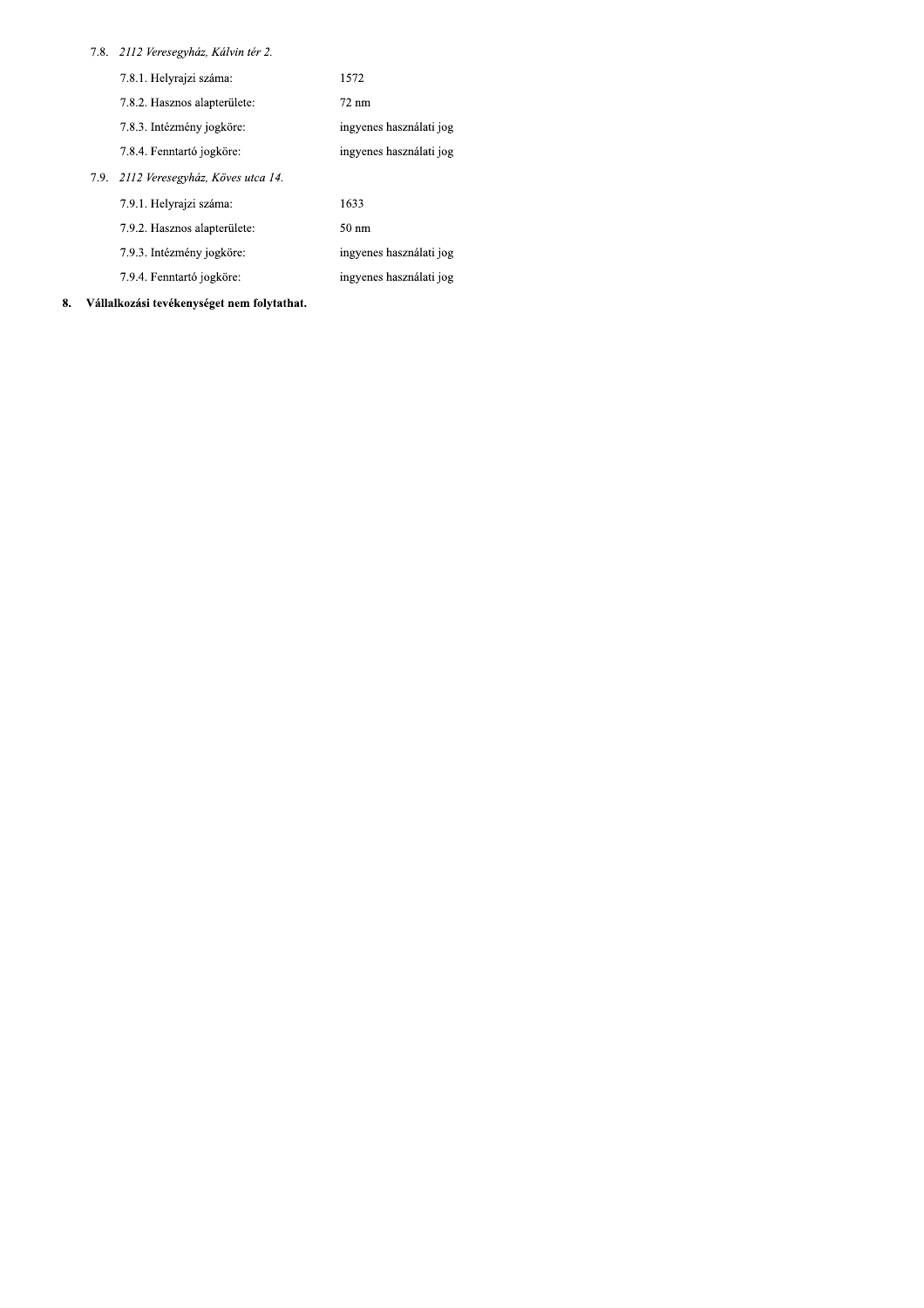### Mogyoródi Szent László Általános Iskola szakmai alapdokumentuma

A nemzeti köznevelésről szóló 2011. évi CXC. törvény 21. § (3) bekezdése szerinti tartalommal, figyelemmel a nevelési-oktatási intézmények működéséről és a köznevelési intézmények névhasználatáról szóló 20/2012. (VIII. 31.) EMMI rendelet 123. § (1) bekezdésében leírtakra, az alábbi szakmai alapdokumentumot adom ki:

A köznevelési intézmény

#### $\mathbf{1}$ . Megnevezései

| 1.1. Hivatalos neve: | Mogyoródi Szent László Általános Iskola |
|----------------------|-----------------------------------------|

#### Feladatellátási helyei  $2.$

2.1. Székhelye: 2146 Mogyoród, Gödöllői út 17.

### 3. Alapító és a fenntartó neve és székhelye

- 3.1. Alapító szerv neve: Emberi Erőforrások Minisztériuma 3.2. Alapítói jogkör gyakorlója: emberi erőforrások minisztere 3.3. Alapító székhelye: 1054 Budapest, Akadémia utca 3. Dunakeszi Tankerületi Központ 3.4. Fenntartó neve:
- 2120 Dunakeszi, Állomás sétány 4. 3.5. Fenntartó székhelye:

#### 4. Típusa: általános iskola

OM azonosító: 032376  $\mathbf{5}$ 

#### Köznevelési alapfeladatai 6.

6.1. 2146 Mogyoród, Gödöllői út 17.

### 6.1.1. általános iskolai nevelés-oktatás

- 6.1.1.1. nappali rendszerű iskolai oktatás
- 6.1.1.2. alsó tagozat, felső tagozat
- 6.1.1.3. 1. évfolyamtól 8. évfolyamig
- a többi gyermekkel, tanulóval együtt nevelhető, oktatható sajátos nevelési igényű gyermekek, tanulók nevelése-oktatása  $6.1.1.4.$ (beszédfogyatékos, egyéb pszichés fejlődési zavarral küzdők, értelmi fogyatékos - enyhe értelmi fogyatékos)
- 6.1.2. egész napos iskolai képzés
- 6.1.3. egyéb foglalkozások:
	- napközi

tanulószoba

- 6.1.4. a feladatellátási hely maximálisan felvehető tanulói létszáma: 400 fő
- 6.1.5. könyvtár: iskolai / kollégiumi könyvtár

### 7. A feladatellátást szolgáló vagyon és a felette való rendelkezés és használat joga

7.1. 2146 Mogyoród, Gödöllői út 17.

| 7.1.1. Helyrajzi száma:      | 393/A/1                 |
|------------------------------|-------------------------|
| 7.1.2. Hasznos alapterülete: | 2298.86 nm              |
| 7.1.3. Intézmény jogköre:    | ingyenes használati jog |
| 7.1.4. Fenntartó jogköre:    | vagyonkezelői jog       |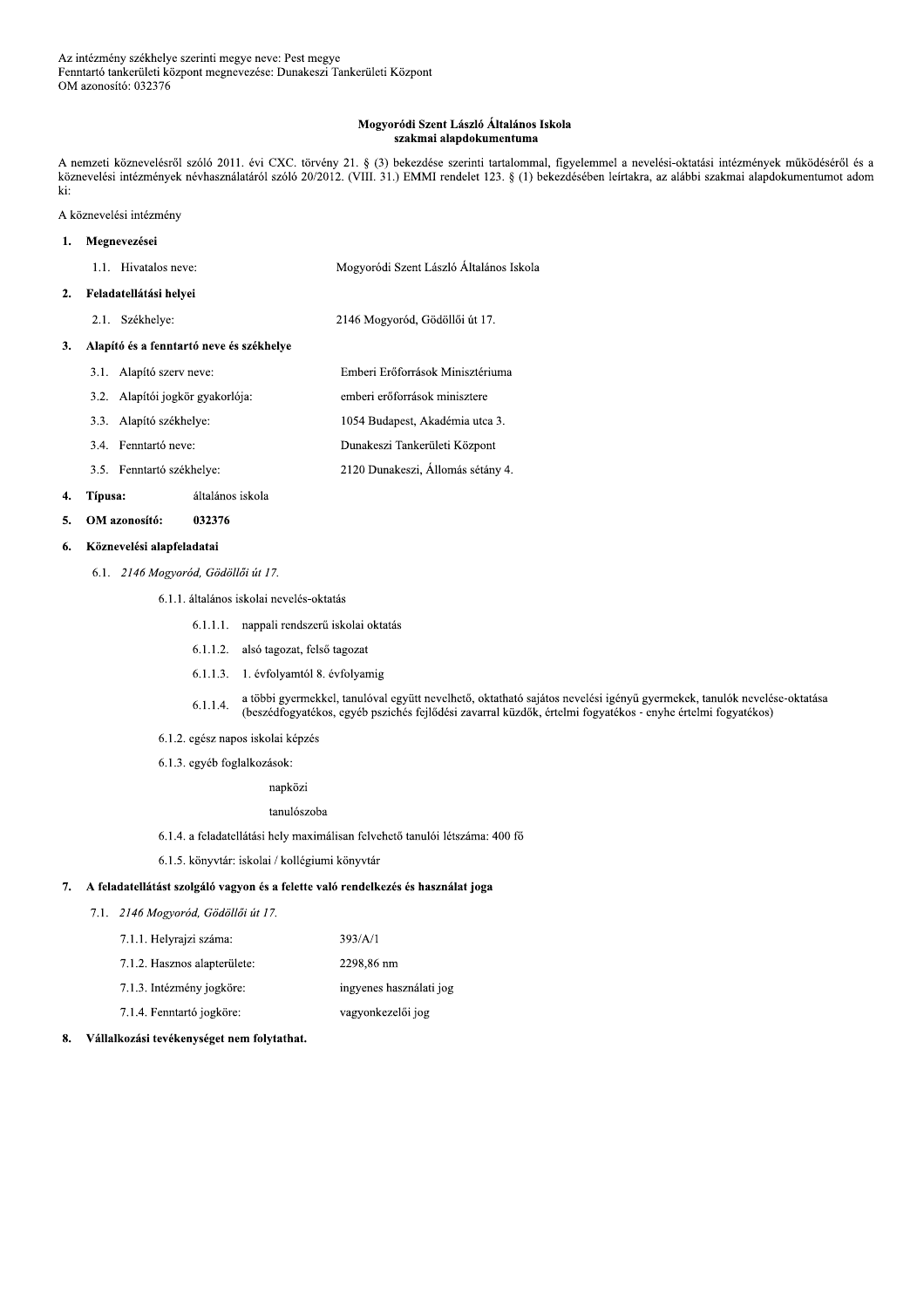#### Nagytarcsai Alapfokú Művészeti Iskola szakmai alapdokumentuma

A nemzeti köznevelésről szóló 2011. évi CXC. törvény 21. § (3) bekezdése szerinti tartalommal, figyelemmel a nevelési-oktatási intézmények működéséről és a köznevelési intézmények névhasználatáról szóló 20/2012. (VIII. 31.) EMMI rendelet 123. § (1) bekezdésében leírtakra, az alábbi szakmai alapdokumentumot adom ki:

A köznevelési intézmény

#### $\mathbf{1}$ . Megnevezései

 $2.$ 

3.

| 1.1. Hivatalos neve:                     | Nagytarcsai Alapfokú Művészeti Iskola |
|------------------------------------------|---------------------------------------|
| Feladatellátási helyei                   |                                       |
| 2.1. Székhelye:                          | 2142 Nagytarcsa, Múzeumkert utca 2-4. |
| Alapító és a fenntartó neve és székhelve |                                       |

- 3.1. Alapító szerv neve: Emberi Erőforrások Minisztériuma 3.2. Alapítói jogkör gyakorlója: emberi erőforrások minisztere 3.3. Alapító székhelye: 1054 Budapest, Akadémia utca 3. Dunakeszi Tankerületi Központ 3.4. Fenntartó neve:
- 2120 Dunakeszi, Állomás sétány 4. 3.5. Fenntartó székhelye:

#### 4. Típusa: alapfokú művészeti iskola

OM azonosító: 200553  $\mathbf{5}$ 

#### Köznevelési alapfeladatai 6.

6.1. 2142 Nagytarcsa, Múzeumkert utca 2-4.

6.1.1. alapfokú művészetoktatás

- zeneművészeti ág (kifutó tanszakok: furulya tanszak, fuvola tanszak, gitár tanszak, hegedű tanszak, kamarazene tanszak, klarinét tanszak, magánének tanszak, szaxofon tanszak, szolfézs (klasszikus zene) tanszak, zongora tanszak) (új tanszakok: akkordikus  $6.1.1.1.$ tanszak, billentyűs tanszak, fafúvós tanszak, kamarazene tanszak, rézfúvós tanszak, vokális tanszak, vonós tanszak, zeneismeret tanszak)
- 6.1.1.2. táncművészeti ág (kifutó tanszakok: néptánc tanszak) (új tanszakok: néptánc tanszak)
- 6.1.1.3. 12 évfolyam (előképző 1-2. évfolyam, alapfok 1-6. évfolyam, továbbképző 7-10. évfolyam)
- 6.1.2. a feladatellátási hely maximálisan felvehető tanulói létszáma: 180 fő
- 6.1.3. könyvtár: könyvtári feladatokat a nyilvános könyvtár látja el

### 7. A feladatellátást szolgáló vagyon és a felette való rendelkezés és használat joga

7.1. 2142 Nagytarcsa, Múzeumkert utca 2-4.

| 7.1.1. Helyrajzi száma:      | 72/5                    |
|------------------------------|-------------------------|
| 7.1.2. Hasznos alapterülete: | $235 \text{ nm}$        |
| 7.1.3. Intézmény jogköre:    | ingyenes használati jog |
| 7.1.4. Fenntartó jogköre:    | vagyonkezelői jog       |
|                              |                         |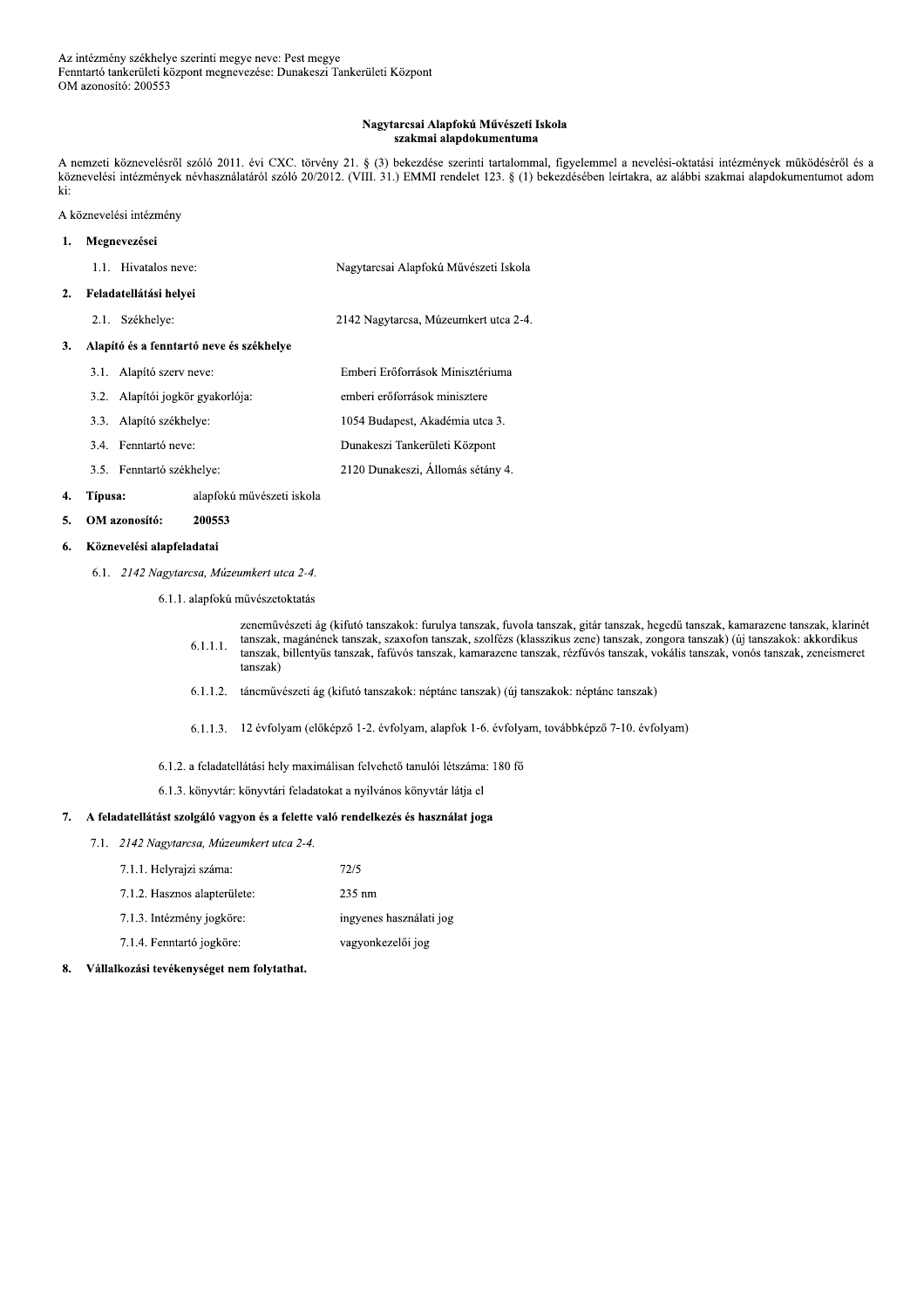### Nagytarcsai Blaskovits Oszkár Általános Iskola szakmai alapdokumentuma

A nemzeti köznevelésről szóló 2011. évi CXC. törvény 21. § (3) bekezdése szerinti tartalommal, figyelemmel a nevelési-oktatási intézmények működéséről és a köznevelési intézmények névhasználatáról szóló 20/2012. (VIII. 31.) EMMI rendelet 123. § (1) bekezdésében leírtakra, az alábbi szakmai alapdokumentumot adom ki:

Emberi Erőforrások Minisztériuma

emberi erőforrások minisztere

A köznevelési intézmény

#### Megnevezései  $\mathbf{1}$ .

| 1.1. Hivatalos neve: | Nagytarcsai Blaskovits Oszkár Általános Iskola |
|----------------------|------------------------------------------------|
|                      |                                                |

#### Feladatellátási helyei  $2.$

2.1. Székhelye: 2142 Nagytarcsa, Múzeumkert utca 2-4.

### 3. Alapító és a fenntartó neve és székhelye

- 3.1. Alapító szerv neve:
- 3.2. Alapítói jogkör gyakorlója:
- 3.3. Alapító székhelye: 1054 Budapest, Akadémia utca 3.
- Dunakeszi Tankerületi Központ 3.4. Fenntartó neve:
- 2120 Dunakeszi, Állomás sétány 4. 3.5. Fenntartó székhelye:

#### 4. Típusa: általános iskola

OM azonosító: 032377  $5.$ 

#### Köznevelési alapfeladatai 6.

6.1. 2142 Nagytarcsa, Múzeumkert utca 2-4.

6.1.1. általános iskolai nevelés-oktatás

- 6.1.1.1. nappali rendszerű iskolai oktatás
- 6.1.1.2. alsó tagozat, felső tagozat
- 6.1.1.3. 1. évfolyamtól 8. évfolyamig
- a többi gyermekkel, tanulóval együtt nevelhető, oktatható sajátos nevelési igényű gyermekek, tanulók nevelése-oktatása  $6.1.1.4.$ (beszédfogyatékos, egyéb pszichés fejlődési zavarral küzdők)
- 6.1.2. egyéb foglalkozások:

# napközi

tanulószoba

6.1.3. a feladatellátási hely maximálisan felvehető tanulói létszáma: 400 fő

6.1.4. könyvtár: könyvtári feladatokat a nyilvános könyvtár látja el

### 7. A feladatellátást szolgáló vagyon és a felette való rendelkezés és használat joga

7.1. 2142 Nagytarcsa, Múzeumkert utca 2-4.

| 7.1.1. Helyrajzi száma:      | 72/5                    |
|------------------------------|-------------------------|
| 7.1.2. Hasznos alapterülete: | 2101,83 nm              |
| 7.1.3. Intézmény jogköre:    | ingyenes használati jog |
| 7.1.4. Fenntartó jogköre:    | vagyonkezelői jog       |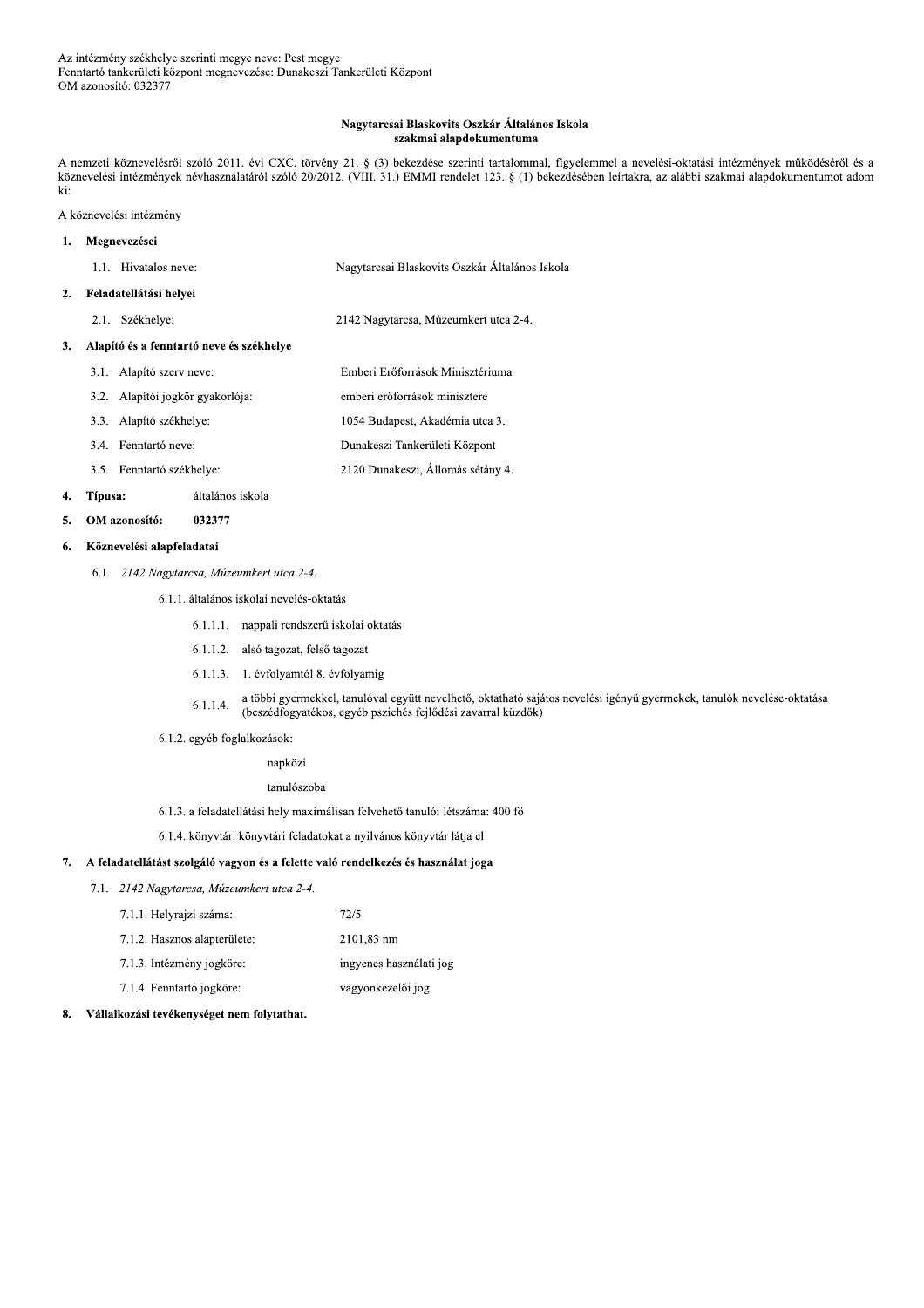### Németh Kálmán Általános Iskola és Alapfokú Művészeti Iskola szakmai alapdokumentuma

A nemzeti köznevelésről szóló 2011. évi CXC. törvény 21. § (3) bekezdése szerinti tartalommal, figyelemmel a nevelési-oktatási intézmények működéséről és a köznevelési intézmények névhasználatáról szóló 20/2012. (VIII. 31.) EMMI rendelet 123. § (1) bekezdésében leírtakra, az alábbi szakmai alapdokumentumot adom ki:

A köznevelési intézmény

#### Megnevezései  $\mathbf{1}$ .

| 1.1. Hivatalos neve: | Németh Kálmán Általános Iskola és Alapfokú Művészeti Iskola |
|----------------------|-------------------------------------------------------------|
|                      |                                                             |

Emberi Erőforrások Minisztériuma

emberi erőforrások minisztere 1054 Budapest, Akadémia utca 3.

#### Feladatellátási helyei  $2.$

2.1. Székhelye: 2151 Fót. Március 15, utca 40.

#### $\overline{3}$ . Alapító és a fenntartó neve és székhelye

- 3.1. Alapító szerv neve:
- 3.2. Alapítói jogkör gyakorlója:
- 3.3. Alapító székhelye:
- 3.4. Fenntartó neve: Dunakeszi Tankerületi Központ
- 2120 Dunakeszi, Állomás sétány 4. 3.5. Fenntartó székhelye:

#### 4. Típusa: összetett iskola

OM azonosító: 032349  $\mathbf{5}$ 

#### Köznevelési alapfeladatai 6.

6.1. 2151 Fót. Március 15. utca 40.

### 6.1.1. általános iskolai nevelés-oktatás

- 6.1.1.1. nappali rendszerű iskolai oktatás
- 6.1.1.2. alsó tagozat, felső tagozat
- 6.1.1.3. 1. évfolyamtól 8. évfolyamig
- a többi gyermekkel, tanulóval együtt nevelhető, oktatható sajátos nevelési igényű gyermekek, tanulók nevelése-oktatása  $6.1.1.4.$ (beszédfogyatékos, autizmus spektrumzavar, egyéb pszichés fejlődési zavarral küzdők)
- 6.1.2. alapfokú művészetoktatás
	- képző- és iparművészeti ág (kifutó tanszakok: grafika tanszak, kézműves tanszak, textilműves tanszak) (új tanszakok: környezet- $6.1.2.1.$ és kézműves kultúra tanszak, textil- és bőrműves tanszak)
	- 6.1.2.2. szín- és bábművészeti ág (kifutó tanszakok: színjáték tanszak) (új tanszakok: színjáték tanszak)
	- 6.1.2.3. 1-8. évfolyam képző- és iparművészeti ágban

1-8. évfolyam szín- és bábművészeti ágban

6.1.3. egyéb foglalkozások:

napközi

6.1.4. a feladatellátási hely maximálisan felvehető tanulói létszáma: 480 fő

3551

6.1.5. könyvtár: iskolai / kollégiumi könyvtár

### 7. A feladatellátást szolgáló vagyon és a felette való rendelkezés és használat joga

- 7.1. 2151 Fót, Március 15. utca 40.
	- 7.1.1. Helyrajzi száma:
	- 7.1.2. Hasznos alapterülete: 3700 nm
	- 7.1.3. Intézmény jogköre: ingyenes használati jog
	- 7.1.4. Fenntartó jogköre: vagyonkezelői jog
- Vállalkozási tevékenységet nem folytathat. 8.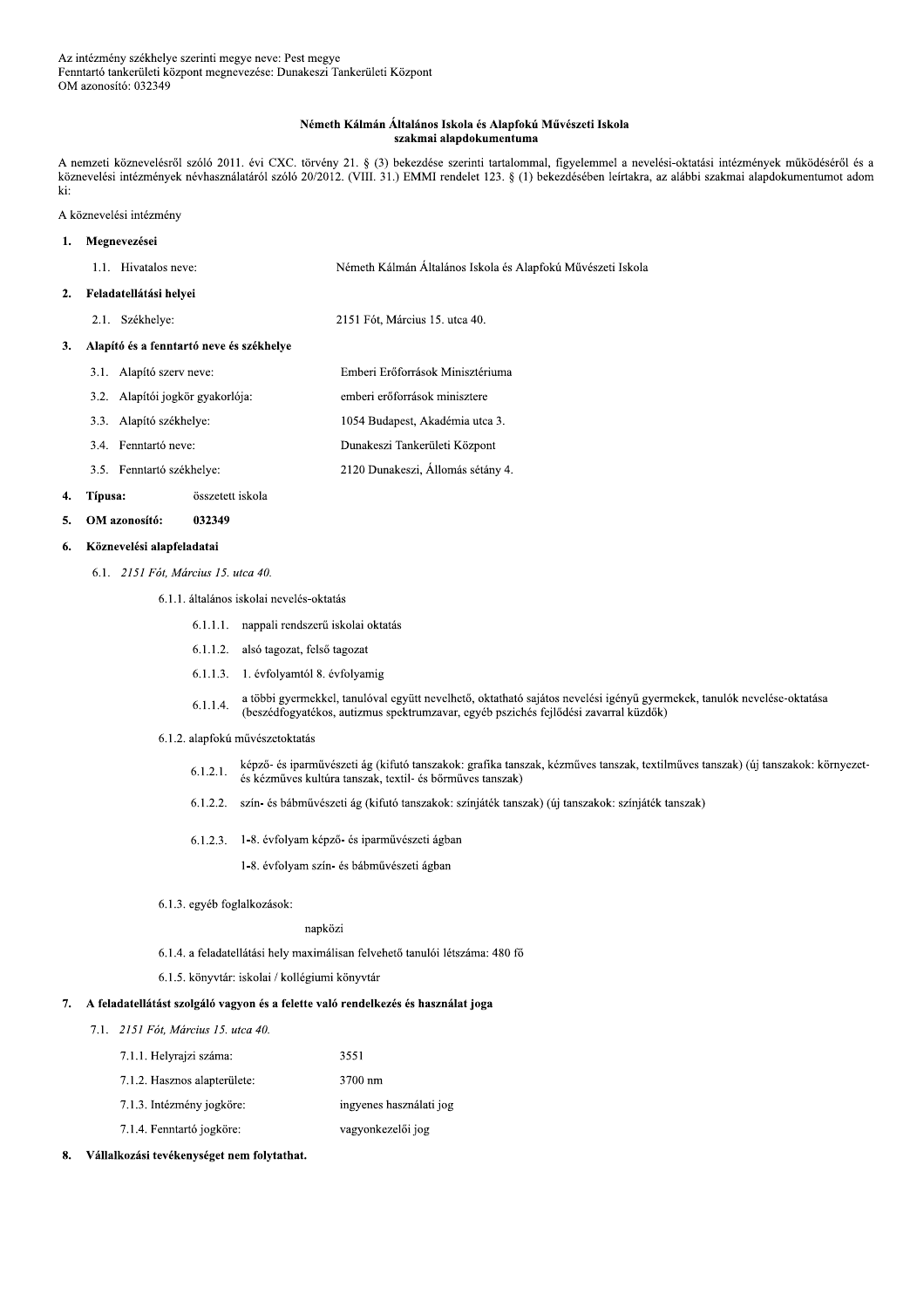## Péceli Alapfokú Művészeti Iskola szakmai alapdokumentuma

A nemzeti köznevelésről szóló 2011. évi CXC. törvény 21. § (3) bekezdése szerinti tartalommal, figyelemmel a nevelési-oktatási intézmények működéséről és a köznevelési intézmények névhasználatáról szóló 20/2012. (VIII. 31.) EMMI rendelet 123. § (1) bekezdésében leírtakra, az alábbi szakmai alapdokumentumot adom ki:

# A köznevelési intézmény

| 1. | Megnevezései |                                          |                                   |
|----|--------------|------------------------------------------|-----------------------------------|
|    |              | 1.1. Hivatalos neve:                     | Péceli Alapfokú Művészeti Iskola  |
| 2. |              | Feladatellátási helyei                   |                                   |
|    | 2.1.         | Székhelye:                               | 2119 Pécel, Kossuth tér 3.        |
|    |              | 2.1.1. telephelye:                       | 2119 Pécel, Isaszegi út 3.        |
|    |              | 2.1.2. telephelye:                       | 2119 Pécel, Kossuth tér 7.        |
|    |              | 2.1.3. telephelye:                       | 2119 Pécel, Petőfi utca 15.       |
| 3. |              | Alapító és a fenntartó neve és székhelye |                                   |
|    |              | 3.1. Alapító szerv neve:                 | Emberi Erőforrások Minisztériuma  |
|    | 3.2.         | Alapítói jogkör gyakorlója:              | emberi erőforrások minisztere     |
|    | 3.3.         | Alapító székhelye:                       | 1054 Budapest, Akadémia utca 3.   |
|    | 3.4.         | Fenntartó neve:                          | Dunakeszi Tankerületi Központ     |
|    |              | 3.5. Fenntartó székhelye:                | 2120 Dunakeszi. Állomás sétány 4. |

#### 4. Típusa: alapfokú művészeti iskola

 $\overline{5}$ . OM azonosító: 040022

### Köznevelési alapfeladatai 6.

6.1. 2119 Pécel, Kossuth tér 3.

# 6.1.1. alapfokú művészetoktatás

zeneművészeti ág (kifutó tanszakok: furulya tanszak, fuvola tanszak, gitár tanszak, harsona tanszak, hegedű tanszak, improvizáció tanszak, kamarazene tanszak, klarinét tanszak, kürt tanszak, magánének tanszak, orgona tanszak, szaxofon tanszak,  $6.1.1.1.$ szolfézs (klasszikus zene) tanszak, trombita tanszak, tuba tanszak, zenetörténet-zeneirodalom tanszak, zongora tanszak) (új tanszakok: akkordikus tanszak, billentyűs tanszak, fafúvós tanszak, kamarazene tanszak, pengetős tanszak, rézfúvós tanszak, vokális tanszak, vonós tanszak, zeneismeret tanszak)

- 6.1.1.2. 12 évfolyam (előképző 1-2. évfolyam, alapfok 1-6. évfolyam, továbbképző 7-10. évfolyam)
- 6.1.2. a feladatellátási hely maximálisan felvehető tanulói létszáma: 280 fő
- 6.1.3. könyvtár: könyvtári feladatokat a nyilvános könyvtár látja el

# 6.2. 2119 Pécel, Isaszegi út 3.

- 6.2.1. alapfokú művészetoktatás
	- képző- és iparművészeti ág (kifutó tanszakok: bőrműves tanszak, kézműves tanszak, textilműves tanszak) (új tanszakok:  $6.2.1.1.$ képzőművészeti tanszak, környezet- és kézműves kultúra tanszak, textil- és bőrműves tanszak)
	- 6.2.1.2. 12 évfolyam (előképző 1-2. évfolyam, alapfok 1-6. évfolyam, továbbképző 7-10. évfolyam)
- 6.2.2. a feladatellátási hely maximálisan felvehető tanulói létszáma: 100 fő

# 6.2.3. könyvtár: könyvtári feladatokat a nyilvános könyvtár látja el

# 6.3. 2119 Pécel, Kossuth tér 7.

- 6.3.1. alapfokú művészetoktatás
	- 6.3.1.1. zeneművészeti ág (kifutó tanszakok: szolfézs (klasszikus zene) tanszak) (új tanszakok: zeneismeret tanszak)
	- 6.3.1.2. 12 évfolyam (előképző 1-2. évfolyam, alapfok 1-6. évfolyam, továbbképző 7-10. évfolyam)
- 6.3.2. a feladatellátási hely maximálisan felvehető tanulói létszáma: 40 fő

## 6.3.3. könyvtár: könyvtári feladatokat a nyilvános könyvtár látja el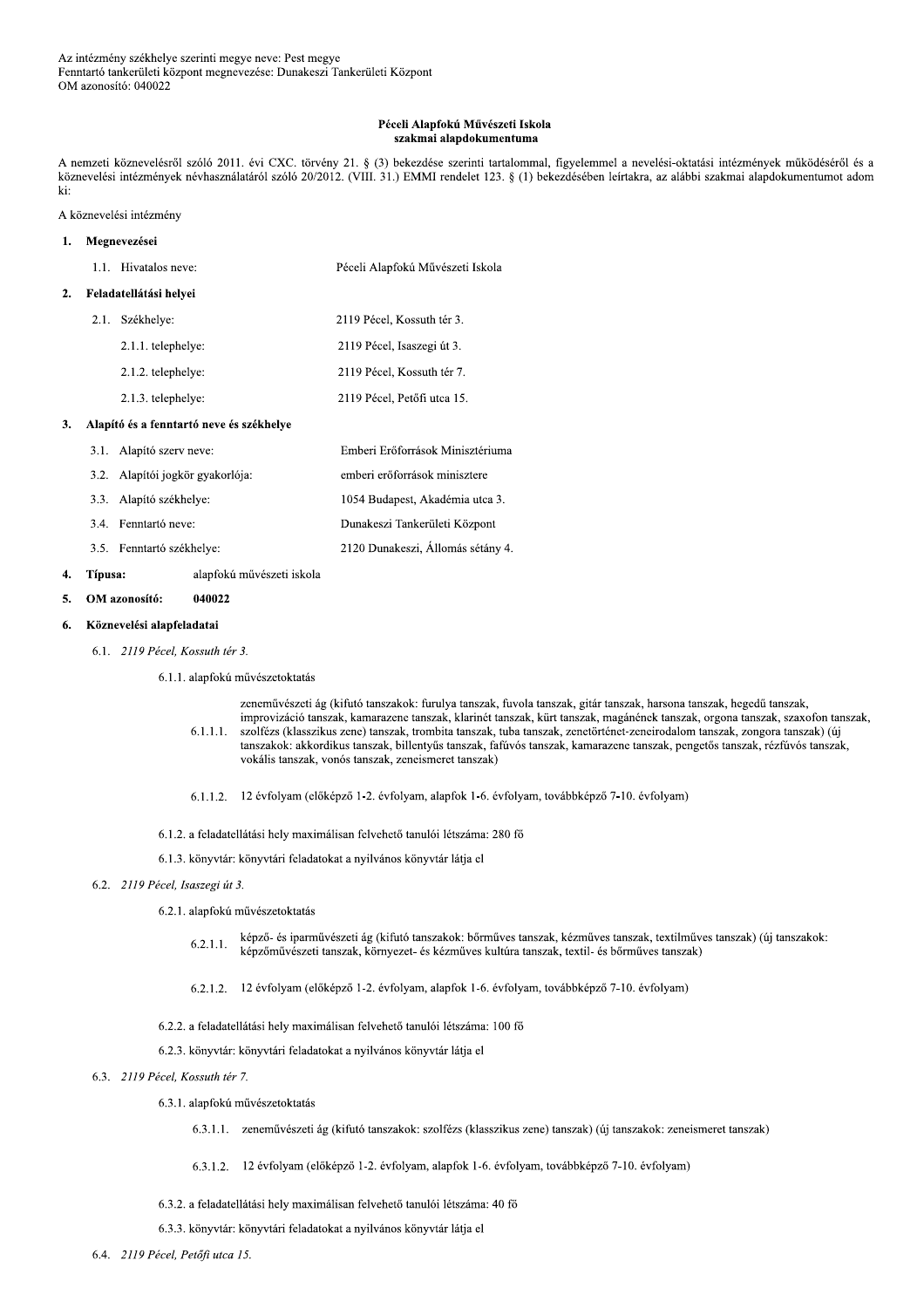6.4.1. alapfokú művészetoktatás

zeneművészeti ág (kifutó tanszakok: furulya tanszak, fuvola tanszak, gitár tanszak, hegedű tanszak, improvizáció tanszak, kamarazene tanszak, klarinét tanszak, kürt tanszak, magánének tanszak, orgona tanszak, szaxofon tanszak, szolfézs (klasszikus  $6.4.1.1.$ zene) tanszak, trombita tanszak, tuba tanszak, zenetörténet-zeneirodalom tanszak, zongora tanszak) (új tanszakok: akkordikus tanszak, fafúvós tanszak, kamarazene tanszak, rézfúvós tanszak, vonós tanszak, zeneismeret tanszak)

- 6.4.1.2. képző- és iparművészeti ág (új tanszakok: környezet- és kézműves kultúra tanszak)
- $6.4.1.3.$ 12 évfolyam (előképző 1-2. évfolyam, alapfok 1-6. évfolyam, továbbképző 7-10. évfolyam) zeneművészeti ágban; 12 évfolyam (előképző 1-2. évfolyam, alapfok 1-6. évfolyam, továbbképző 7-10. évfolyam)képző- és iparművészeti ágban;
- 6.4.2. a feladatellátási hely maximálisan felvehető tanulói létszáma: 80 fő

6.4.3. könyvtár: könyvtári feladatokat a nyilvános könyvtár látja el

# 7. A feladatellátást szolgáló vagyon és a felette való rendelkezés és használat joga

7.1. 2119 Pécel, Kossuth tér 3.

|      | 7.1.1. Helyrajzi száma:      | 1232                    |
|------|------------------------------|-------------------------|
|      | 7.1.2. Hasznos alapterülete: | 482 nm                  |
|      | 7.1.3. Intézmény jogköre:    | ingyenes használati jog |
|      | 7.1.4. Fenntartó jogköre:    | vagyonkezelői jog       |
| 7.2. | 2119 Pécel, Isaszegi út 3.   |                         |
|      | 7.2.1. Helyrajzi száma:      | 326                     |
|      | 7.2.2. Hasznos alapterülete: | $22 \text{ nm}$         |
|      | 7.2.3. Intézmény jogköre:    | ingyenes használati jog |
|      | 7.2.4. Fenntartó jogköre:    | ingyenes használati jog |
| 7.3. | 2119 Pécel, Kossuth tér 7.   |                         |
|      | 7.3.1. Helyrajzi száma:      | 9/2                     |
|      | 7.3.2. Hasznos alapterülete: | $162 \text{ nm}$        |
|      | 7.3.3. Intézmény jogköre:    | ingyenes használati jog |
|      | 7.3.4. Fenntartó jogköre:    | vagyonkezelői jog       |
| 7.4. | 2119 Pécel, Petőfi utca 15.  |                         |
|      | 7.4.1. Helyrajzi száma:      | 2294/5                  |
|      | 7.4.2. Hasznos alapterülete: | 96 nm                   |
|      | 7.4.3. Intézmény jogköre:    | ingyenes használati jog |
|      | 7.4.4. Fenntartó jogköre:    | vagyonkezelői jog       |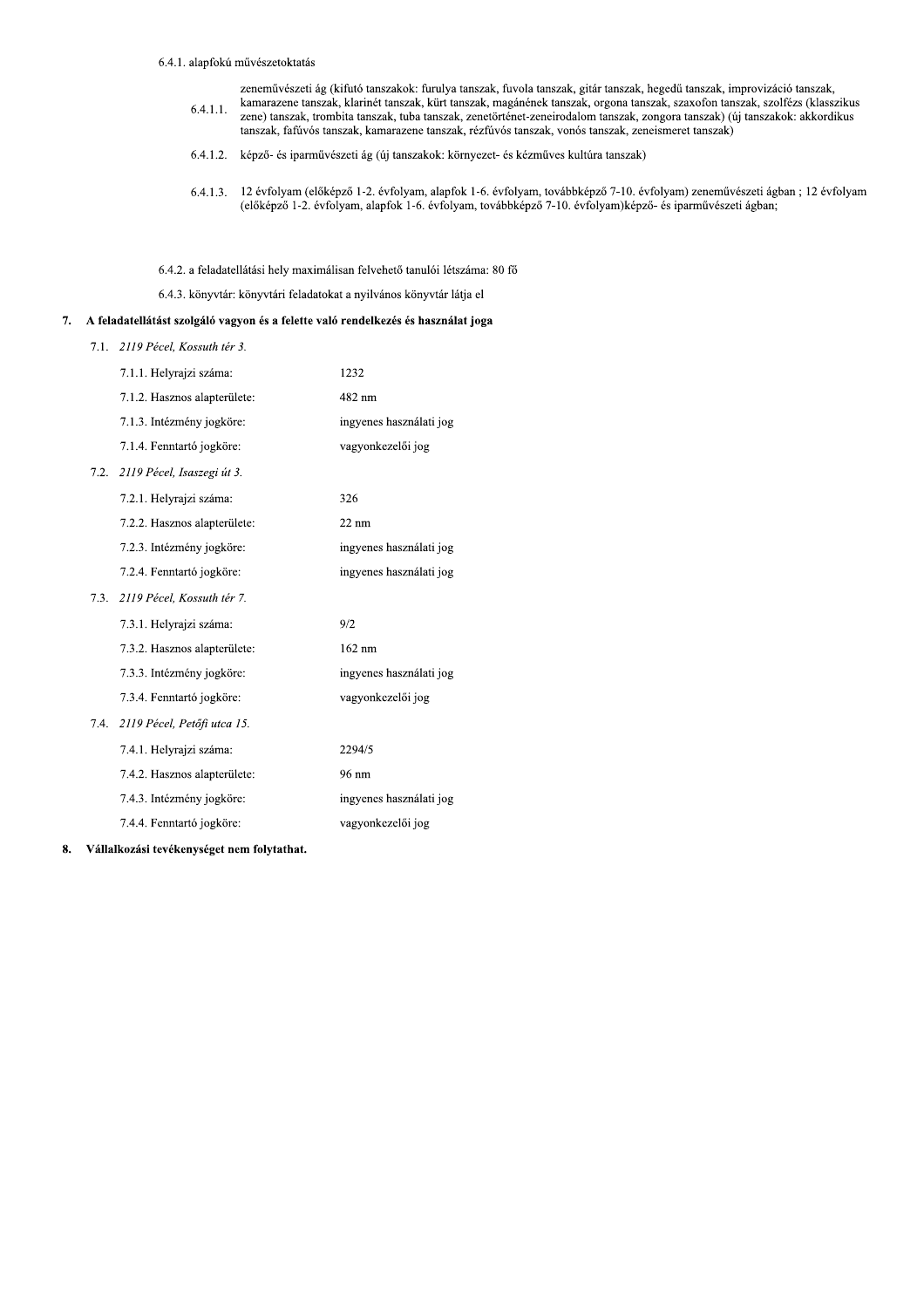# Péceli Integrált Oktatási Központ Általános Iskola és Gimnázium szakmai alapdokumentuma

A nemzeti köznevelésről szóló 2011. évi CXC. törvény 21. § (3) bekezdése szerinti tartalommal, figyelemmel a nevelési-oktatási intézmények működéséről és a köznevelési intézmények névhasználatáról szóló 20/2012. (VIII. 31.) EMMI rendelet 123. § (1) bekezdésében leírtakra, az alábbi szakmai alapdokumentumot adom ki:

# A köznevelési intézmény

#### Megnevezései  $\mathbf{1}$ .

 $\overline{2}$ .

3.

 $\overline{4}$ .

|         | 1.1. Hivatalos neve:                      | Péceli Integrált Oktatási Központ Általános Iskola és Gimnázium     |  |
|---------|-------------------------------------------|---------------------------------------------------------------------|--|
|         | 1.2. Rövid neve:                          | PIOK Általános Iskola és Gimnázium                                  |  |
|         | Feladatellátási helyei                    |                                                                     |  |
| 2.1.    | Székhelye:                                | 2119 Pécel, Kossuth tér 7.                                          |  |
| 2.2.    | Tagintézmények megnevezése és telephelyei |                                                                     |  |
|         | 2.2.1. Tagintézmény hivatalos neve:       | PIOK Általános Iskola és Gimnázium Petőfi Sándor Általános Iskolája |  |
|         | 2.2.1.1. Ügyviteli telephelye:            | 2119 Pécel, Petőfi utca 15.                                         |  |
|         | Alapító és a fenntartó neve és székhelye  |                                                                     |  |
|         | 3.1. Alapító szerv neve:                  | Emberi Erőforrások Minisztériuma                                    |  |
| 3.2.    | Alapítói jogkör gyakorlója:               | emberi erőforrások minisztere                                       |  |
| 3.3.    | Alapító székhelye:                        | 1054 Budapest, Akadémia utca 3.                                     |  |
|         | 3.4. Fenntartó neve:                      | Dunakeszi Tankerületi Központ                                       |  |
|         | 3.5. Fenntartó székhelye:                 | 2120 Dunakeszi, Állomás sétány 4.                                   |  |
| Típusa: | közös igazgatású köznevelési intézmény    |                                                                     |  |

#### OM azonosító: 032378 5.

### Köznevelési alapfeladatai 6.

6.1. 2119 Pécel, Kossuth tér 7.

6.1.1. általános iskolai nevelés-oktatás

- 6.1.1.1. nappali rendszerű iskolai oktatás
- 6.1.1.2. alsó tagozat, felső tagozat
- 6.1.1.3. 1. évfolyamtól 8. évfolyamig
- a többi gyermekkel, tanulóval együtt nevelhető, oktatható sajátos nevelési igényű gyermekek, tanulók nevelése-oktatása  $6.1.1.4.$ (beszédfogyatékos, egyéb pszichés fejlődési zavarral küzdők, értelmi fogyatékos - enyhe értelmi fogyatékos, érzékszervi fogyatékos - hallási fogyatékos)
- sajátos nevelési igényű gyermekek, tanulók gyógypedagógiai nevelése-oktatása (értelmi fogyatékos enyhe értelmi fogyatékos,  $6.1.1.5.$ értelmi fogyatékos - középsúlyos értelmi fogyatékos)
- 6.1.1.6. sajátos nevelési igényű tanuló gyógypedagógiai nevelése-oktatása kifutó jelleggel a 2012/2013-as tanévtől

# 6.1.2. gimnáziumi nevelés-oktatás

- 6.1.2.1. nappali rendszerű iskolai oktatás
- 6.1.2.2. felnőttoktatás levelező
- 6.1.2.3. évfolyamok száma: négy
- a többi gyermekkel, tanulóval együtt nevelhető, oktatható sajátos nevelési igényű gyermekek, tanulók nevelése-oktatása  $6.1.2.4.$ (beszédfogyatékos, egyéb pszichés fejlődési zavarral küzdők, értelmi fogyatékos - enyhe értelmi fogyatékos, érzékszervi fogyatékos - hallási fogyatékos)
- 6.1.2.5. maximális létszám:
	- nappali tagozat 360 fő
	- levelező tagozat 120 fő
- 6.1.3. egyéb foglalkozások:

napközi

tanulószoba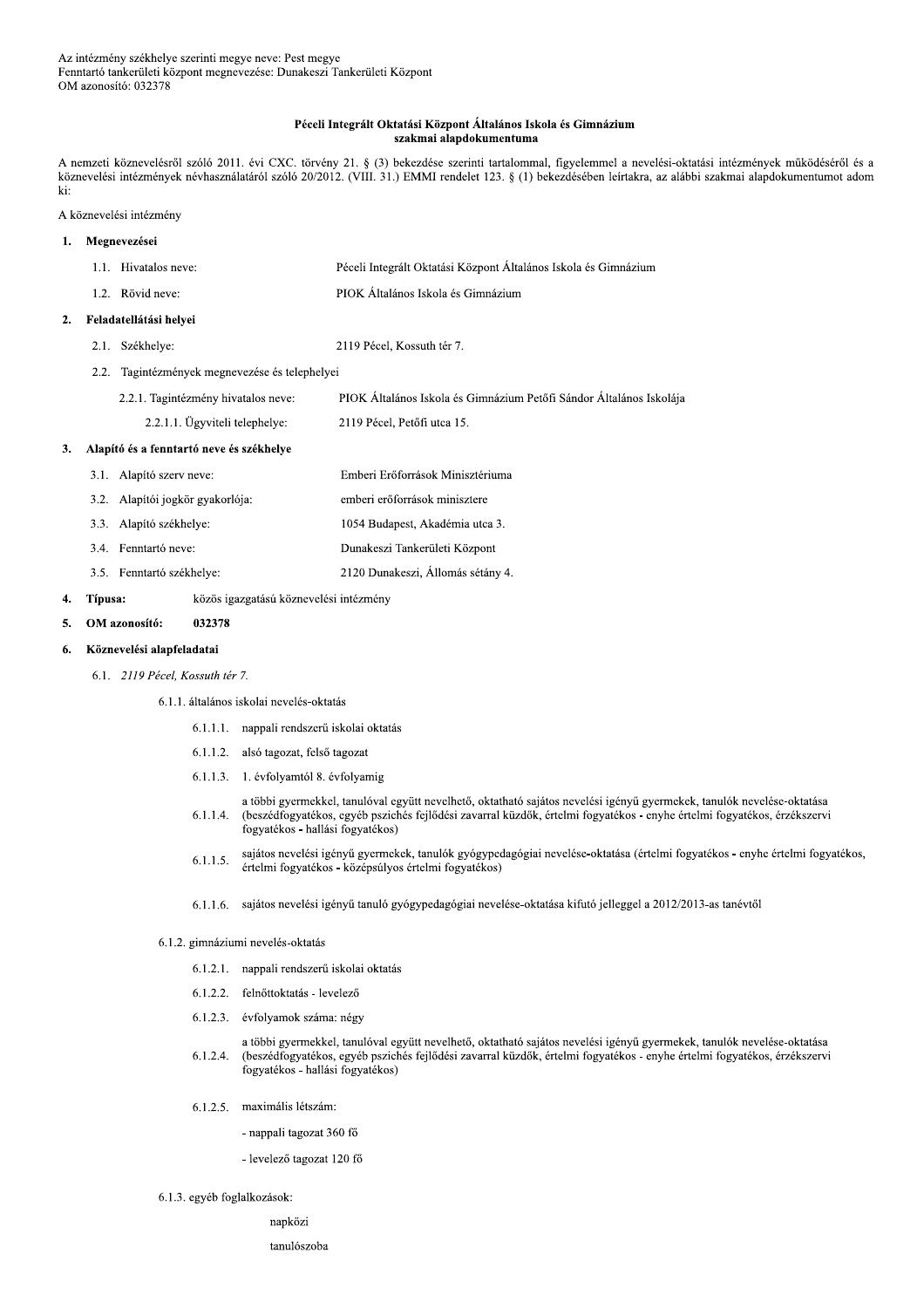6.1.4. a feladatellátási hely maximálisan felvehető tanulói létszáma: 1160 fő

6.1.5. könyvtár: iskolai / kollégiumi könyvtár

6.2. 2119 Pécel, Petőfi utca 15.

6.2.1. általános iskolai nevelés-oktatás

- 6.2.1.1. nappali rendszerű iskolai oktatás
- 6.2.1.2. alsó tagozat, felső tagozat
- 6.2.1.3. 1. évfolyamtól 8. évfolyamig
- a többi gyermekkel, tanulóval együtt nevelhető, oktatható sajátos nevelési igényű gyermekek, tanulók nevelése-oktatása<br>(beszédfogyatékos, egyéb pszichés fejlődési zavarral küzdők, értelmi fogyatékos enyhe értelmi fogyaté  $6.2.1.4.$
- 6.2.1.5. emelt szintű oktatás ének-zene
- 6.2.2. egyéb foglalkozások:

napközi

tanulószoba

6.2.3. a feladatellátási hely maximálisan felvehető tanulói létszáma: 480 fő

6.2.4. könyvtár: iskolai / kollégiumi könyvtár

# 7. A feladatellátást szolgáló vagyon és a felette való rendelkezés és használat joga

7.1. 2119 Pécel, Kossuth tér 7.

| 7.1.1. Helyrajzi száma:          | 9/2                     |
|----------------------------------|-------------------------|
| 7.1.2. Hasznos alapterülete:     | 15492 nm                |
| 7.1.3. Intézmény jogköre:        | ingyenes használati jog |
| 7.1.4. Fenntartó jogköre:        | vagyonkezelői jog       |
| 7.2. 2119 Pécel, Petőfi utca 15. |                         |
| 7.2.1. Helyrajzi száma:          | 2294/5                  |
| 7.2.2. Hasznos alapterülete:     | 10245 nm                |
| 7.2.3. Intézmény jogköre:        | ingyenes használati jog |
| 7.2.4. Fenntartó jogköre:        | vagyonkezelői jog       |
|                                  |                         |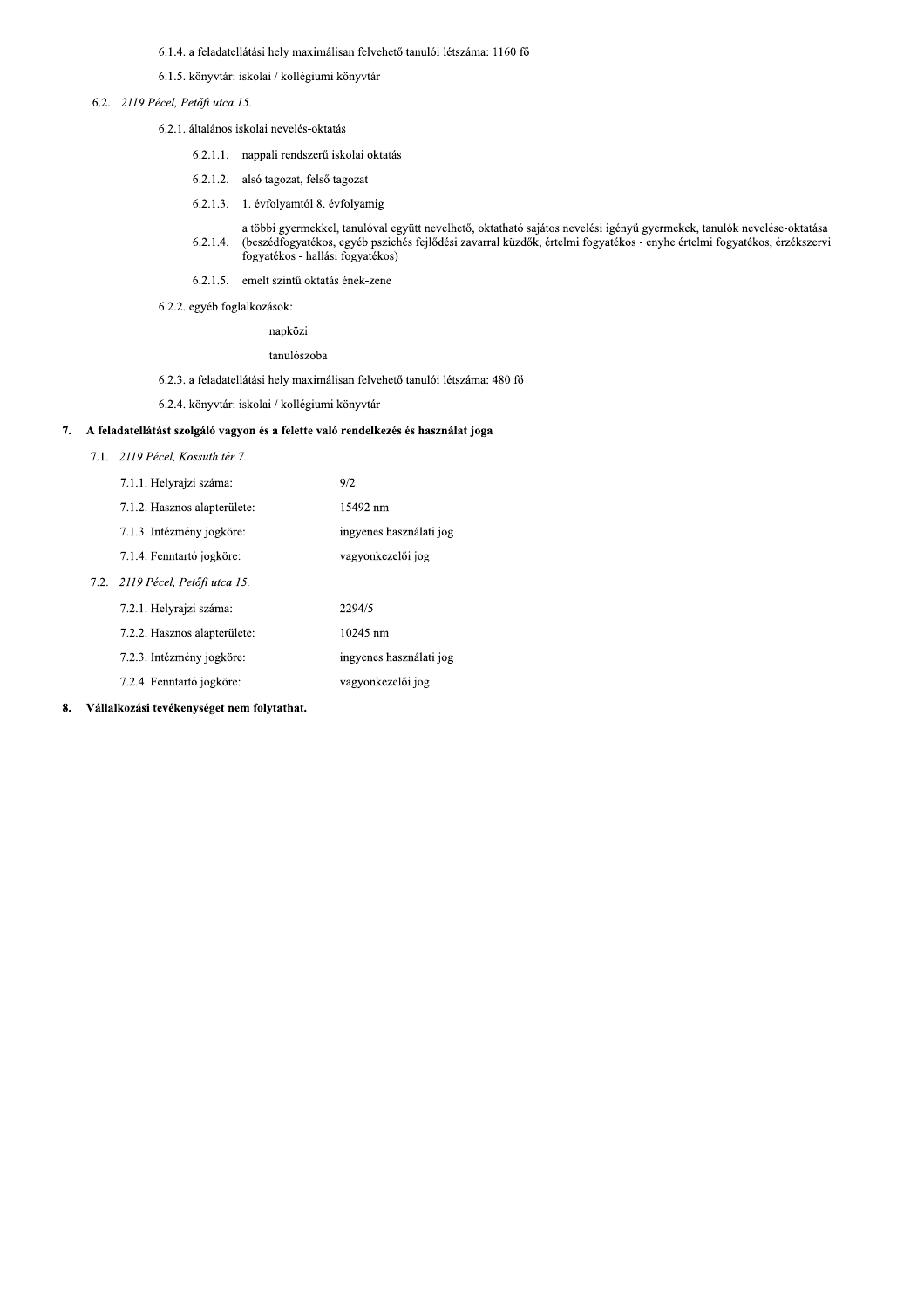### Podmaniczky Alapfokú Művészeti Iskola szakmai alapdokumentuma

A nemzeti köznevelésről szóló 2011. évi CXC. törvény 21. § (3) bekezdése szerinti tartalommal, figyelemmel a nevelési-oktatási intézmények működéséről és a köznevelési intézmények névhasználatáról szóló 20/2012. (VIII. 31.) EMMI rendelet 123. § (1) bekezdésében leírtakra, az alábbi szakmai alapdokumentumot adom ki:

# A köznevelési intézmény

### Megnevezései  $\mathbf{1}$ . 1.1. Hivatalos neve: Podmaniczky Alapfokú Művészeti Iskola Feladatellátási helyei  $2.$ 2.1. Székhelye: 2170 Aszód, Kossuth Lajos utca 72. 2.1.1. telephelye: 2170 Aszód, Csengey utca 30. 2.1.2. telephelye: 2170 Aszód, Rákóczi Ferenc utca 6. 2.1.3. telephelye: 2182 Domony, Fő út 95-97. 2.1.4. telephelye: 2681 Galgagyörk, Rákóczi utca 6. 2193 Galgahévíz, Széchenyi utca 1. 2.1.5. telephelye: 2.1.6. telephelye: 2183 Galgamácsa, Iskola utca 3. 2.1.7. telephelye: 2100 Gödöllő, Szabadság út 6. 2.1.8. telephelye: 2192 Hévízgyörk, Ady Endre utca 143. 2181 Iklad, Iskola tér 22. 2.1.9. telephelye: 2.1.10. telephelye: 2682 Püspökhatvan, Iskola utca 6. 2.1.11. telephelye: 2194 Tura, Hevesy György utca 1. 2.1.12. telephelye: 2191 Bag, Szent András utca 41. 2170 Aszód, Régész utca 34. 2.1.13. telephelye: 3. Alapító és a fenntartó neve és székhelye 3.1. Alapító szerv neve: Emberi Erőforrások Minisztériuma 3.2. Alapítói jogkör gyakorlója: emberi erőforrások minisztere 3.3. Alapító székhelye: 1054 Budapest, Akadémia utca 3. 3.4. Fenntartó neve: Dunakeszi Tankerületi Központ 3.5. Fenntartó székhelye: 2120 Dunakeszi, Állomás sétány 4.

4. Típusa:

OM azonosító: 039978  $5.$ 

### Köznevelési alapfeladatai 6.

6.1. 2170 Aszód, Kossuth Lajos utca 72.

6.1.1. alapfokú művészetoktatás

alapfokú művészeti iskola

zeneművészeti ág (kifutó tanszakok: fuvola tanszak, gitár tanszak, gordonka tanszak, hegedű tanszak, kamarazene tanszak, klarinét tanszak, magánének tanszak, szaxofon tanszak, szolfézs (klasszikus zene) tanszak, trombita tanszak, zenetörténet- $6.1.1.1.$ zeneirodalom tanszak, zongora tanszak) (új tanszakok: akkordikus tanszak, billentyűs tanszak, fafúvós tanszak, kamarazene tanszak, rézfúvós tanszak, vokális tanszak, vonós- és tekerő tanszak, vonós tanszak, zeneismeret tanszak)

6.1.1.2. zeneművészeti ág: előkészítő 1-2. évfolyam, 1-10. évfolyam

zeneművészeti ág - magánének tanszak: előkészítő évfolyam, 1-6. évfolyam

# 6.1.2. a feladatellátási hely maximálisan felvehető tanulói létszáma: 180 fő

# 6.2. 2170 Aszód, Régész utca 34.

6.2.1. alapfokú művészetoktatás

- 6.2.1.1. zeneművészeti ág (új tanszakok: zeneismeret tanszak)
- 6.2.1.2. zeneművészeti ág: előkészítő 1-2. évfolyam; 1-4. évfolyam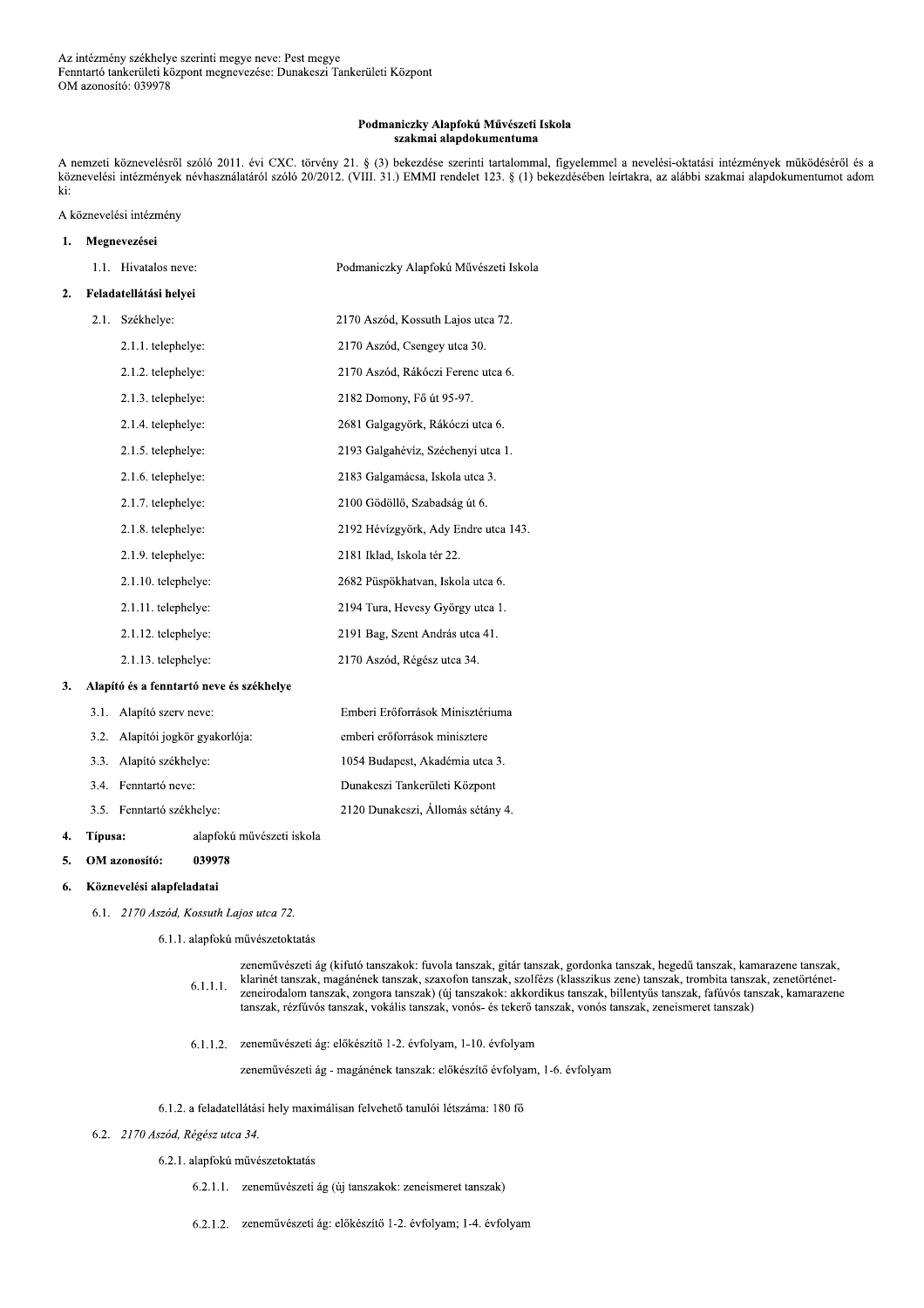# 6.2.2. a feladatellátási hely maximálisan felvehető tanulói létszáma: 50 fő

- $6.3.$ 
	- 3.1. alapfokú művészetoktatás
	- $6.3.1.1$ . zeneművészeti ág (kifutó tanszakok: ütő tanszak) (új tanszakok: akkordikus tanszak)
	- $6.3.1.2$ . táncművészeti ág (kifutó tanszakok: néptánc tanszak) (új tanszakok: néptánc tanszak)
- 1.3.  $\frac{2170 \text{ Aszód}}{2130}$ . (1) Associal Chapter and the set of the set of the set of the set of the set of the set of the set of the set of the set of the set of the set of the set of the set of the set of the set of th  $6.3.1.3.$ képző- és iparművészeti ág (kifutó tanszakok: festészet tanszak, grafika tanszak, kerámia tanszak, szobrászat tanszak) (új tanszakok: grafika és festészet tanszak, szobrászat és kerámia tanszak)
	- $6.3.$ 3.1.4. zeneművészeti ág: előkészítő 1-2. évfolyam, 1-10. évfolyam

táncművészeti ág: előkészítő 1-2. évfolvam, 1-10. év

képző- és iparművészeti ág: előkészítő 1-2. évfolyam, 1-10. évfolyam

 $6.3.2$ . a feladatellátási hely maximálisan felvehető tanulói létszáma: 140 fő

## 6.4. 2170 Aszód, Rákóczi Ferenc utca 6.

- 6.4.1. alanfokú művészetoktatás
- $6.4.1.1$ . zeneművészeti ág (kifutó tanszakok: gordonka tanszak, hegedű tanszak, szolfézs (klasszikus zene) tanszak, zongora tanszak) (új tanszakok: billentyűs tanszak, vonós tanszak, zeneismeret tanszak)
- $6.4.1.2$ . táncművészeti ág (kifutó tanszakok: néptánc tanszak) (új tanszakok: néptánc tanszak)
- 6.4.1.3. zeneművészeti ág: előkészítő 1-2. évfolyam, 1-10. évfolyam

táneművészeti ág: előkészítő 1-2. évfolvam, 1-10. év

 $6.4.2$ . a feladatellátási hely maximálisan felvehető tanulói létszáma: 80 fő

## 6.5. 2182 Domony, Fő út 95-97.

6.5.1. alapfokú művészetoktatás

- $6.5.1.1$ zeneművészeti ág (kifutó tanszakok: szolfézs (klasszikus zene) tanszak, zongora tanszak) (új tanszakok: billentyűs tanszak, zeneismeret tanszak)
- $6.5.1.2$ . zeneművészeti ág: előkészítő 1-2. évfolyam, 1-10. évfolyam
- $6.5.2$ . a feladatellátási hely maximálisan felvehető tanulói létszáma: 15 fő
	- 6.6. 2681 Galgagyörk, Rákóczi utca 6.
		- 6.6.1. alanfokú művészetoktatás
		- $6.6.1.1$ zeneművészeti ág (kifutó tanszakok: harmonika tanszak, népi bőgő, cselló tanszak, népi brácsa tanszak, népi hegedű tanszak,<br>szolfézs (klasszikus zene) tanszak, zongora tanszak) (új tanszakok: akkordikus tanszak, billentvűs szolfézs (klasszikus zene) tanszak, zongora tanszak) (új tanszakok: akkordikus tanszak, billentyűs tanszak, vonós- és tekerő tanszak, zeneismeret tanszak)
		- 6.6.1.2. képző- és iparművészeti ág (kifutó tanszakok: festészet tanszak, grafika tanszak) (új tanszakok: grafika és festészet tanszak)
		- 6.6.1.3. zeneművészeti ág: előkészítő 1-2. évfolyam, 1-10. évfolyam

képző- és iparművészeti ág: előkészítő 1-2. évfolyam, 1-10. évfolyam

6.6.2. a feladatellátási hely maximálisan felvehető tanulói létszáma: 25 fő

- 6.7. 2193 Galgahévíz, Széchenyi utca 1.
	- 6.7.1. alapfokú művészetoktatás
	- $6.7.1.1.$ zeneművészeti ág (kifutó tanszakok: népi bőgő, cselló tanszak, népi brácsa tanszak, népi hegedű tanszak, szolfézs (népzene) tanszak) (új tanszakok: vonós- és tekerő tanszak, zeneismeret tanszak)
	- $6.7.1.2$ . zeneművészeti ág: előkészítő 1-2. évfolyam, 1-10. évfolyam

# $6.7.2$ . a feladatellátási hely maximálisan felvehető tanulói létszáma: 15 fő

- 6.8. 2183 Galgamácsa. Iskola utca 3.
	- 6.8.1. alanfokú művészetoktatás
	- $6.8.1.1$ zeneművészeti ág (kifutó tanszakok: szolfézs (klasszikus zene) tanszak, zongora tanszak) (új tanszakok: billentyűs tanszak, zeneismeret tanszak)
	- 6.8.1.2. táncművészeti ág (kifutó tanszakok: néptánc tanszak) (új tanszakok: néptánc tanszak)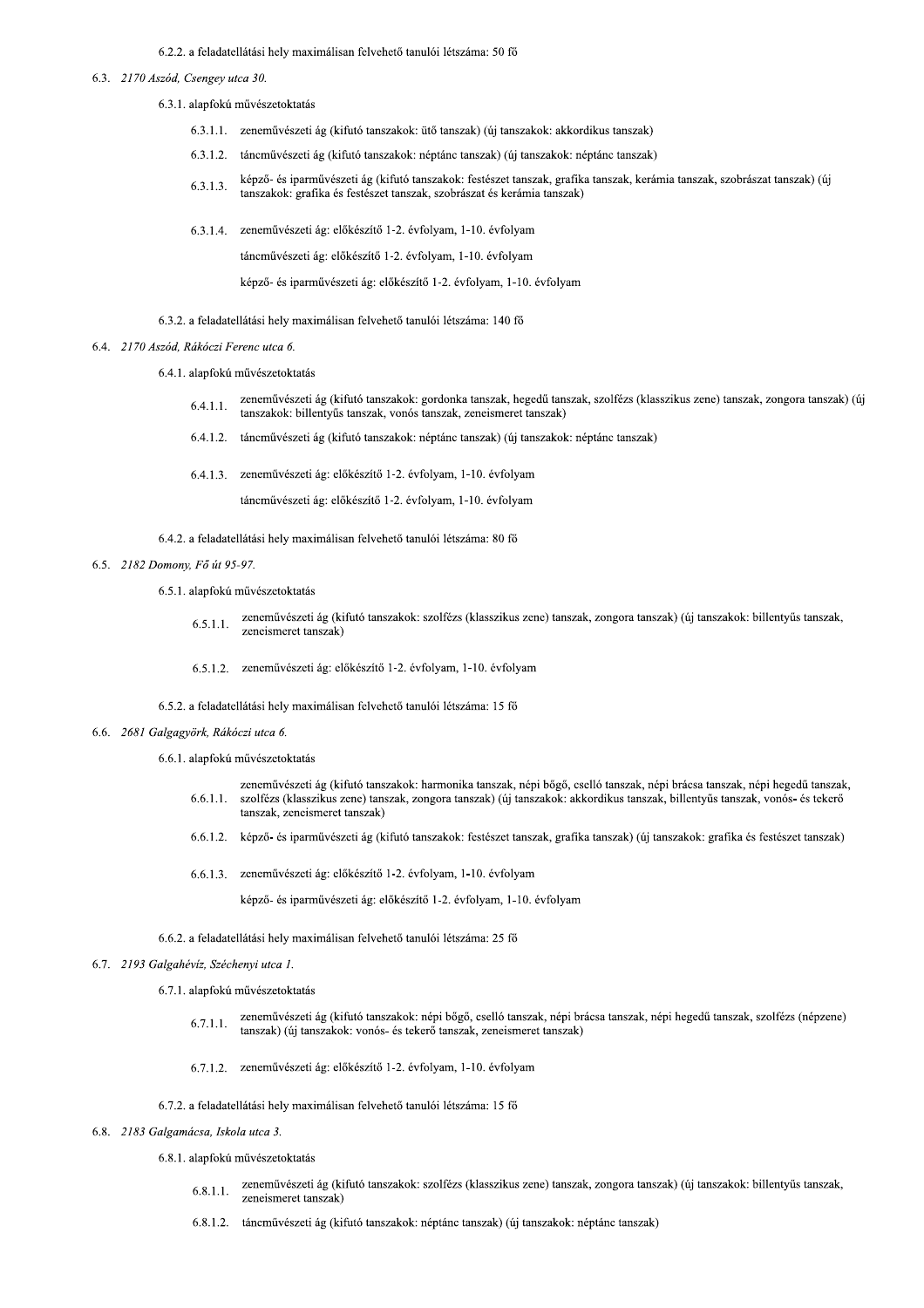6.8.1.3. zeneművészeti ág: előkészítő 1-2. évfolyam, 1-10. évfolyam

táncművészeti ág: előkészítő 1-2. évfolyam, 1-10. évfolyam

### 6.8.2. a feladatellátási hely maximálisan felvehető tanulói létszáma: 35 fő

## 6.9. 2100 Gödöllő, Szabadság út 6.

- 6.9.1. alapfokú művészetoktatás
	- 6.9.1.1. táncművészeti ág (kifutó tanszakok: néptánc tanszak) (új tanszakok: néptánc tanszak)
	- 6.9.1.2. táncművészeti ág: előkészítő 1-2. évfolyam, 1-10. évfolyam
- 6.9.2. a feladatellátási hely maximálisan felvehető tanulói létszáma: 130 fő

# 6.10. 2192 Hévízgyörk, Ady Endre utca 143.

- 6.10.1. alapfokú művészetoktatás
	- zeneművészeti ág (kifutó tanszakok: hegedű tanszak, szolfézs (klasszikus zene) tanszak, zongora tanszak) (új tanszakok:  $6.10.1.1$ akkordikus tanszak, billentyűs tanszak, fafúvós tanszak, vonós- és tekerő tanszak, vonós tanszak, zeneismeret tanszak)
	- 6.10.1.2. zeneművészeti ág: előkészítő 1-2. évfolyam, 1-10. évfolyam

### 6.10.2. a feladatellátási hely maximálisan felvehető tanulói létszáma: 50 fő

# 6.11. 2181 Iklad. Iskola tér 22.

- 6.11.1. alapfokú művészetoktatás
	- zeneművészeti ág (kifutó tanszakok: szolfézs (klasszikus zene) tanszak, zongora tanszak) (új tanszakok: billentyűs tanszak,  $6.11.1.1.$ rézfúvós tanszak, zeneismeret tanszak)
	- 6.11.1.2. zeneművészeti ág: előkészítő 1-2. évfolyam, 1-10. évfolyam

### 6.11.2. a feladatellátási hely maximálisan felvehető tanulói létszáma: 27 fő

### 6.12. 2682 Püspökhatvan, Iskola utca 6.

### 6.12.1. alapfokú művészetoktatás

- zeneművészeti ág (kifutó tanszakok: furulya tanszak, harmonika tanszak, népi bőgő, cselló tanszak, népi brácsa tanszak, népi cimbalom tanszak, népi hegedű tanszak, szolfézs (klasszikus zene) tanszak, zongora tanszak) (új tanszakok: akkordikus tanszak,  $6.12.1.1.$ billentyűs tanszak, fafúvós tanszak, kamarazene tanszak, vonós- és tekerő tanszak, zeneismeret tanszak)
- 6.12.1.2. táncművészeti ág (kifutó tanszakok: néptánc tanszak) (új tanszakok: néptánc tanszak)
- 6.12.1.3. képző- és iparművészeti ág (kifutó tanszakok: grafika tanszak) (új tanszakok: grafika és festészet tanszak)
- 6.12.1.4. zeneművészeti ág: előkészítő 1-2. évfolyam, 1-10. évfolyam

táncművészeti ág: előkészítő 1-2. évfolyam, 1-10. évfolyam

képzőművészeti ág: előkészítő 1-2. évfolyam, 1-10. évfolyam

# 6.12.2. a feladatellátási hely maximálisan felvehető tanulói létszáma: 90 fő

# 6.13. 2194 Tura, Hevesy György utca 1.

6.13.1. alapfokú művészetoktatás

- zeneművészeti ág (kifutó tanszakok: népi bőgő, cselló tanszak, népi brácsa tanszak, népi cimbalom tanszak, népi hegedű  $6.13.1.1.$ tanszak, szolfézs (klasszikus zene) tanszak) (új tanszakok: akkordikus tanszak, vonós- és tekerő tanszak, zeneismeret tanszak)
- 6.13.1.2. táncművészeti ág (kifutó tanszakok: társastánc tanszak) (új tanszakok: társastánc tanszak)
- 6.13.1.3. zeneművészeti ág: előkészítő 1-2. évfolyam, 1-10. évfolyam

táncművészeti ág: előkészítő 1-2. évfolyam, 1-10. évfolyam

- 6.13.2. a feladatellátási hely maximálisan felvehető tanulói létszáma: 40 fő
- 6.14. 2191 Bag, Szent András utca 41.

6.14.1. alapfokú művészetoktatás

- 6.14.1.1. táncművészeti ág (új tanszakok: néptánc tanszak)
- 6.14.1.2. táncművészeti ág: előkészítő 1-2. évfolyam, 1-10. évfolyam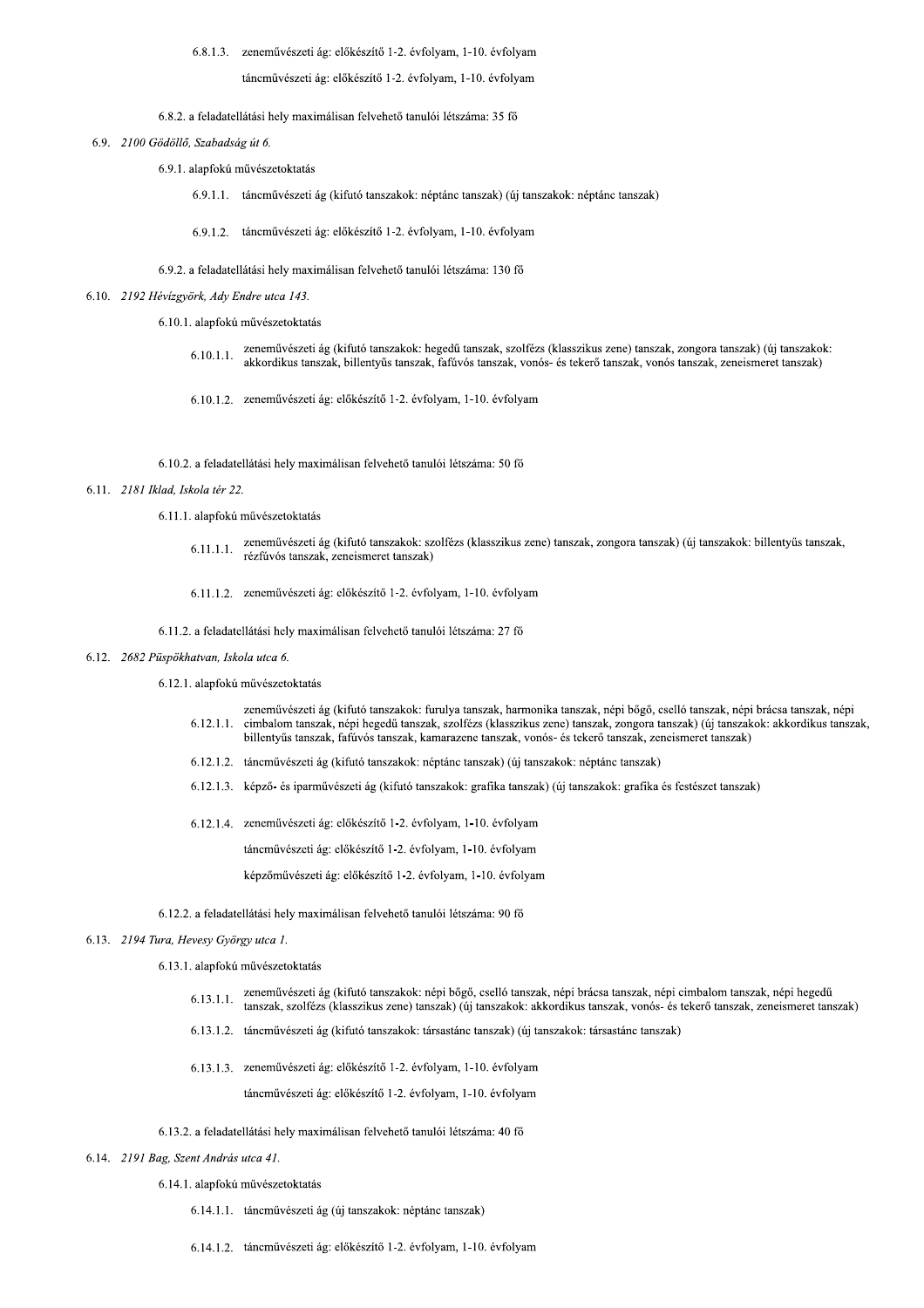|      |                                                                                   | 6.14.2. a feladatellátási hely maximálisan felvehető tanulói létszáma: 40 fő |
|------|-----------------------------------------------------------------------------------|------------------------------------------------------------------------------|
|      | A feladatellátást szolgáló vagyon és a felette való rendelkezés és használat joga |                                                                              |
|      | 7.1. 2170 Aszód, Kossuth Lajos utca 72.                                           |                                                                              |
|      | 7.1.1. Helyrajzi száma:                                                           | Aszód belterület 112                                                         |
|      | 7.1.2. Hasznos alapterülete:                                                      | 265,87 nm                                                                    |
|      | 7.1.3. Intézmény jogköre:                                                         | ingyenes használati jog                                                      |
|      | 7.1.4. Fenntartó jogköre:                                                         | vagyonkezelői jog                                                            |
|      | 7.2. 2170 Aszód, Régész utca 34.                                                  |                                                                              |
|      | 7.2.1. Helyrajzi száma:                                                           |                                                                              |
|      | 7.2.2. Hasznos alapterülete:                                                      |                                                                              |
|      | 7.2.3. Intézmény jogköre:                                                         |                                                                              |
|      | 7.2.4. Fenntartó jogköre:                                                         |                                                                              |
|      | 7.3. 2170 Aszód, Csengey utca 30.                                                 |                                                                              |
|      | 7.3.1. Helyrajzi száma:                                                           | Aszód 114/1                                                                  |
|      | 7.3.2. Hasznos alapterülete:                                                      | $160$ nm                                                                     |
|      | 7.3.3. Intézmény jogköre:                                                         | ingyenes használati jog                                                      |
|      | 7.3.4. Fenntartó jogköre:                                                         | vagyonkezelői jog                                                            |
|      | 7.4. 2170 Aszód, Rákóczi Ferenc utca 6.                                           |                                                                              |
|      | 7.4.1. Helyrajzi száma:                                                           | Aszód 1221                                                                   |
|      | 7.4.2. Hasznos alapterülete:                                                      | $140 \text{ nm}$                                                             |
|      | 7.4.3. Intézmény jogköre:                                                         | ingyenes használati jog                                                      |
|      | 7.4.4. Fenntartó jogköre:                                                         | vagyonkezelői jog                                                            |
|      | 7.5. 2182 Domony, Fő út 95-97.                                                    |                                                                              |
|      | 7.5.1. Helyrajzi száma:                                                           | Domony 4, Domony 5                                                           |
|      | 7.5.2. Hasznos alapterülete:                                                      | 48 nm                                                                        |
|      | 7.5.3. Intézmény jogköre:                                                         | ingyenes használati jog                                                      |
|      | 7.5.4. Fenntartó jogköre:                                                         | vagyonkezelői jog                                                            |
| 7.6. | 2681 Galgagyörk, Rákóczi utca 6.                                                  |                                                                              |
|      | 7.6.1. Helyrajzi száma:                                                           | Galgagyörk 104                                                               |
|      | 7.6.2. Hasznos alapterülete:                                                      | 92 nm                                                                        |
|      | 7.6.3. Intézmény jogköre:                                                         | ingyenes használati jog                                                      |
|      | 7.6.4. Fenntartó jogköre:                                                         | vagyonkezelői jog                                                            |
| 7.7. | 2193 Galgahévíz, Széchenyi utca 1.                                                |                                                                              |
|      | 7.7.1. Helyrajzi száma:                                                           | Galgahévíz 413                                                               |
|      | 7.7.2. Hasznos alapterülete:                                                      | 52 nm                                                                        |
|      | 7.7.3. Intézmény jogköre:                                                         | ingyenes használati jog                                                      |
|      | 7.7.4. Fenntartó jogköre:                                                         | vagyonkezelői jog                                                            |
| 7.8. | 2183 Galgamácsa, Iskola utca 3.                                                   |                                                                              |
|      | 7.8.1. Helyrajzi száma:                                                           | Galgamácsa 2, Galgamácsa 3                                                   |
|      | 7.8.2. Hasznos alapterülete:                                                      | $110 \text{ nm}$                                                             |
|      | 7.8.3. Intézmény jogköre:                                                         | ingyenes használati jog                                                      |
|      | 7.8.4. Fenntartó jogköre:                                                         | vagyonkezelői jog                                                            |
|      | 7.9. 2100 Gödöllő, Szabadság út 6.                                                |                                                                              |
|      | 7.9.1. Helyrajzi száma:                                                           | Gödöllő 5871/1                                                               |
|      | 7.9.2. Hasznos alapterülete:                                                      | $120 \text{ nm}$                                                             |
|      | 7.9.3. Intézmény jogköre:                                                         | ingyenes használati jog                                                      |
|      |                                                                                   |                                                                              |
|      | 7.9.4. Fenntartó jogköre:                                                         | ingyenes használati jog                                                      |

1.10. 2192 Hevizgyork, Ady Endre utca 143.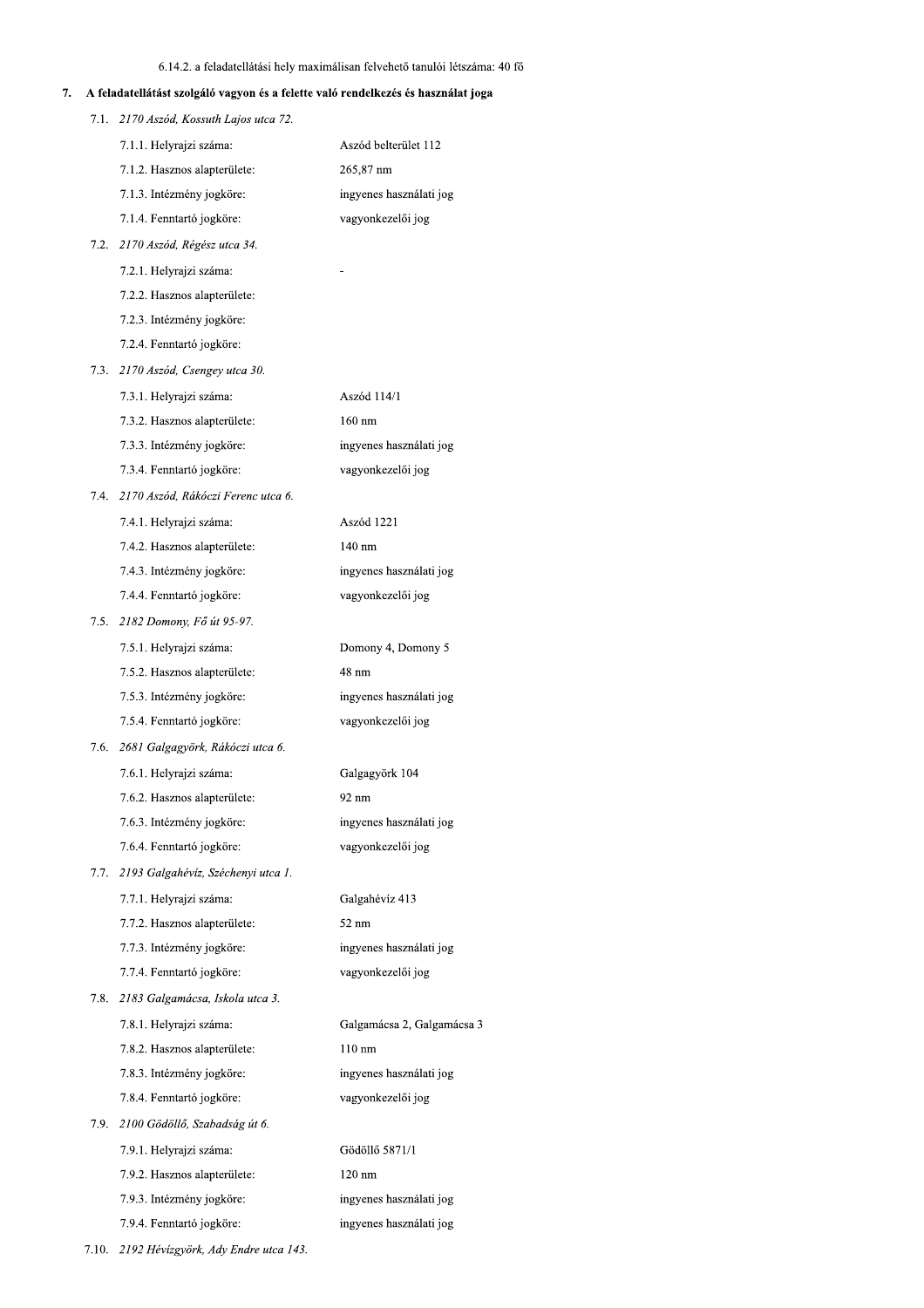|       | 7.10.1. Helyrajzi száma:          | Hévízgyörk 795/5        |
|-------|-----------------------------------|-------------------------|
|       | 7.10.2. Hasznos alapterülete:     | 86 nm                   |
|       | 7.10.3. Intézmény jogköre:        | ingyenes használati jog |
|       | 7.10.4. Fenntartó jogköre:        | vagyonkezelői jog       |
| 7.11. | 2181 Iklad, Iskola tér 22.        |                         |
|       | 7.11.1. Helyrajzi száma:          | Iklad 581               |
|       | 7.11.2. Hasznos alapterülete:     | 84 nm                   |
|       | 7.11.3. Intézmény jogköre:        | ingyenes használati jog |
|       | 7.11.4. Fenntartó jogköre:        | vagyonkezelői jog       |
| 7.12. | 2682 Püspökhatvan, Iskola utca 6. |                         |
|       | 7.12.1. Helyrajzi száma:          | Püspökhatvan 412        |
|       | 7.12.2. Hasznos alapterülete:     | $125 \text{ nm}$        |
|       | 7.12.3. Intézmény jogköre:        | ingyenes használati jog |
|       | 7.12.4. Fenntartó jogköre:        | vagyonkezelői jog       |
| 7.13. | 2194 Tura, Hevesy György utca 1.  |                         |
|       | 7.13.1. Helyrajzi száma:          | Tura 8                  |
|       | 7.13.2. Hasznos alapterülete:     | 150 nm                  |
|       | 7.13.3. Intézmény jogköre:        | ingyenes használati jog |
|       | 7.13.4. Fenntartó jogköre:        | vagyonkezelői jog       |
| 7.14. | 2191 Bag, Szent András utca 41.   |                         |
|       | 7.14.1. Helyrajzi száma:          | Bag belterület 766/3    |
|       | 7.14.2. Hasznos alapterülete:     | $108$ nm                |
|       | 7.14.3. Intézmény jogköre:        | ingyenes használati jog |
|       | 7.14.4. Fenntartó jogköre:        | vagyonkezelői jog       |
|       |                                   |                         |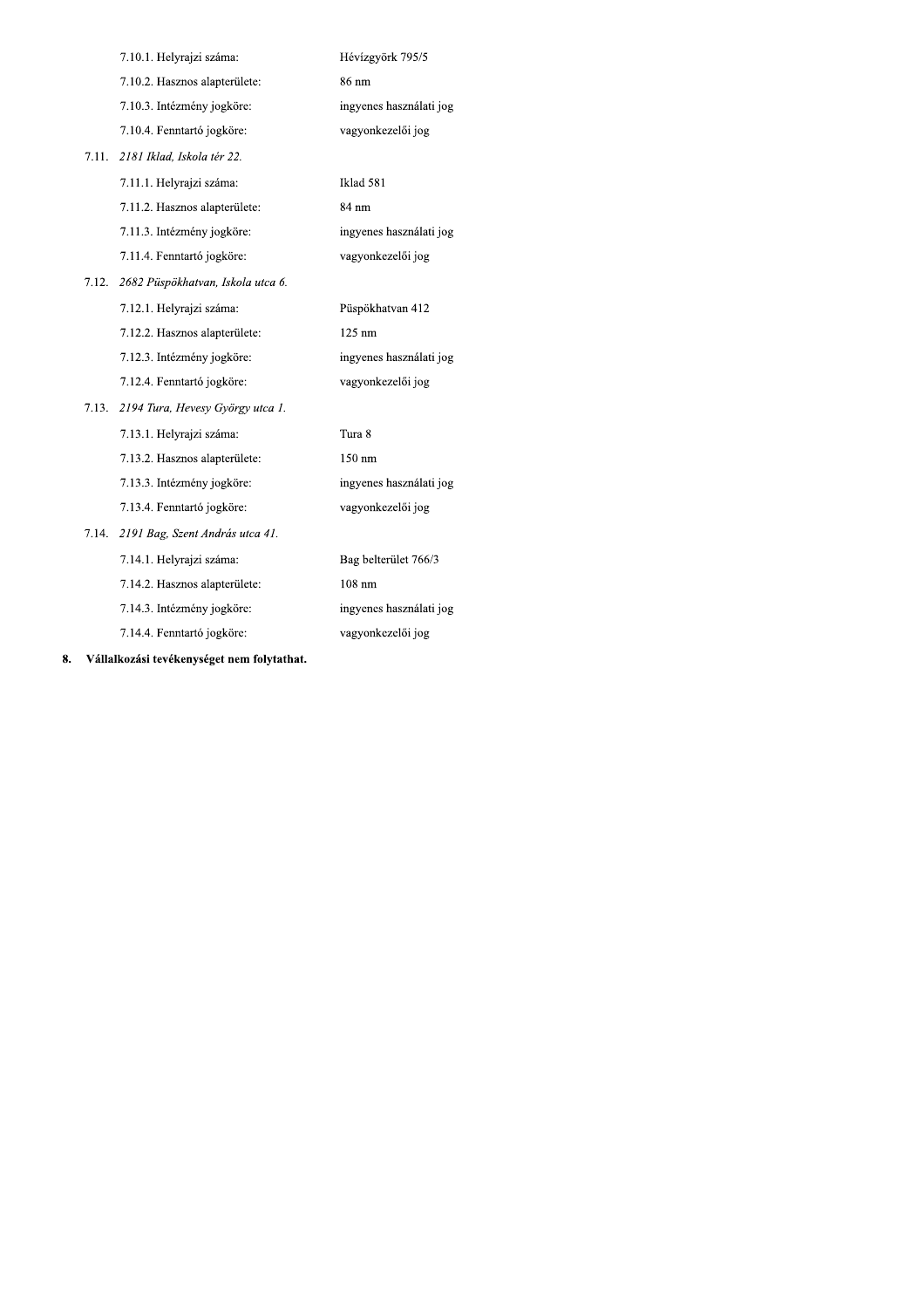## Simándy József Általános Iskola és Alapfokú Művészeti Iskola szakmai alapdokumentuma

A nemzeti köznevelésről szóló 2011. évi CXC. törvény 21. § (3) bekezdése szerinti tartalommal, figyelemmel a nevelési-oktatási intézmények működéséről és a köznevelési intézmények névhasználatáról szóló 20/2012. (VIII. 31.) EMMI rendelet 123. § (1) bekezdésében leírtakra, az alábbi szakmai alapdokumentumot adom ki:

A köznevelési intézmény

### Megnevezései  $\mathbf{1}$ .

 $\overline{2}$ .

 $\overline{3}$ .

|      | 1.1. Hivatalos neve:                     | Simándy József Általános Iskola és Alapfokú Művészeti Iskola |
|------|------------------------------------------|--------------------------------------------------------------|
|      | 1.2. Rövid neve:                         | Simándy József Általános Iskola                              |
|      | Feladatellátási helyei                   |                                                              |
| 2.1. | Székhelye:                               | 2143 Kistarcsa, Ifjúság tér 3.                               |
|      | Alapító és a fenntartó neve és székhelye |                                                              |
|      | 3.1. Alapító szerv neve:                 | Emberi Erőforrások Minisztériuma                             |
|      | 3.2. Alapítói jogkör gyakorlója:         | emberi erőforrások minisztere                                |
|      | 3.3. Alapító székhelye:                  | 1054 Budapest, Akadémia utca 3.                              |
|      | 3.4. Fenntartó neve:                     | Dunakeszi Tankerületi Központ                                |
|      | 3.5. Fenntartó székhelye:                | 2120 Dunakeszi, Állomás sétány 4.                            |

#### $\overline{4}$ . Típusa: közös igazgatású köznevelési intézmény

#### 5. OM azonosító: 201467

### Köznevelési alapfeladatai 6.

6.1. 2143 Kistarcsa, Ifjúság tér 3.

# 6.1.1. általános iskolai nevelés-oktatás

- 6.1.1.1. nappali rendszerű iskolai oktatás
- 6.1.1.2. alsó tagozat, felső tagozat
- 6.1.1.3. 1. évfolyamtól 8. évfolyamig
- a többi gyermekkel, tanulóval együtt nevelhető, oktatható sajátos nevelési igényű gyermekek, tanulók nevelése-oktatása  $6.1.1.4.$ (beszédfogyatékos, egyéb pszichés fejlődési zavarral küzdők)
- 6.1.2. alapfokú művészetoktatás

zeneművészeti ág (kifutó tanszakok: furulya tanszak, fuvola tanszak, gordonka tanszak, harsona tanszak, hegedű tanszak, klarinét tanszak, kürt tanszak, magánének tanszak, szaxofon tanszak, szolfézs (klasszikus zene) tanszak, trombita tanszak, tuba tanszak,  $6.1.2.1.$ ütő tanszak, zenetörténet-zeneirodalom tanszak, zongora tanszak) (új tanszakok: akkordikus tanszak, billentyűs tanszak, fafúvós tanszak, rézfúvós tanszak, vokális tanszak, vonós tanszak, zeneismeret tanszak)

- 6.1.3. egész napos iskolai képzés
- 6.1.4. egyéb foglalkozások:

napközi

## tanulószoba

- 6.1.5. a feladatellátási hely maximálisan felvehető tanulói létszáma: 1300 fő
- 6.1.6. könyvtár: iskolai / kollégiumi könyvtár

# 7. A feladatellátást szolgáló vagyon és a felette való rendelkezés és használat joga

7.1. 2143 Kistarcsa, Ifjúság tér 3.

| 7.1.1. Helyrajzi száma:      | 357/1                             |
|------------------------------|-----------------------------------|
| 7.1.2. Hasznos alapterülete: | 4917 nm; 1500 nm                  |
| 7.1.3. Intézmény jogköre:    | ingyenes használati jog           |
| 7.1.4. Fenntartó jogköre:    | vagyonkezelői jog                 |
| 7.1.5. Egyéb:                | A sportcsarnok (1500 nm) tekinter |

- A sportcsarnok (1500 nm) tekintetében a fenntartó visszterhes bérleti joggal rendelkezik.
- 8. Vállalkozási tevékenységet nem folytathat.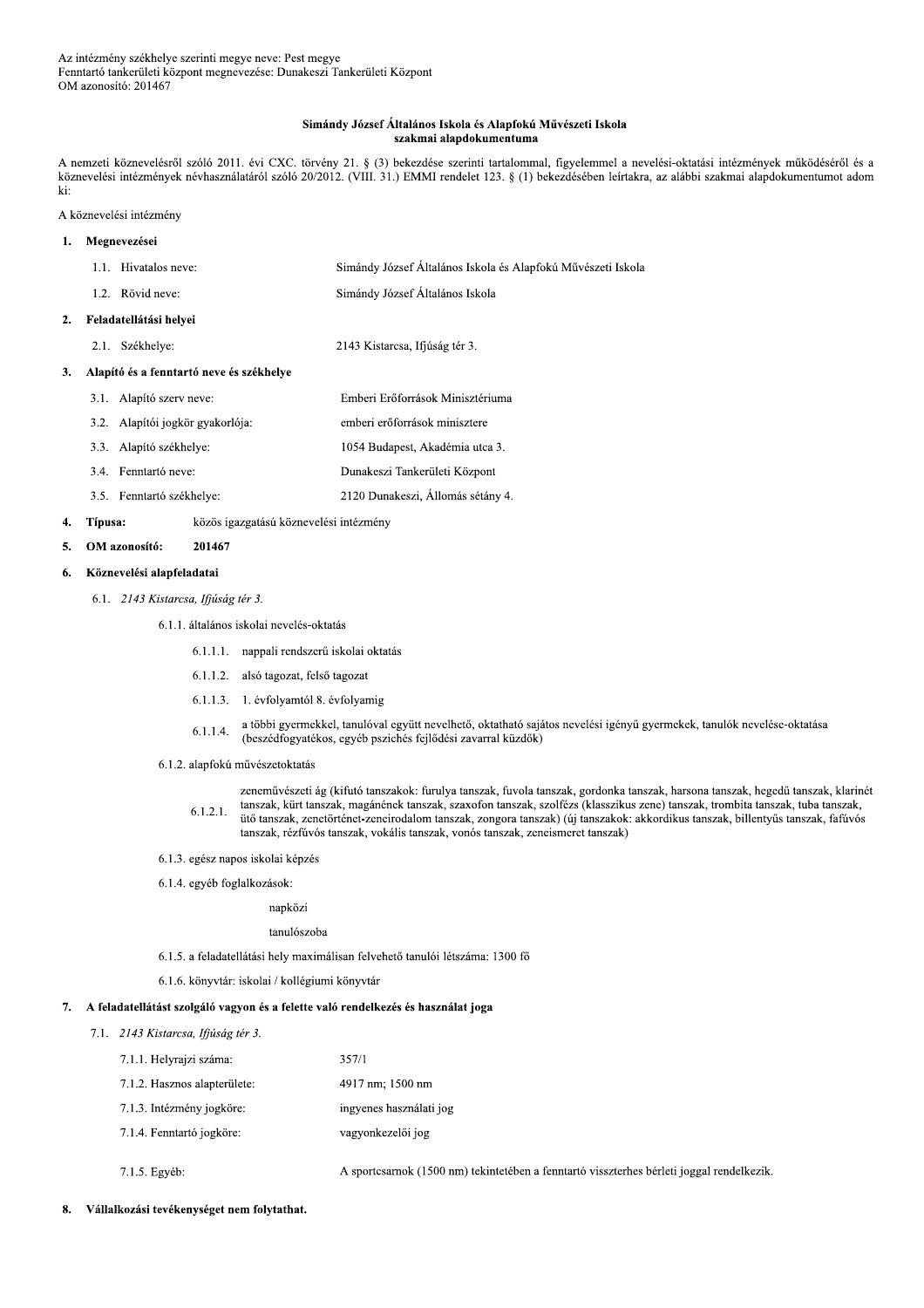### Szadai Székely Bertalan Általános Iskola szakmai alapdokumentuma

A nemzeti köznevelésről szóló 2011. évi CXC. törvény 21. § (3) bekezdése szerinti tartalommal, figyelemmel a nevelési-oktatási intézmények működéséről és a köznevelési intézmények névhasználatáról szóló 20/2012. (VIII. 31.) EMMI rendelet 123. § (1) bekezdésében leírtakra, az alábbi szakmai alapdokumentumot adom ki:

A köznevelési intézmény

### Megnevezései  $\mathbf{1}$ . 1.1. Hivatalos neve: Szadai Székely Bertalan Általános Iskola Feladatellátási helyei  $2.$ 2.1. Székhelye: 2111 Szada, Dózsa György út 63.

2.1.1. telephelye:

2111 Szada, Dózsa György út 61.

Emberi Erőforrások Minisztériuma

2120 Dunakeszi, Állomás sétány 4.

# 3. Alapító és a fenntartó neve és székhelye

- 3.1. Alapító szerv neve:
- 3.2. Alapítói jogkör gyakorlója: emberi erőforrások minisztere
- 3.3. Alapító székhelye: 1054 Budapest, Akadémia utca 3.
- 3.4. Fenntartó neve: Dunakeszi Tankerületi Központ
- 3.5. Fenntartó székhelye:

#### $\overline{4}$ . Típusa: általános iskola

#### OM azonosító: 5. 032380

### Köznevelési alapfeladatai 6.

6.1. 2111 Szada, Dózsa György út 63.

6.1.1. általános iskolai nevelés-oktatás

- 6.1.1.1. nappali rendszerű iskolai oktatás
- 6.1.1.2. alsó tagozat, felső tagozat
- 6.1.1.3. 1. évfolyamtól 8. évfolyamig
- a többi gyermekkel, tanulóval együtt nevelhető, oktatható sajátos nevelési igényű gyermekek, tanulók nevelése-oktatása 6.1.1.4. (beszédfogyatékos, egyéb pszichés fejlődési zavarral küzdők)
- 6.1.2. egyéb foglalkozások:

napközi

tanulószoba

- 6.1.3. a feladatellátási hely maximálisan felvehető tanulói létszáma: 500 fő
- 6.1.4. könyvtár: könyvtári feladatokat a nyilvános könyvtár látja el

# 6.2. 2111 Szada, Dózsa György út 61.

- 6.2.1. általános iskolai nevelés-oktatás
	- 6.2.1.1. nappali rendszerű iskolai oktatás
	- 6.2.1.2. alsó tagozat, felső tagozat
	- 6.2.1.3. 1. évfolyamtól 8. évfolyamig
	- a többi gyermekkel, tanulóval együtt nevelhető, oktatható sajátos nevelési igényű gyermekek, tanulók nevelése-oktatása  $6.2.1.4.$ (beszédfogyatékos, egyéb pszichés fejlődési zavarral küzdők)
- 6.2.2. egyéb foglalkozások:

napközi

# tanulószoba

6.2.3. a feladatellátási hely maximálisan felvehető tanulói létszáma: 90 fő

6.2.4. könyvtár: könyvtári feladatokat a nyilvános könyvtár látja el

# 7. A feladatellátást szolgáló vagyon és a felette való rendelkezés és használat joga

7.1. 2111 Szada, Dózsa György út 63.

| 7.1.1. Helyrajzi száma: | 918/1; 918/2 |
|-------------------------|--------------|
|-------------------------|--------------|

7.1.2. Hasznos alapterülete: 1858,26 nm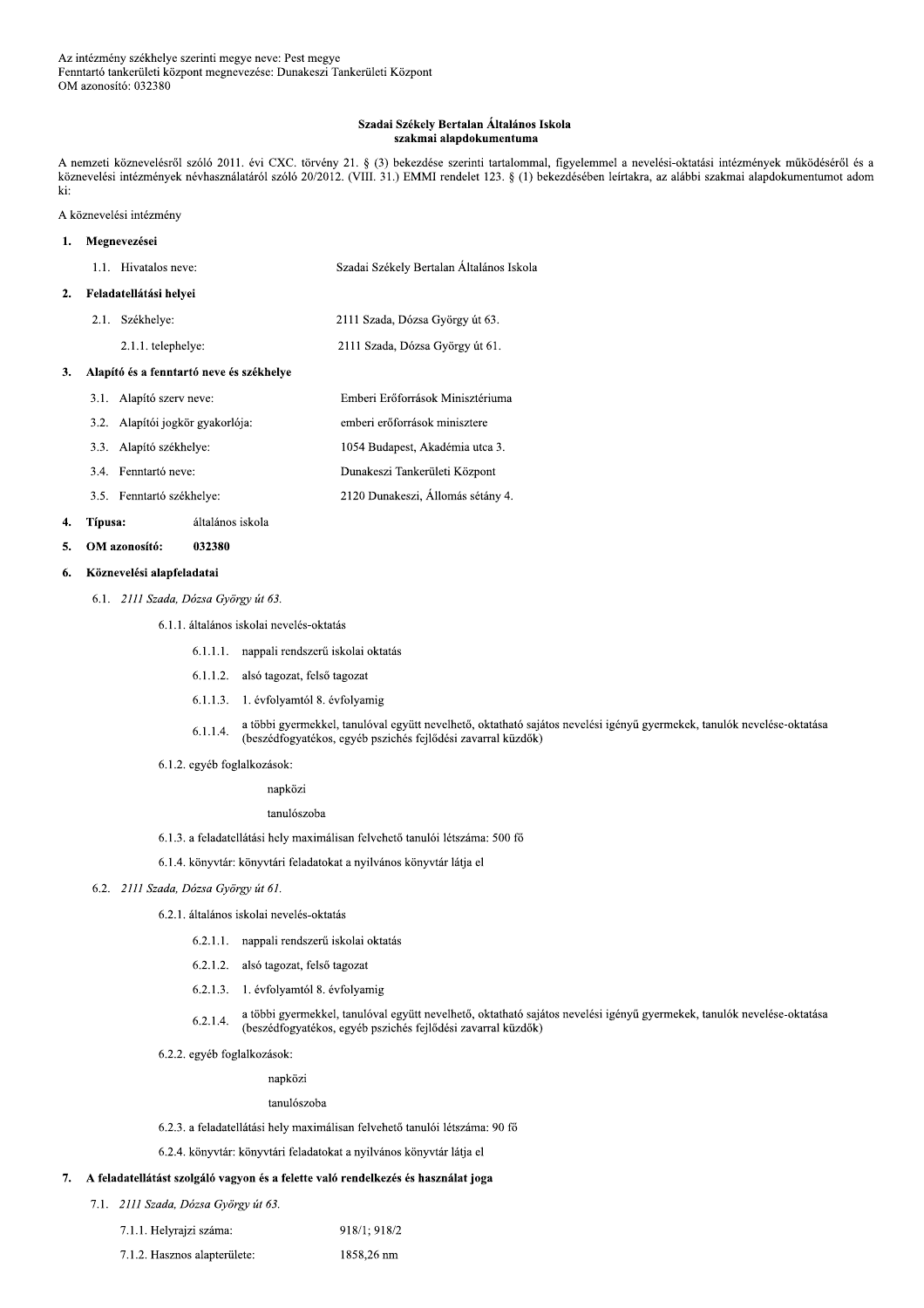| 7.1.3. Intézmény jogköre:            | ingyenes használati jog |
|--------------------------------------|-------------------------|
| 7.1.4. Fenntartó jogköre.            | vagyonkezelői jog       |
| 7.2. 2111 Szada, Dózsa György út 61. |                         |
| 7.2.1. Helyrajzi száma:              | 919/1                   |
| 7.2.2. Hasznos alapterülete:         | 282,48 nm               |
| 7.2.3. Intézmény jogköre:            | ingyenes használati jog |
| 7.2.4. Fenntartó jogköre:            | vagyonkezelői jog       |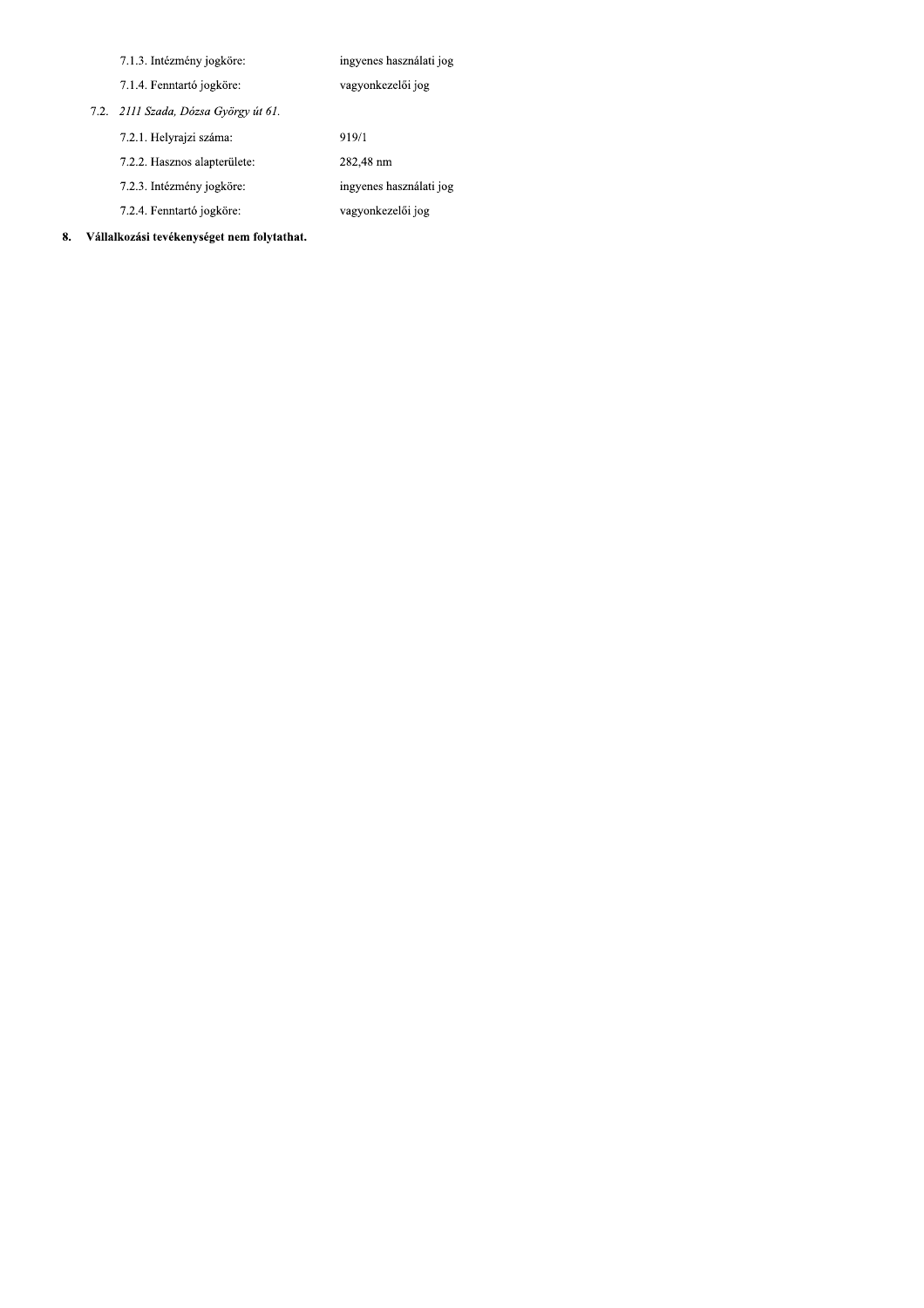### Turai Hevesy György Általános Iskola szakmai alapdokumentuma

A nemzeti köznevelésről szóló 2011. évi CXC. törvény 21. § (3) bekezdése szerinti tartalommal, figyelemmel a nevelési-oktatási intézmények működéséről és a köznevelési intézmények névhasználatáról szóló 20/2012. (VIII. 31.) EMMI rendelet 123. § (1) bekezdésében leírtakra, az alábbi szakmai alapdokumentumot adom ki:

# A köznevelési intézmény

| ı. | Megnevezései |                                          |                                      |
|----|--------------|------------------------------------------|--------------------------------------|
|    |              | 1.1. Hivatalos neve:                     | Turai Hevesy György Általános Iskola |
| 2. |              | Feladatellátási helyei                   |                                      |
|    | 2.1.         | Székhelye:                               | 2194 Tura, Hevesy György utca 1.     |
|    |              | 2.1.1. telephelye:                       | 2194 Tura, Iskola utca 5.            |
|    |              | 2.1.2. telephelye:                       | 2194 Tura, Park út 38.               |
|    |              | 2.1.3. telephelye:                       | 2194 Tura, Tabán út 43.              |
| 3. |              | Alapító és a fenntartó neve és székhelye |                                      |
|    | 3.1.         | Alapító szerv neve:                      | Emberi Erőforrások Minisztériuma     |
|    | 3.2.         | Alapítói jogkör gyakorlója:              | emberi erőforrások minisztere        |
|    | 3.3.         | Alapító székhelye:                       | 1054 Budapest, Akadémia utca 3.      |
|    | 3.4.         | Fenntartó neve:                          | Dunakeszi Tankerületi Központ        |
|    | $3.5 -$      | Fenntartó székhelye:                     | 2120 Dunakeszi, Állomás sétány 4.    |

#### 4. Típusa: általános iskola

OM azonosító: 032381 5.

#### Köznevelési alapfeladatai 6.

6.1. 2194 Tura, Hevesy György utca 1.

# 6.1.1. általános iskolai nevelés-oktatás

- 6.1.1.1. nappali rendszerű iskolai oktatás
- 6.1.1.2. felső tagozat
- 6.1.1.3. 5. évfolyamtól 8. évfolyamig

a többi gyermekkel, tanulóval együtt nevelhető, oktatható sajátos nevelési igényű gyermekek, tanulók nevelése-oktatása (mozgásszervi fogyatékos, beszédfogyatékos, halmozottan fogyatékos, autizmus spektrumzavar, egyéb pszichés fejlődési  $6.1.1.4.$ zavarral küzdők, értelmi fogyatékos - enyhe értelmi fogyatékos, érzékszervi fogyatékos - hallási fogyatékos, érzékszervi fogyatékos - látási fogyatékos)

- sajátos nevelési igényű gyermekek, tanulók gyógypedagógiai nevelése-oktatása (mozgásszervi fogyatékos, beszédfogyatékos,  $6.1.1.5.$ értelmi fogyatékos - enyhe értelmi fogyatékos)
- 6.1.1.6. integrációs felkészítés
- 6.1.2. egyéb foglalkozások:

## tanulószoba

- 6.1.3. a feladatellátási hely maximálisan felvehető tanulói létszáma: 400 fő
- 6.1.4. könyvtár: iskolai / kollégiumi könyvtár

# 6.2. 2194 Tura, Iskola utca 5.

- 6.2.1. általános iskolai nevelés-oktatás
	- 6.2.1.1. nappali rendszerű iskolai oktatás
	- 6.2.1.2. alsó tagozat
	- 6.2.1.3. 1. évfolyamtól 4. évfolyamig

a többi gyermekkel, tanulóval együtt nevelhető, oktatható sajátos nevelési igényű gyermekek, tanulók nevelése-oktatása (mozgásszervi fogyatékos, beszédfogyatékos, halmozottan fogyatékos, autizmus spektrumzavar, egyéb pszichés fejlődési  $6.2.1.4.$ zavarral küzdők, értelmi fogyatékos - enyhe értelmi fogyatékos, érzékszervi fogyatékos - hallási fogyatékos, érzékszervi fogyatékos - látási fogyatékos)

- 6.2.1.5. integrációs felkészítés
- 6.2.2. a feladatellátási hely maximálisan felvehető tanulói létszáma: 100 fő
- 6.2.3. könyvtár: iskolai / kollégiumi könyvtár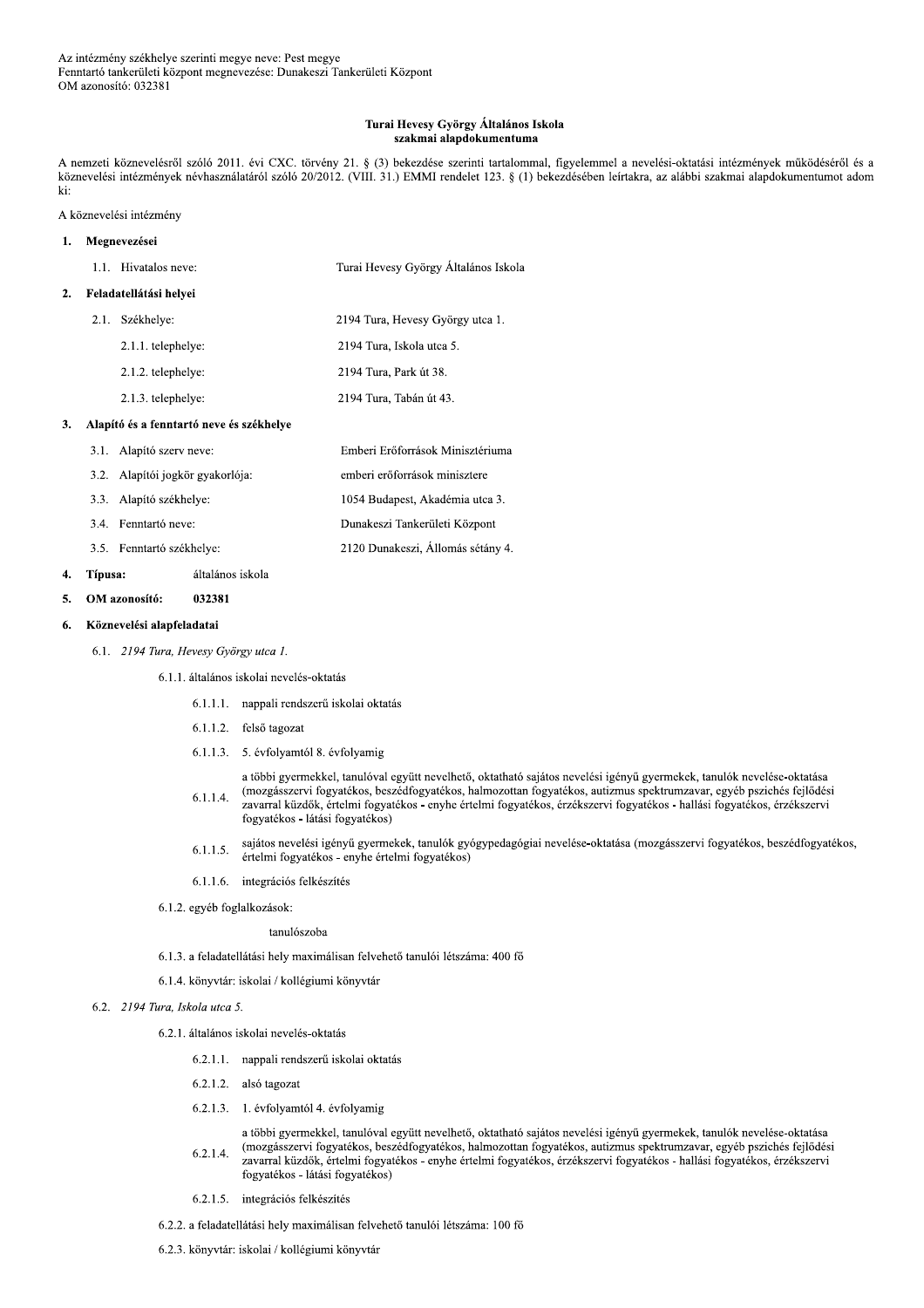# 6.3. 2194 Tura, Park út 38.

- 6.3.1. általános iskolai nevelés-oktatás
	- 6.3.1.1. nappali rendszerű iskolai oktatás
	- 6.3.1.2. alsó tagozat
	- 6.3.1.3. 1. évfolyamtól 4. évfolyamig
	- a többi gyermekkel, tanulóval együtt nevelhető, oktatható sajátos nevelési igényű gyermekek, tanulók nevelése-oktatása (mozgásszervi fogyatékos, beszédfogyatékos, halmozottan fogyatékos, autizmus spektrumzavar, egyéb pszichés fejlődési 6.3.1.4. zavarral küzdők, értelmi fogyatékos - enyhe értelmi fogyatékos, érzékszervi fogyatékos - hallási fogyatékos, érzékszervi fogyatékos - látási fogyatékos)
	- 6.3.1.5. integrációs felkészítés
- 6.3.2. egyéb foglalkozások:

napközi

- 6.3.3. a feladatellátási hely maximálisan felvehető tanulói létszáma: 100 fő
- 6.3.4. könyvtár: iskolai / kollégiumi könyvtár
- 6.4 2194 Tura, Tabán út 43.
	- 6.4.1. általános iskolai nevelés-oktatás
		- 6.4.1.1. nappali rendszerű iskolai oktatás
		- 6.4.1.2. alsó tagozat
		- 6.4.1.3. 1. évfolyamtól 4. évfolyamig
		- a többi gyermekkel, tanulóval együtt nevelhető, oktatható sajátos nevelési igényű gyermekek, tanulók nevelése-oktatása (mozgásszervi fogyatékos, beszédfogyatékos, halmozottan fogyatékos, autizmus spektrumzavar, egyéb pszichés fejlődési  $6.4.1.4.$ zavarral küzdők, értelmi fogyatékos - enyhe értelmi fogyatékos, érzékszervi fogyatékos - hallási fogyatékos, érzékszervi
		- fogyatékos látási fogyatékos)
		- sajátos nevelési igényű gyermekek, tanulók gyógypedagógiai nevelése-oktatása (mozgásszervi fogyatékos, beszédfogyatékos,  $6.4.1.5.$ értelmi fogyatékos - enyhe értelmi fogyatékos)
		- 6.4.1.6. integrációs felkészítés
	- 6.4.2. egyéb foglalkozások:

# napközi

6.4.3. a feladatellátási hely maximálisan felvehető tanulói létszáma: 200 fő

6.4.4. könyvtár: iskolai / kollégiumi könyvtár

#### 7. A feladatellátást szolgáló vagyon és a felette való rendelkezés és használat joga

|      | 7.1. 2194 Tura, Hevesy György utca 1. |                         |
|------|---------------------------------------|-------------------------|
|      | 7.1.1. Helyrajzi száma:               | Tura $8/1$              |
|      | 7.1.2. Hasznos alapterülete:          | 5695 nm                 |
|      | 7.1.3. Intézmény jogköre:             | ingyenes használati jog |
|      | 7.1.4. Fenntartó jogköre:             | vagyonkezelői jog       |
|      | 7.2. 2194 Tura, Iskola utca 5.        |                         |
|      | 7.2.1. Helyrajzi száma:               | Tura 1595               |
|      | 7.2.2. Hasznos alapterülete:          | 3412 nm                 |
|      | 7.2.3. Intézmény jogköre:             | ingyenes használati jog |
|      | 7.2.4. Fenntartó jogköre:             | vagyonkezelői jog       |
|      | 7.3. 2194 Tura, Park út 38.           |                         |
|      | 7.3.1. Helyrajzi száma:               | Tura 2211/6             |
|      | 7.3.2. Hasznos alapterülete:          | 3637 nm                 |
|      | 7.3.3. Intézmény jogköre:             | ingyenes használati jog |
|      | 7.3.4. Fenntartó jogköre:             | vagyonkezelői jog       |
| 7.4. | 2194 Tura, Tabán út 43.               |                         |
|      | 7.4.1. Helyrajzi száma:               | <b>Tura 2423</b>        |
|      | 7.4.2. Hasznos alapterülete:          | 4457 nm                 |
|      | 7.4.3. Intézmény jogköre:             | ingyenes használati jog |
|      | 7.4.4. Fenntartó jogköre:             | vagyonkezelői jog       |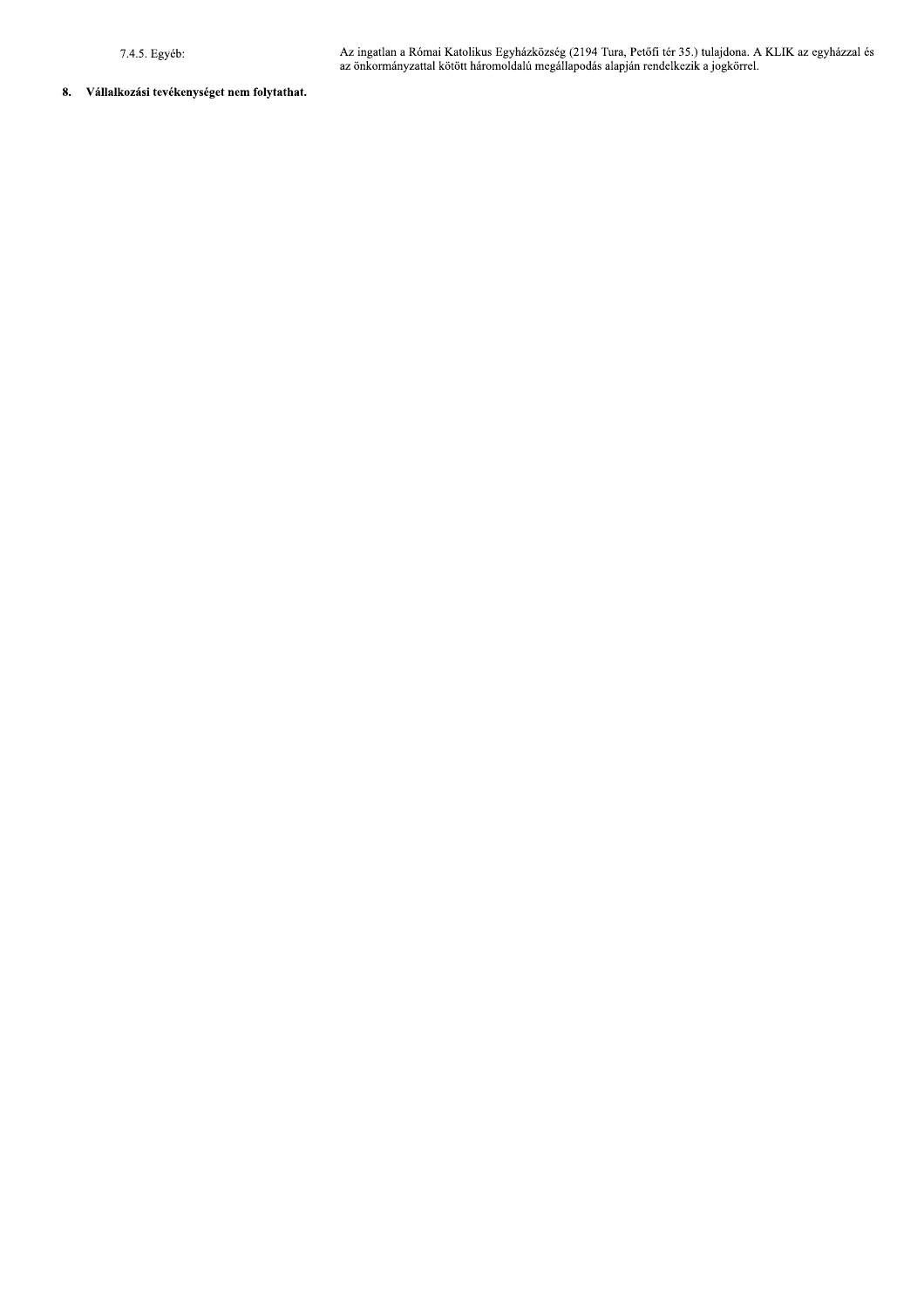# Vácszentlászlói Szent László Általános Iskola szakmai alapdokumentuma

A nemzeti köznevelésről szóló 2011. évi CXC. törvény 21. § (3) bekezdése szerinti tartalommal, figyelemmel a nevelési-oktatási intézmények működéséről és a köznevelési intézmények névhasználatáról szóló 20/2012. (VIII. 31.) EMMI rendelet 123. § (1) bekezdésében leírtakra, az alábbi szakmai alapdokumentumot adom ki:

A köznevelési intézmény

#### Megnevezései  $\mathbf{1}$ .

| 1.1. Hivatalos neve: | Vácszentlászlói Szent László Általános Iskola |
|----------------------|-----------------------------------------------|
|                      |                                               |

### Feladatellátási helyei  $2.$

2.1. Székhelye: 2115 Vácszentlászló. Fő utca 2.

# 3. Alapító és a fenntartó neve és székhelye

- 3.1. Alapító szerv neve: Emberi Erőforrások Minisztériuma 3.2. Alapítói jogkör gyakorlója: emberi erőforrások minisztere 3.3. Alapító székhelye: 1054 Budapest, Akadémia utca 3. Dunakeszi Tankerületi Központ 3.4. Fenntartó neve:
	- 2120 Dunakeszi, Állomás sétány 4. 3.5. Fenntartó székhelye:

#### 4. Típusa: általános iskola

OM azonosító: 032385  $\mathbf{5}$ 

### Köznevelési alapfeladatai 6.

6.1. 2115 Vácszentlászló. Fő utca 2.

6.1.1. általános iskolai nevelés-oktatás

- 6.1.1.1. nappali rendszerű iskolai oktatás
- 6.1.1.2. alsó tagozat, felső tagozat
- 6.1.1.3. 1. évfolyamtól 8. évfolyamig
- a többi gyermekkel, tanulóval együtt nevelhető, oktatható sajátos nevelési igényű gyermekek, tanulók nevelése-oktatása  $6.1.1.4.$ (beszédfogyatékos, egyéb pszichés fejlődési zavarral küzdők)
- sajátos nevelési igényű gyermekek, tanulók gyógypedagógiai nevelése-oktatása (egyéb pszichés fejlődési zavarral küzdők,  $6.1.1.5.$ értelmi fogyatékos - enyhe értelmi fogyatékos)
- 6.1.2. egyéb foglalkozások:

# napközi

6.1.3. a feladatellátási hely maximálisan felvehető tanulói létszáma: 230 fő

 $\overline{1}$ 

6.1.4. könyvtár: könyvtári feladatokat a nyilvános könyvtár látja el

# 7. A feladatellátást szolgáló vagyon és a felette való rendelkezés és használat joga

- 7.1. 2115 Vácszentlászló, Fő utca 2.
	- 7.1.1. Helyrajzi száma:
	- 874,00 nm 7.1.2. Hasznos alapterülete:
	- 7.1.3. Intézmény jogköre: ingyenes használati jog
	- 7.1.4. Fenntartó jogköre: vagyonkezelői jog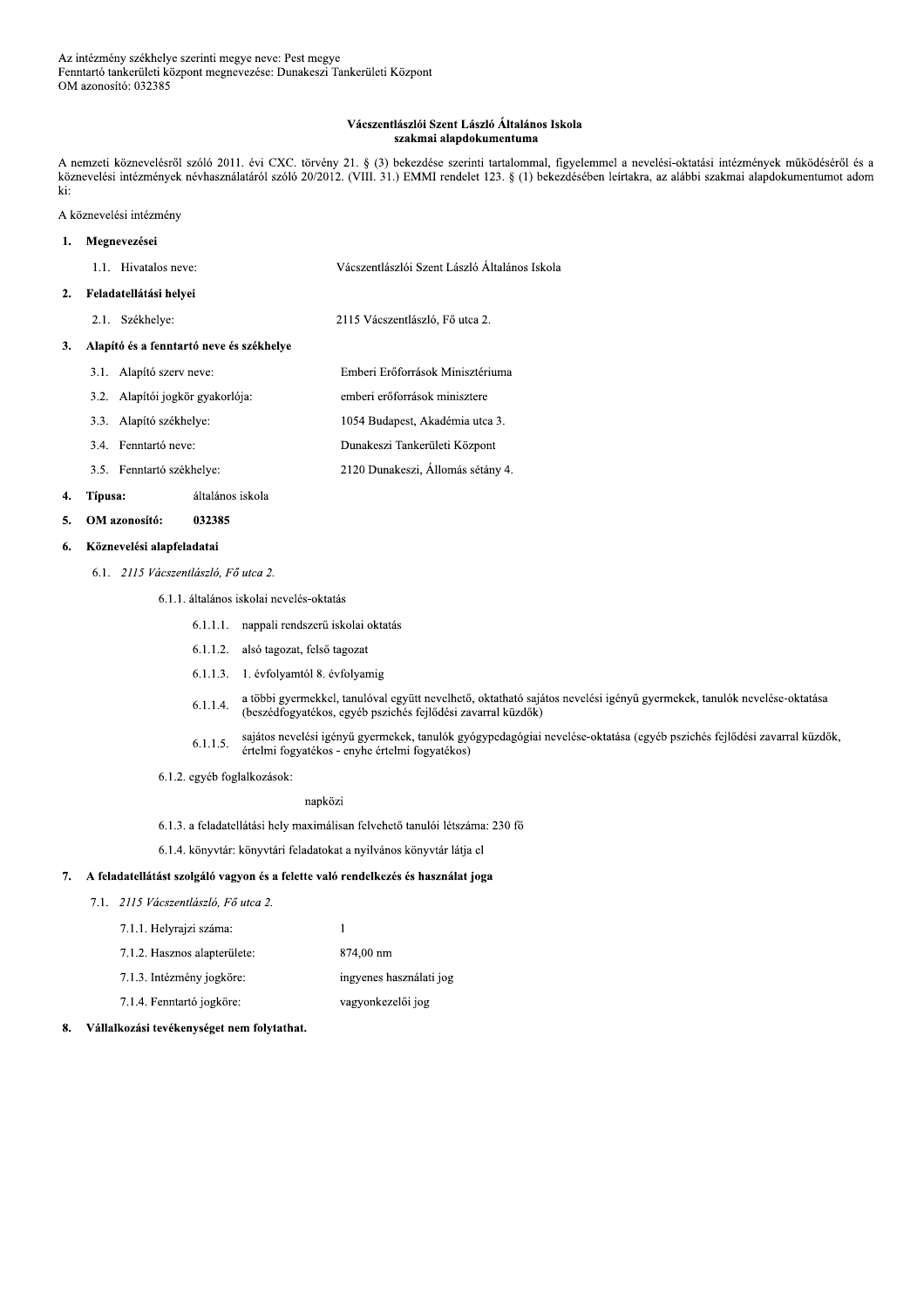# Valkói Móra Ferenc Általános Iskola szakmai alapdokumentuma

A nemzeti köznevelésről szóló 2011. évi CXC. törvény 21. § (3) bekezdése szerinti tartalommal, figyelemmel a nevelési-oktatási intézmények működéséről és a köznevelési intézmények névhasználatáról szóló 20/2012. (VIII. 31.) EMMI rendelet 123. § (1) bekezdésében leírtakra, az alábbi szakmai alapdokumentumot adom ki:

A köznevelési intézmény

#### Megnevezései  $\mathbf{1}$ .

| 1.1. Hivatalos neve: | Valkói Móra Ferenc Általános Iskola |  |
|----------------------|-------------------------------------|--|
|                      |                                     |  |

### Feladatellátási helyei  $2.$

2.1. Székhelye: 2114 Valkó, Szabadság út 43-45.

# 3. Alapító és a fenntartó neve és székhelye

- 3.1. Alapító szerv neve: Emberi Erőforrások Minisztériuma 3.2. Alapítói jogkör gyakorlója: emberi erőforrások minisztere
- 3.3. Alapító székhelye: 1054 Budapest, Akadémia utca 3.
- Dunakeszi Tankerületi Központ 3.4. Fenntartó neve:
- 2120 Dunakeszi, Állomás sétány 4. 3.5. Fenntartó székhelye:

#### 4. Típusa: általános iskola

032382 OM azonosító:  $5.$ 

### Köznevelési alapfeladatai 6.

6.1. 2114 Valkó, Szabadság út 43-45.

# 6.1.1. általános iskolai nevelés-oktatás

- 6.1.1.1. nappali rendszerű iskolai oktatás
- 6.1.1.2. alsó tagozat, felső tagozat
- 6.1.1.3. 1. évfolyamtól 8. évfolyamig
- 6.1.1.4. felnőttoktatás esti
- a többi gyermekkel, tanulóval együtt nevelhető, oktatható sajátos nevelési igényű gyermekek, tanulók nevelése-oktatása  $6.1.1.5.$ (beszédfogyatékos, egyéb pszichés fejlődési zavarral küzdők)
- 6.1.2. egész napos iskolai képzés
- 6.1.3. egyéb foglalkozások:

napközi

# tanulószoba

- 6.1.4. a feladatellátási hely maximálisan felvehető tanulói létszáma: 250 fő
- 6.1.5. könyvtár: könyvtári feladatokat a nyilvános könyvtár látja el
- 6.1.6. a testnevelésórák keretében megvalósított úszásoktatás módja: I

# 7. A feladatellátást szolgáló vagyon és a felette való rendelkezés és használat joga

7.1. 2114 Valkó, Szabadság út 43-45.

| 7.1.1. Helyrajzi száma:      | 778, 779, 780           |
|------------------------------|-------------------------|
| 7.1.2. Hasznos alapterülete: | 1767 nm                 |
| 7.1.3. Intézmény jogköre:    | ingyenes használati jog |
| 7.1.4. Fenntartó jogköre:    | vagyonkezelői jog       |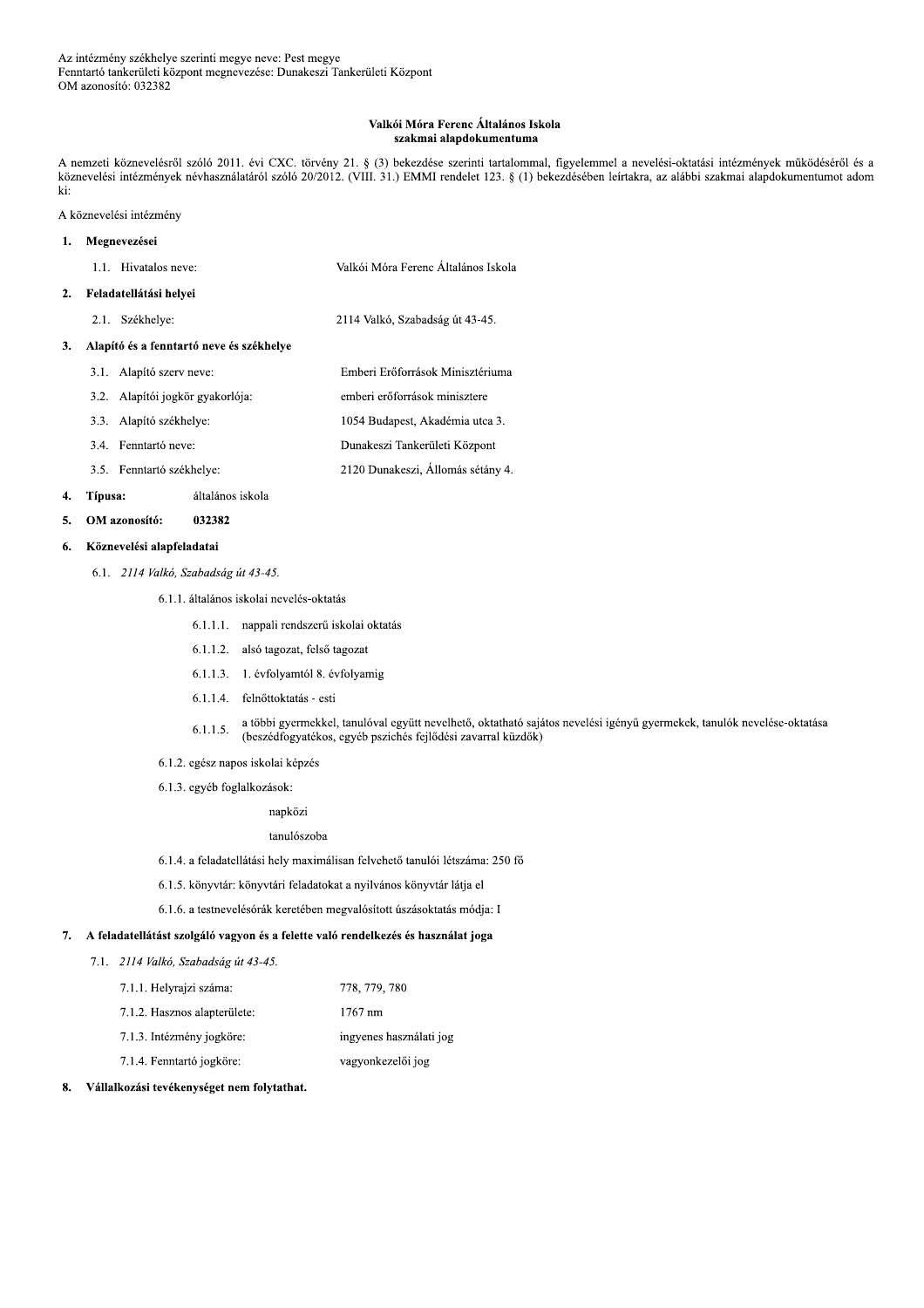## Veresegyházi Egységes Gyógypedagógiai Módszertani Intézmény szakmai alapdokumentuma

A nemzeti köznevelésről szóló 2011. évi CXC. törvény 21. § (3) bekezdése szerinti tartalommal, figyelemmel a nevelési-oktatási intézmények működéséről és a köznevelési intézmények névhasználatáról szóló 20/2012. (VIII. 31.) EMMI rendelet 123. § (1) bekezdésében leírtakra, az alábbi szakmai alapdokumentumot adom ki:

# A köznevelési intézmény

# 1. Megnevezései 1.1. Hivatalos neve: Veresegyházi Egységes Gyógypedagógiai Módszertani Intézmény 1.2. Rövid neve: Veresegyházi EGYMI 2. Feladatellátási helvei 2.1. Székhelye: 2112 Veresegyház, Újiskola utca 15. 2.1.1. telephelye: 2112 Veresegyház, Újiskola utca 17. Alapító és a fenntartó neve és székhelye  $\mathbf{3}$ . 3.1. Alapító szerv neve: Emberi Erőforrások Minisztériuma 3.2. Alapítói jogkör gyakorlója: emberi erőforrások minisztere 3.3. Alapító székhelye: 1054 Budapest, Akadémia utca 3.

3.4. Fenntartó neve: Dunakeszi Tankerületi Központ 3.5. Fenntartó székhelye: 2120 Dunakeszi, Állomás sétány 4.

#### $\overline{4}$ . Típusa: egységes gyógypedagógiai, konduktív pedagógiai módszertani intézmény

200121  $\overline{5}$ . OM azonosító:

### Köznevelési alapfeladatai 6.

- 6.1. 2112 Veresegyház, Újiskola utca 15.
	- 6.1.1. általános iskolai nevelés-oktatás
		- 6.1.1.1. nappali rendszerű iskolai oktatás
		- 6.1.1.2. alsó tagozat, felső tagozat
		- 6.1.1.3. 1. évfolyamtól 8. évfolyamig
		- sajátos nevelési igényű gyermekek, tanulók gyógypedagógiai nevelése-oktatása (beszédfogyatékos, autizmus spektrumzavar,  $6.1.1.4.$ egyéb pszichés fejlődési zavarral küzdők, értelmi fogyatékos - enyhe értelmi fogyatékos)
	- 6.1.2. utazó gyógypedagógusi, utazó konduktori hálózat működtetése
	- 6.1.3. óvodai nevelés
		- sajátos nevelési igényű gyermekek, tanulók gyógypedagógiai nevelése-oktatása (mozgásszervi fogyatékos, beszédfogyatékos,  $6.1.3.1.$ autizmus spektrumzavar, egyéb pszichés fejlődési zavarral küzdők, értelmi fogyatékos - enyhe értelmi fogyatékos)
	- 6.1.4. a feladatellátási hely maximálisan felvehető tanulói létszáma: 170 fő
	- 6.1.5. könyvtár: könyvtári feladatokat a nyilvános könyvtár látja el

# 6.2. 2112 Veresegyház, Újiskola utca 17.

- 6.2.1. általános iskolai nevelés-oktatás
	- 6.2.1.1. nappali rendszerű iskolai oktatás
	- 6.2.1.2. alsó tagozat, felső tagozat
	- 6.2.1.3. 1. évfolyamtól 8. évfolyamig
	- 6.2.1.4. sajátos nevelési igényű gyermekek, tanulók gyógypedagógiai nevelése-oktatása (autizmus spektrumzavar)
- 6.2.2. a feladatellátási hely maximálisan felvehető tanulói létszáma: 16 fő

26

# 7. A feladatellátást szolgáló vagyon és a felette való rendelkezés és használat joga

- 7.1. 2112 Veresegyház, Újiskola utca 15.
	- 7.1.1. Helyrajzi száma:
	- 7.1.2. Hasznos alapterülete: 1295 nm
	- 7.1.3. Intézmény jogköre: ingyenes használati jog
	- 7.1.4. Fenntartó jogköre: vagyonkezelői jog